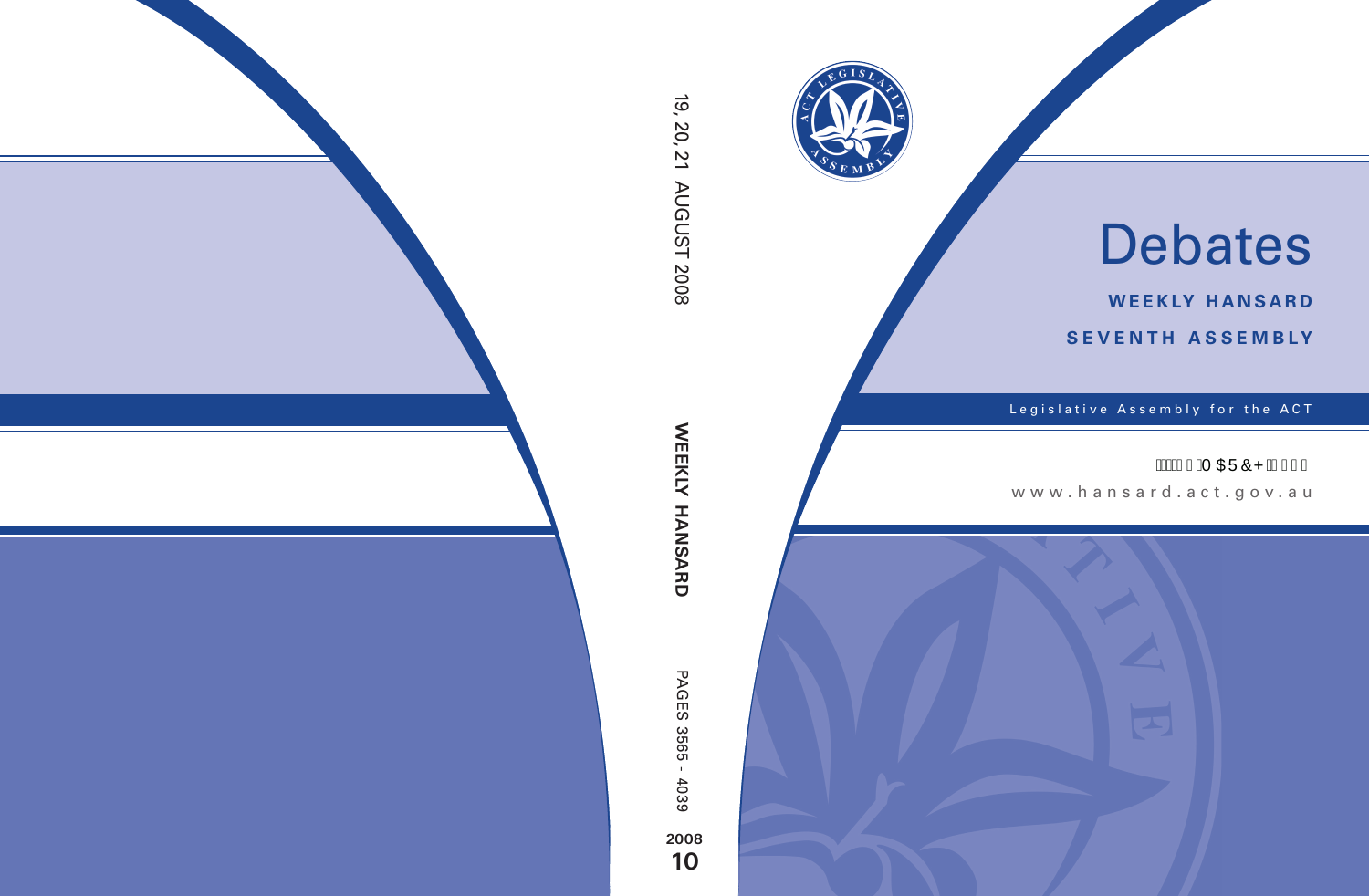| Questions without notice:                                          |  |
|--------------------------------------------------------------------|--|
|                                                                    |  |
|                                                                    |  |
|                                                                    |  |
|                                                                    |  |
|                                                                    |  |
|                                                                    |  |
|                                                                    |  |
|                                                                    |  |
|                                                                    |  |
|                                                                    |  |
|                                                                    |  |
|                                                                    |  |
|                                                                    |  |
| Climate Change, Environment and Water-Standing Committee  1009     |  |
|                                                                    |  |
|                                                                    |  |
| Road Transport (Alcohol and Drugs) (Random Drug Testing) Amendment |  |
|                                                                    |  |
|                                                                    |  |
|                                                                    |  |
|                                                                    |  |
| Adjournment:                                                       |  |
|                                                                    |  |
|                                                                    |  |
|                                                                    |  |
| Adjournment:                                                       |  |
|                                                                    |  |
|                                                                    |  |
|                                                                    |  |

## **[Wednesday, 17 March 2010](#page-2-0)**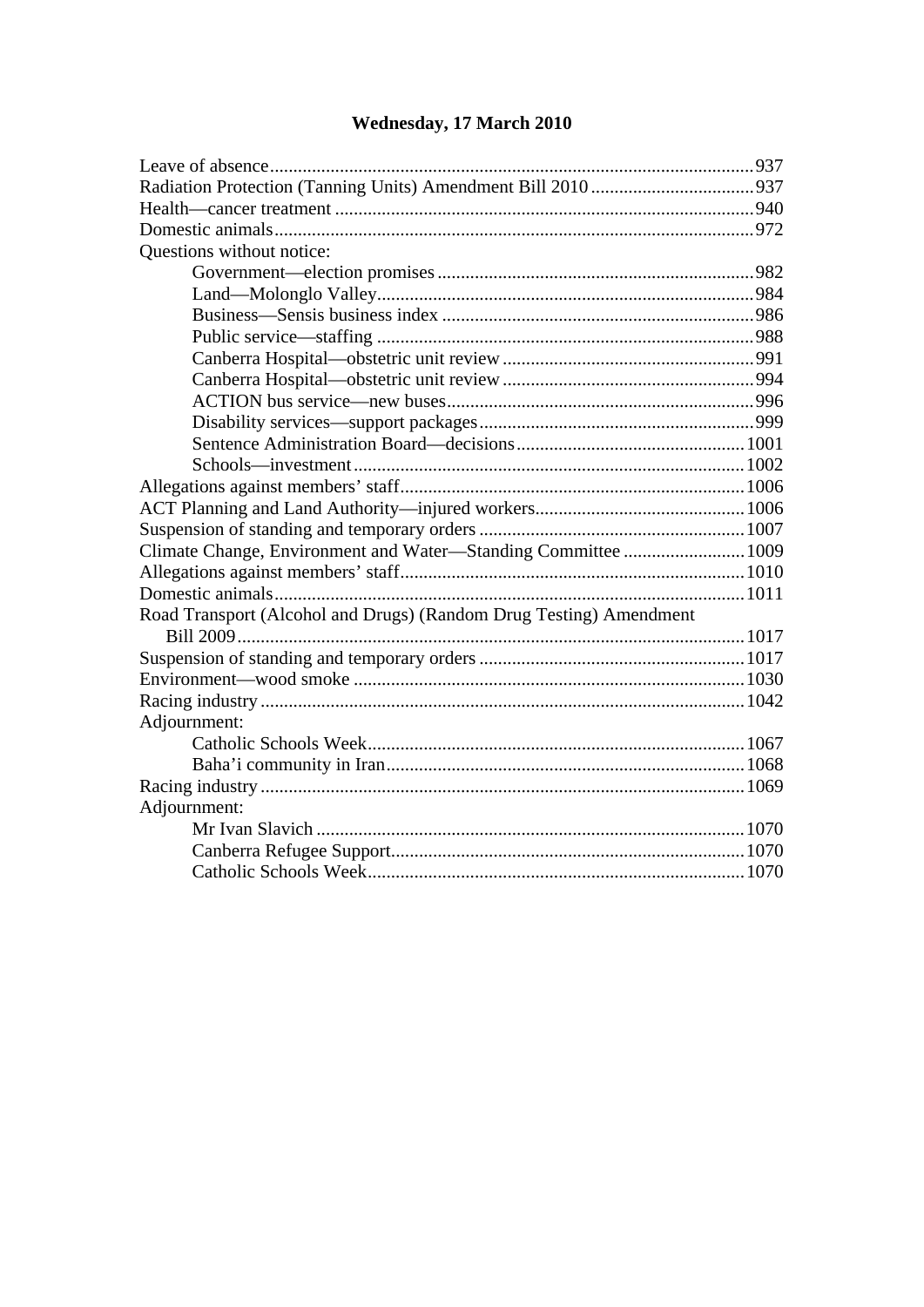## <span id="page-2-0"></span>**Wednesday, 17 March 2010**

**MR SPEAKER** (Mr Rattenbury) took the chair at 10 am and asked members to stand in silence and pray or reflect on their responsibilities to the people of the Australian Capital Territory.

#### <span id="page-2-1"></span>**Leave of absence**

Motion (by **Ms Bresnan**) agreed to:

That leave of absence be granted to Ms Hunter for this sitting due to ill health.

## <span id="page-2-2"></span>**Radiation Protection (Tanning Units) Amendment Bill 2010**

**Ms Bresnan**, pursuant to notice, presented the bill and its explanatory statement.

Title read by Clerk.

**MS BRESNAN** (Brindabella) (10.01): I move:

That this bill be agreed to in principle.

The bill that I am presenting today proposes to regulate the operation of solaria in the ACT.

The biggest users of solaria are young women aged 16 to 35, and often it seems they do not realise the risk at which they are placing themselves.

Contrary to what some people believe, solaria are not safe tanning devices. Research has shown that solaria increase the risk of developing skin cancer, including melanoma. A World Health Organisation study last year placed solaria in the same cancer risk category as tobacco smoking, quite a startling revelation. These findings follow a 2007 Queensland Institute of Medical Research study that found solarium use by people under 35 increases their risk of developing melanoma by 98 per cent.

The risk of solarium use has been recognised around Australia, and I appreciate that there has been an effort by COAG to come up with a nationally consistent response. But, as some of us know too well, on this and many other issues, COAG can be incredibly slow and several years can go by before we see any action. Moreover, where COAG has eventually agreed to something, it can then take years more before the necessary legislation is presented to state and territory parliaments. Recognising this reality, Victoria was the first state to go ahead and regulate solarium use. It introduced urgent legislation in 2007 as an interim measure. More methodical legislation was then introduced in 2008.

The guiding principles on how solaria should be operated are set out in the Australia-New Zealand standard on solaria for cosmetic purposes.

In January last year the standards were updated, and recommended that solaria use be restricted to people over 18 years old and those people not having very pale skin, also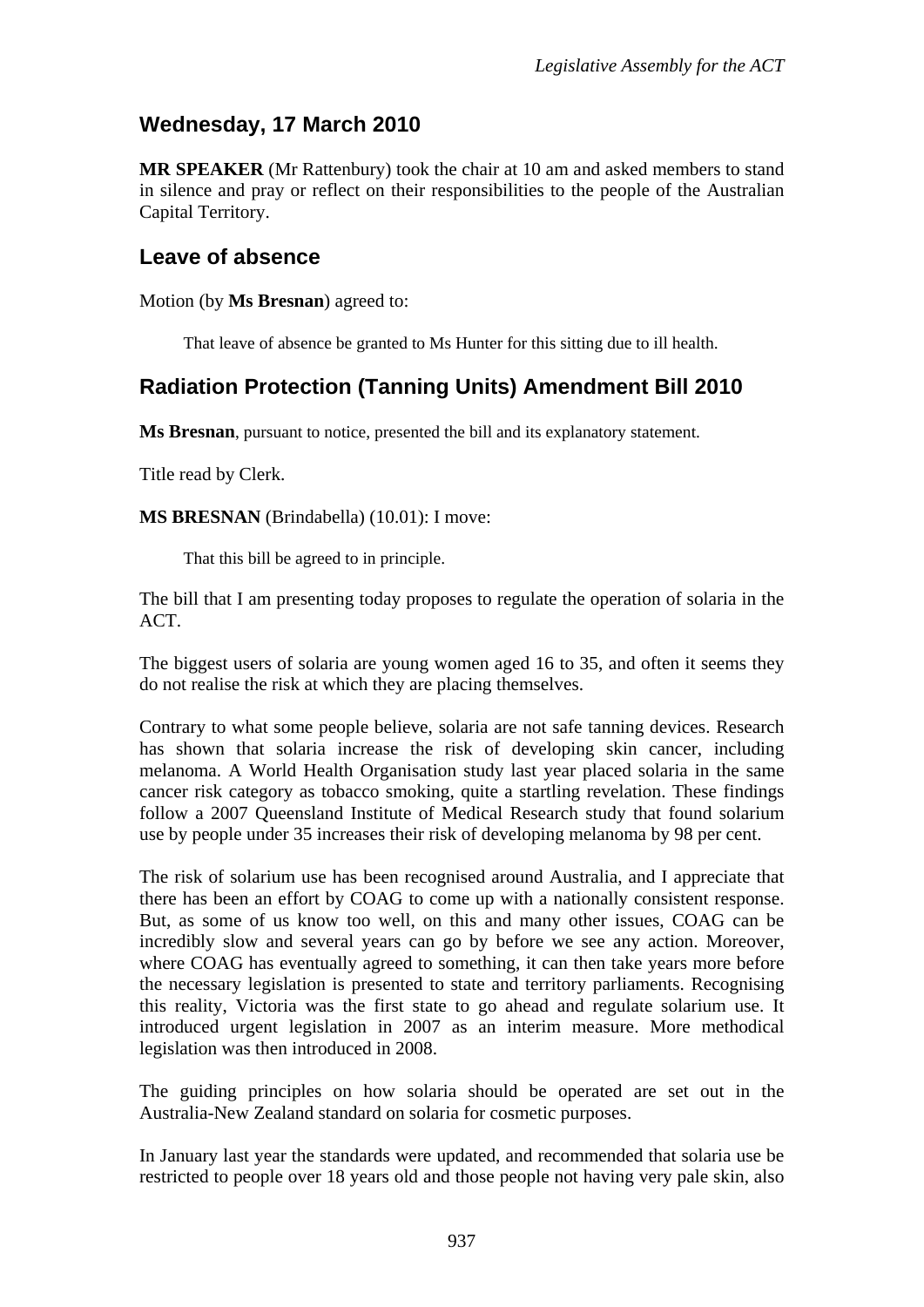called type 1. Other major features of the updated standards include cutting the UV intensity on sun beds by 40 per cent; banning unsupervised operations; ensuring staff are trained in using equipment and assessing skin photo types; ensuring clients complete a skin assessment and consent form; ensuring protective eyewear is always worn; making no claims of non-cosmetic health benefits or that solarium use is safe; and keeping client records for at least two years.

These standards are voluntary in the ACT, and studies have shown that where the standards are voluntary about 50 per cent of the industry ignores some of the important sections of the guidelines.

As such, voluntary application clearly does not work. So to leave the industry unregulated is not going to do us much good, because we cannot rely on them to implement the rules by themselves. We acknowledge that some operators out there are responsible; however, others cannot resist the urge to profit from high-risk clients. We believe that by banning dangerous behaviour that is conducted in only some locations there will be benefit to those who have chosen to be responsible.

Shortly after the solaria standards were updated in January last year, the New South Wales government introduced regulations that made those guidelines compulsory. The ACT Chief Minister was asked by the media at the time if the ACT government was also committed to introducing solaria regulations. The Chief Minister said that the ACT government was committed to this, but was waiting for the COAG process and that, if that did not bring change soon enough, the ACT would go ahead as New South Wales and Victoria have done.

In August last year the Cancer Council released research which showed that the number of tanning solaria had declined in all capital cities except Canberra. The number had dropped by an average of 32 per cent, with the most dramatic falls in Melbourne, Hobart, Adelaide, Perth and Sydney, but Canberra had seen an increase in solarium listings. Canberra also featured a much higher proportion or ratio of solaria to people than anywhere else in the country. We cannot help but assume that the voluntary self-regulation regime in place in Canberra contributes to this statistic.

Melbourne had the largest drop in solarium numbers, potentially because they have a properly regulated and licensed system in place. When faced with the news that the number of solaria in Canberra was growing, the ACT government was again approached by the media, and the Minister for Health responded to them by saying that the ACT government still supported a national approach to solarium regulations and there were no plans as yet for the ACT government to introduce regulations.

When it became apparent in February this year that the ACT government was still yet to move on solaria, the Greens felt that the ACT had waited long enough, and we announced our intention to introduce legislation. And so today I present to the Assembly the Greens' Radiation Protection (Tanning Units) Amendment Bill 2010.

Similar to the Victorian model, our bill proposes that businesses which operate solaria need to acquire a licence, and I anticipate this to occur through the Office of Regulatory Services. The licence conditions we have prescribed are based on the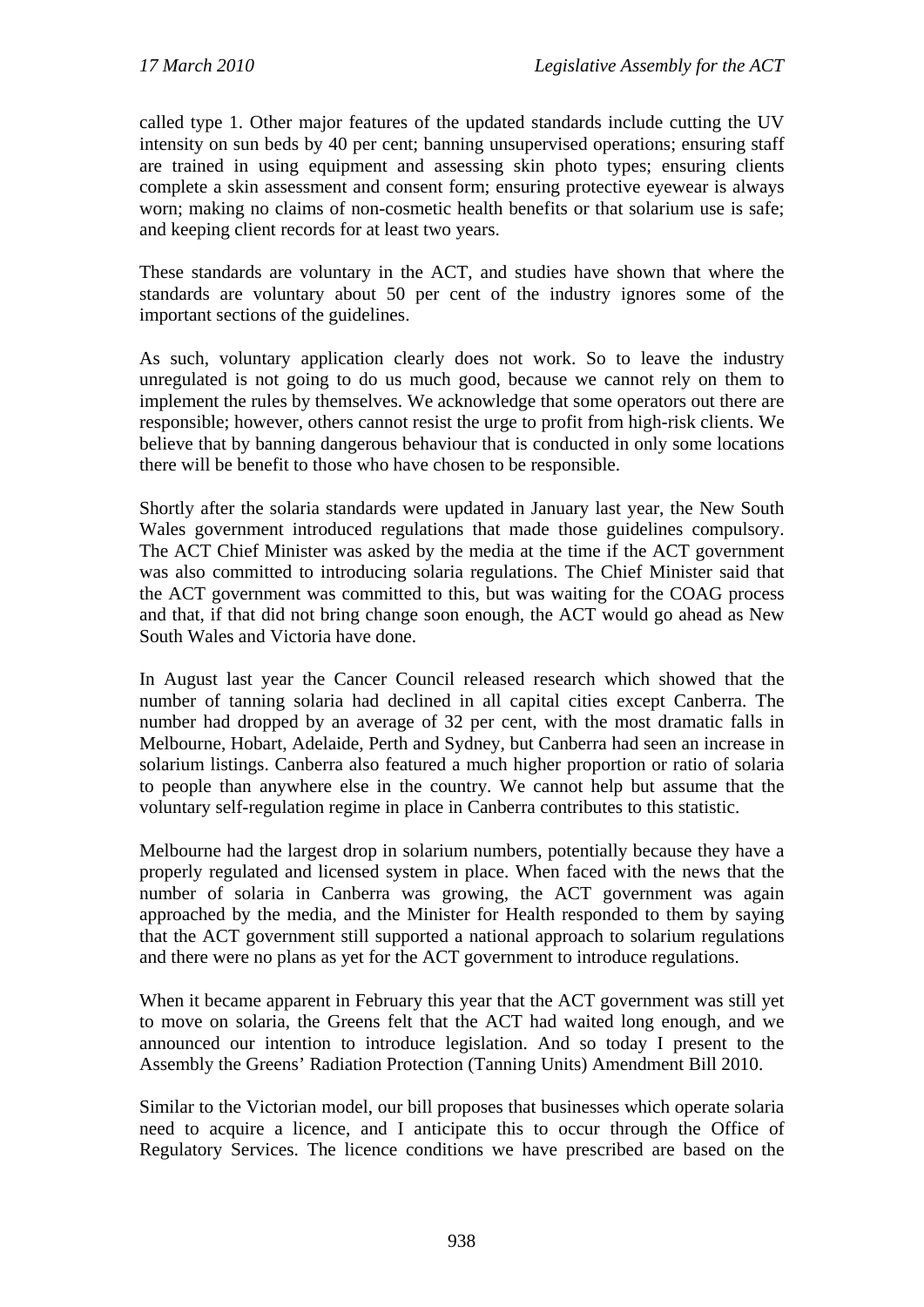Australian standards, and include restricting solaria use to people over 18 and people with skin types other than very fair. The penalties for breaching licence conditions mirror the New South Wales model, an example being that if a person under the age of 18 is permitted to use a solarium, the owner faces penalties of up to \$11,000 and loss of licence.

I note that, when introducing the regulations, Victoria and New South Wales both provided a 12-month phase-in process to ensure that operators had the time they needed to undertake the necessary training process. In New South Wales an online training package was made available to operators through the Australian Radiation Protection and Nuclear Safety Agency.

Given that the ACT is a smaller jurisdiction and we could probably make use of the Australian Radiation Protection and Nuclear Safety Agency program, I have proposed that there be a phase-in process of up to six months, but have ultimately left it to the minister's discretion to make it sooner if this can be applied.

When Victoria introduced this legislation, their regulatory impact statement made a few important predictions that I would like to reflect on.

Firstly, it expected that solarium use would reduce by about 50 per cent and that the reduction in the incidence of solarium-related skin cancer would be significantly more than 50 per cent because of the prohibition on solarium use by particularly vulnerable groups.

Between nine and 12 deaths from melanoma were expected to be prevented over 10 years. The overall benefit of the regulations was estimated at between \$25 million and \$56 million. In comparison, licensing costs were expected to amount to only \$1.25 million. Solarium businesses were expected to incur a loss of revenue of up to \$48 million over 10 years, but this cost must be regarded as a transfer in economic terms, as a loss of revenue would be balanced by increased consumer spending in other areas.

The Victorian regulatory impact statement also considered whether solarium employees should be licensed, as this approach was likely to yield some small additional benefits in terms of improved compliance with the requirements of the regulations. However, the regulatory impact statement found that overall licensing costs would be substantially greater, and result in a small net present value and a significantly smaller benefit-cost ratio than if they chose to just license the solaria owners. It is for these reasons that we have chosen not to license solaria operators but to focus on solarium owners.

We recognise that the Victorian situation is not wholly comparable to that of the ACT. We know our industry is much smaller. However, the anticipated benefits we could achieve here are worthy ones and, given the amount of time the ACT government has been aware of the impact of solaria radiation, we must bring ourselves to ask why the regulations were not adopted some time ago.

When the Victorian government consulted with the local solaria industry about the introduction of regulations, it received the industry's general support. One of the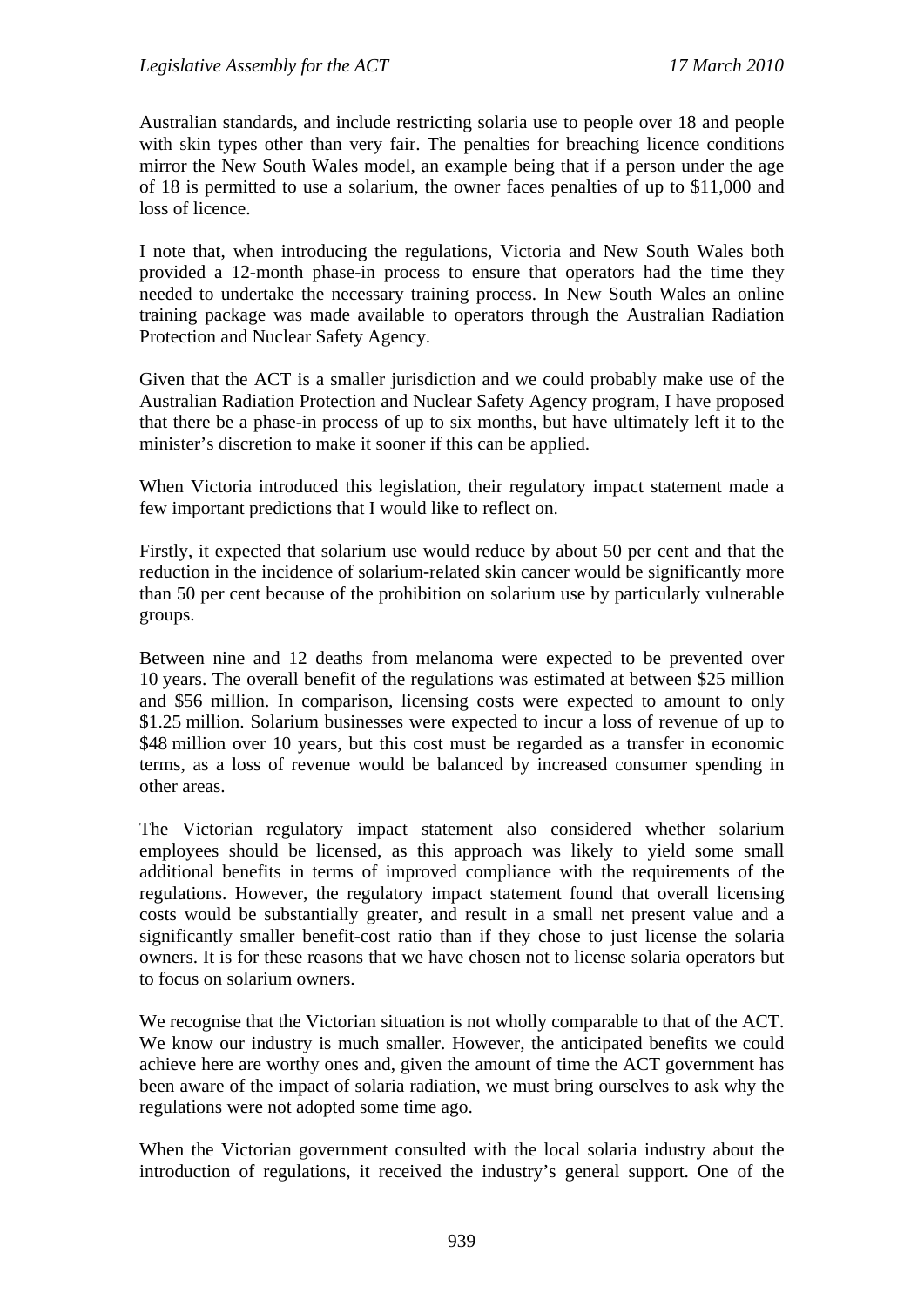reasons for their support was that the efforts to increase voluntary compliance with the Australian standard had largely failed. The Victorian government also received feedback from the industry after the implementation of its interim regulations, and the industry again indicated that it remained broadly supportive of the arrangements.

I am writing today to members of the local solaria industry, the Cancer Council and health bodies, seeking their views on the legislation. I look forward to their feedback and do hope I am able to incorporate concerns they may raise. My office has already discussed the proposed legislation with the Cancer Council.

In tabling this bill, I must note that I received a letter from the Minister for Health last Friday afternoon, on the day that it went to the media, or the government went to the media, indicating that the government was still committed to seeing solaria regulated in the ACT and that ACT Health would begin drafting regulations which the minister hoped would come into effect in May. I welcome the minister's commitment to this issue and do hope to work with the government further.

I do, however, take issue with any potential assumption that only the government can undertake policy development of this kind and that, instead of being willing to work with my legislation, which I announced in February, the government believes it now has to come up with its own regulations.

I also take issue with the government undertaking such an approach time and time again. We cannot help but assume that, with such suspicious timing, this government is interested only in trying to get in first on regulating a dangerous industry, an industry which this government promised many times it would regulate. The Greens have, as of today, initiated the necessary consultation with affected groups, including operators. There is now a bill before the Assembly on this issue, and we call upon all parties here in this place to contribute to the task of reducing the very real risk that unsafe practices in the solaria industry present to our community.

Debate (on motion by **Ms Gallagher**) adjourned to the next sitting.

### <span id="page-5-0"></span>**Health—cancer treatment**

**MR HANSON** (Molonglo) (10.13): I move:

That this Assembly:

(1) notes that:

- (a) numerous patients suffering from cancer in Canberra have been forced to travel interstate to receive radiotherapy treatment;
- (b) patients were not advised by ACT Health that they would need to complete their therapy interstate until such time as they tried to access radiotherapy services in the ACT;
- (c) patients were forced to call ACT Health repeatedly seeking information on their treatment before being advised that they would be required to travel interstate;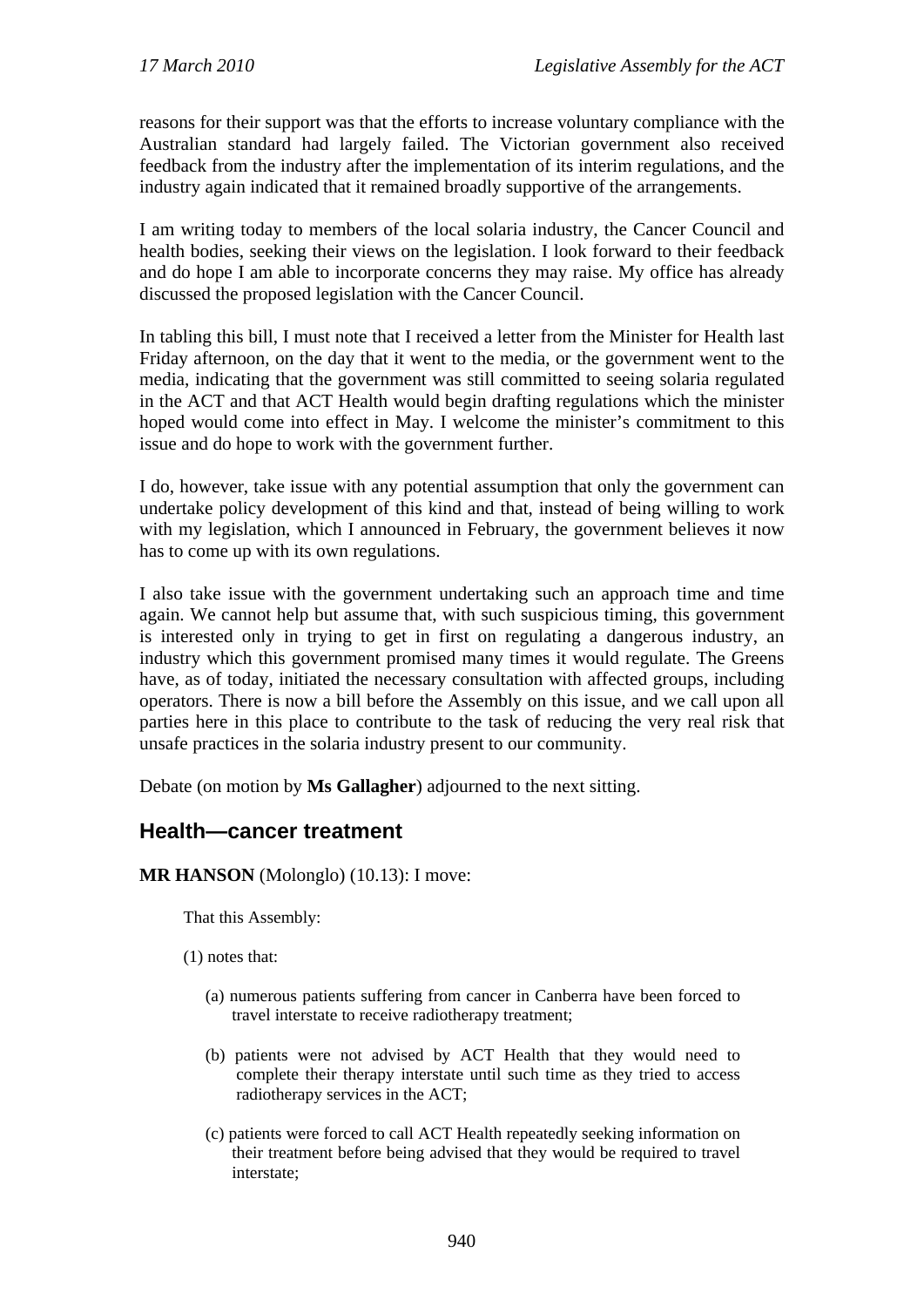- (d) there was a breakdown in communications between units within ACT Health and between ACT Health and patients;
- (e) delays in receiving radiotherapy can have a negative effect on treatment outcomes;
- (f) the additional stress and anxiety caused by being separated from family and other support networks can potentially exacerbate the side effects of the radiotherapy treatment;
- (g) the financial burden placed on patients who are required to reside interstate while receiving treatment;
- (h) there are staff shortages in ACT Health radiotherapy as a result of at least six recent resignations; and
- (i) despite being alerted to the situation by the media on Friday, 26 February 2010, when interviewed on Tuesday, 2 March 2010 the Minister for Health was unable to explain key aspects of what had gone wrong, nor how many patients were required to travel interstate for treatment;
- (2) calls on the Minister for Health to:
	- (a) explain:
		- (i) the cause of the communication breakdowns that occurred within ACT Health and between ACT Health and patients suffering from cancer;
		- (ii) what action she has taken to ensure that the breakdowns in communication have been resolved and will not occur again; and
		- (iii) why at least six radio oncology staff resigned at short notice; and
	- (b) clarify when all patients suffering from cancer in the ACT will be treated in the ACT; and
- (3) condemns the Minister for Health for failing to:
	- (a) manage the ACT Health portfolio effectively;
	- (b) ensure that communication procedures in ACT Health are effective; and
	- (c) be transparent and open with the public about critical issues in the performance of her portfolio.

Mr Speaker, today we find ourselves here speaking again on another failure in the ACT health system. It is a sad occurrence and it is something that calls to our attention the broader implications of what is actually happening in health. Today what we are focusing on specifically is a failure in radiotherapy where patients suffering from cancer in Canberra have been forced to travel interstate for that treatment.

I understand that that is affecting 27 people currently. Those people have been told that their choice is either a three-month wait for radiotherapy or to go interstate for six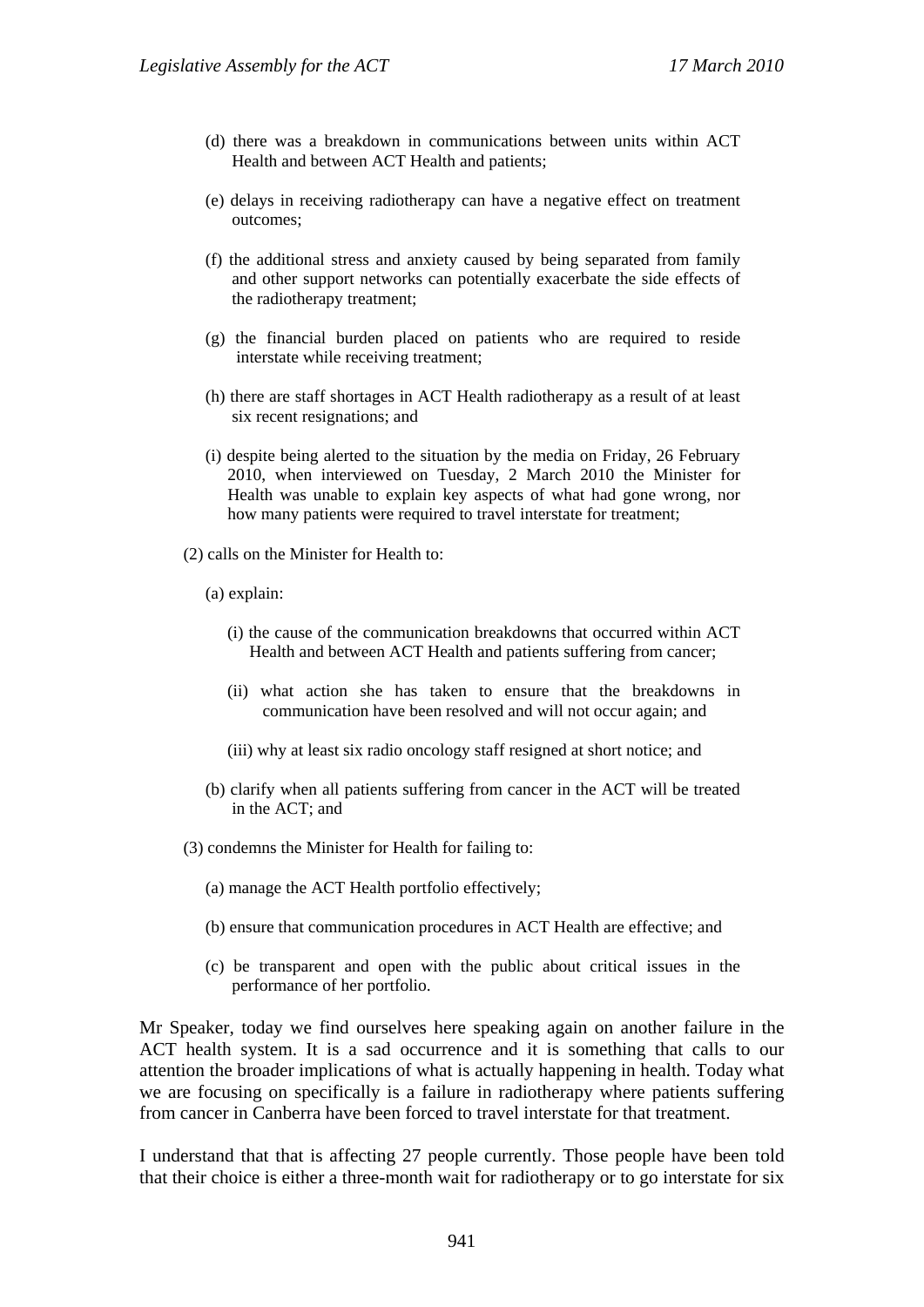weeks of treatment. It is a "damned if you do, damned if you don't" scenario for those people and that in itself is of concern. But of greater concern, I think, is the process that led to these people actually being advised of how that would occur.

This was brought to the attention of the Canberra community by a very brave lady, Vesna Nedic, who was on Triple 6 radio last week. Many of us would have heard that interview. Vesna, in her discussion, said that she felt like a burden. She has not brought this to everyone's attention because she wants to be brought to the top of the list. Her point is that she brought this to everyone's attention because it was being kept secret from the Canberra community, that even the minister was unaware of the failures, the breakdown in her own department. So the minister was as surprised as the rest of us were and that requires further explanation.

It seems, sadly, that the only way many of these concerns—I reflect on obstetrics, I reflect on the TB exposure, I reflect on this one—are actually coming to the surface is when brave individuals come forward to the media or to the opposition and say, "This is going wrong." It is the only way we actually find out what is happening.

Unfortunately, in this case what occurred is that patients were not actually being advised by ACT Health that they would need to have their radiotherapy interstate until such time as they actually tried to access those services in the ACT. So what was happening was that people started their cancer treatment, and you can imagine this is a very stressful time, finished their chemo and went to get their radiotherapy. What were they met with? They were met with a closed door and an inability to find out what was going wrong.

Vesna told Triple 6 that she was advised by the doctors of the critical importance of radiotherapy as a follow-up treatment. But she said that she was then left in the dark by Canberra Hospital before eventually being told she could not have the treatment in Canberra. She said that she had a "week and a half to two weeks to take all this in, to organise myself, prepare my family". What a terrible situation for a cancer sufferer to be in, Mr Speaker.

Vesna and, I guess, other cancer sufferers tried to contact ACT Health to find out what was going on. But they were actually forced to ring ACT Health repeatedly before they were advised as to what was actually occurring. There was a breakdown in communication. Let me quote again from ABC radio:

That was eight phone calls every day and none of them returned til finally I was having to get very upset at some poor administrative staff to be able to have the call put to their manager who then told me, "Well, we have a staff shortage."

So what you see there clearly is a breakdown in communication between departments in ACT Health, between ACT Health and patients and clearly between ACT Health and the minister's office, who was clueless about what was actually going on in her own department. As reported on ABC Online by Vesna:

They knew that everyone needing attention in February and March would be compromised and they didn't plan for that.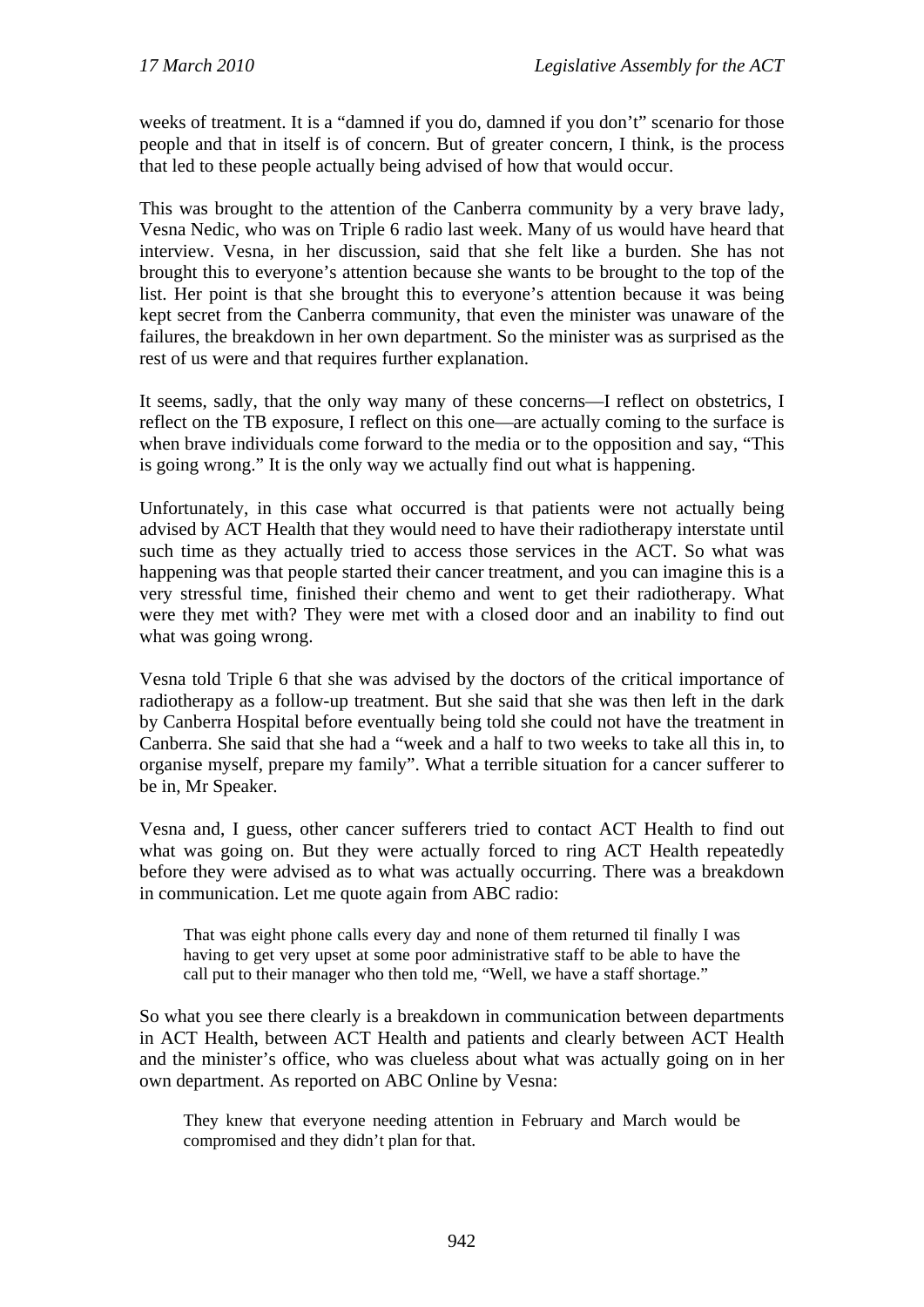The result of that failure in planning is that such great distress and anxiety are now being placed on cancer sufferers or have been placed on cancer sufferers in the ACT. What is going on? What is this breakdown in communication? This is not the first time I have been in this place talking about breakdowns in communication in ACT Health.

We saw the incident with the first swine flu death in the ACT and the appalling communications there with the family. We saw it with TB, with the breakdown in communications there to the extent that a dead child was sent a bill. We have seen the breakdown in communications in obstetrics where people have tried to make complaints that have been ignored. When they finally did come to light, they were lambasted by the minister. And we have this situation today.

This is a very serious issue because any delay in receiving radiotherapy actually has negative consequences. There is plenty of research, and I have done my own research to assure myself that that is the case. As Ms Nedic said, although the staff have been "nothing but perfect", the government, and I will say that again: the government—that is you, Ms Gallagher—"should have informed patients about the radiotherapy delays much sooner". Yes, they should have. If the government knew what was going on, maybe they would have. Or maybe the government did know and was again being secretive. Vesna asks:

What about people ... that can't afford to go out of Canberra for treatment?

Good question. Do they have to compromise? Do they have to sit there and hope that they might get in at the end of May? They either have to stump up the money and go interstate or their treatment is delayed and that has negative outcomes.

The stress and anxiety if they can afford to go interstate can also have negative implications. There is anecdotal evidence that it can affect the treatment. My discussions with the Cancer Council on this issue certainly tell me that it will have negative outcomes on the side effects.

There are side effects from radiotherapy treatment, Mr Speaker. There is also the extra anxiety and stress caused by going interstate and the appalling situation where people were not informed, and then when they tried to get information, that information was not forthcoming. That has added greatly to the stress and anxiety these poor people are suffering. I quote again from Vesna:

I'm very upset that I've been given a week and a half to two weeks to take all this in, to organise myself, prepare my family.

Bosom Buddies have also raised their concerns about this. Sally Saunders from Bosom Buddies, who I have spoken to as well, actually levels criticism at the government, Ms Gallagher. As much as you would like to say that whenever someone levels criticism, this is an attack on ACT public servants, health officials, nurses or doctors, it is not. It is criticism that is coming from me at the government, it is coming from the patients at the government, it is coming from Bosom Buddies at the government and you are the minister, you are the government.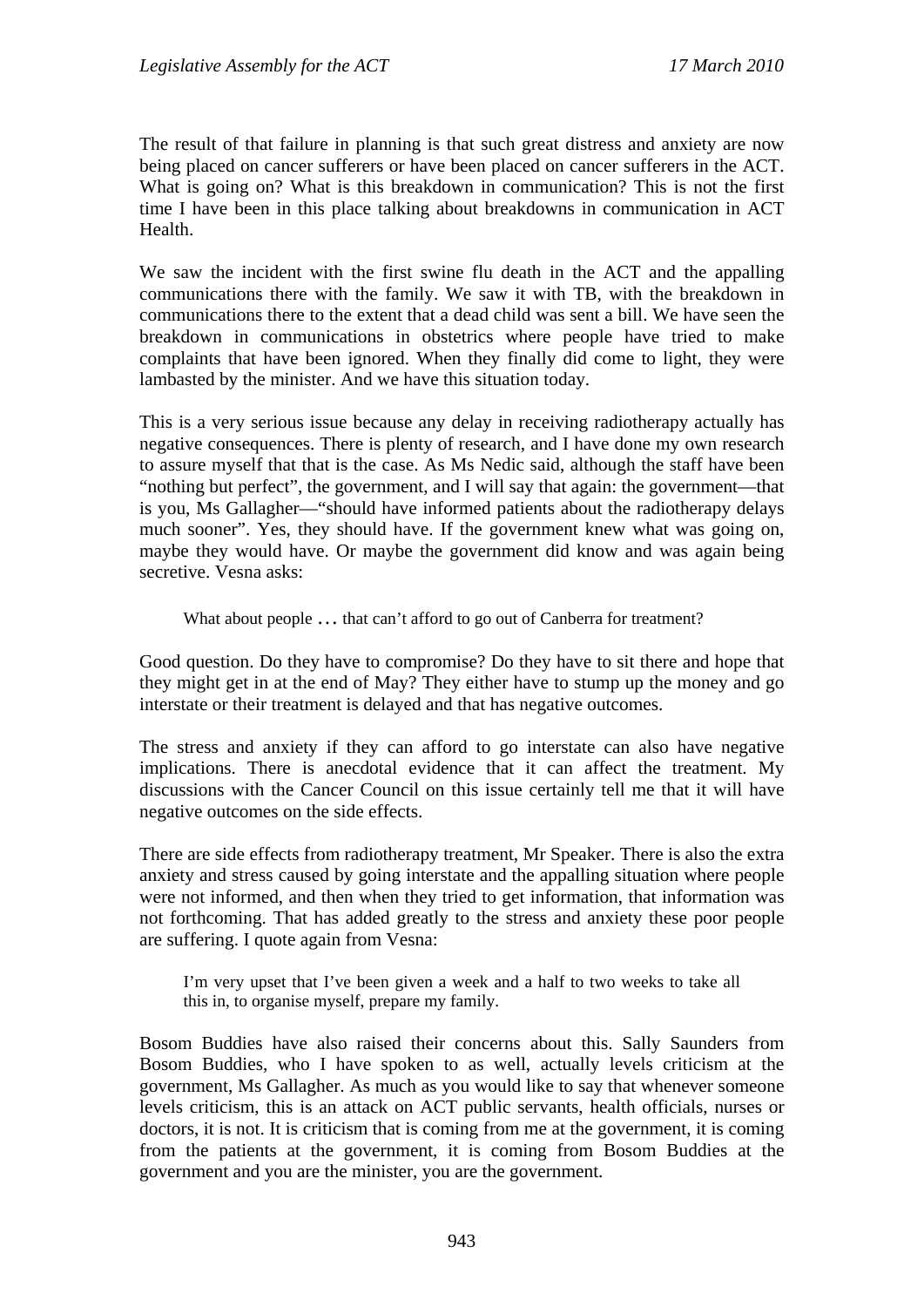She says that the hospital needs to improve communication with patients. They are told by doctors that they have to have this treatment, or it is strongly recommended, and then they are told by the hospital they need to delay it. What an appalling situation.

The financial burden is real for many people as well. If you are told, "No, you cannot have your treatment here, you have got to go to Sydney," how do you afford that? As Vesna said, she does not know if she can stay at the hospital or if she will have to pay for a serviced apartment or a hotel. She was looking forward to returning to work part time in the public service during her treatment but that is no longer possible from Sydney.

I understand, and the minister may choose to clarify this, that you are provided with \$36 a day for your out-of-pocket expenses. If you can find anywhere to stay in Sydney for \$36 a day, good luck. And that is on the back of Mr Stanhope spending \$600 for a half-day trip to Sydney. What a stark contrast we see there, Mr Speaker.

One of the reasons for this appalling situation that has been put forward by the minister is the resignations of six staff at short notice. I do question why so many staff have resigned so quickly. The minister has said that two were planned, that this is a regular turnover, that this happens all the time. If that is the case, why was this not anticipated? Why did we not know, if this happens all the time, that this is something that is likely to occur? Why is it that so many staff have resigned so quickly and at such short notice from the Canberra Hospital? Why is that?

The minister has failed to explain why that is. Are we not providing the correct remuneration? Is there a bad culture there at the Canberra Hospital? Why is it that people do not want to work there, Ms Gallagher? That is clearly what is occurring. The minister does not seem to know. Maybe she can tell us today what is going on.

Although she has been provided with a briefing by the media that this was the situation on 26 February, when she was interviewed on 2 March the minister was unable to answer some very clear questions. She did not even know how many patients were required to travel interstate for treatment. I think it is inexcusable that she was unaware of this situation prior to being alerted by the media, but the fact that she then did not have a draft of the key facts four or five days after being alerted by the media is inexcusable. She either did not know what was going on or she was being deliberately obtuse.

We will remember the rhetoric from the minister in the sitting week in February. When asked a question she said:

We have got services being offered across our hospitals that have never been offered in this town before. People had to go interstate and leave their families for treatment; we are changing that.

I think any cancer sufferer out there, friends of cancer sufferers or the general community would have believed that that was the case and not that this appalling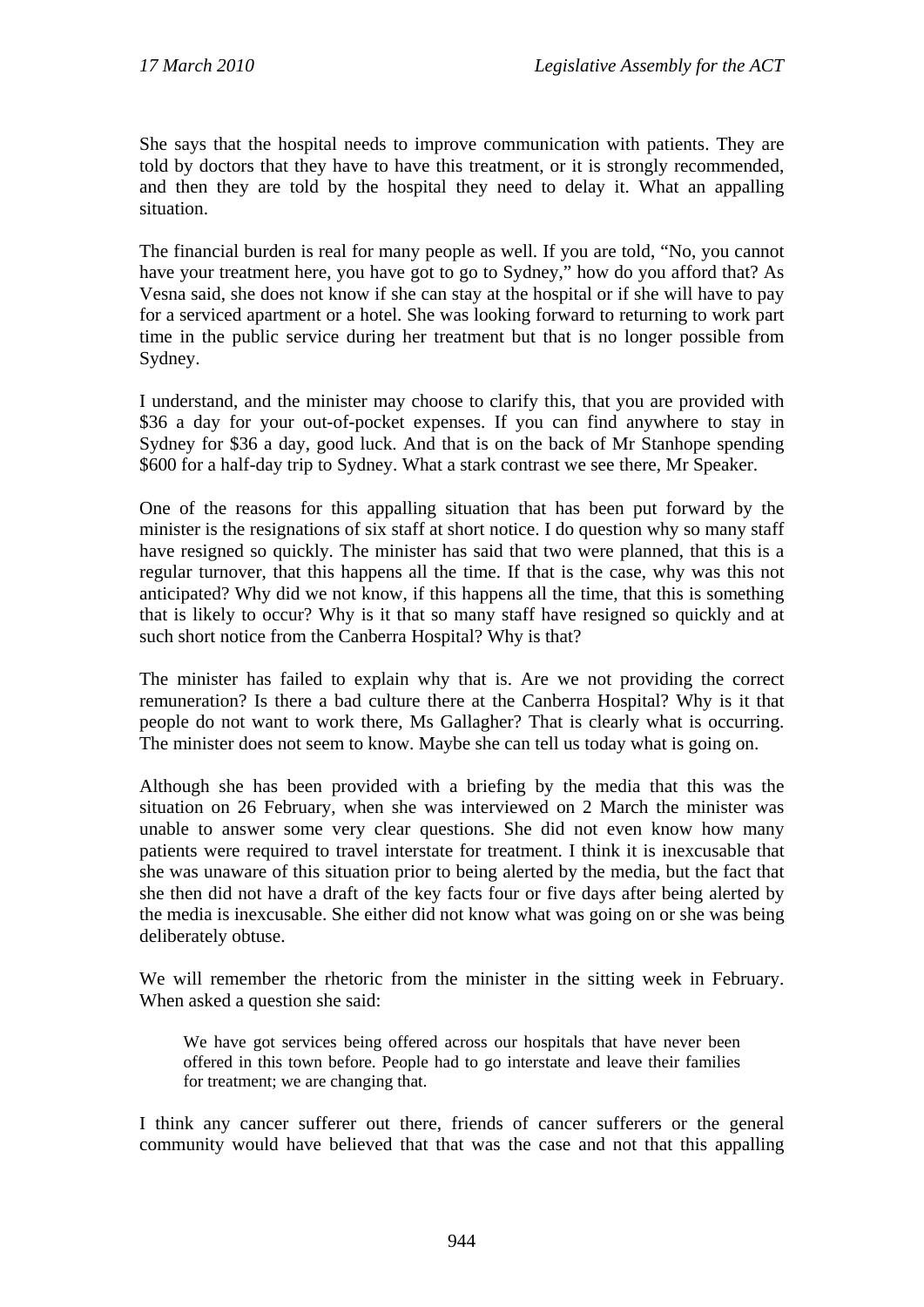situation—this breakdown in communication—was occurring. Cancer sufferers not only could not go to receive their treatment in Canberra but were not being advised of that when they tried to seek information. The information was not forthcoming.

I am calling on the minister to clarify a few things today. I want her to explain, in detail, the cause of the communication breakdown that occurred within ACT Health and between ACT Health officials and patients suffering from cancer. I am calling on her to explain what action she has taken to ensure that those breakdowns in communication have been resolved and will not occur again. I am calling on the minister to explain why at least six radio-oncology staff resigned at short notice. And I am calling on the minister to clarify when all patients suffering from cancer in the ACT will be treated in the ACT.

I am not sure we are going to get those answers today. I would hope so. But we have not seen a great deal of sympathy or empathy coming out of the minister or certainly from Mr Stanhope in recent days. There was great debate in this place during question time about the attitude from Mr Stanhope, about these "stop whingeing" comments. There are some semantics around whether he was actually referring to other people but if you listen to that debate in context, if you listen to what was said, quite clearly he was sending the message, as the Chief Minister, to the people of Canberra, people who are waiting for elective surgery or in emergency departments, "If you are waiting for treatment, you are going to get good treatment in the end; so you can just stop whingeing." He actually said about the waiting:

At the end of the day, these are perhaps the least relevant of all the indicators of the way that our health system's operating.

We know that the evidence is that actually waiting for cancer treatment is not a trivial matter. It can have a negative effect on that treatment. He discarded waiting times as unimportant. You think about young Nathan whom we heard about yesterday and about the AMA's comment about the delays, the wait. They can have serious implications on people's health. To discard that and say, "Oh, well, people should not whinge about waiting," or certainly intimate that, as he did, is disgraceful. It shows a complete disregard for people's conditions and the suffering that they are experiencing, the stress and anxiety in waiting for treatment and, in this case, cancer treatments. He said:

The vast majority of Canberrans' experience of the care they received in our public hospitals is overwhelmingly positive.

Ask the mothers and the babies who were exposed to TB, minister. Ask the parents who received the bill for TB testing after the baby died. Ask Vesna Nedic; ask the obstetricians who are bullied; ask the mother who was advised to abort a healthy baby; ask the woman who miscarried in the emergency department toilet five days after staff assured her she had already lost a baby; go and ask the mothers and fathers waiting in the emergency department; go and speak to the people in pain waiting on elective surgery lists; go and ask young Lachlan or his mother; go and ask people who cannot find a GP. Go and ask them if they are happy with the way the health system is operating and see what sort of answer you get. See if they should be saying to you, "Oh, sorry, we will stop whingeing."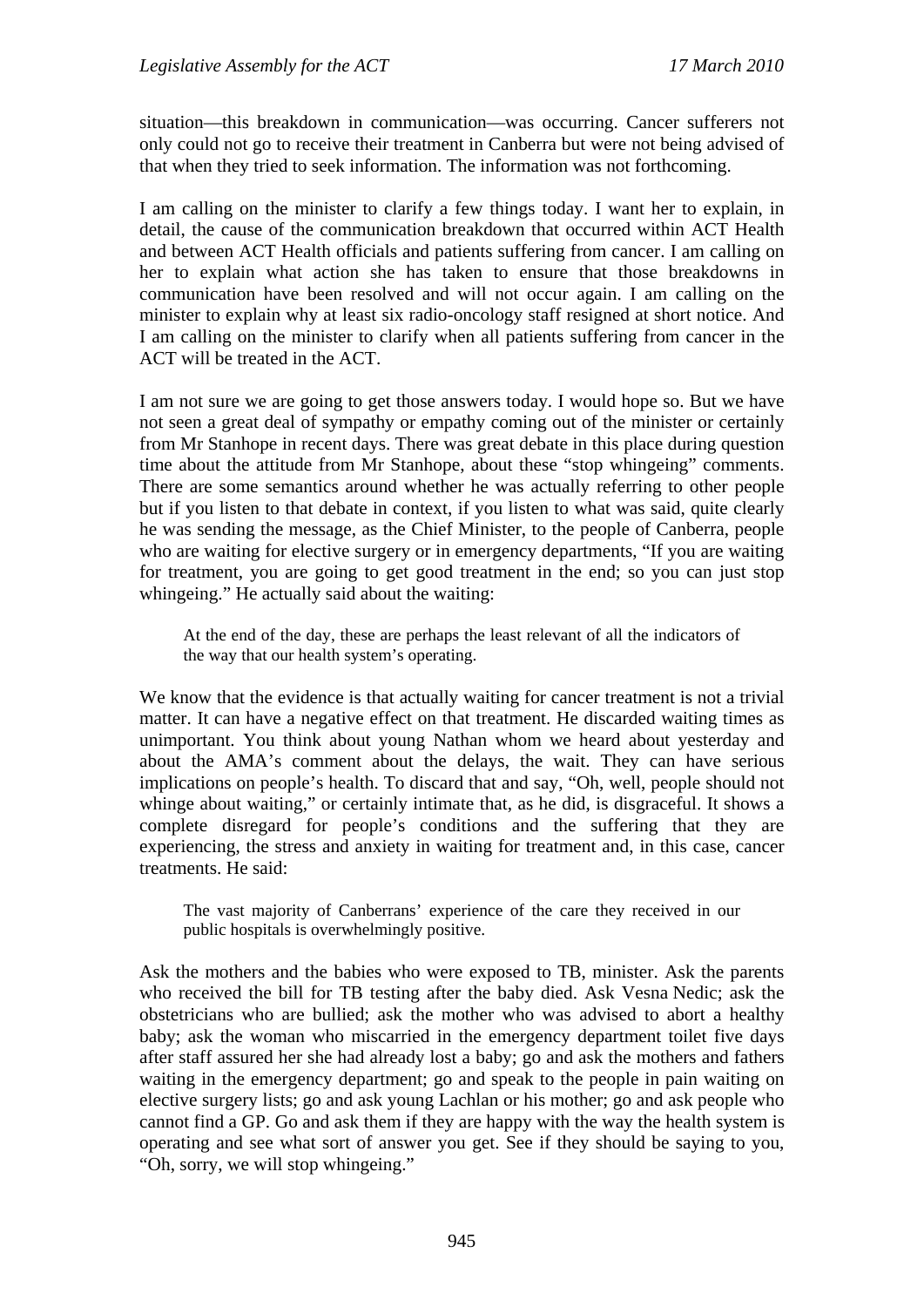You are out of touch in this government. You are arrogant and you are unsympathetic. That is the verdict coming not just from me but from the community. For the reasons I have outlined, the motion condemns the minister for her performance. I think it is quite clear that when you look at this minister's performance she has failed to manage the ACT health portfolio effectively. The list of failures is extensive. She did fail to ensure that the communication procedures in ACT Health are effective. She has even admitted that. She has failed to be transparent and open with the public about critical issues in the performance on her portfolio. It is clear that that is true.

In conclusion, I want to clarify that this is about the government. As Vesna and Bosom Buddies have said, this is about the government. This is not about the staff, and as much as the minister would spin it that I am attacking staff, that is not the case. I have the greatest respect for those staff. And I have the greatest respect for Vesna for coming forward and letting the community know about this appalling situation in the ACT.

**MS GALLAGHER** (Molonglo—Deputy Chief Minister, Treasurer, Minister for Health and Minister for Industrial Relations) (10.28): This motion is another example of the way that the Liberal opposition do things. This motion is not about healthcare services that are available to the people of the ACT; it is much more about Mr Hanson trying to improve his media profile.

There can be little else more distressing than getting a cancer diagnosis. Being told you have cancer not only affects the person with the diagnosis but also their families and friends. As with any cancer diagnosis, getting access to appropriate services as quickly as possible provides the best chance for beating the disease. This government is committed to providing as many health services as possible for our community. This commitment ensures that almost all Canberrans have access to almost all the health services they need close to families and friends. However, where services are not available, ACT Health refers people interstate to minimise waiting times for care, especially in cases where delays can result in negative health outcomes. Of course, we would prefer that all people in the ACT had access to services in Canberra, but we will always work to find a solution where services are not available to provide them within the appropriate time frames.

Rather than indulge in mud-slinging, let us look at a few numbers relating to cancer incidence and the responsiveness of our radiation therapy service. The incidence of cancer in Australia and around the world is growing. The 2008 ACT Chief Health Officer report states that the incidence of cancer is increasing by about 22 per cent per annum. Activity within the radiation oncology service for the Capital Region Cancer Service over the 2009 calendar year was nearly 14 per cent higher than the previous year, and referrals to radiation therapy continue to grow, with ACT Health reporting a 35 per cent increase in new patient referrals to the service for this financial year compared to the same period in the last financial year.

Despite this considerable and unprecedented increase in provision of services within the radiation oncology service, the trend is for waiting times for care to actually improve. Over a period of unprecedented increases in the provision of services within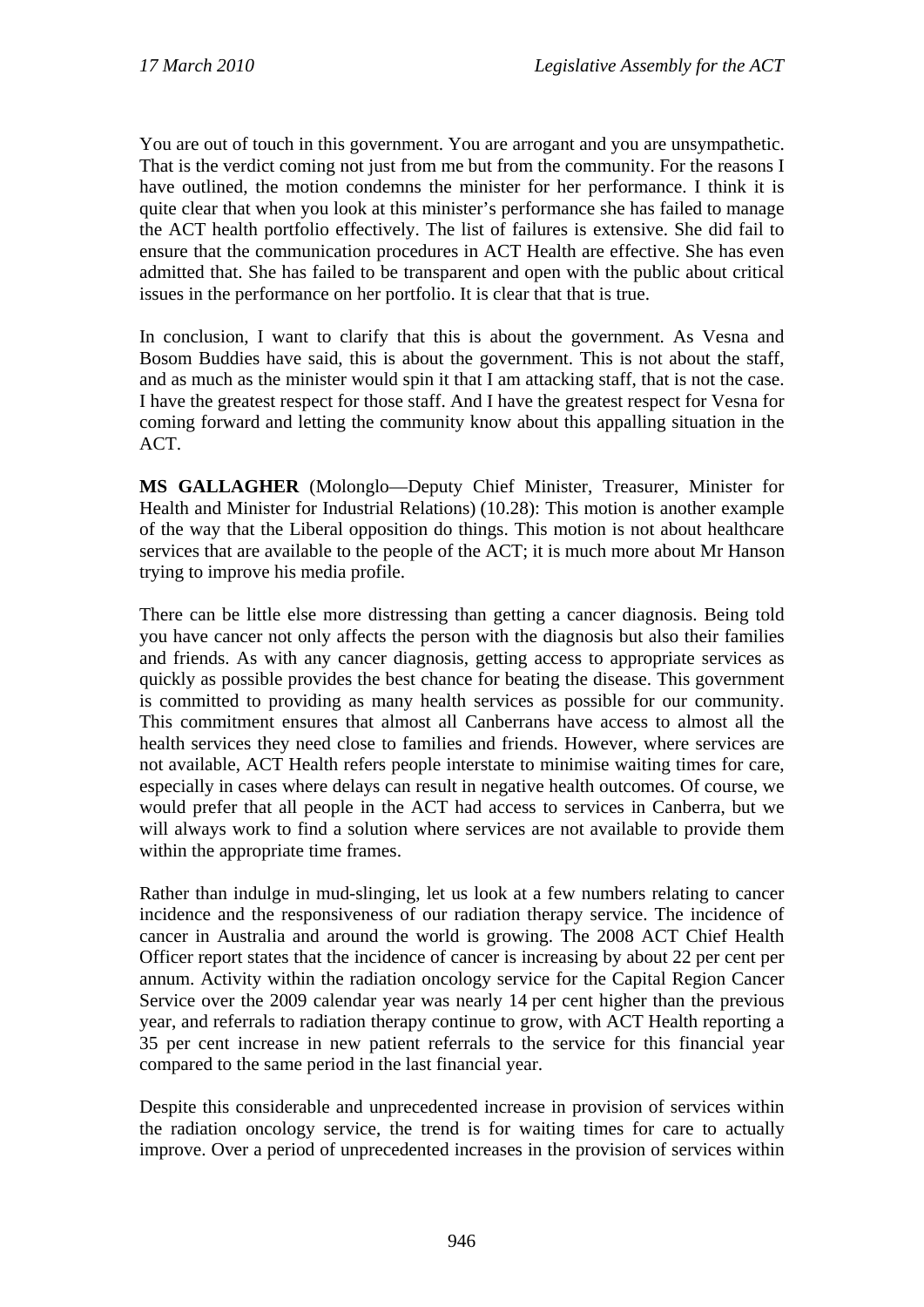this area, waiting times are improving, and this improvement has been significant. Over the first seven months of 2009-10, a total of 92 per cent of all new radiation therapy clients were seen within the recommended national time frames. That is a 19 per cent improvement on the 73 per cent reported for the same period last year. This is a result that should cause us to applaud the service rather than drag the name of our radiation therapy service through the mud.

Let us look at the numbers in more detail. There are four national categories for radiation therapy patients, with benchmark waiting times for each category. Under national benchmarks, urgent patients should have commenced treatment within a 24 to 48-hour standard time frame. Over the first seven months of 2009-10, 97 per cent of all urgent patients were seen within 48 hours. While this is less than the 100 per cent target for urgent patients and the 100 per cent reported last year, it refers to a single patient not meeting the time frame by a single day.

For the next most urgent patients—referred to as semi-urgent patients—ACT Health reported that 96 per cent were seen within the national standard waiting time of four weeks, well up on the 85 per cent reported last year. For non-urgent category A patients, the third category of patients, 86 per cent commenced treatment within the four-week standard time frame compared to the 61 per cent reported for the first seven months of the last financial year. For the final urgent category—the non-urgent category B patients—ACT Health reported that 100 per cent of patients commenced treatment within the six-week standard time frame against a total of 61 per cent last year.

These results demonstrate the commitment of the radiation therapy staff to improve services to the people of the ACT, despite the growing number of services provided. Despite these results, it is not unusual for radiation oncology services to experience periods of high demand and increased waiting times. Other centres around Australia are also currently referring patients to other facilities for treatment. Some of you will remember that the Capital Region Cancer Service used to regularly refer patients interstate at times of high demand. However, the investment made by this government in providing for additional linear accelerators has increased the capacity of the service and means that very few people now need to travel interstate for care.

In 2009, the operational capacity created by having three linear accelerators online and a full complement of radiation therapy staff reduced the need for patients to travel interstate. This increase in staff was a direct result of an 18-month recruitment strategy which was put in place prior to 2009 to support introduction of the third linear accelerator. This is another example of the Capital Region Cancer Service acting in a strategic way to ensure that the radiation therapy service would be able to make the greatest use of the new linear accelerator, and this strategy worked.

From January 2009 until January 2010, radiation oncology did not refer any patients interstate because of waiting list delays; not a single one. This does not include referrals that private specialists may have made directly to interstate services for other reasons outside of the control of the Capital Region Cancer Service. For the 2010 year until the end of February, radiation oncology specialists have referred 12 patients that were scheduled for treatment to an interstate service. This represents approximately three per cent of the patients receiving treatment at the facility.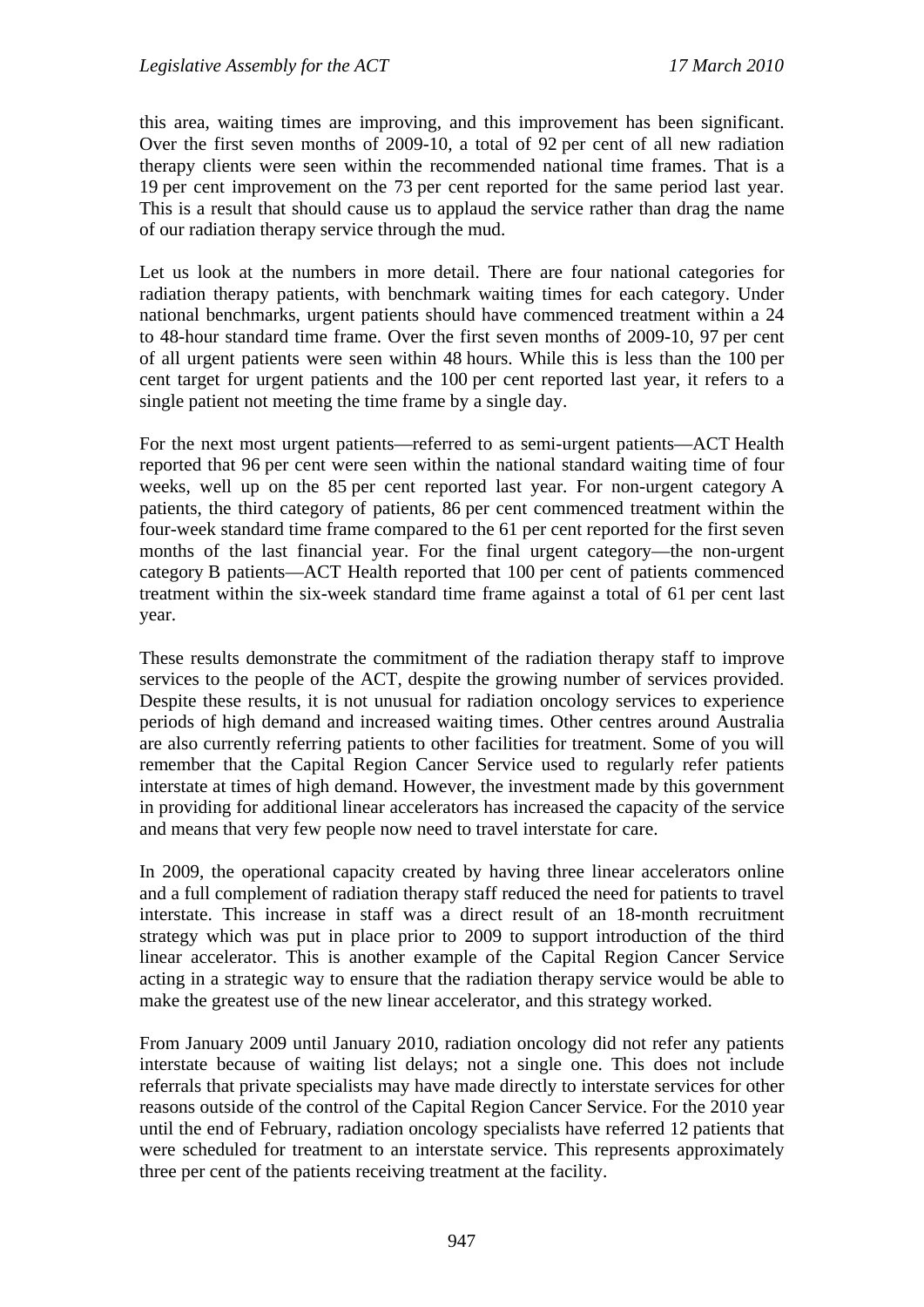Again, while we know that some other providers outside of the Capital Region Cancer Service referred some patients to interstate facilities, ACT Health does not have access to that data. We know that there have been further patients transferred during March, and the full month's figure will be made available in early April.

Radiation oncology specialists are prioritising patients based on their diagnoses, treatment needs and social circumstances in considering the clinically appropriate waiting times. Patients assessed by doctors as requiring urgent or semi-urgent treatment are being given priority access to services. Patients who are clinically assessed by medical staff as needing treatment less urgently may either have their treatment in the ACT rescheduled or be offered a referral for treatment at a radiation oncology service elsewhere.

In consultation with their doctors, patients identify a preferred site for referral for treatment. Referral to this site may not always be possible due to limited available treatment spaces or long waiting periods. Patients who go interstate for treatment will be referred back to the Capital Region Cancer Service for follow-up and ongoing care.

We have already acknowledged that there was a breakdown in communications between the radiation oncology service and some patients, particularly when the pressure on the service first occurred. I have said a number of times that this is not good enough, and systems have been put in place to address these inadequacies, and support for staff has also been put in place.

This issue has put stress on the service's existing patient communication processes and revealed some deficiencies. In particular, it has shown that the service needs to better communicate with patients regarding bookings and waiting times. It must also improve management of patient expectations around radiation treatment following chemotherapy. For example, I am advised there may be appropriate clinical reasons why timing between the two treatments would vary, such as how patients respond to chemotherapy or some complications of surgery.

Changes to the service's communication processes have been implemented based on patient feedback throughout this period. Radiation oncology staff from the Capital Region Cancer Service are contacting all patients affected by this current reduction in capacity to discuss their options and ensure they receive the care most appropriate to their individual circumstances. In addition, to support the front-line staff and make sure we are responding in the best way to patients and their families, ACT Health will be conducting training in customer service. Indeed, we have been doing this across the hospital. I am advised that radiation oncology will have the opportunity to access this program as a priority.

I have to stress that all patients with a life-threatening condition that require radiotherapy have been treated through this period. Based on their individual circumstances, patients have been referred to treatment centres in New South Wales, Victoria and Queensland. Some have chosen to travel further because of family or social connections and supports in that state. Their doctors assist in arranging the treatment and provide the new treating doctors with all necessary medical information.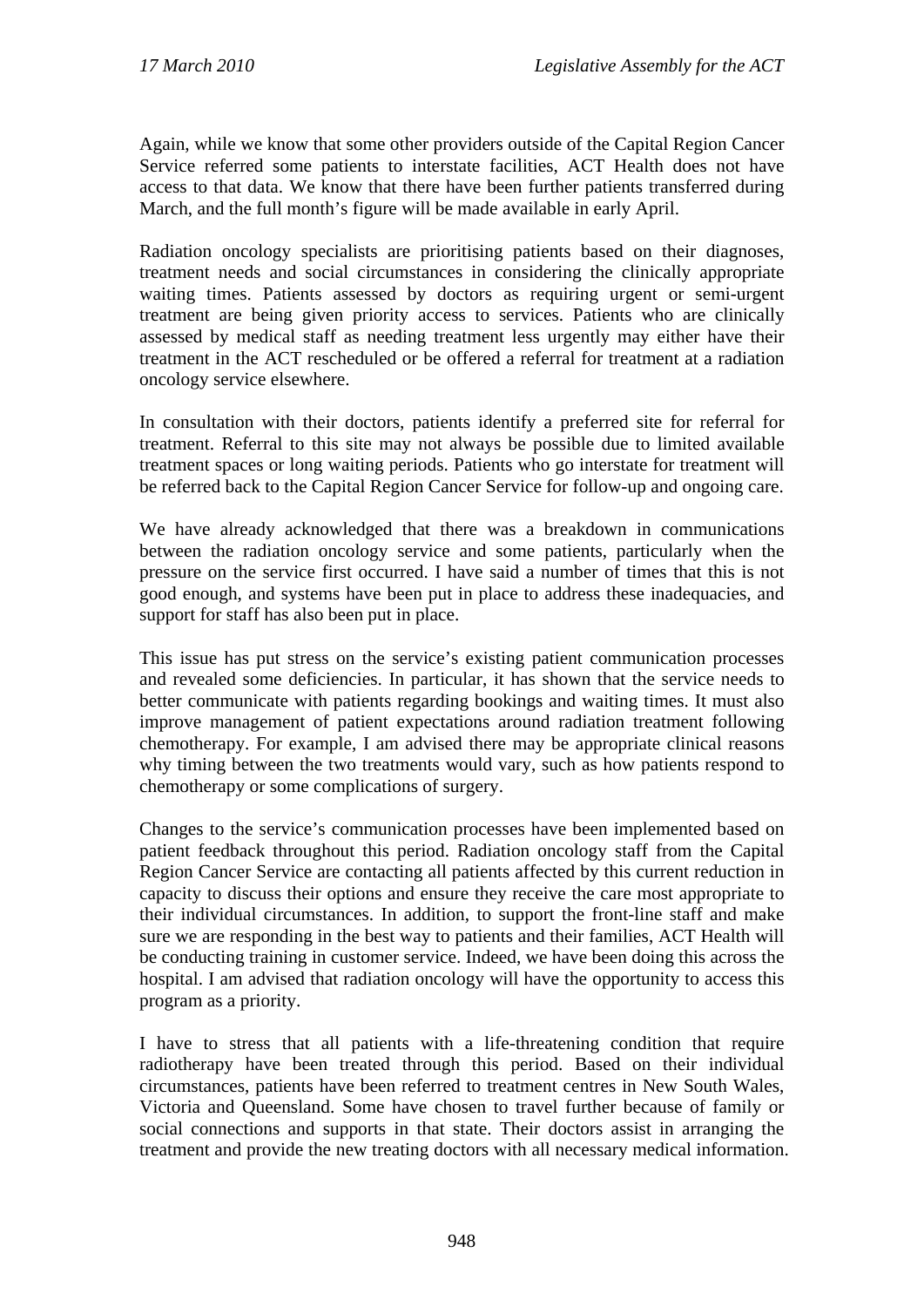Patients are also provided with information about the ACT interstate patient travel assistance scheme, which provides some support for people who have had to travel to receive services not available in the ACT. It does provide some financial assistance towards travel and accommodation costs, and the level of assistance is comparable with the assistance provided by schemes in other states and territories. Indeed, I think it is probably the third most generous. I am not saying it is generous, but it is up there next to WA and Northern Territory, which have their own reasons around travel for patients. The scheme is available to permanent residents of the ACT where access to inpatient medical treatment and/or specialist treatment is not available.

I can assure members that patients are only referred to sites once their doctors are assured they can be seen in a time frame that meets national clinical benchmarks. I accept that this is not the best outcome. My family has been required to travel interstate for treatment on a number of occasions because services are not provided in the ACT, so I can certainly speak from my own experience. But the thing that I was focusing on both with my parents and, indeed, with my partner was that they were getting access to the healthcare treatment that they required in the time that they required it.

When it is not available in a timely fashion, we always try to get patients into another service as the best alternative. We need to improve the communication around this process; that is clear. But the aims and the outcomes are the best for the patient in the circumstances. While patients who are referred interstate may have to deal with additional social factors, the Capital Region Cancer Service does provide referral to social support services in the ACT and at interstate facilities.

I accept that the need to travel for radiotherapy care does place considerable additional pressure on patients and their loved ones. Where services are not available close to home, we have an alternative. Whilst the Capital Region Cancer Service is working hard to ensure all patients have the most timely access to care as possible during this time, it is also working hard to fill the current vacancies in the radiation therapy service.

A recruitment process to fill the six vacant positions was held as soon as the vacancies were identified. The vacant radiation therapy positions have been filled, and an additional locum radiation therapist has been employed to increase treatment capacity and help the radiation oncology department meet demand. Funding has been provided to enable recruitment of an additional five radiation therapists to meet growing demand, to cover backfill and ensure future vacancies do not impact negatively on service capacity.

All of this shows that the service has responded to the recent capacity issues within the service with the patients' needs front and centre. While we accept that the fact that this has not been communicated as effectively as possible to patients is a major oversight, it is one I have discussed with the department at length and it is being addressed.

This motion, like so many other issues that Mr Hanson brings to this place, continues the disappointing approach to health issues raised by the opposition. There is no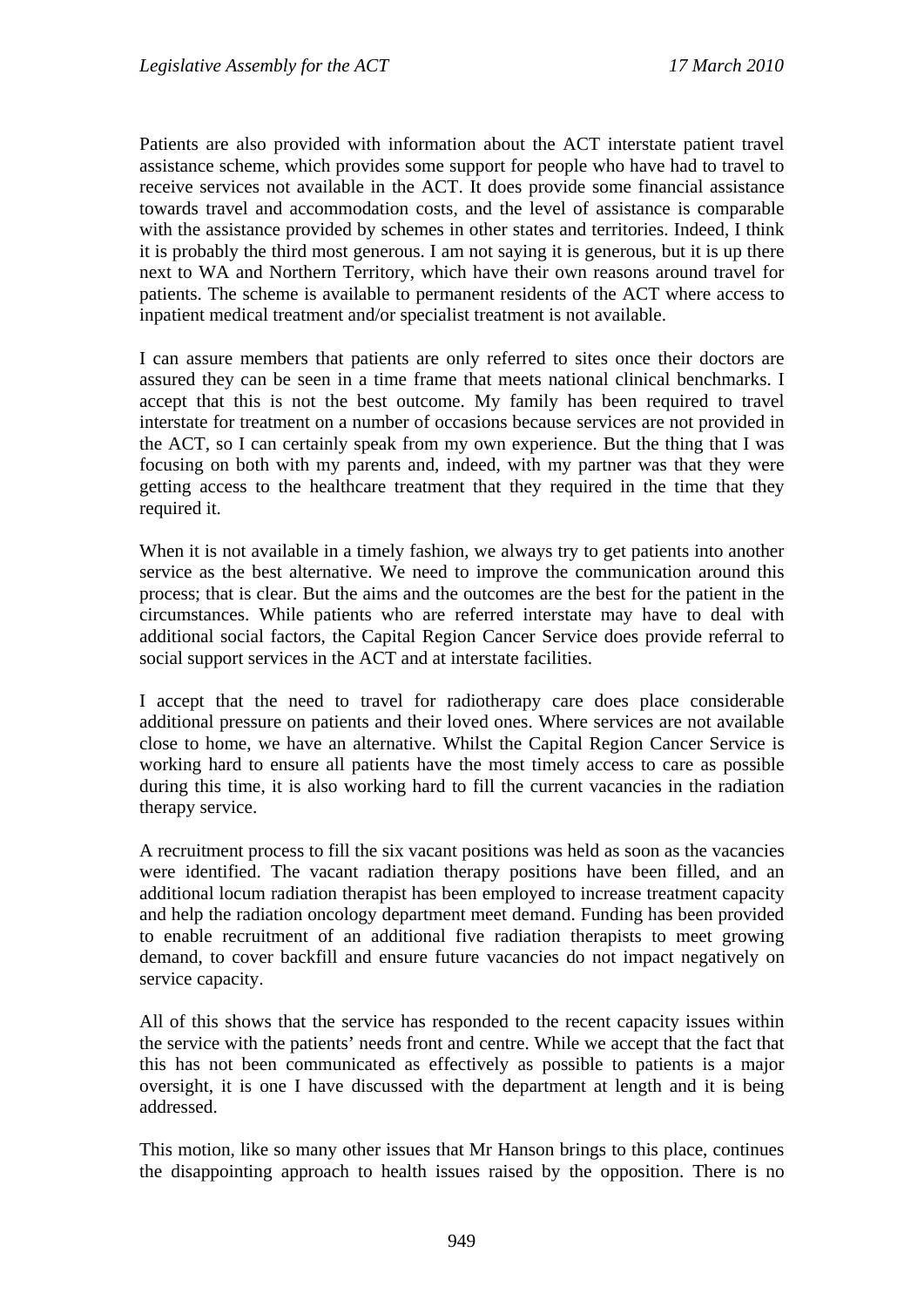attempt to actually understand the issues. Indeed, Mr Hanson I do not think has listened to a word I have said in the last 10 minutes. There is definitely no attempt at the development of policy, and there is no acknowledgement of when a service is running well. Indeed, if he had listened to the last 10 minutes of my speech and the statistics that have been delivered out of this unit in terms of meeting and improving waiting times—which are all about patients getting access to their treatment—he would have to acknowledge that the investments that have been made by this government, the staff that have been employed by this government, have actually delivered improvements in access to care.

That does not mean that there will not be times when pressure is in place. At those times the clinicians look for the best alternative solution. At times, that will require people to travel interstate. As I said, I have a number of times had to travel interstate for access to health treatment in cancer services for both of my parents, and the issue is that you actually get access to the treatment in the time that you need.

No government will be able to stand here and say that no patient will ever travel interstate for service, because that might not be the best clinical outcome and it might be impossible. Despite all the best efforts and all the investment and all the services here, we are part of a national network of hospitals and health systems that rely on each other to deliver services to all citizens regardless of the jurisdictions they live in.

The government will not be supporting Mr Hanson's motion. Just in closing, I acknowledge that Ms Bresnan is moving an amendment to Mr Hanson's motion, and the government will support the amendment. There are elements of the language in it which I think are unfortunate and patronising, to be honest, but I am happy to support the amendment as I believe a report back to the Assembly along those lines will provide members with additional information.

**MS BRESNAN** (Brindabella) (10.42): The Greens thank Mr Hanson for bringing on this motion today. I know the opposition may be surprised by my saying that. We agree that this has been an unacceptable situation. We will be making a number of amendments that represent the feedback the Greens have received from consumer organisations. We have consulted with groups in developing the amendments today. In addressing this motion, firstly, I wish to recognise the significant physical and emotional stress a person goes through when they receive treatment for cancer and, of course, what their family and friends must experience in supporting that person through the journey. I have also had personal experience with this and understand what it is that people go through.

The Greens are aware that the government outlays considerable expenditure in providing cancer treatment services locally, and it is only in recent times that the government has been able to come close to providing treatment to almost all patients. There must have been great relief amongst local cancer sufferers when we reached the point where they thought they would no longer have to face the prospect of going to Sydney for treatment. It is obviously recognised that there are some cancers where people do have to travel to receive treatment because of the speciality of the treatment.

The resignation earlier this year of six radiotherapists from the Canberra Hospital radiation oncology unit caused great distress amongst those patients who were trying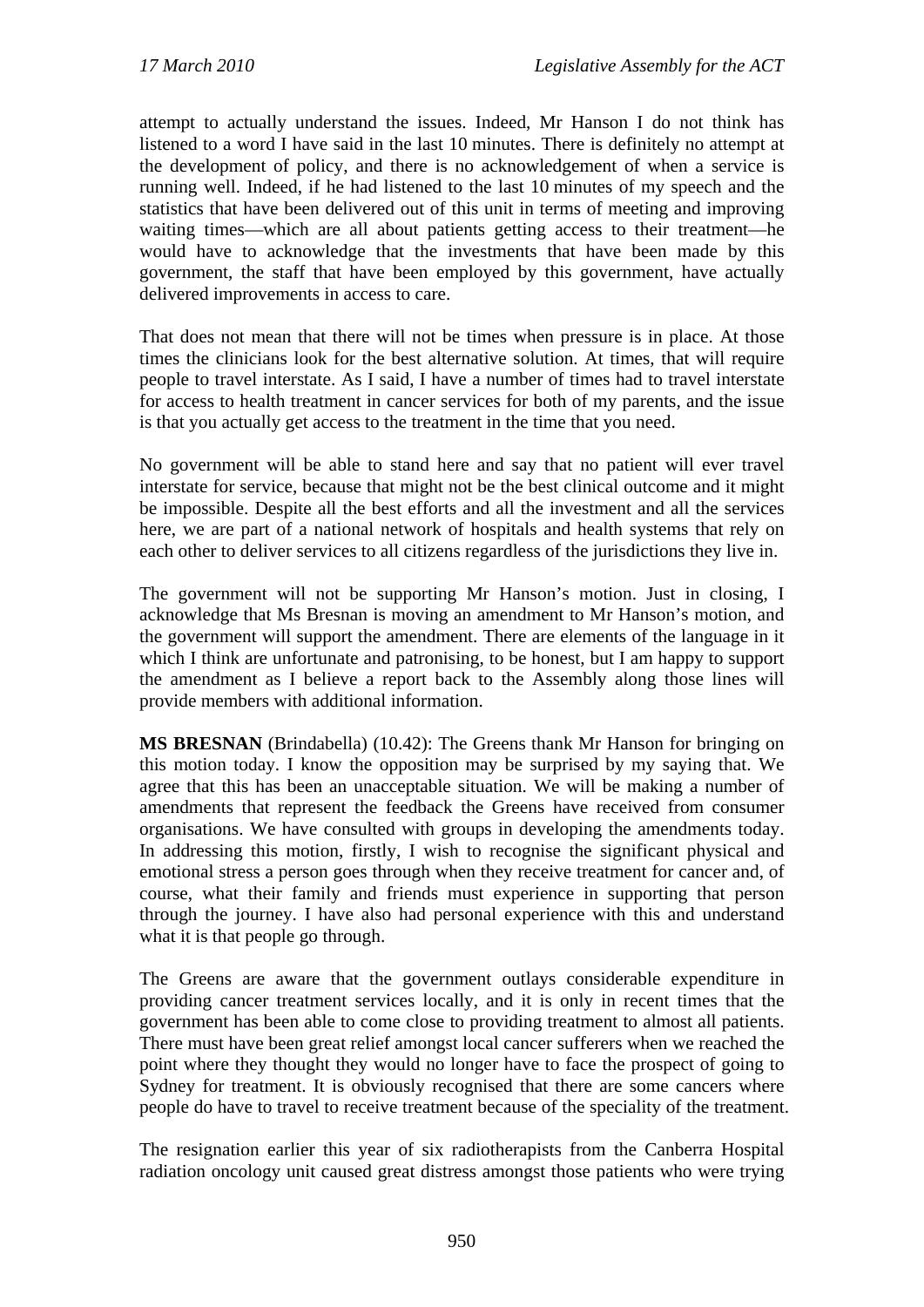to access services and could not. While I understand that two of the resignations were previously known of by ACT Health and that recruitment was well underway to replace them, I have heard different accounts about why the other four radiotherapists tendered their resignation.

From what I have been told, those four radiotherapists were juniors undergoing training and, given other states pay higher salaries to qualified radiotherapists, it is often the case that once a junior radiotherapist finishes their training here they leave Canberra quite quickly in search of a higher salary. So when those four juniors finished their training, they tendered their resignation giving two weeks notice and left for interstate. This should not have been news to ACT Health. This change could have been expected and planned for. If the stories relayed to me have been true, I am quite surprised that the replacement of those juniors had not been planned for or that ACT Health had not sought to provide further incentives to retain those staff.

In approaching this motion, my office has consulted with local consumer representative organisations which have an interest in cancer services. These include Bosom Buddies, the prostate cancer support group, Cancer Voices and the Health Care Consumers Association of the ACT. We have asked them: what would you like to see achieved from this debate before the Assembly today? Their focus was, of course, on constructive outcomes. We have come up with five points that the consumer organisations thought should be pursued. I note, in presenting these points, that each of the organisations had a slightly different perspective on the situation. A common theme was, however—and this is coming from the consumer groups—that none of them sought to blame the minister, but rather they wanted to focus on opening the lines of communication with managerial and front-line staff as they thought that was a key issue in this whole instance.

The first recommendation they provided to us was to investigate if staff at the Canberra Hospital who assist in the front-line provision of cancer services require customer service or reflective practice training. The consumers well recognise that staff working in cancer services face a difficult job, but at the same time the patients do not feel as if they are always respected as people. It is about treating the person and not just the disease.

The second suggestion was to reinstitute the formal consultation meetings that used to occur between managerial and consumer representatives until about a year ago. Those meetings used to occur every month or so, and if they had been used during the staff shortages earlier this year it could have gone a long way to assisting in managing consumer expectations. People are often respectful if you explain to them what is going on, but when they face a brick wall they get very frustrated, so it is important to keep those lines of communication open.

Thirdly, the Canberra Hospital should plan for staff turnover and aim to ensure a staff person will be replaced before they leave a position. Why, for example, had recruitment not been finalised prior to the two retiring staff leaving their positions? And why did HR or managerial staff not plan to better manage their junior radiotherapists and recognise that they would get better money elsewhere as soon as they finished their training? I also asked a question yesterday in question time about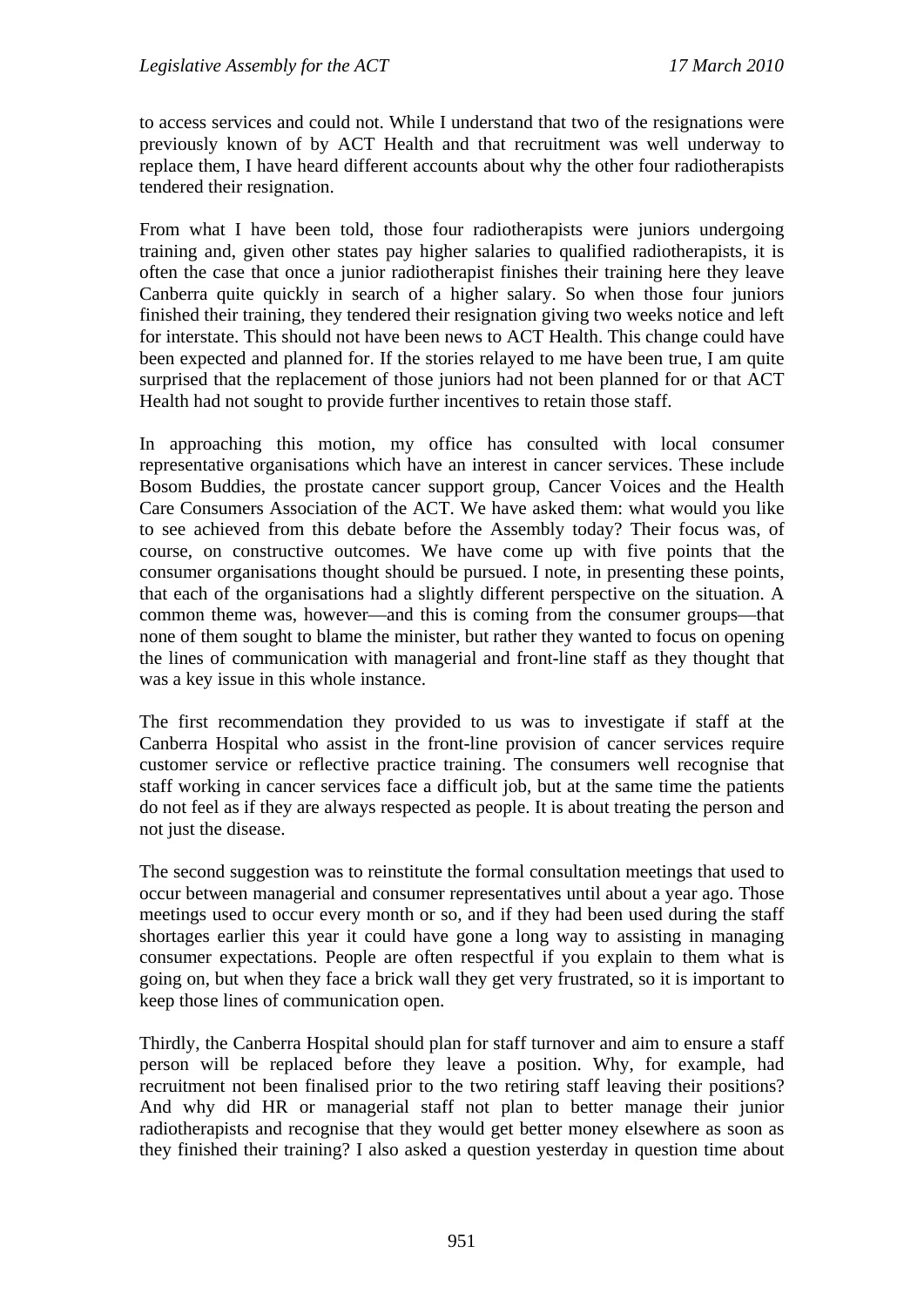having a risk management plan in place if this situation happens again. I think that is another important thing which should be pursued so that when people need these services, particularly in a very time-critical manner, there is that plan in place if this sort of situation occurs again.

I have been advised that the amount of financial assistance that ACT Health provides to patients who have to travel interstate is minimal. I would appreciate an explanation from the minister on how much this is and whether this can be improved upon. To face five or so weeks of accommodation costs in Sydney must be very hard on patients, especially if they are on low incomes and have families to consider. I note that the minister has provided information on this in her speech. However, I still think it is worthwhile, at the very least, investigating this issue further. This is to particularly consider the financial difficulties that people suffer when they have a debilitative illness as this can have a great impact on a number of areas of their life.

In line with what Mr Hanson requested in his original motion, it would be appreciated if the minister could advise as to when ACT Health expects the shortage in radiotherapy staff to be resolved and when almost all patients suffering from cancer in the ACT will again be able to be treated locally. It may even be helpful if ACT Health was able to liaise with groups such as Bosom Buddies and the prostate cancer support group and advise if there are any patients of their category who are travelling interstate so that the support groups can contact their New South Wales counterparts and get some assistance for those Canberra patients staying in Sydney. I move the amendment circulated in my name to Mr Hanson's motion:

Omit all words after "notes that", substitute:

- "(a) at least 27 patients suffering from cancer in Canberra were forced to travel interstate to receive radiotherapy treatment as a result of six radiotherapists resigning from The Canberra Hospital Radiation Oncology Unit;
- (b) ACT Health employed poor communication in advising patients they would have to travel interstate to access radiotherapy services;
- (c) there was a lack of communications between the Chemotherapy and Radiation Oncology units about patient treatment plans;
- (d) stress can exacerbate the side effects felt by a cancer patient receiving radiotherapy treatment; and
- (e) the financial burden placed on patients who are required to reside interstate while receiving treatment; and
- (2) calls on the Minister for Health to:
	- (a) investigate if staff at The Canberra Hospital who assist in the frontline provision of cancer services require customer service or reflective practice training;
	- (b) reinstitute formal consultation meetings between managerial and consumer representatives;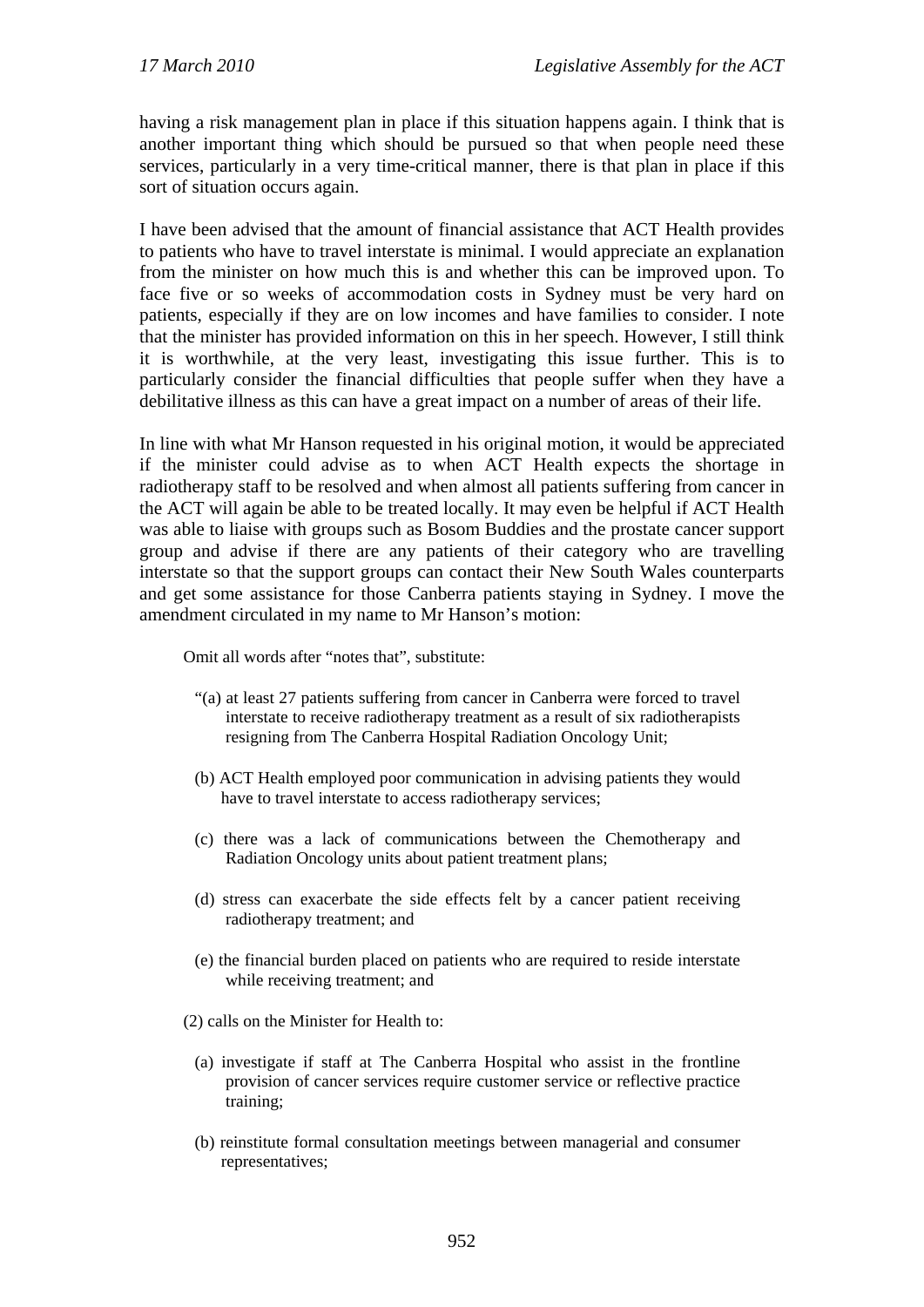- (c) direct The Canberra Hospital to plan for staff turnover and aim to ensure a staff person will be replaced before they leave a position;
- (d) investigate if any further financial assistance can be provided to those patients who had to travel interstate to receive radiotherapy treatment;
- (e) advise when the staff shortages will be resolved and almost all patients suffering from cancer in the ACT will again be able to be treated locally; and
- (f) report back to the Assembly by 30 June 2010.".

**MR SESELJA** (Molonglo—Leader of the Opposition) (10.50): I thank Mr Hanson for bringing this motion forward today. The approach that we are getting from the Greens, supported by the Labor Party, in seeking to amend this motion reminds me a little bit of majority government. In fact, the last couple of days have been a little bit like majority government. It looks a little bit like a majority government when a motion is brought forward and, instead of perhaps looking to amend part of it, we see a motion from the Greens to completely replace it with their own. We used to experience that between 2004 and 2008. Ordinarily, when a motion was brought forward the government, using its nine numbers, would remove the motion and replace it with a self-congratulatory motion. This does not go quite as far as what we used to see, but it is becoming a familiar pattern—the Greens and the Labor Party ever agreeing on things. It is often about protecting the minister, it seems to me. We heard that a lot in Ms Bresnan's speech: "Look, don't criticise the minister. We need to get to the bottom of it." In the end—

**Mrs Dunne**: I'm sorry, where does the buck stop?

**MR SESELJA**: The buck stops with the minister. We have elected representatives, we have members of a government and we have ministers who are there to show leadership and ensure outcomes for the community. In the end, when things go wrong, they are there to take responsibility and are charged with fixing it. Any discussion about failings in our health system which ignores the minister completely misunderstands our system of government. We have ministers for a reason. They are there to represent the community. They are there as the public face of the government. They are there as ultimately those who are charged with getting the outcomes and, indeed, taking responsibility.

That is why, whilst the motion is a very detailed and reasoned motion that goes to some of the serious concerns that have been raised in recent weeks, it also calls for action from the minister. Indeed, it criticises the minister, as it should. It should criticise the minister when she does not show leadership. It should criticise a health minister who has, in a whole range of areas in the management of the health system, shown a lack of leadership.

It seems that, whenever there is a problem, it is the public servants who go out and face the music. It is somehow the public servants' fault or it is not the minister's fault in one way or another. Yet we have seen in the health portfolio a minister who is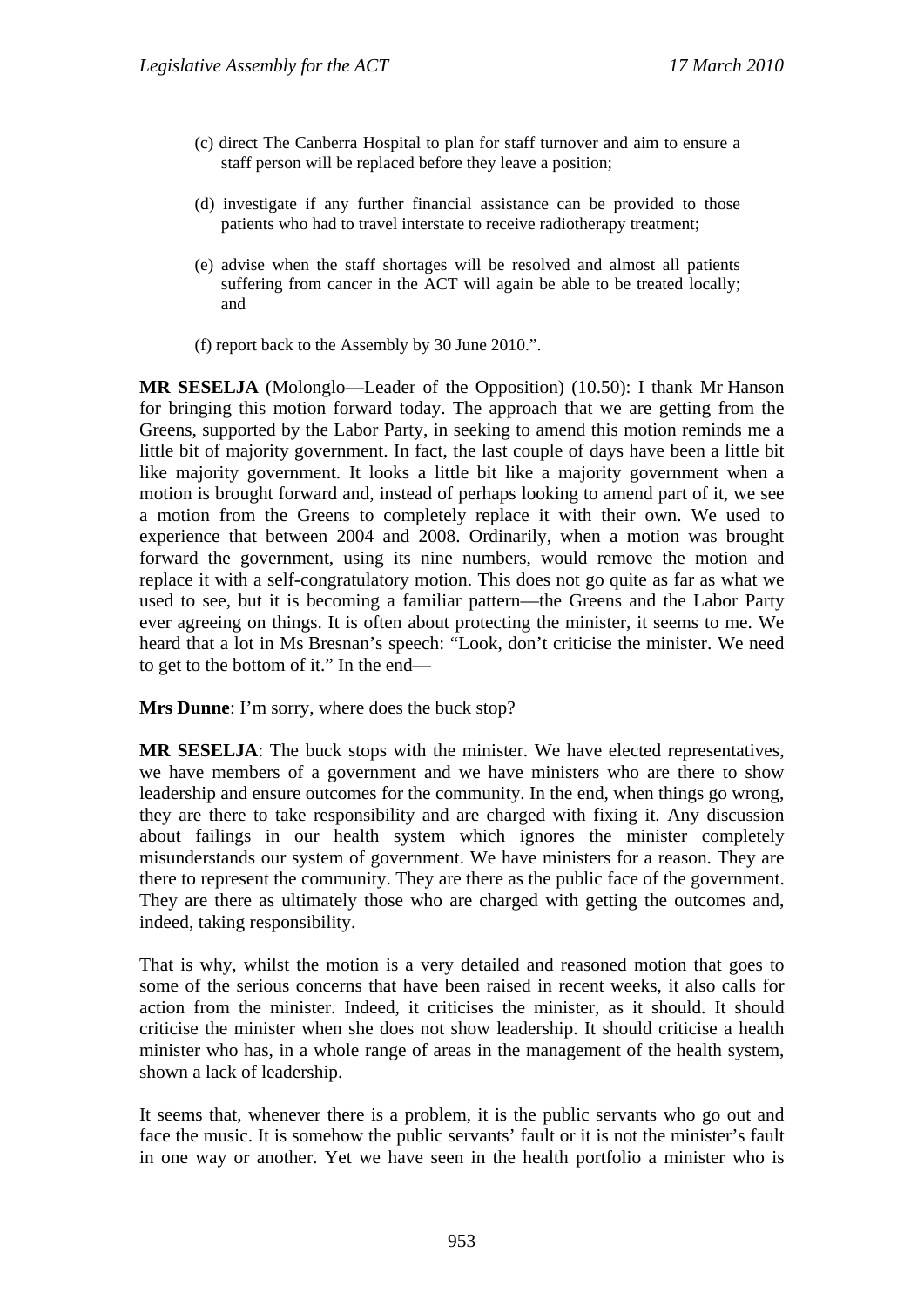overseeing a 10-year war that has been occurring in health. We have seen some of the shocking and very disturbing individual cases that have come out from time to time. We saw the case of Lachlan just this week, still waiting for surgery. Those individual cases speak of the human toll of when we do not get it right. They speak of the human toll when there is not leadership at the top, when there is not a minister who is prepared to make the hard decisions to get things done.

Often when we cite these individual cases, the government's response is to say, "That's disturbing and that's sad, but that doesn't reflect where things are at." But we know that if we also look at a lot of the broader measures it does. In the case of Lachlan waiting for a long time, we know that many people in the ACT wait for a long time. In fact, they wait a lot longer than anywhere in the country, it seems. For elective surgery the time they wait is about double the national average.

The individual case speaks to the broader problem. The individual case puts a human face on the broader problem and the lack of management and leadership from this minister in the health system. She has overseen a massive blow-out in waiting lists. We have heard about the toxic culture. We have seen the distraction of the chasing and the disastrous handling of the Calvary deal, which led nowhere but, in the end, distracted a minister from fixing the serious issues in the health system.

The case of Vesna Nedic, which has been touched on by Mr Hanson in his speech, is worth reflecting on because, again, it shows a human face. It is worth just repeating some of the issues that have been raised in relation to Ms Nedic's experience. Ms Nedic told Triple 6 ABC Canberra that her doctors advised her of the critical importance of radiation therapy as a follow-up treatment, but Ms Nedic says she was then left in the dark by Canberra Hospital before eventually being told she could not have the treatment in Canberra:

That was eight phone calls every day and none of them returned until finally I was having to get very upset at some poor administrative staff to be able to have the call put to the manager, who then told me, "We have a staff shortage,".…

I think Ms Nedic has dealt with this issue in coming out and speaking about her experience not just courageously but also compassionately. She refers to the "poor administrative staff". She recognises that the people she is dealing with are not the problem. They are simply dealing with the problem. They are simply the people who have to face those who are forced to go interstate for treatment.

Ms Nedic is not alone. She is one of 24 cancer patients who have to travel interstate for radiation therapy—24 patients who have to travel interstate, with all of the disruption that goes with that, with all of the cost that goes with that. I think Ms Nedic has shown great courage, as I say, but also great compassion. Even in her very difficult personal circumstances she is able to have compassion for some of those with whom she is dealing because she recognises they are not the problem.

The leadership has to come from the top and that is where I think, unfortunately, we are not getting it. Just last week in relation to this review of workplace culture we had a minister who went out there and said, "Well, we're not going to tell you who's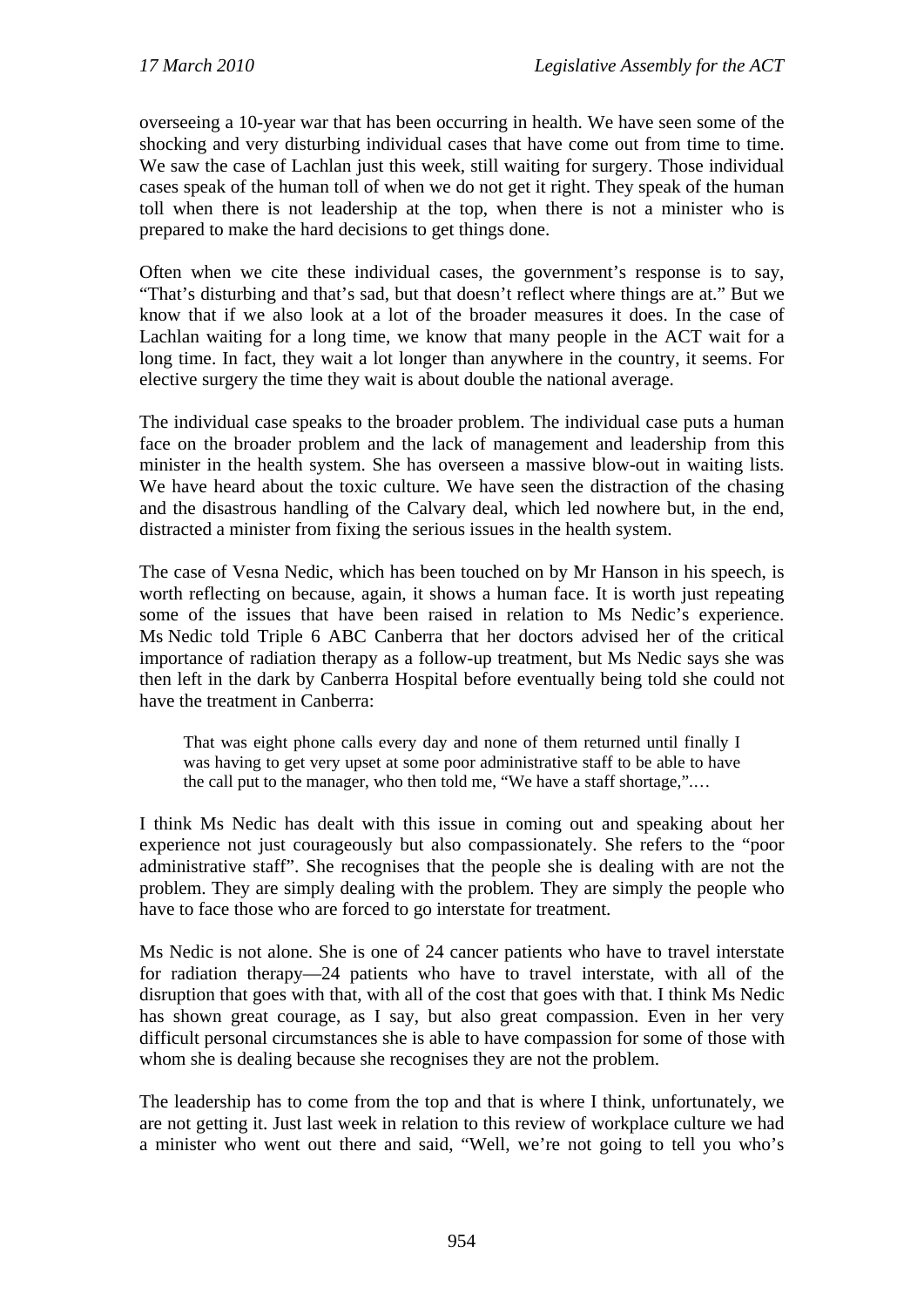conducting this review. It's a secret. We can't tell you." I have never heard of a review that the government institutes when it says, "We can't tell you who's doing it." I find that extraordinary.

When it was put to the minister on the news, she tried to blame the public servants. She said, "Well, I was briefed that it was better not to name them." He was named and I have not heard a reasonable explanation from the minister as to why you would not name him. We see reviews conducted all the time. Sometimes evidence is taken in camera. Sometimes witnesses are protected and sometimes they can even appear anonymously. There are all sorts of ways of doing things. But I have never heard of a case where the reviewer needs to be kept secret, where the reviewer cannot be revealed. What is it that is so secret? I use this by way of example about leadership. It is about leadership. The minister in that case blamed the public servants. She did not think to say, "Well, I made this decision." Why did you make that decision? Did you think about it or did you simply blindly follow advice—advice which, if it was given, was clearly flawed?

That is what the second part of this motion is about. It is about holding a minister to account and it is about calling on action from the minister. That is what we do in this place. That is why we have this system. It is not so that we can ignore the minister, for good or ill. Ministers are very good and this minister, like others, is very good at taking the credit when there is a good news story. There is no doubt about it. It is the minister up front when there is an announcement about funding or if there is a good news story.

The Greens again say: "Well, we shouldn't hold the minister accountable. We don't want to focus on the minister." We do. We have to focus on the minister because it is by pressuring the minister, holding the minister to account and forcing the minister to show leadership that to date has been lacking that we will hopefully get the better outcomes that the community wants. The community, in the end, simply wants the outcomes. Vesna Nedic wants a situation where she does not have to travel interstate for radiotherapy. That is her bottom line. The best way we get that is by holding a government to account when they fail. This minister consistently blames others. This minister consistently shows that she is struggling with her portfolio, that she is struggling to deal with the serious issues that need to be addressed. That is what this motion calls for. That is why it should be supported. I commend Mr Hanson for bringing it forward and for the significant work that he has done to explain the case for it. *(Time expired.)*

**MR SMYTH** (Brindabella) (11.00): It is interesting when a minister rises to address a motion such as this but simply refuses to address the substantive. To simply say, "Oh, it is just another Jeremy Hanson motion," is to say, "I cannot answer it." That is the problem with the approach that the minister has taken today. She twists; she turns. She said, "All you ever do is attack the staff." But that again is a minister who cannot answer for her actions, who does not have an answer to that which is laid out in this motion.

The minister says that we know. She quoted some statistics. It is always good to quote statistics in a ministerial speech. Fill up the space; fill up the void that is the absence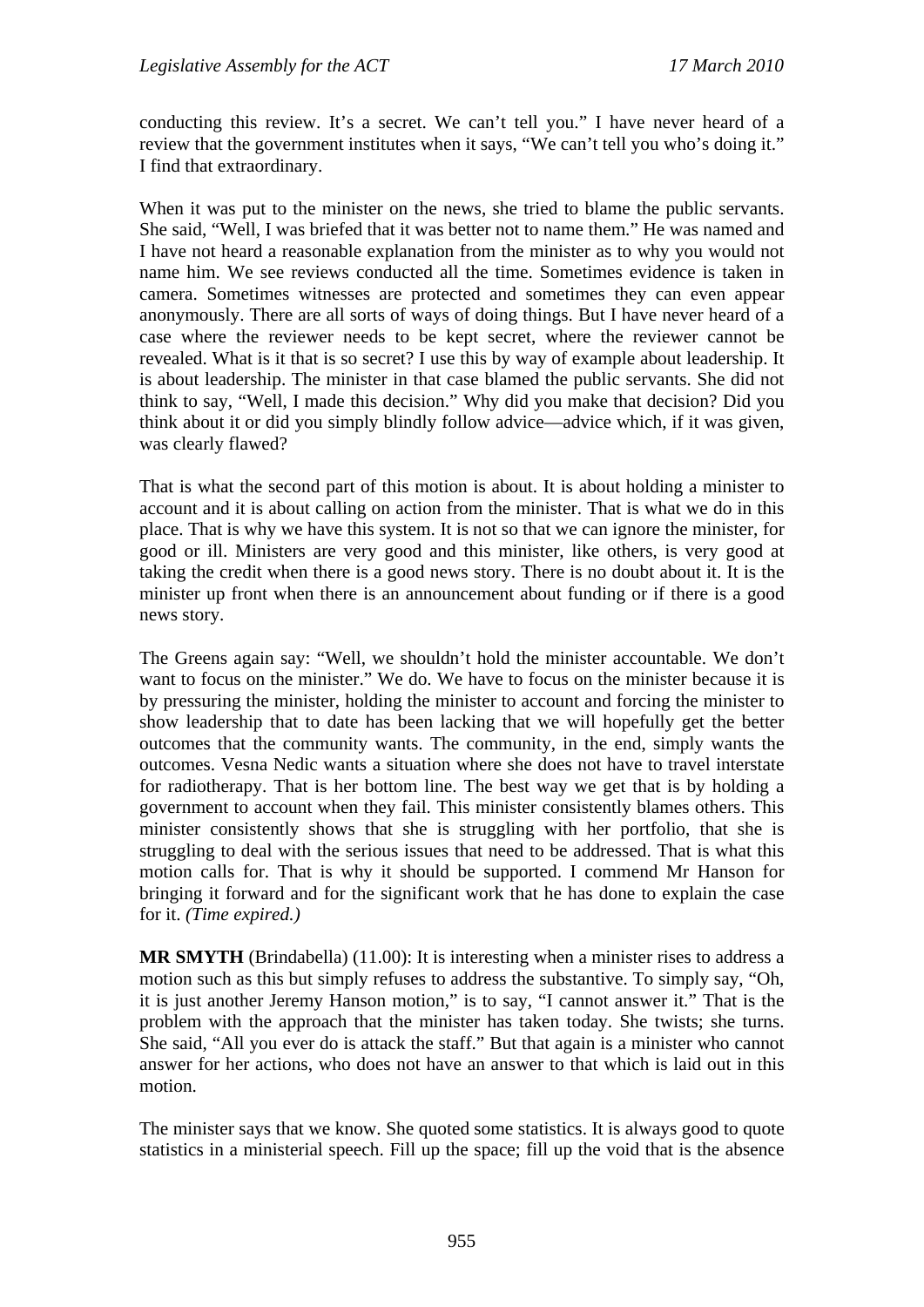of your action by simply putting in numbers. The minister herself said, "We know that cancer services grow at 22 per cent per annum." We accept that. We hear that. We are sad about that. But the question is this: where is your action, minister, to make sure that that need, which you know is coming, has been addressed? The answer is: it is not there.

Then we have the cover-up. We have the defence run by the Greens. This is becoming a theme now. We saw it yesterday, with Mr Rattenbury running the defence for Mr Corbell. Now we have got Ms Bresnan running the defence for the minister—as Ms Bresnan and Ms Hunter do so often. Indeed, Ms Bresnan makes the case. She actually says, "Yes, we know they resigned. The registrars come for a little while. We know they resign; they move to gain experience elsewhere or they move to a place where they can broaden their expertise or specialise in that which they want to do." She actually makes the case. She said, "We know this was coming but we did not plan for it." That is the problem for this minister in the way that she behaves.

There is no long-term plan to make the health system sustainable. Indeed, Ms Bresnan, without making a case for an amendment, starts acting like a member of the majority government: delete everything. Everything that Mr Hanson has in this motion apparently is unacceptable. Everything goes.

Let us go through the motion line by line, because neither the Greens nor the Labor Party have actually addressed the motion. They have no case; they cannot address the motion. You change the game, and that says abject failure—abject failure; walk away from defeat. That is the military maxim: reinforce victory; walk away from defeat. If you had a good case to knock this off, you would go through it line by line and demolish it. But they could not. Neither the government, through the health minister, Ms Gallagher, the would-be Chief Minister, nor Ms Bresnan could go through and demolish this line by line, so they simply deleted it. Why are we not having a debate on what is in the motion? It is because neither the government nor the Greens have an answer.

Let us go through, line by line, what the Greens and the government do not believe is either real or serious. Let us go through it. Mr Hanson says that the Assembly:

- (1) notes that:
	- (a) numerous patients suffering from cancer in Canberra have been forced to travel interstate to receive radiotherapy treatment …

That is a true statement. What is wrong with that remaining? Nothing. But we have deleted that. The motion continues:

(b) patients were not advised by ACT Health that they would need to complete their therapy interstate until such time as they tried to access radiotherapy services in the ACT …

That is correct. We have got the evidence. We have got the personal accounts from people that back this up. It continues: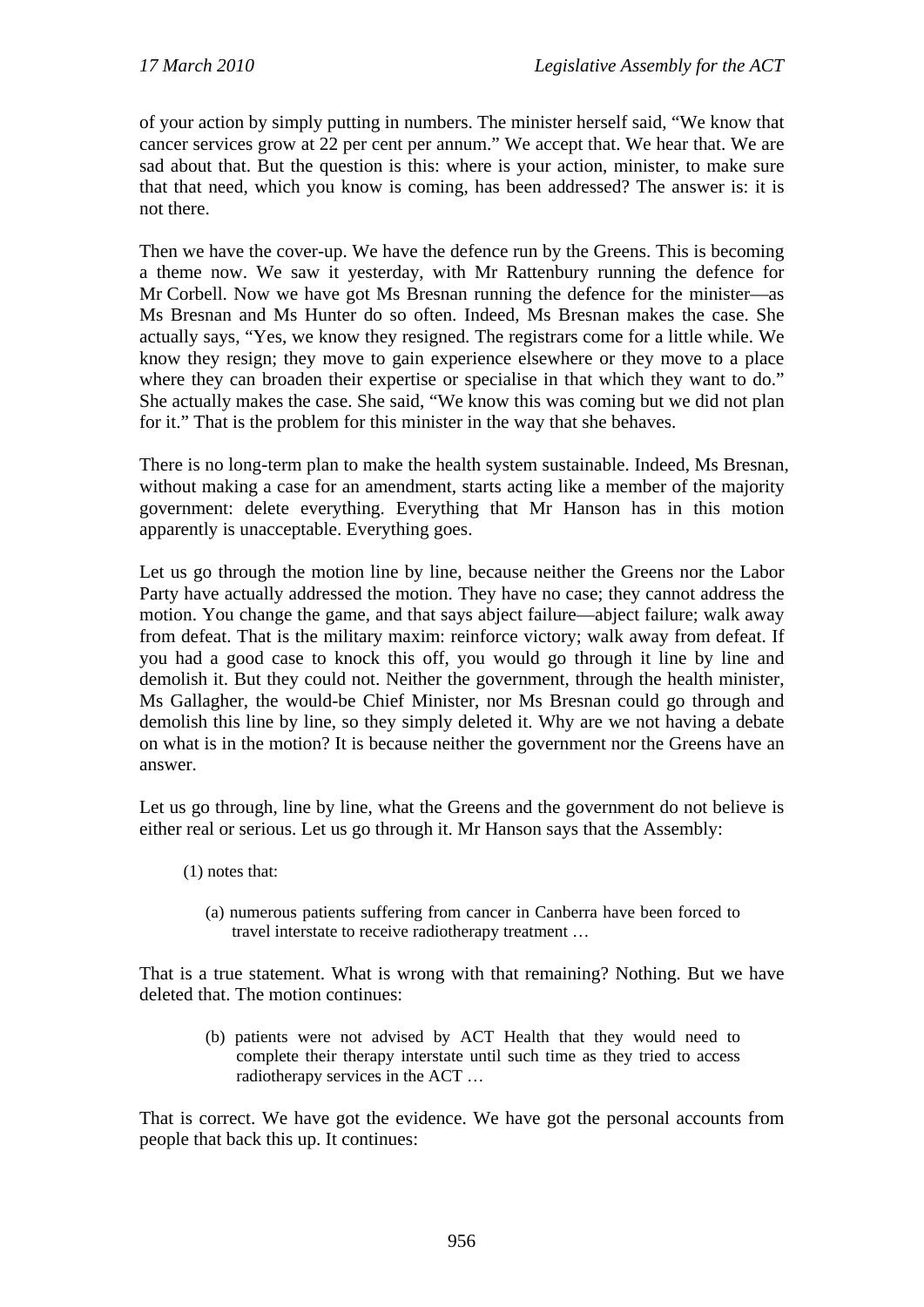(c) patients were forced to call ACT Health repeatedly seeking information on their treatment before being advised that they would be required to travel interstate …

That is another statement of fact. Why do we delete statements of fact? Because you are embarrassed by them, you do not wish to acknowledge them or you have no plan to address them. It continues:

> (d) there was a breakdown in communications between units within ACT Health and between ACT Health and patients …

Again, that is a statement of fact. Why would you want to delete a statement of fact? Neither the Greens nor the Labor Party have addressed any of these. It continues:

(e) delays in receiving radiotherapy can have a negative effect on treatment outcomes …

I believe that to be true. It continues:

(f) the additional stress and anxiety caused by being separated from family and other support networks can potentially exacerbate the side effects of the radiotherapy treatment …

Again, there is no evidence to the contrary, no evidence that this is not true. The minister did not address it. Ms Bresnan did not address it. Why are we afraid of addressing the facts in the motion?

Let us go to the heart of the motion. This is about looking after people who are in desperate straits, who now have hoisted on them, through the incompetence and the ineptitude of the Minister for Health, a further burden—both financial and emotional and potentially health—by forcing them to travel interstate. Let us address that. No, let us delete it. What is the Greens' approach? What is the government's approach? Just delete it. The motion continues:

(g) the financial burden placed on patients who are required to reside interstate while receiving treatment …

What do they get, Mr Hanson? Is it \$36 a day?

**Mr Hanson**: Supposedly.

**MR SMYTH**: It is \$36 a day, apparently. I did not hear the minister tell us what the true state of play is. Again, does anybody doubt it? If there is anybody in this place who does, let them stand up and make the statement that they reject the financial burden placed on patients who are required to reside interstate while receiving treatment. But we just delete that: get rid of that; let's not talk about that. The motion continues:

> (h) there are staff shortages in ACT Health radiotherapy as a result of at least six recent resignations …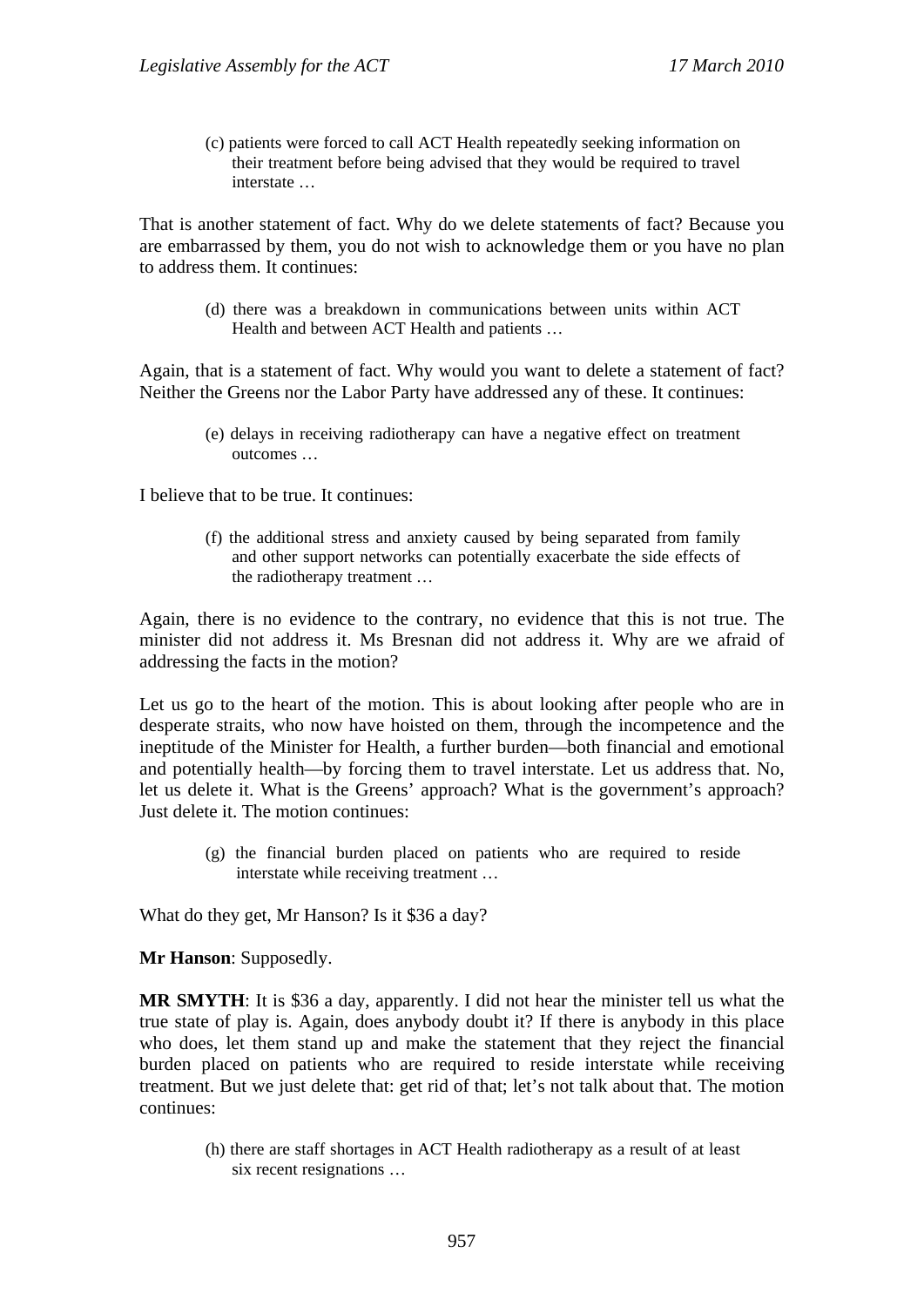That is a statement of fact. Why are we deleting things that we know to be true? Because it is inconvenient. Because it makes the case. Because, as a minister, we do not have an answer. Because "we from the Greens do not have an answer to it because we are here covering up for the minister yet again". The motion continues:

(i) despite being alerted to the situation by the media on Friday, 26 February 2010, when interviewed on Tuesday, 2 March … the Minister … was unable to explain key aspects of what had gone wrong, nor how many patients were required to travel interstate for treatment …

Again, it is a statement of fact. Why is it appropriate to remove facts like this from these motions? Because it is a cover-up for the minister, in the case of the Greens, and because, from the minister's point of view, they just have on the record her ineptitude.

Let me go to part (2), which calls on the minister to do a few things. We ask the minister to:

- (a) explain:
	- (i) the cause of the communication breakdowns that occurred within ACT Health and between ACT Health and patients suffering from cancer ...

It is not an unreasonable ask. What went wrong? Before you can genuinely fix something, you normally need to find out what went wrong. Minister, if you are doing your job, the first thing you ask is: "What went wrong?" "Okay; let's rectify that situation. If it is something we can control, let us fix it. If it is beyond our control, let us have a look at how we can ameliorate the impact." Let me go to  $(2)(a)(ii)$ . It says:

(ii) what action she—

that is, the health minister—

has taken to ensure that the breakdowns in communication have been resolved and will not occur again …

I am not sure what is wrong with that. We have got a problem. We are having this debate today. We all know there is a problem. We are asking the minister what she has done. Why would you delete that? Why would you get rid of asking the minister to explain how she is being a minister? It is either covering up for her ineptitude, as the Greens are doing, or, as an inept minister, that you just want it all to go away—as the minister has gone away from this debate. Here we are, having a substantive debate on health, and the minister leaves the room. Let me go back to the motion. Part  $(2)(a)(iii)$  asks the minister to explain:

… why at least six radio oncology staff resigned at short notice …

What analysis have you done? What have you put in place to make sure that this does not happen? Let me go to part (2)(b):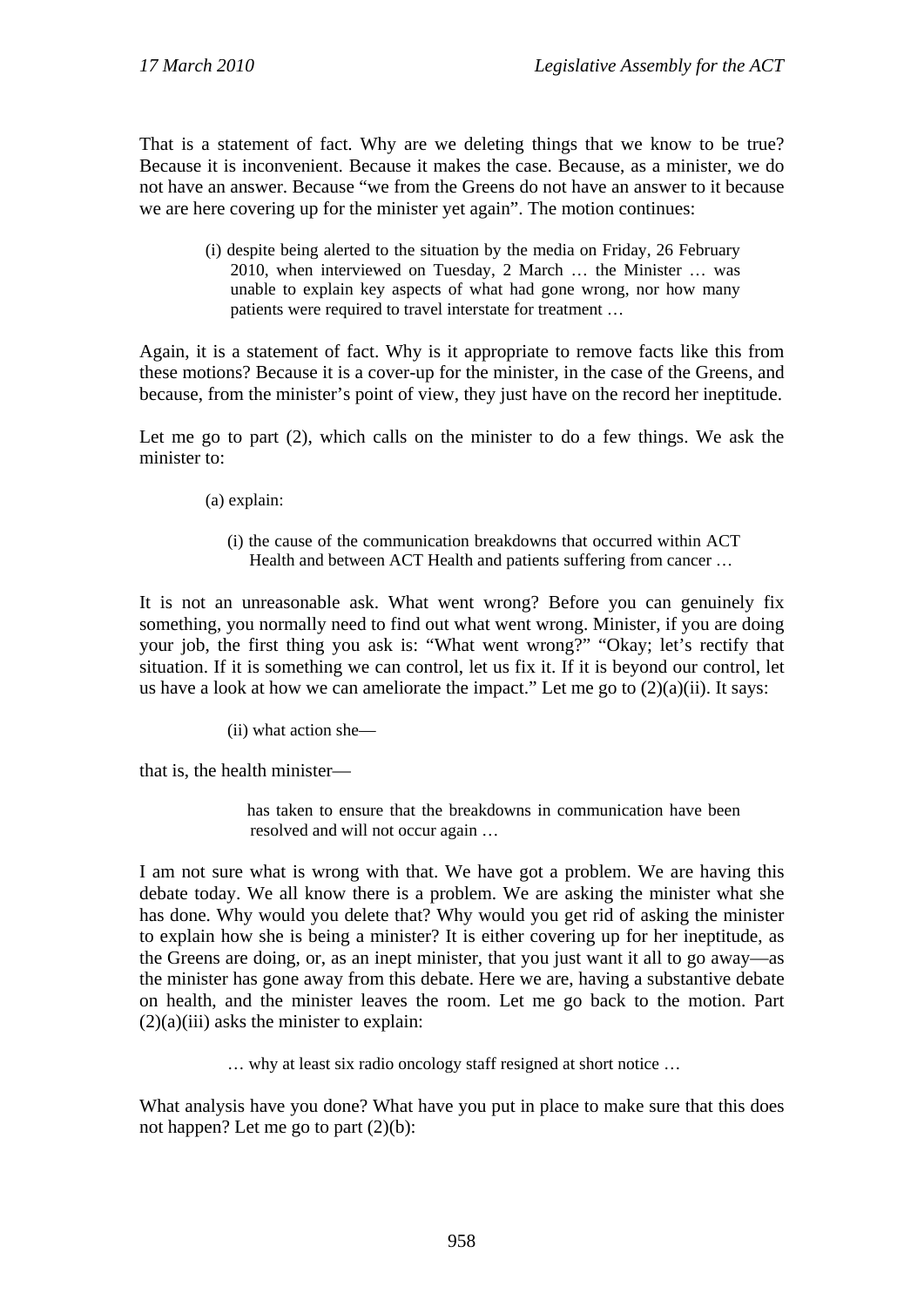… clarify when all patients suffering from cancer in the ACT will be treated in the ACT …

That is not unreasonable. Let us get a statement of fact from the minister about what she has put in place so that this does not occur again. I do not see what is unreasonable in that. And when I look at what the Greens are inserting, I do not see anything that asks these questions. The Greens are afraid of asking the government the tough questions. The Greens are afraid, particularly, of asking the health minister the tough questions. You have to ask why.

Let me go to part (3). It says:

- (3) condemns the Minister for Health for failing to:
	- (a) manage the ACT Health portfolio effectively;

What are we doing in this? We are holding the minister to account. The Assembly has the opportunity to put on the record that it is not happy with what the minister is doing. Of course, the Greens appear to be very happy. Let me go back to the motion. It says:

- (3) condemns the Minister for Health for failing to …
	- (b) ensure that communication procedures in ACT Health are effective …

You only have to listen to the litany that Mr Hanson put on the record again. We have not learnt from the last time that we had this sort of debate—or the time before that or the time before that—when we had the families of those who had unfortunately died either receiving bills or being asked to come and collect the effects of their loved one. The motion continues:

(c) be transparent and open with the public about critical issues in the performance of her portfolio.

Again, why would you delete that? Why would you delete a call for transparency and openness? Why would the party that said they were going to be third-party insurance be against transparency and openness? It is because that is not as important as the Greens-Labor alliance. That is the problem with the amendments that Ms Bresnan is moving. What it completely does is take away the accountability. *(Time expired.)*

**MADAM DEPUTY SPEAKER**: Are you going to speak to your amendment, Ms Bresnan?

**Ms Bresnan**: I was going to speak to my amendment, yes.

**Mr Seselja**: She can't speak.

**MADAM DEPUTY SPEAKER**: You have already spoken to the amendment. Mrs Dunne.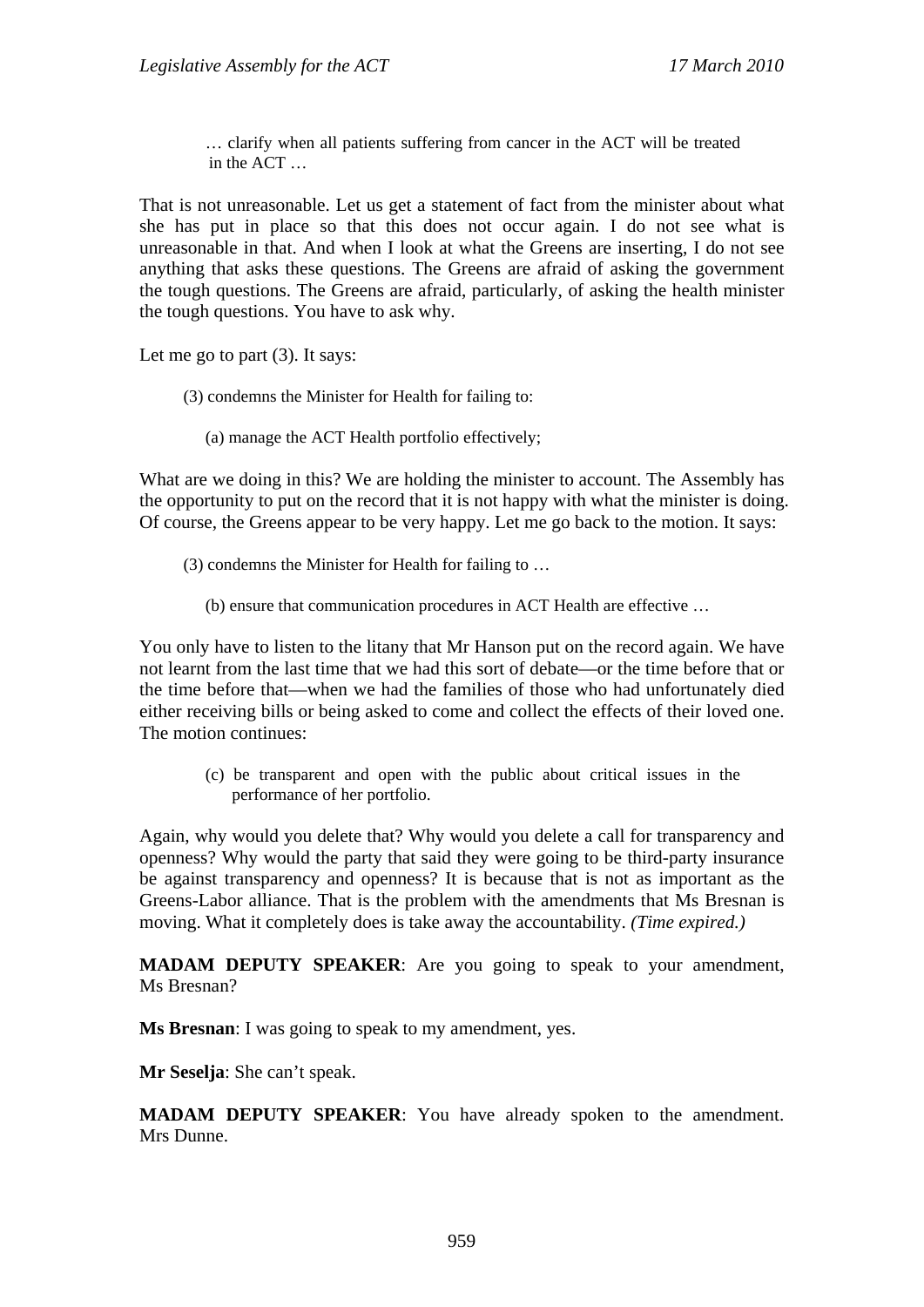**Ms Bresnan**: No, I did not. I moved my amendment after my speech. I can speak to my amendment.

**Mr Seselja**: You moved it when you spoke.

**MADAM DEPUTY SPEAKER**: Can I just clarify, because I was not in the chair at the time.

**Mr Hargreaves**: On the point of order, I believe that it is Ms Bresnan's prerogative to seek leave of the Assembly to speak again, and if that leave is granted she may do so. I would just like to point that out to Ms Bresnan, through you, Madam Deputy Speaker.

**Mr Hanson**: Mrs Dunne was already on her feet, though.

**MADAM DEPUTY SPEAKER**: Actually, Mr Hanson, they both got on their feet at the same time. Ms Bresnan, do you wish to seek leave?

**Ms Bresnan**: I seek leave to speak to my amendment.

Leave not granted.

#### **Standing orders—suspension**

**MR HARGREAVES** (Brindabella) (11.11): I move:

That so much of the standing and temporary orders be suspended as would prevent Ms Bresnan from again addressing the Assembly.

I am absolutely amazed at the childish antics of those opposite. While they are bringing forward a motion of this type, which is supposed to be of such great import, they sit opposite us giggling amongst themselves like children at a preschool, and they do not have the respect of the Assembly.

**Mr Hanson**: You can join us, Andrew.

**Mr Barr**: Sorry?

**Mr Hanson**: I mean, with the amalgamation with the Greens, there's not going to be room for you, mate.

#### **MADAM DEPUTY SPEAKER**: Mr Hanson!

**Mr Barr**: Your economic credibility is so poor I would not sully myself.

**MR HARGREAVES**: Minister, if you do not mind, thank you. Now, Madam Deputy Speaker, this chamber is about debating the substance of an issue. There was nothing to lose by allowing Ms Bresnan the opportunity to present her case for the amendment.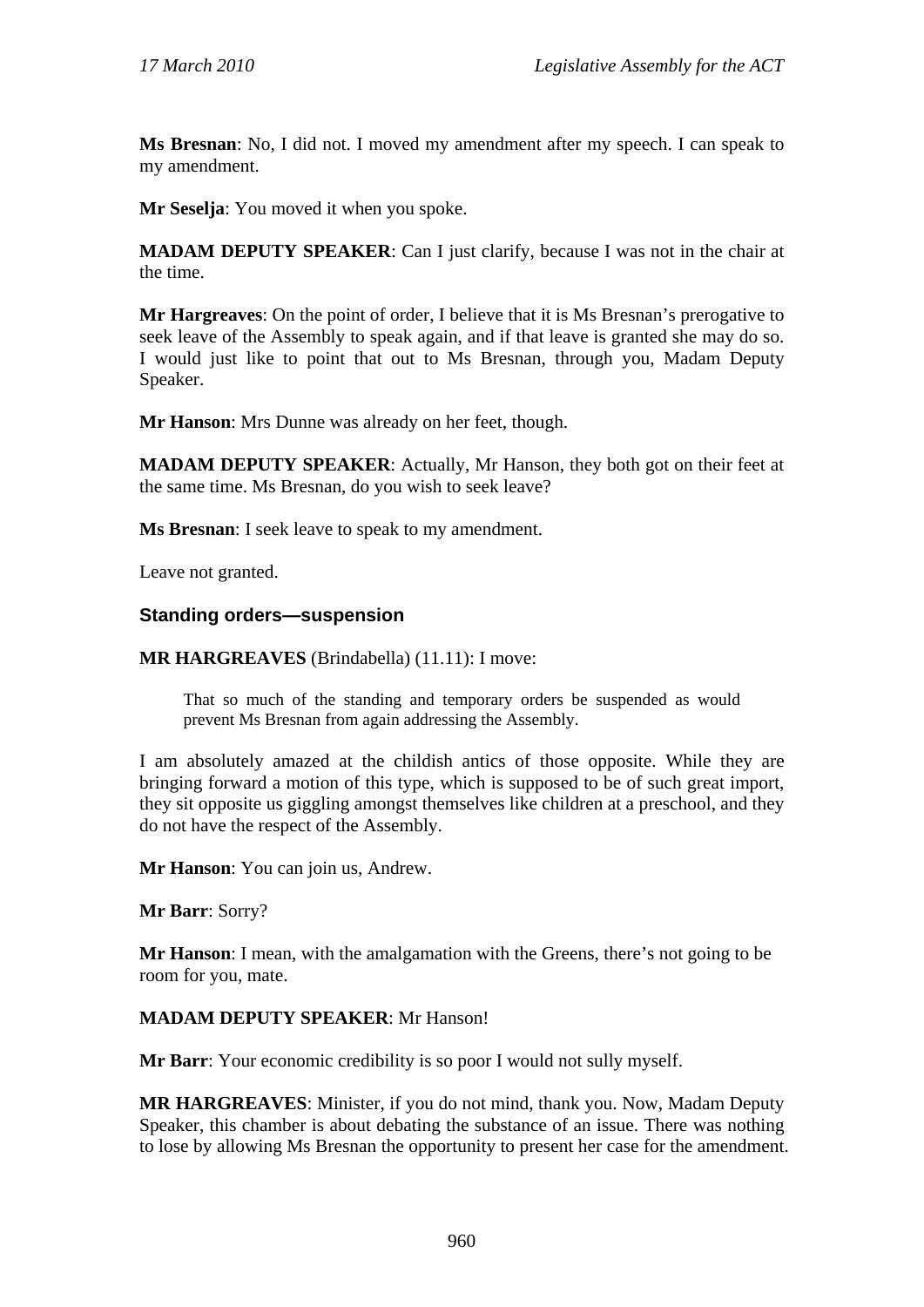Regardless of whether we agree or disagree with the amendment, the record needs to show the reasons behind the moving of that amendment.

Ms Bresnan, in moving the amendment, was actually speaking to the substantive motion and not to her amendment as proposed. I would plead with the Assembly to allow Ms Bresnan the opportunity to explain why it is she wished to remove all of the Liberals' words and substitute her own.

I believe the refusal of people to allow Ms Bresnan leave to address that was petulant. It was not with substantive reason; it was just a fit of pique. I do not believe this chamber is a place for a fit of pique. There was a time when I could rise in this place and, without saying a word, all of those people opposite would shriek and wail and carry on like banshees in a wind, but I had hoped that things had moved on a little bit. I had hoped that this chamber had sort of settled down a little bit. I did not realise that it was, in fact, going to be a playpen for preschoolers to say, "No, you can't have my toy." I seek the Assembly's agreement to allow Ms Bresnan time to put her case.

**MS BRESNAN** (Brindabella) (11.14): While I thank Mr Hargreaves for his support, I am happy to let this go and not seek leave to speak.

**MRS DUNNE** (Ginninderra) (11.14): Are we debating the suspension of standing orders?

**MADAM DEPUTY SPEAKER**: No, Ms Bresnan just said that she is happy to let it go.

**MRS DUNNE:** What? Well, we've now got a question—

**MADAM DEPUTY SPEAKER**: We still have to vote on it.

**MRS DUNNE**: We have a question before us, and I would like to speak on this.

**MADAM DEPUTY SPEAKER**: So the question is that standing orders be suspended.

**MRS DUNNE**: Madam Deputy Speaker, I want to speak on it.

**MADAM DEPUTY SPEAKER**: Ms Bresnan already said—

**Mr Seselja**: Are we withdrawing the motion or not?

**Mr Rattenbury**: Come on, Vicki, confect an outrage. You can do it.

**MRS DUNNE**: I don't need to confect it, actually, because you are a complete disgrace. On the motion, Madam Deputy Speaker, it is a disgrace that we have this motion. We have got a member who is so inept at managing her own amendments that she cannot actually get her act together. She has had a second thought about what it is she wants to say, and when she is not given leave, she does not even have the capacity to run her own suspension of standing orders.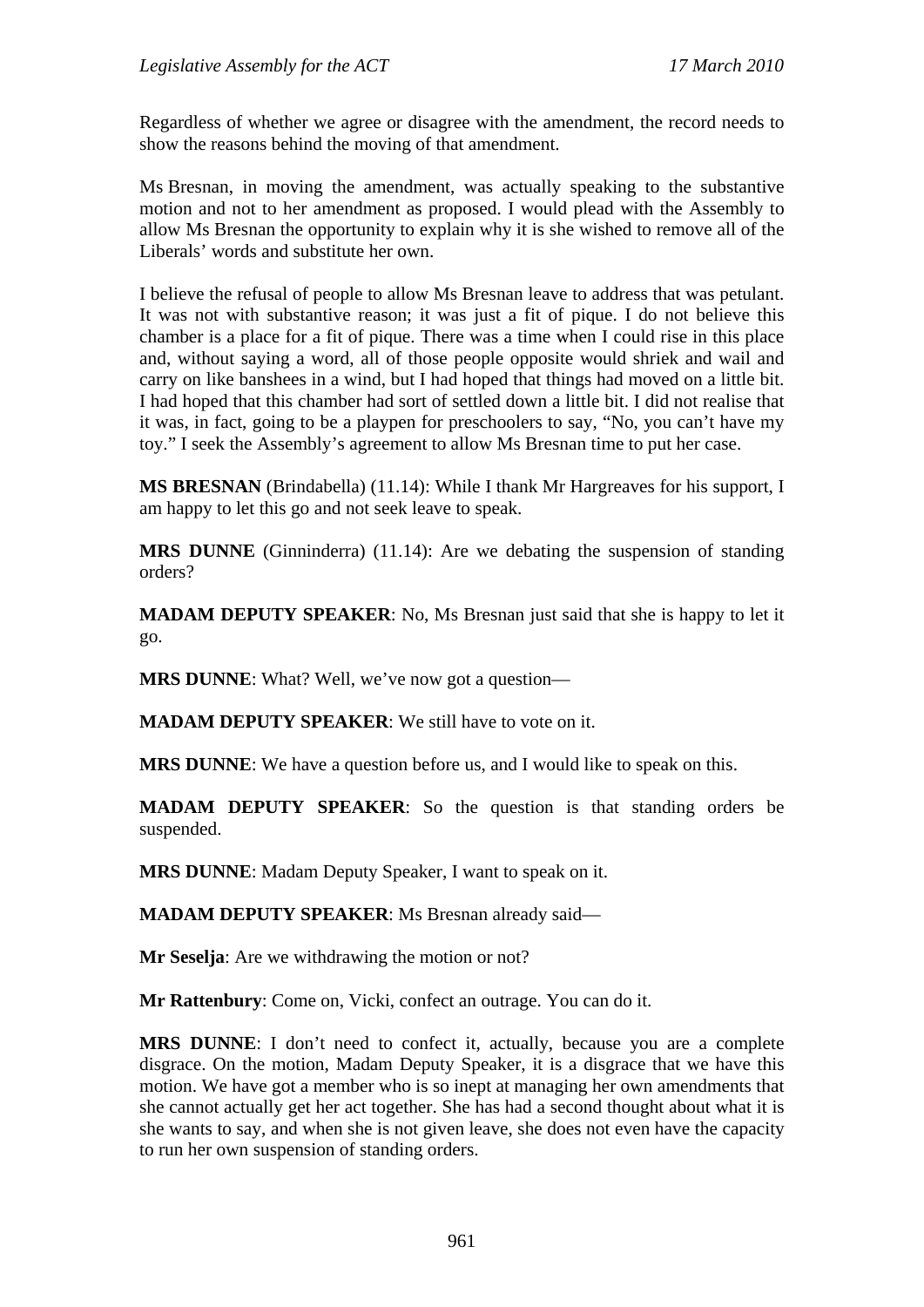It goes to show just how close and how alive and well this alliance is between the Labor Party and the Greens when Mr Hargreaves moves the suspension of standing orders because the Greens cannot get their act together. What a performance it was, Mr Hargreaves having to do the Greens' work because they do not know how to do it. On top of that, in the middle of it, he could not put aside the differences in the Labor Party long enough to resist slapping his own factional colleague because things are not going as well in the Labor preselection as he might like, and it was on display for everyone in the ACT to see just how fractious the Labor right is in the ACT. We saw it here today, and the thing is that it does actually go to show just where the power lies.

**Mr Hargreaves**: On a point of order, Madam Deputy Speaker, the question before the house is that standing orders be suspended. Mrs Dunne is wandering off down to wonderland and back. Could you please bring her back to the subject of the motion?

**Mr Seselja**: On the point of order, Madam Deputy Speaker, Mr Hargreaves in his speech—maybe we could stop the clock.

**MADAM DEPUTY SPEAKER**: Yes, stop the clock.

**Mr Seselja**: In his speech, Mr Hargreaves was not only calling the other side all sorts of names and wandering well off topic, but he also had a go at his own colleague. Now Mrs Dunne is responding to that. He was going well beyond the motion, and he was not brought to order. I think Mrs Dunne is entitled to respond to some of what Mr Hargreaves had to say and some of the extraordinary division that was exposed when he had a go at his own colleague, Andrew Barr, in the debate.

**MADAM DEPUTY SPEAKER**: The point of order is upheld, because I do not think that Mr Hargreaves is the one that brought up that particular subject. Would you continue, Mrs Dunne, but stay on the subject of the actual motion.

**MRS DUNNE**: The standing orders should not be suspended, because we have a system that is already in place. The member has already spoken; she spoke to her amendment; she moved her amendment and then had second thoughts. We have got Mr Hargreaves, who is trying to flex his muscles and show just how tough he is around the place. Obviously, he is tougher than some people think, because when he did have his little bit to say, Mr Barr shut up like a trap. So I do rather wonder where the power does lie in the Labor Party at the moment.

**MADAM DEPUTY SPEAKER**: Stick to the subject, Mrs Dunne.

**MRS DUNNE**: The thing is that standing orders should not be suspended. There is a process in place, and Ms Bresnan has been here long enough to learn it.

Question put:

That so much of the standing and temporary orders be suspended as would prevent Ms Bresnan from again addressing the Assembly.

*A division being called and the bells being rung—*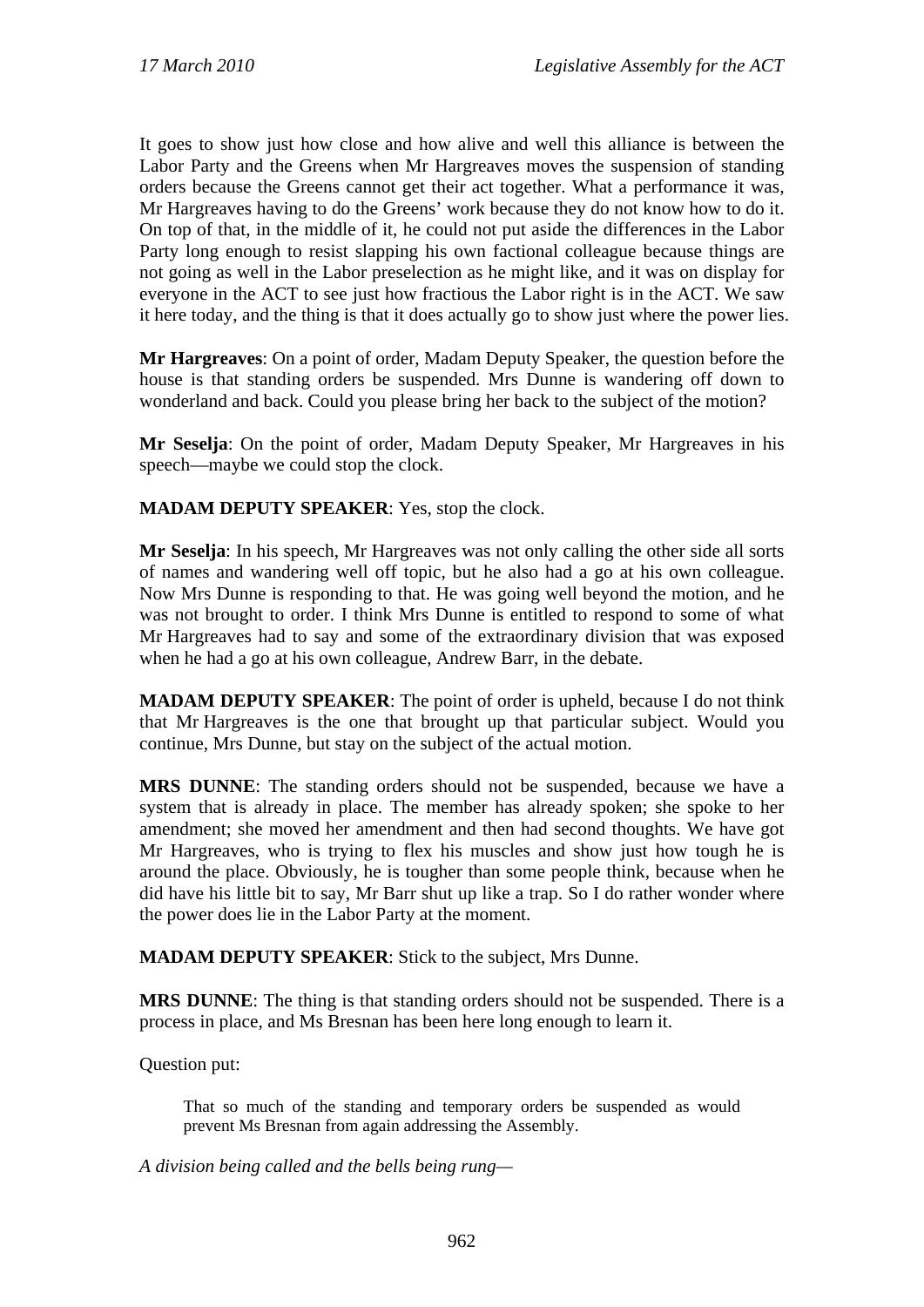**Mr Rattenbury**: You guys should really ask some long, hard questions. Four of you can bang on about whatever you like for 45 minutes, and you wouldn't let Amanda have a go for another couple of minutes. You've got to ask some questions of yourselves.

**Mr Seselja**: Why didn't she take her 15?

#### **MADAM DEPUTY SPEAKER**: Members!

**Mr Seselja**: You don't just get to come back because you don't like what was said in the debate.

#### **MADAM DEPUTY SPEAKER**: Mr Seselja!

**Mr Rattenbury**: Because it makes such a difference. You guys are wasting time. I can just stand up here and use Amanda's notes, but you want to toss on for 10 minutes about the procedures.

**Mr Seselja**: We can go back. We could all seek leave for extra.

**MADAM DEPUTY SPEAKER**: Mr Seselja and Mr Rattenbury!

**Mr Rattenbury**: You guys are a joke.

**MADAM DEPUTY SPEAKER**: While the bells are being rung—

**Mr Seselja**: You can ask John. We didn't do that. You guys are the ones who suspended—

#### **MADAM DEPUTY SPEAKER**: Mr Seselja!

**Mr Hargreaves**: Warn them!

**MADAM DEPUTY SPEAKER**: While the bells are being rung you will remain silent, please. The time for the debate is over. You have had the debate.

**Mr Seselja**: Mr Rattenbury is the one who was stirring it up, so perhaps—

**MADAM DEPUTY SPEAKER**: I did speak to Mr Rattenbury as well. The trouble is that you were too busy shouting over me. So will you be quiet.

**Mr Hanson**: He was the one interjecting, Madam Deputy Speaker, but you don't have a go at him.

**MADAM DEPUTY SPEAKER**: Mr Hanson! Remain silent.

**Mr Hanson**: You can say what you want. You won't get chipped—

**MADAM DEPUTY SPEAKER**: Mr Hanson, do you want me to warn you?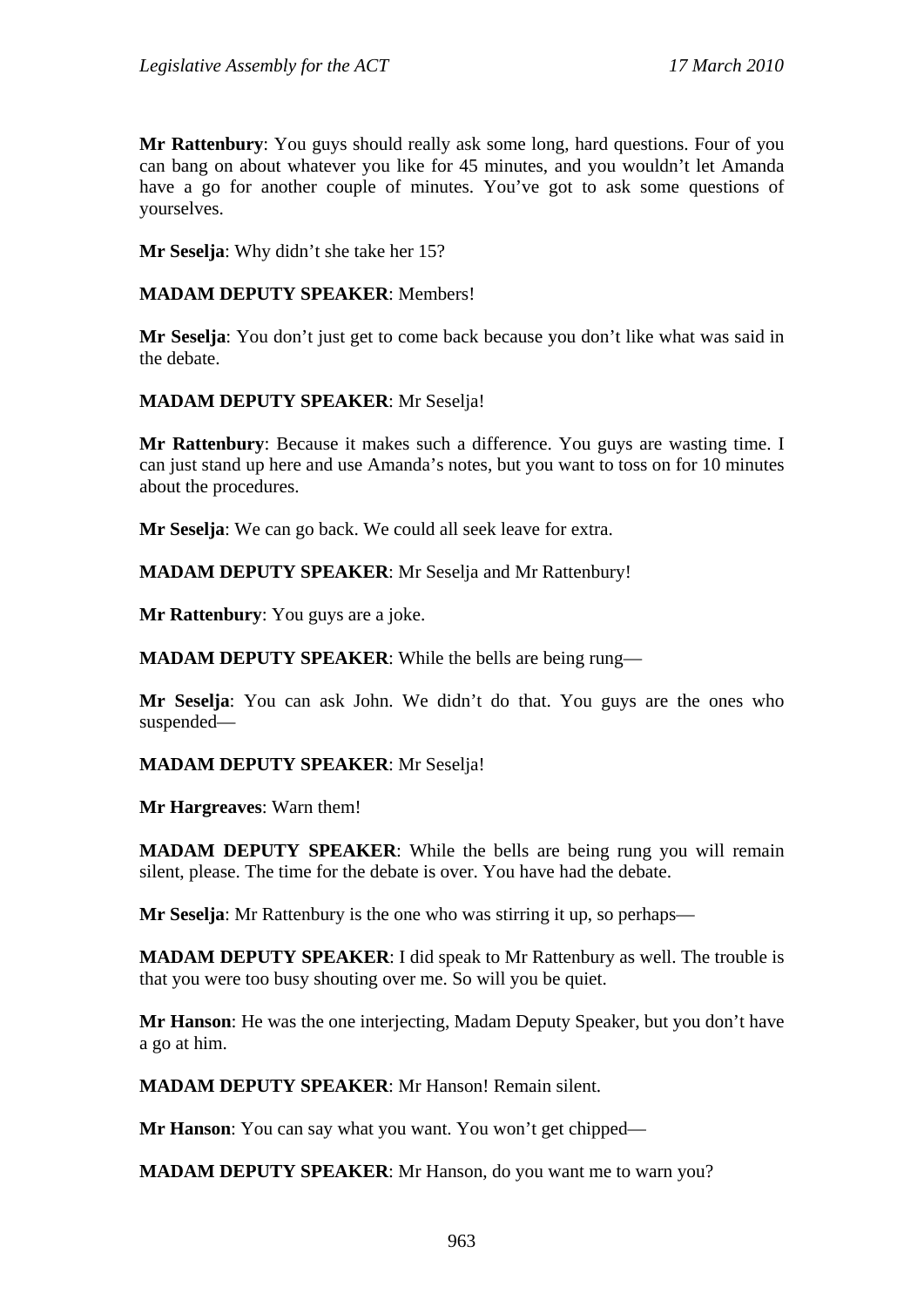The Assembly voted—

| Ayes 8        |               | Noes 4     |  |
|---------------|---------------|------------|--|
| Mr Barr       | Ms Le Couteur | Mr Coe     |  |
| Ms Bresnan    | Ms Porter     | Mrs Dunne  |  |
| Mr Corbell    | Mr Rattenbury | Mr Hanson  |  |
| Mr Hargreaves | Mr Stanhope   | Mr Seselja |  |

**MADAM DEPUTY SPEAKER:** The result of the division is ayes 8 and noes 4; therefore, the question is resolved in the affirmative. Ms Bresnan.

**Mrs Dunne**: On a point of order, Madam Deputy Speaker, my understanding is that the suspension of standing orders requires an absolute majority—that is, nine votes.

#### **MADAM DEPUTY SPEAKER**: That is right.

*The Deputy Speaker declared that the motion had not been carried as an absolute majority of members had not voted in its favour as required by standing order 272.* 

**MR RATTENBURY** (Molonglo) (11.22): I am seeking the call on the substantive motion, Madam Deputy Speaker.

**Mrs Dunne**: Actually, I have the call.

#### **MADAM DEPUTY SPEAKER**: Mr Rattenbury.

**MR RATTENBURY**: I think we have just seen a terrible waste of time when it would have been very simple to have simply granted Ms Bresnan leave to speak again. But we can play by the rules as you like, and I will just stand up and deliver Ms Bresnan's comments. The Liberal Party in the process have confected their outrage; they have wasted 10 or 15 minutes of discussion time.

**Mr Hanson**: What are you doing now?

**MADAM DEPUTY SPEAKER**: Mr Rattenbury, are you speaking to the—

**MR RATTENBURY**: I am. I think it is—

**Mr Hanson**: Stop wasting time, Mr Rattenbury.

**MR RATTENBURY**: There is the pot calling the kettle black, Mr Hanson. It is disappointing that the Liberals will not be supporting the amendment put forward by Ms Bresnan to Mr Hanson's motion. As Ms Bresnan said a number of times in her speech, and as I understand she told Mr Hanson directly, the Greens have talked to many of the key support groups involved with cancer services in the ACT, one of which we represented and assisted with in individual cases being discussed today.

We spoke to Bosom Buddies, the prostate cancer support group and Cancer Voices, along with the Health Care Consumers Association of the ACT. These are all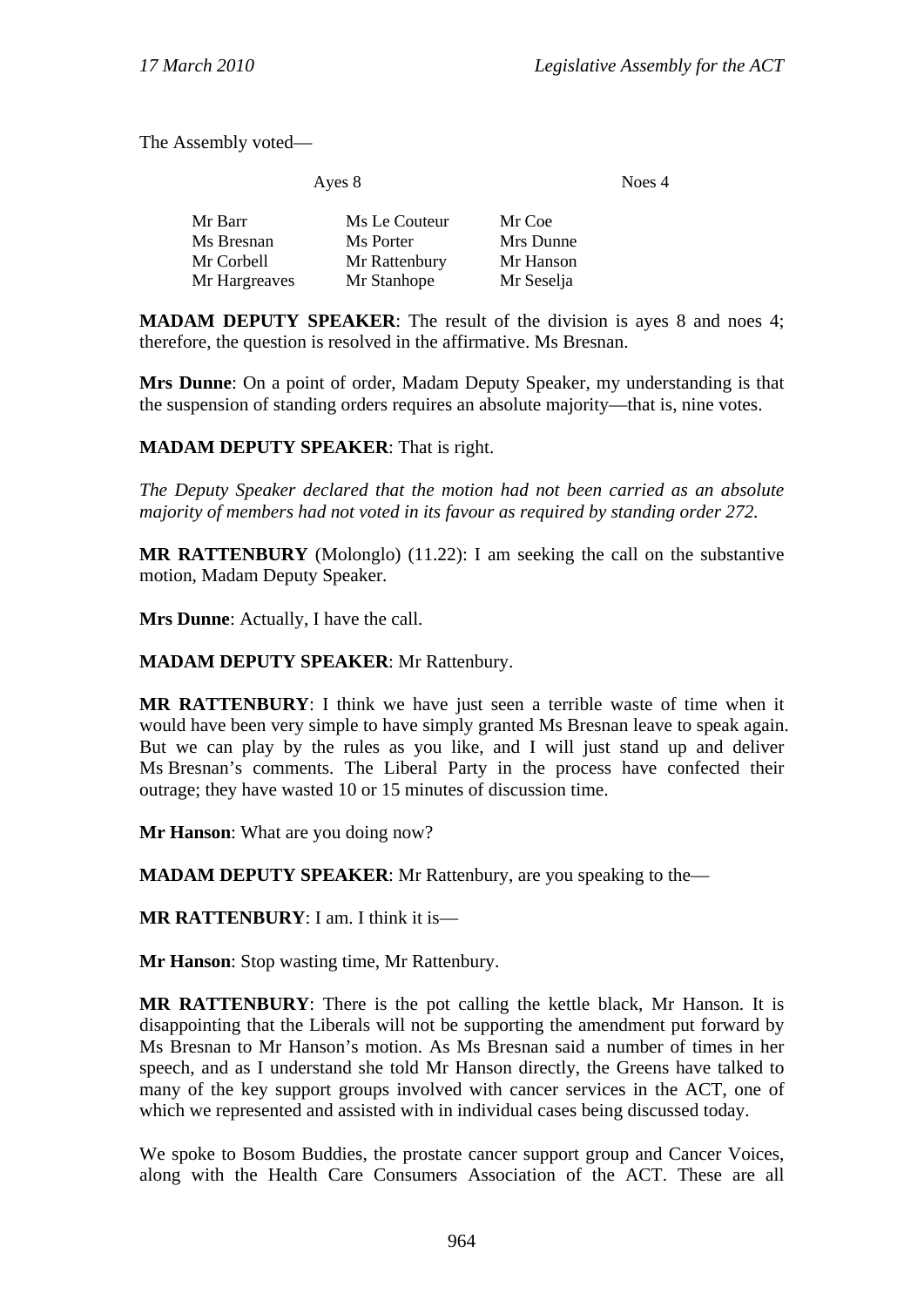absolutely relevant stakeholders in this debate. I would have thought that all parties in this place would want to listen to the people who received the services and the support and get something out of this debate today that was relevant to those people, the people that really are the ones that matter when it comes to this discussion. But that is clearly not what the Liberal Party want. What they want is to bang on; they want to score political points, and the original language of Mr Hanson's motion is absolutely testament to that.

Mr Hanson said he was not sure that he had received the answers to the questions in his motion. That is why Ms Bresnan, when she put forward the amendment she has, asked for a reporting date back to the Assembly, which Mr Hanson apparently does not agree with. He certainly did not bother putting that in his original motion, and I think this underlines the absolutely political nature of his original motion. He asked the minister to explain, but he did not bother putting a deadline in; he did not bother outlining a date on which he expected these answers. It is basic common sense: if you want something, you put a deadline on it. That is why all of our standing orders for questions on notice have deadlines. If you do not put a deadline on it, you do not get it. That is the way it seems to work in politics, which is perhaps not ideal, but that is the way the system goes.

In light of Mr Smyth's comments, it is worth going through Ms Bresnan's amendment line by line because, as per usual with the Liberal Party, it appears they have adopted the lazy approach and have not actually read what is before them. They also do not seem to have listened to Ms Bresnan's speech, because there is a lot of substance in the amendment Ms Bresnan has suggested. She has identified at paragraph (1)(a)—I am going to read it out just because they may listen this time—

**Mr Hanson**: You're not time-wasting, are you?

#### **MR RATTENBURY**: No. It says:

at least 27 patients suffering from cancer in Canberra were forced to travel interstate to receive radiotherapy treatment as a result of six radiotherapists resigning from The Canberra Hospital Radiation Oncology Unit;

That is a statement of fact, and actually rather more substantive than Mr Hanson's "numerous patients". Ms Bresnan has actually done the research. The next point in Ms Bresnan's amendment is that:

ACT Health employed poor communication in advising patients they would have to travel interstate to access radiotherapy services;

That identifies the flaw that I think most of the members in this place share as a concern. Paragraph (1)(c):

there was a lack of communications between the Chemotherapy and Radiation Oncology units about patient treatment plans;

That is a very specific point that identifies the problem in terms of setting up a motion that can then actually see something done about it because the specific point has been identified. The next point is that the Assembly notes that: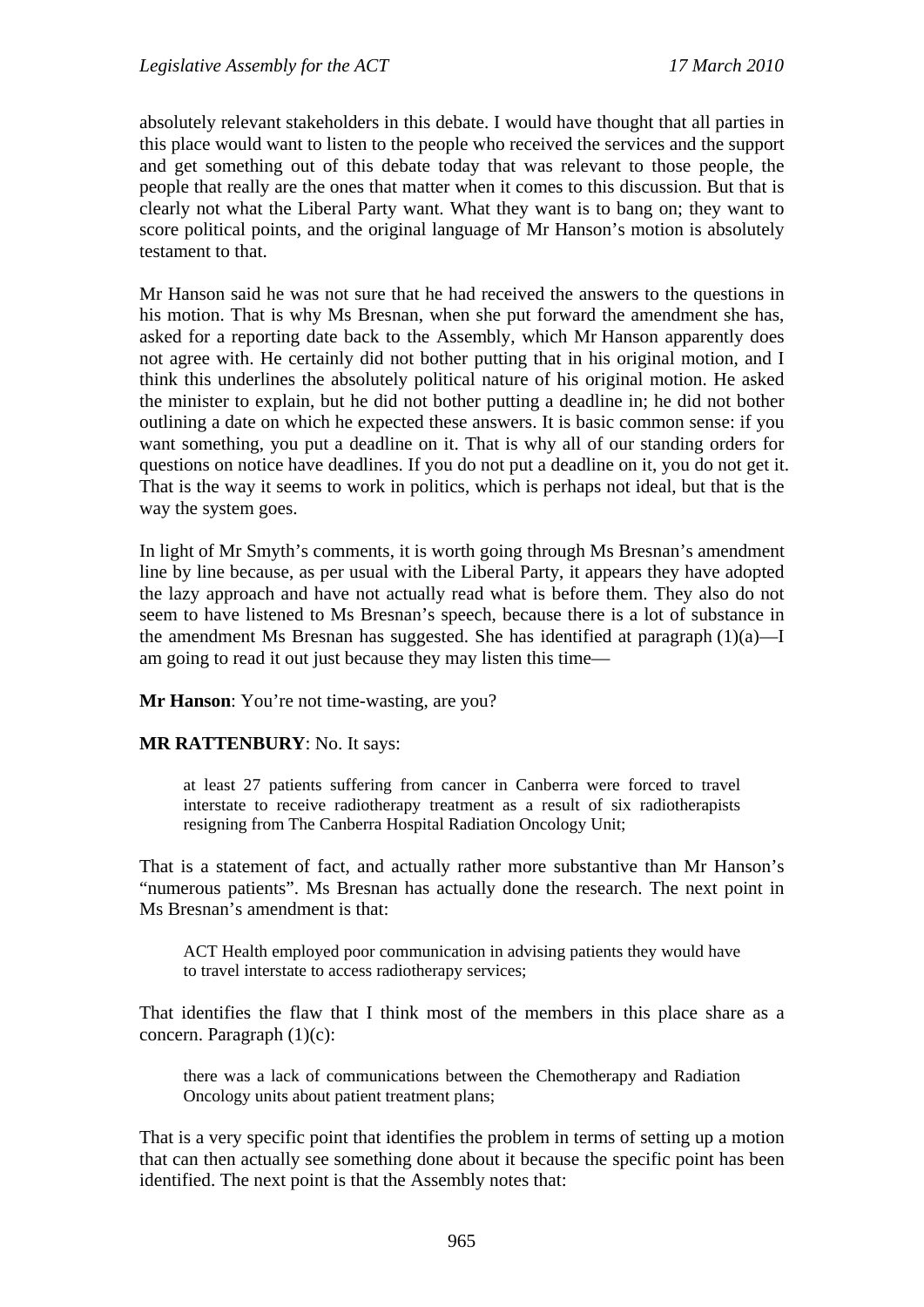stress can exacerbate the side effects felt by a cancer patient receiving radiotherapy treatment;

This is, again, a sentiment I think we all share—that we should be focused on the patients here and acknowledging the stress and suffering that comes about when these systems break down. Finally, Ms Bresnan's amendment notes:

the financial burden placed on patients who are required to reside interstate while receiving treatment;

Again, that is a matter of some discussion today. What we actually see is that Ms Bresnan then calls on the health minister to do a number of specific things paragraphs (2)(a) to (e)—and then report back to the Assembly by 30 June 2010 on the progress that has been made. These are substantive points that Ms Bresnan is seeking to have delivered. The first one is:

investigate if staff at The Canberra Hospital who assist in the frontline provision of cancer services require customer service or reflective practice training;

Again, that is a very concrete, constructive suggestion. The next is to:

reinstitute formal consultation meetings between managerial and consumer representatives;

This is bringing in the people who actually know; the people who are accessing the services; the advocates on behalf of the patients. It is bringing them into a regular process so that we can actually ensure that these problems do not happen again, so that we can be proactive in seeking to ensure they do not happen again and so that we can create an ongoing dialogue, something that is bound to minimise the problems in the future.

Paragraph  $(2)(c)$  is to:

direct The Canberra Hospital to plan for staff turnover and aim to ensure a staff person will be replaced before they leave a position;

Again, that is a very specific and concrete suggestion. Next:

investigate if any further financial assistance can be provided to those patients who had to travel interstate to receive radiotherapy treatment;

That is paragraph (2)(d), concrete as you like. Paragraph (2)(e), Mr Hanson, calls on the health minister to:

advise when the staff shortages will be resolved and almost all patients suffering from cancer in the ACT will again be able to be treated locally;

I think we all acknowledge that there are going to be times when people have to go interstate. It is not ideal, but, as I think the health minister has identified in the last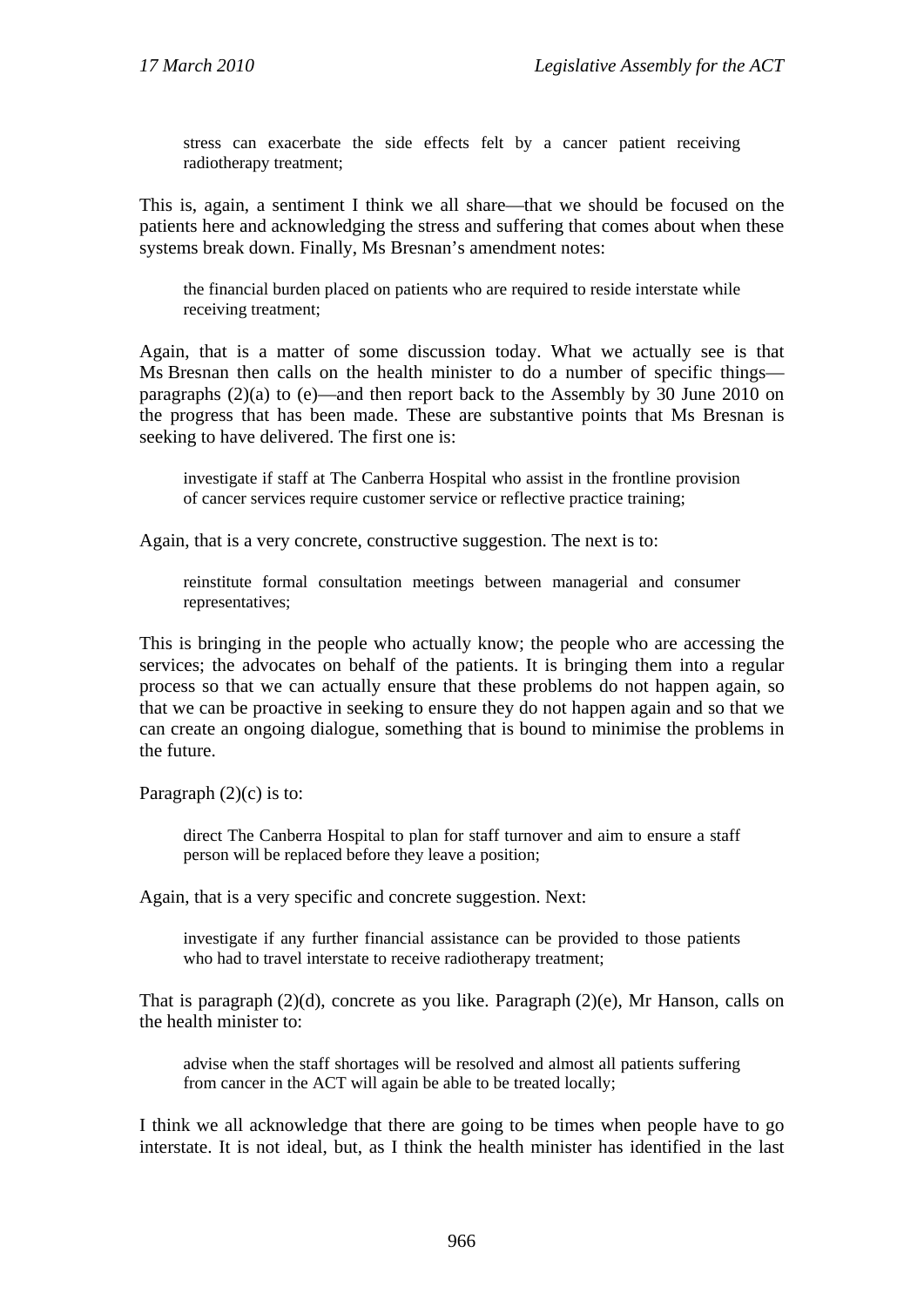couple of days under questioning, there are always going to be times when some handful of people may have to travel interstate for specialist services or because of temporary glitches in our system or overcapacity. I think all members in this place would acknowledge the reality and practicality of that observation.

The comments made about Ms Bresnan's amendment are simply lazy. The fact that she has reproposed much of the text is in response to the very political language that is in Mr Hanson's original motion. Good on him for trying, but when we come to passing motions, we need to have motions with real substance in them. Ms Bresnan's amendment has picked up the key essence of Mr Hanson's arguments. I think she actually concurs with him on a number of the concerns with regard to the problems that face services at the Canberra Hospital for cancer patients. She has endeavoured— I think she has done an excellent job—to turn it into a real motion that makes real points and seeks real answers by a real deadline. I congratulate Ms Bresnan on bringing forward a very constructive amendment, and I commend it to the Assembly.

**MRS DUNNE** (Ginninderra) (11.30): This is an important debate today and I congratulate Mr Hanson on bringing the matter forward because it shows that he does have particular concerns for the smooth and efficient operation of Canberra's health system and that he has got his finger on the pulse when it comes to the problems that confront us. No-one says that it is easy to run a health system. No-one says that there are easy fixes—just press the magic button or ask Mr Rudd and everything will be fine. Health systems are notoriously complex and there are many areas where things can go wrong.

What we see in the ACT health system is a litany of the things that go wrong, which, in many ways, are getting worse under the tutelage of this current minister. And it might be all right for members of support groups and the like to say, "We do not want to blame the minister," because really what they want to see is improved services. With all due regard to the great work that they do—they may see things in a different light—really, what they want is results but they do not see that the person who is responsible, ultimately responsible, for delivering the results sits in that chair over there, and that is the Minister for Health. She is the person who is paid the big salary to ensure that the health service runs as well as it possibly can.

Having said that we know that health services will not be perfect, what we have seen, under the tutelage of this minister, is a breakdown in all sorts of areas—a breakdown in communication, which is exemplified by the case that Mr Hanson brought today in relation to radiation oncology. The answer the minister gave in question time yesterday shows that she does not have a grasp of the situation. We have got a breakdown in the absolutely basic things.

When you are seeking radiation oncology and you actually cannot get your telephone calls answered, when you are under a great deal of stress, when you are being told that you should progress seamlessly from chemotherapy to radiation therapy and if you wait too long that your chemotherapy and your ongoing treatment will be compromised, if you cannot get people to answer the phone and give you an appointment, that is a serious problem because that adds to the stress. And one of the things that we have all been told every time one of us is confronted with cancer,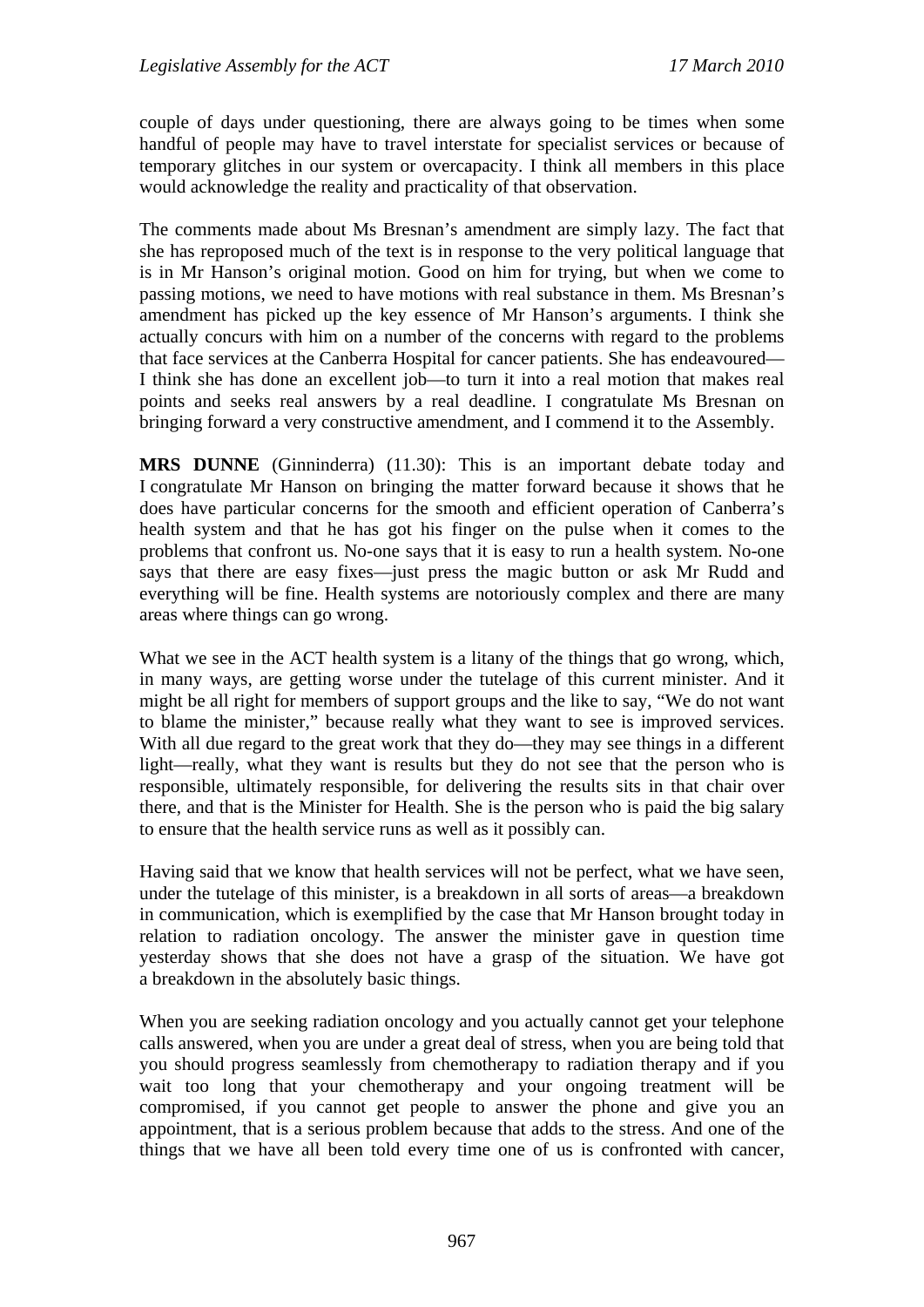a member of our family or whatever, is that you need to be able to keep control of your emotions, reduce the stress in your life. But the health system under Katy Gallagher is contributing to that stress. That means that we have a failure of leadership from the person at the top, the person who takes the money and has the kudos of being the Minister for Health.

While community groups say, "We do not want to blame the minister," when push comes to shove, she is the person responsible and that is why Mr Hanson's motion puts her fairly and squarely in the game. It is reasonable, when you have the sort of litany that we have seen over the last little while—the failure in communications in oncology; a complete failure of leadership by the minister because of a culture of secrecy when you cannot tell people who a reviewer is and the reviewer is reviewing a toxic workplace where there is a culture of bullying and intimidation—and it is about time that this minister took responsibility.

Individual people in relation to an individual case may not want to blame the minister. But we, the people here collectively, who are paid to ensure that this minister does her job properly, should be taking it very seriously indeed. We are taking it very seriously indeed. These are serious matters and the fact that this Assembly today will not be able to bring itself to condemn the minister for her failings in these areas—for her failing to manage the portfolio efficiently, for failing to ensure that procedures and communications in ACT Health are effective and for failing to be transparent and open—shows that the members of the crossbench do not really care about the future of health in the ACT and bringing health administration front and centre in this place. They want to sort of shove it off and use their words. If we cannot have their words, we cannot have any words at all.

If the members of the crossbench were serious about this when they knew that Mr Hanson was going to move this, why did they not come and negotiate? "I have got a few problems with these words. Can we give a little here and take a little there?" You do not get that. "It is my way or the highway." And what you actually have is more reinforcement that the Greens-Labor government alliance is alive and well.

What it boils down to is that we cannot criticise these people. We saw it yesterday when Mr Rattenbury could not criticise the minister who had demonstrably lied to this Assembly and we see it again today: the Greens cannot criticise the Minister for Health. They find it particularly hard to criticise the Minister for Health because I think that there is some feeling that the Minister for Health is more sympathetic to them than others and that that would be really difficult to do. They can from time to time bring themselves to criticise Minister Barr because, I suppose, Minister Barr is the person least like the Greens on that side and is probably feeling a little out of it at the moment because, as the Greens-Labor government becomes more and more entrenched, it becomes increasingly uncomfortable for the only eco rat in the village.

But back to the point at hand here. Mr Hanson has brought forward a motion today which is unfortunately part of an ongoing litany of failures that are a real problem for the people of the ACT. It is a real problem for the people of the ACT that their health system is in the state that it is. As Mr Smyth said, the minister is very good at talking about inputs and quoting statistics to gloss over it.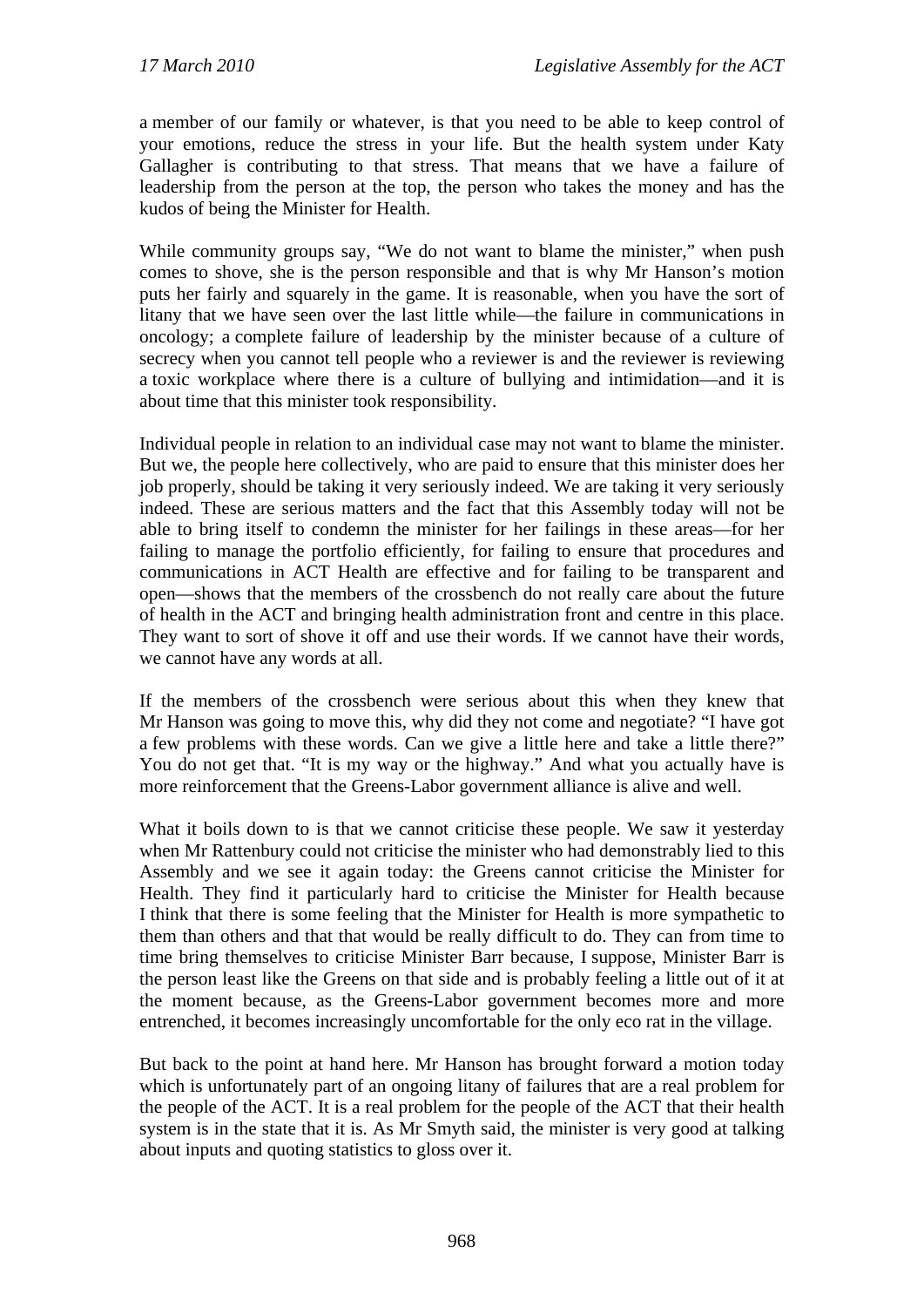But let us look at the lives of real people—people who are being sent interstate for oncology treatment, with \$36 a day in their pocket; children who are on waiting lists for well over a year for potentially lifesaving surgery; people who turn up with broken limbs at the hospital and who are put on the emergency surgery list and who are prepped for theatre day after day after day. They wake up every morning and are told: "Today you will be going to theatre. Nil by mouth for you today." Then they do not go to theatre.

I have dealt with cases of elderly people who had broken bones, who were prepped four days in a row, who were on emergency surgery lists and still did not get in. I have had members of my own family, on two occasions, being on the emergency surgery list for in excess of four days, prepped for theatre every day but not going to theatre. And these are the things that happen. These are the real things. Sometimes they are young people and they can cope with it. Sometimes they are not and they are bewildered; they are confused; they are in pain. Sometimes their lives are at risk.

This is why we should support Mr Hanson's motion, including the condemnation of the minister for her failures in managing the health portfolio effectively—for failing to ensure the communications and procedures in ACT Health are effective and for failing to be transparent and open with the public about critical issues in the performance of her portfolio. I commend Mr Hanson for his motion today and will not be supporting the amendment proposed.

**MR HANSON** (Molonglo) (11.40): I thank members for their contributions to the debate, obviously some more than others. If I can reflect on the Greens' contribution to the debate, as my colleagues in the opposition have outlined, what we have seen from both the debate and the amendment put forward by Ms Bresnan is, again, essentially, the Greens running interference for the government. The government did not bother putting amendments to my motion.

What we have seen is that the Greens have got the job, every time the Liberals put in a substantive motion, of saying: "No. We will do the job. Do not worry, Katy; do not worry, Simon; do not worry, Andrew; we will water it down so that it is more palatable for you and then we will all vote for it together." That seems to be the normal course of business, and we have seen that again today. And there is no question that Ms Bresnan's amendment would significantly water down what I put before the Assembly. This is a very important motion.

What I have tried to do—and I have spoken with Bosom Buddies; I have spoken with the Cancer Council—is form my own opinion of what is important in this motion. I do not simply listen to what people say and then dictate word by word what they want. I listen to what people say and form my own opinion about what is important in this issue.

What we see from the Greens is another attempt to water down a motion so that it is more palatable for the Greens. I am sure that they are aware of that. They are involved in budget negotiations. They want to make sure that their initiatives are looked at favourably by the Treasurer. They want to make sure that they keep the Speaker's job.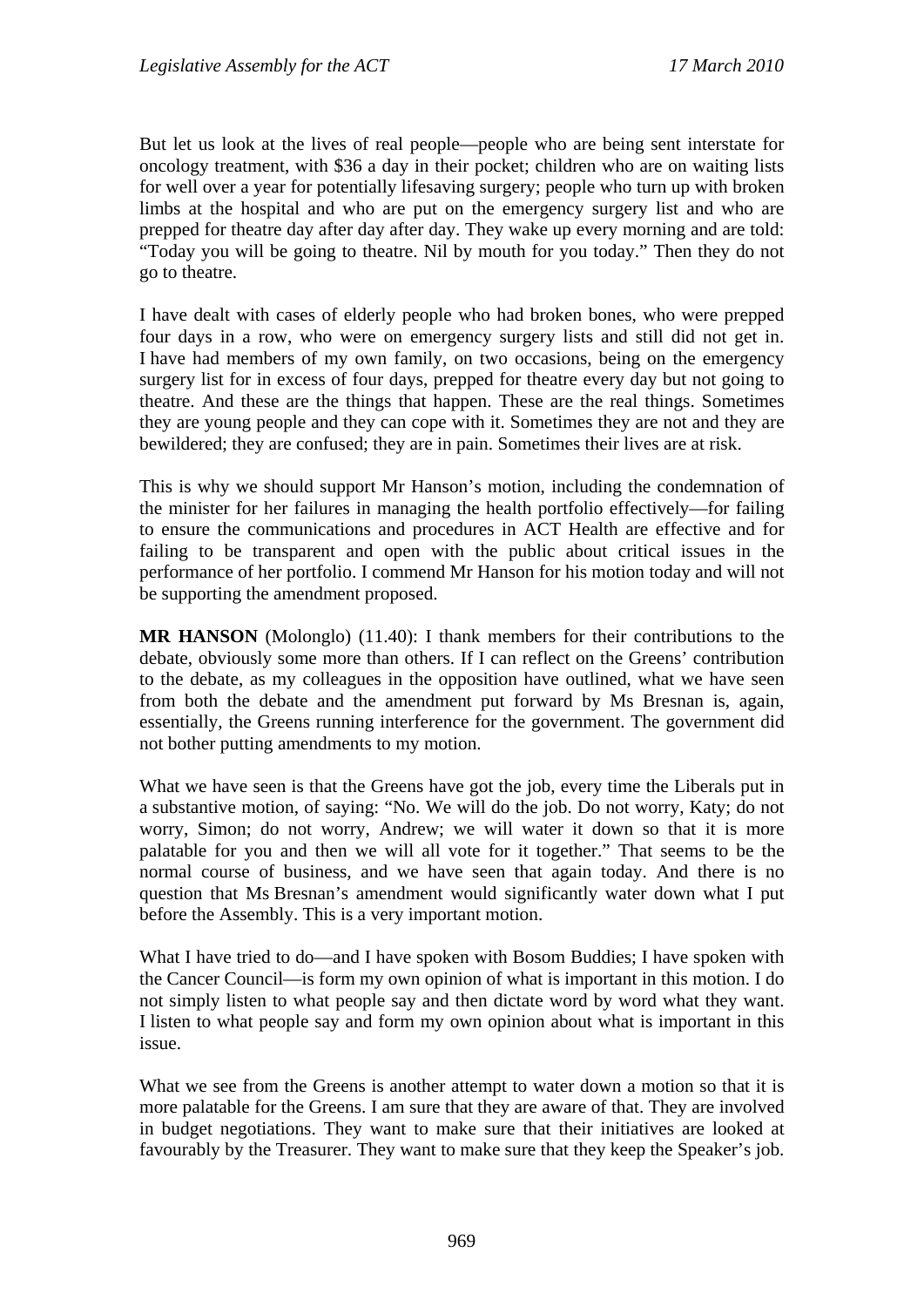Obviously there are good reasons why the Greens would look after motions to make sure that they are palatable for the government, because it is in their best interest to do it. But whether it is in the best interest of the community and whether it is in the best interest of cancer sufferers is the broader question.

What we are seeing is, increasingly, the Greens behaving like simply another faction of the Labor Party. The Labor Party seems to have many factions these days, both left and right and then splits through the right, and it certainly gets too confusing for me to quite understand. But certainly the close friendship between the two members of the Labor Party here, Mr Barr and Mr Hargreaves, seems to be somewhat fractured. I do not know what faction you are in, John. We have a faction of one, it would appear. Maybe there are seven factions in the Labor Party.

But what is clear, though, is that, with regard to those members of the Labor Party on the right, the Greens now appear to be closer to Simon Corbell and Katy Gallagher than to Andrew Barr, John Hargreaves and others. So you have got this blurring of this centre left alliance going on in the ACT.

There was the debacle of Ms Bresnan, having moved her amendment and having spoken to her amendment, trying to speak again. I just remind Ms Bresnan that, if you have already spoken to your amendment, just because Mr Smyth says something and you think, "I forgot to say something. I want to respond to that. I am going to seek leave to speak again when I have already spoken to my amendment," you cannot. You should understand the forms of the place. That did not cover you in much glory, did it?

What my motion has, which is completely missed by Ms Bresnan, is condemnation of the minister.

**Mrs Dunne**: Because we could not bring ourselves to do that.

**MR HANSON**: They certainly cannot, Mrs Dunne. They are unable to ever say anything that might interfere with their budget negotiations with the Treasurer or Mr Rattenbury does not want to interfere with what might be an eagerly anticipated vote by some on the other side when it comes to the job of Speaker. But across the board we have seen a failure by this government and by this minister in the management of the health portfolio.

You need to look at the elective surgery waiting times, the emergency department waiting times, both of which, in key categories, are the worst in the nation—in some cases, double the national average. You need to look at GP numbers, which are the lowest per capita in Australia; bulk-billing rates, which are the lowest in Australia; the toxic culture and the bullying that we have seen arising at the Canberra Hospital; the failed Calvary deal, the deal that the minister was unable to deliver; the handling of the TB case; and what we see in oncology. So there is no question that she is not up to the job. What we are seeing is a failure in leadership, a failure to actually do her job.

The second point condemning the minister was a failure to ensure that communication procedures in ACT Health are effective. And this is not fantasy. This is fact. And she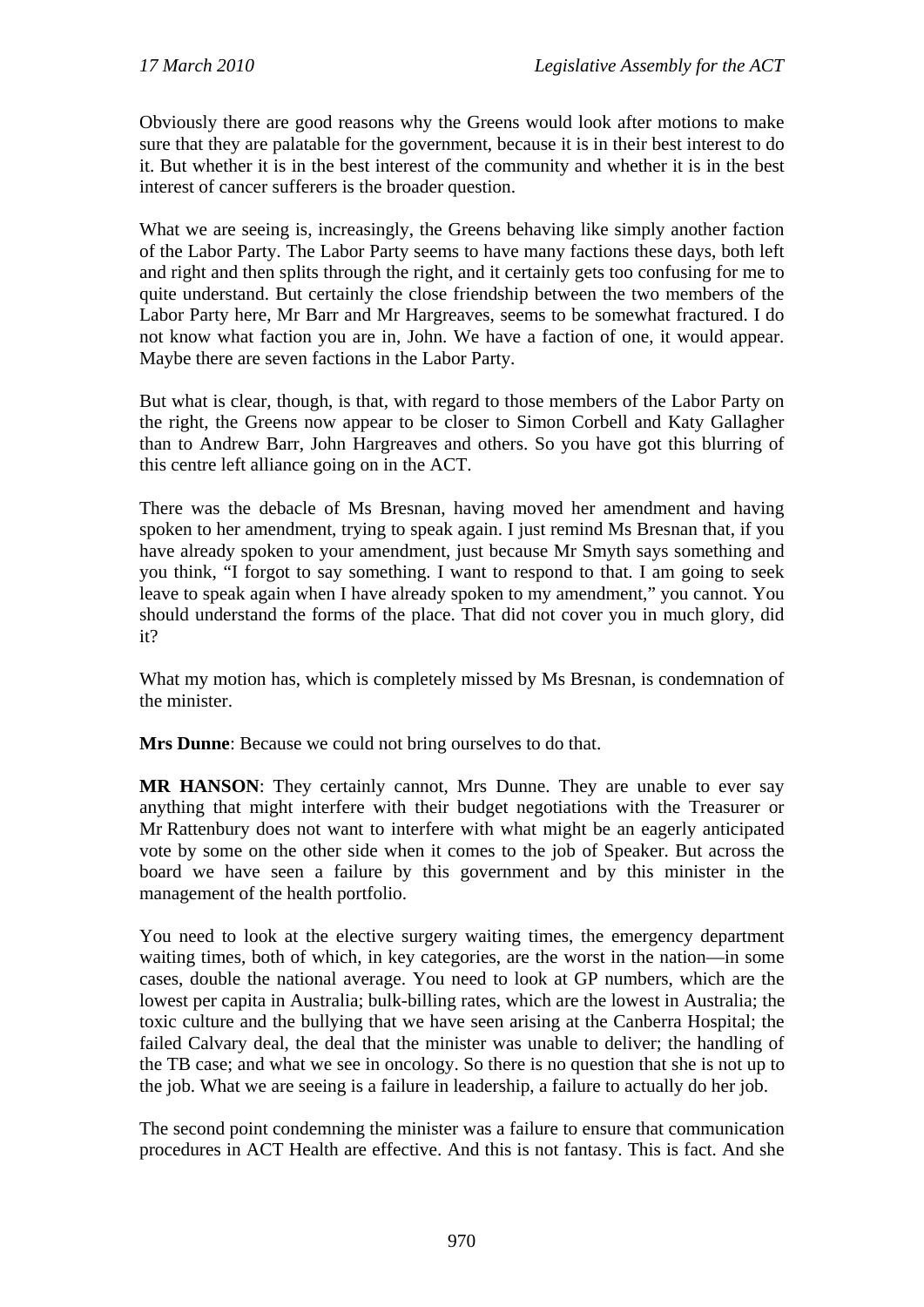has admitted that there was a breakdown in communication, as she did with the TB case where young DJ Franco-Gill, who very sadly was deceased, was sent a bill. She admitted a breakdown in communication there.

There is clearly a breakdown in communication, with doctors trying to put complaints forward about bullying. We see a breakdown in communication about the swine flu death that occurred and a breakdown in communication in oncology. If anyone is left in any doubt that the minister is presiding over a portfolio where breakdowns in communication are prevalent, the evidence is clear.

Finally, in condemning the minister, there is her failure to be transparent and open with the public about critical issues in the performance of her portfolio. We saw it recently with the secret inquiry that is now going to be held, where we are not allowed to know the name of the person conducting the inquiry. She will not tell us what is going to be—

**Mrs Dunne**: Except that it is on the public record.

**MR HANSON**: Yes, a bizarre moment. There are some odd things that happen in this place but that has to be at the top of the list, Mrs Dunne. As Mr Seselja said, there has been no plausible explanation given, other than, "My staff told me not to say his name." Minister, if you are doing your job, if you are a minister, make a decision once in a while. Do not simply be the puppet that turns up to cut the ribbon. We have seen the secret inquiry.

The Calvary secret deal: remember that one? "All our plans are on the table," other than the \$77 million plan to buy the hospital, other than that one, but that was kept secret and it was only revealed when someone leaked it to the *Canberra Times*. Remember the obstetricians and the terrible way that that whole process—not just the inquiry but the fact that all of the complaints were made—was basically ignored within the department or dismissed? It took the obstetricians to go forward. The bush healing farm: remember that one? It was the subject of a privileges motion because of documents, under freedom of information, which were clearly covered up inappropriately and continual denials about something that was a very simple issue.

The government is continuing to bury itself deeper in the mire in cover-ups, in refusing to release information and in telling untruths which were quite clear and black and white. There was the TB case where I tried to get an investigation of that issue. Once again, actually on that one, the Greens did not support it.

It is quite clear that what we have is a failure in leadership from the Deputy Chief Minister, and she is the woman who is meant to be the next Chief Minister. Based on her performance that we have seen in ACT Health—and Treasury, I may add—who has the confidence that she should be the next Chief Minister? I tell you, most people I speak to in the community are worried sick because they do not like Jon Stanhope they have got nothing nice to say in terms of his personality—but, when they compare him with Katy Gallagher and her dithering and her inability to get the job done across her portfolio areas, they are seriously worried. And if you speak to your Labor colleagues, they will probably tell you the same, particularly in the right faction. But I tell you out there, across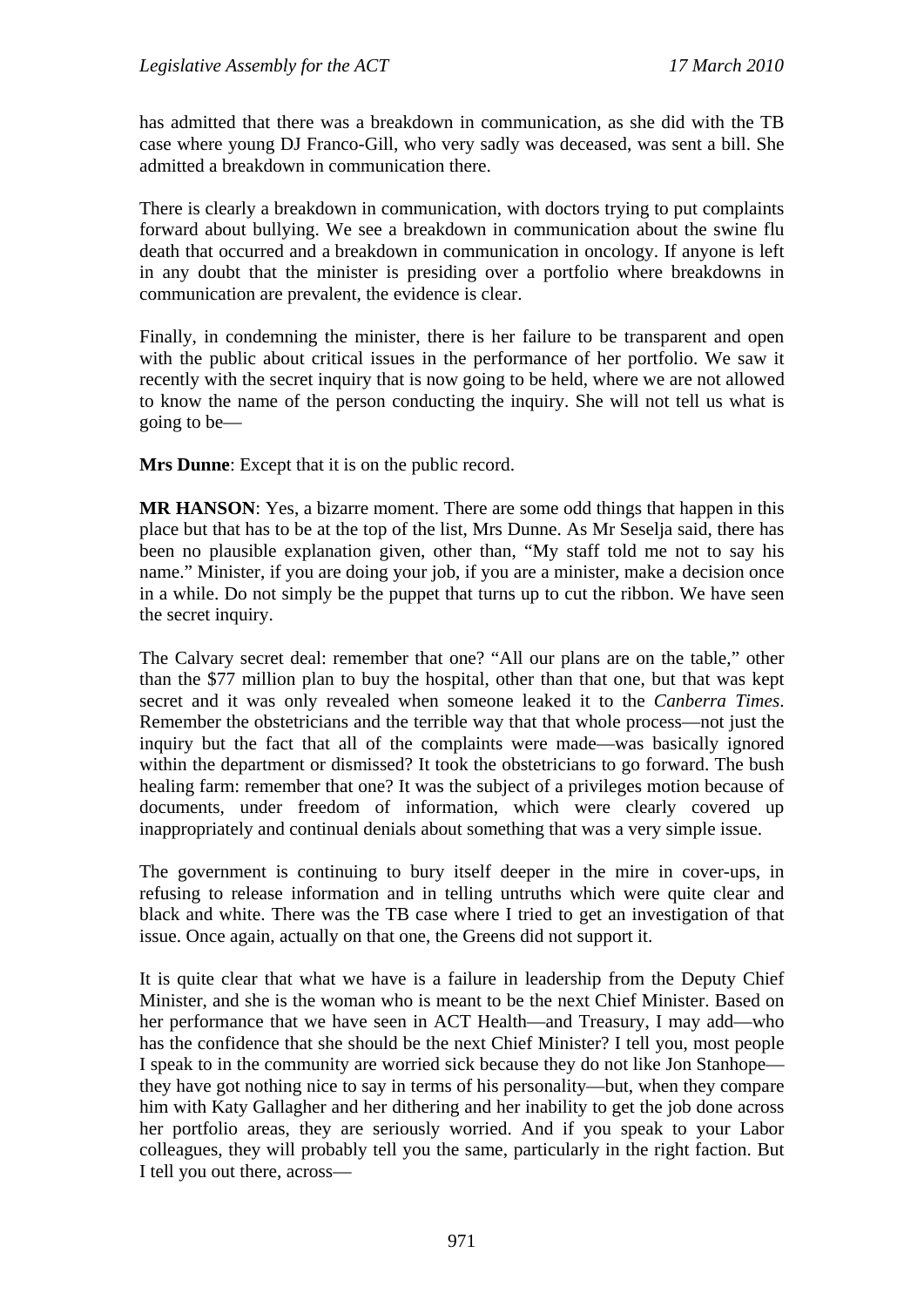**Mr Seselja**: It depends which part of the right faction you speak to.

**MR HANSON**: That is right. I am saying, "Speak to your colleagues in the right faction." I get it from both Liberal and Labor in the community: "Katy Gallagher is not up to the job; she is not up to the job in health; she is not up to the job in Treasury; and she certainly is not going to be able to perform as the next Chief Minister." So you guys have got some real trouble if you think that this minister who has failed so deplorably in the management of our health system, who is in continual denial, who bullies doctors, who is so secretive, is going to be effective as the next Chief Minister.

One of her best tricks, of course, is that, when I do criticise her and the government, she spins it that I am criticising staff. Let me put on the record again: my criticism is with the minister and with this government and is not with the front-line staff in ACT Health who I think are working under incredibly difficult circumstances, the creation of which is from this government, to do the best that they possibly can. I applaud them and I applaud Vesna again for coming forward and bringing this issue to the community.

Question put:

That **Ms Bresnan's** amendment be agreed to.

The Assembly voted—

Ayes 8 Noes 4

| Mr Barr       | Ms Le Couteur | Mr Coe     |
|---------------|---------------|------------|
| Ms Bresnan    | Ms Porter     | Mrs Dunne  |
| Mr Corbell    | Mr Rattenbury | Mr Hanson  |
| Mr Hargreaves | Mr Stanhope   | Mr Seselja |

Question so resolved in the affirmative.

Amendment agreed to.

Motion, as amended, agreed to.

# **Domestic animals**

**MS PORTER** (Ginninderra) (11.54): I move:

That this Assembly:

- (1) acknowledges:
	- (a) the importance of responsible domestic animal ownership; and
	- (b) the role of community organisations and peak bodies in enhancing the welfare of domestic animals in the ACT; and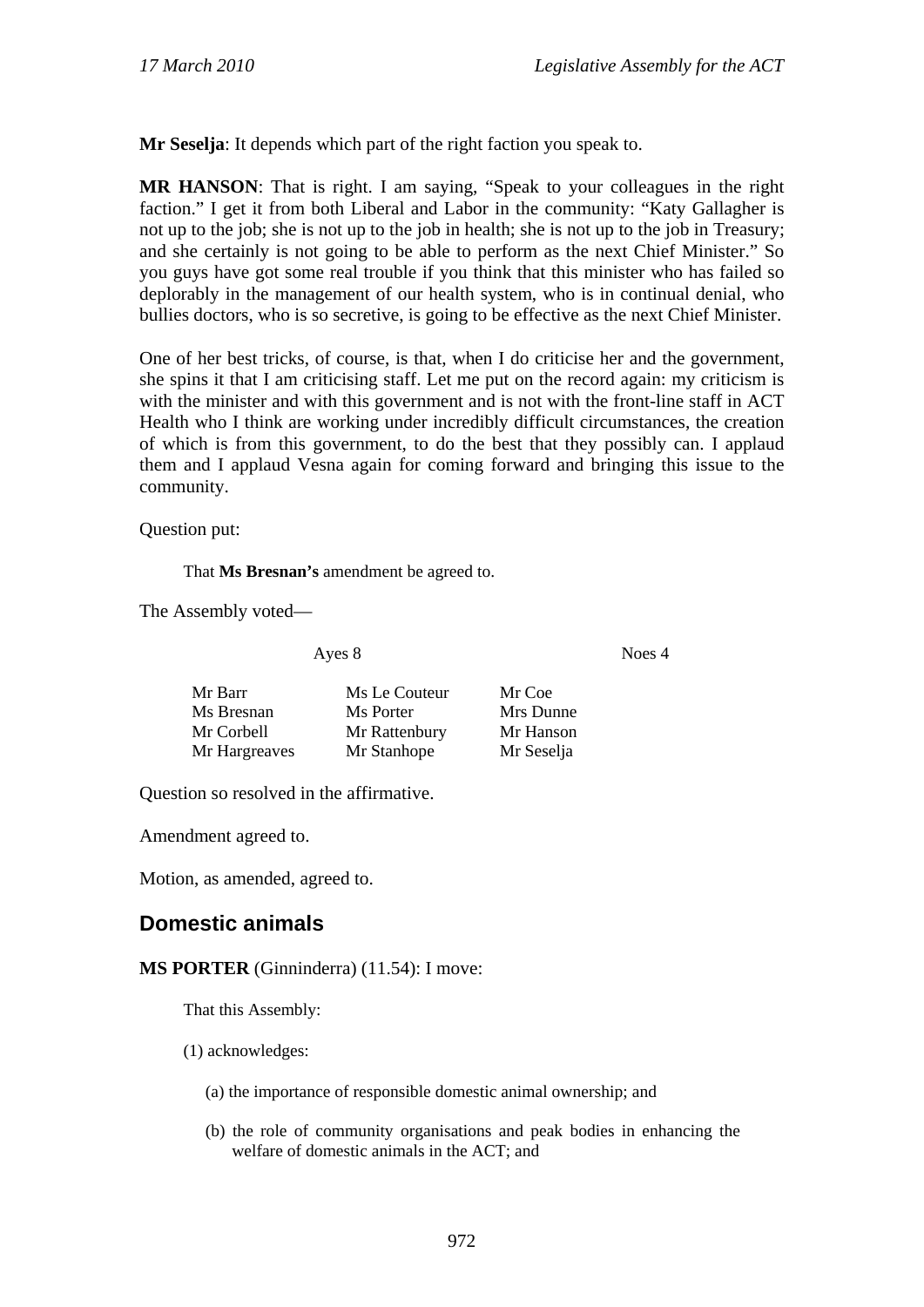(2) encourages the ACT government to continue to look at practical ways to improve the welfare of domestic animals in the ACT.

I rise in this place today to speak to this motion, which acknowledges the importance of domestic animal ownership in the ACT and the responsibility that that ownership carries with it. The support that this motion garners today will say much for the progress we have made as a community. Indeed, it says much for the progress made by this civilisation. Czech writer Milan Kundera once wrote:

Mankind's true moral test, its fundamental test (which lies deeply buried from view), consists of its attitude towards those who are at its mercy: animals. And in this respect mankind has suffered a fundamental debacle, a debacle so fundamental that all others stem from it.

Indeed, there have been several disturbing trends in respect of domestic animal welfare in this jurisdiction in recent times. Sadly, there have been several incidents of irresponsible domestic animal ownership. For instance, there have been incidents of unrestrained dogs attacking other companion animals. There has been an increase, particularly last Christmas, of abandoned domestic animals. Increasingly it seems that there is a lack of understanding of the responsibility associated with pet ownership.

This motion does not call on the government for legislative change, although I can say that my government is working hard on areas that will provide legislative boundaries to further protect the welfare of domestic animals in the ACT. We need to develop an understanding that animals are sentient beings. Instead, they are considered as personal property. This is something that merits closer consideration.

Important work has been done and will continue to be done to set the parameters within which owners of companion animals may operate. Domestic Animal Services developed the charter for responsible dog ownership and the charter for responsible cat ownership to assist dog and cat owners to achieve responsible pet ownership goals. These charters are consistent with a requirement of the Animal Welfare Act 1992, Domestic Animals Act 2000, the Code of Practice for Welfare of Dogs in the ACT, the Code of Practice for the Welfare of Cats in the ACT and the Nature Conservation Act 1980. The Animal Welfare Act 1992, of course, is an act which covers all animals: domestic animals, livestock and animals in their natural habitat.

Promoting a more responsible approach to domestic ownership in the ACT is important. This motion is a contribution to the need to cultivate a culture of responsibility in respect of the ownership of domestic animals. In December 2009, the RSPCA circulated a media release that stated that since the beginning of that month they had received over 250 cats and kittens, representing an increase of over 20 per cent over the same period in 2008. I know that members went to a function at the RSPCA, along with me, at that particular time and observed a lot of these animals that had been surrendered just prior to Christmas and over that period.

This problem is by no means a recent phenomenon; nor is it unique to the ACT. But the outcomes of companion animal overpopulation remain clear: each year approximately 200,000 healthy cats and dogs in Australia are killed because there are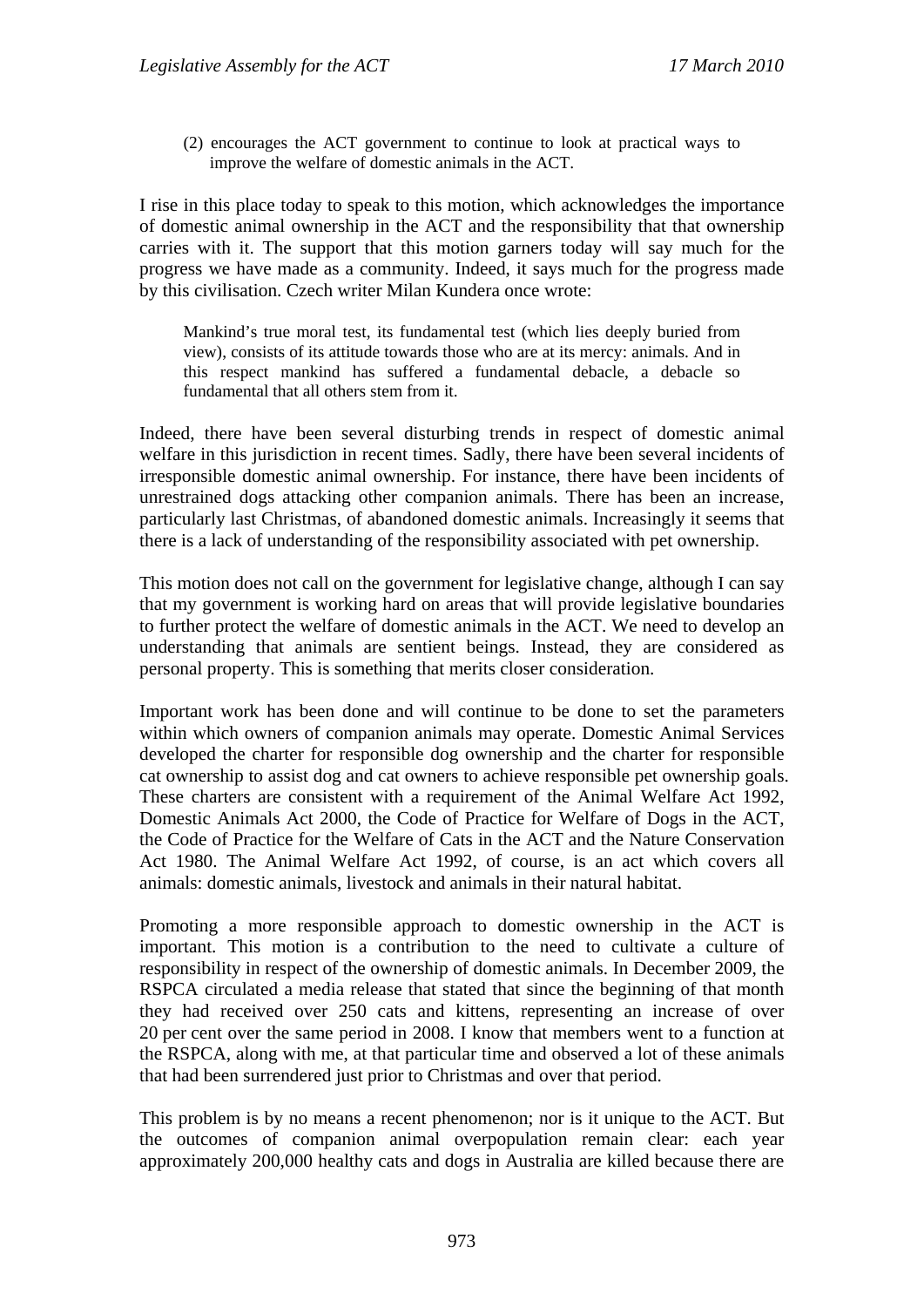insufficient homes for them. Fortunately, the RSPCA in the ACT has a policy which is seeing more and more animals adopted out instead of being euthanased. However, if owners do not appropriately manage their pets' breeding, we often see that unfortunately our community as a whole is left to take up responsibility for the unwanted litters that result.

Responsible pet ownership means ensuring that a preventive healthcare program is in place for your pet. It also means that you ensure that veterinary care is provided when necessary and that you have desexed your pet if you do not have a permit to keep the pet entire.

A dog owner or carer must comply with the requirements of the Domestic Animals Act 2000 by ensuring that the dog is registered by eight weeks of age, is wearing its registration tag and is identified by a microchip. A dog owner is also required to ensure that their pet is desexed by the time it has reached six months of age or a permit has been received in order to keep the dog sexually entire.

A dog owner or carer must also ensure that the animal is confined to the owner's or carer's property when not accompanied by the owner or carer. The dog must also be on leash when walking in a public place, except in the designated off-leash areas where dogs must be under effective control at all times. Under no circumstances should dog owners or carers allow their animals to enter a prohibited area or a prohibited place.

A cat owner or carer must comply with the requirement of the Domestic Animals Act 2000 by ensuring that the cat is identified by microchip implant by the age of 12 weeks and desexed by three months of age unless the owner has applied for a permit to keep the cat sexually entire.

An excerpt from the RSPCA ACT policy on effective care of companion animals states that the RSPCA ACT believes that "every companion animal is given a chance at finding a home". The RSPCA works in a complementary manner with Domestic Animal Services in this regard and I understand that this relationship is continuing to strengthen.

The number of domestic animals received by animal shelters is, in part, due to the fact that people do not understand the level of responsibility that pet ownership entails. Too often I see dogs roaming free when they should be in the proper care of their owner. There was a recent attack in my electorate on a companion animal by a dog that had been allowed to run free. Owners must take responsibility for their domestic animals. In no way should a companion animal threaten the safety or wellbeing of another person or indeed another person's pet.

At this point, I would like to commend the achievements of Domestic Animal Services. DAS has achieved what must be seen as Australia's best results in re-homing dogs. Current rehousing rates at the DAS pound are seeing 96 per cent of all dogs re-homed. That is a statistic that we should all be proud of. I find that an astounding rate of re-homing for a shelter that does euthanase animals.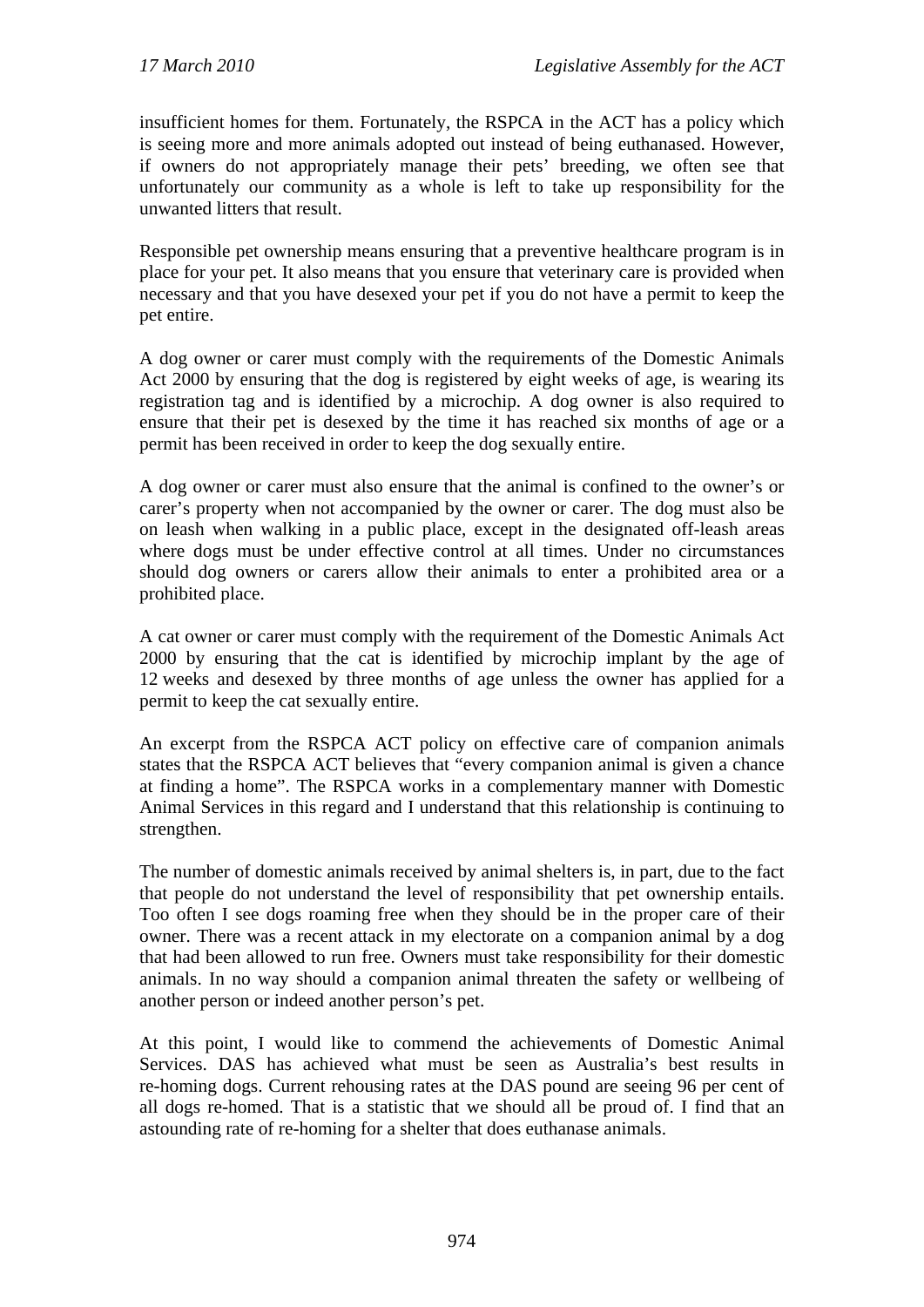To me, this figure shows the dedication of the DAS staff in re-homing their dogs. I would like to recognise the efforts of Mr Scott Horan, Registrar of Domestic Animal Services, and his staff and the volunteers that work tirelessly at the pound to ensure that no euthanasia is undertaken lightly. The same can be said of the RSPCA, of course, with their policy of re-homing all suitable domestic animals that are surrendered or abandoned to the RSPCA. This has reduced to an absolute minimum the number of animals that need to be euthanased.

The ACT government has committed to working with the community and pet owners to ensure continued responsible pet ownership in the ACT. An important source of information, including tips and the legislated responsibilities of pet owners, is available on the Department of Territory and Municipal Services website at www.tams.act.gov.au/live/pets.

Last year I again took on the responsibility of pet ownership. I went to the RSPCA with my husband and, after much discussion and consideration of the type of dog that would be appropriate for me and my husband, and indeed my entire family, I chose a beautiful 2½-year-old wolfhound-cross, who goes by the name of Lola. Mr Hargreaves is now singing *Lola*, I note for Hansard.

Fortunately for me, for Lola, and for my family, we have robust policies in place to ensure companion animals are only ever euthanased as a last resort after exhaustive efforts have been made to rehouse animals or sometimes, unfortunately, where very serious or intractable temperamental or health issues exist.

I do not take the decision of pet ownership lightly. I fully acknowledge the level of responsibility I and my husband take on when we have a companion animal. Acquiring a pet should never be the result of a spontaneous or unplanned action. It should be the result of careful planning and a clear understanding of all the legal and other responsibilities involved. It is important to be aware of one's own constraints, one's lifestyle, and the various vulnerabilities and needs of members of one's extended family when choosing to bring an animal home—not the least of which is one's capacity to adequately house the animal and appropriately feed, exercise and groom the animal.

Responsible pet ownership means that owners understand and meet the needs and the habits of their particular pet and provide a lifestyle which satisfies and enriches the pet's life as well as their own. By ensuring that the pet's needs are fully taken into consideration by an owner, we will reduce any instances of nuisance behaviour that might be experienced by neighbours should the pets start to exhibit boredom behaviour such as barking during the day.

As an owner, I can honestly say that I am constantly learning more and more each day about responsible pet ownership, and I am sure everybody that owns a pet does experience this. I already knew, but I am sure there are some people that do not understand, that dogs are particularly vulnerable to heat. Dogs do not have sweat glands and they get rid of their heat by panting. Like humans, they also suffer sun damage to their skin, particularly if they have pale skin on the end of their nose or if they have a patch on their fur that may be exposed to the sun.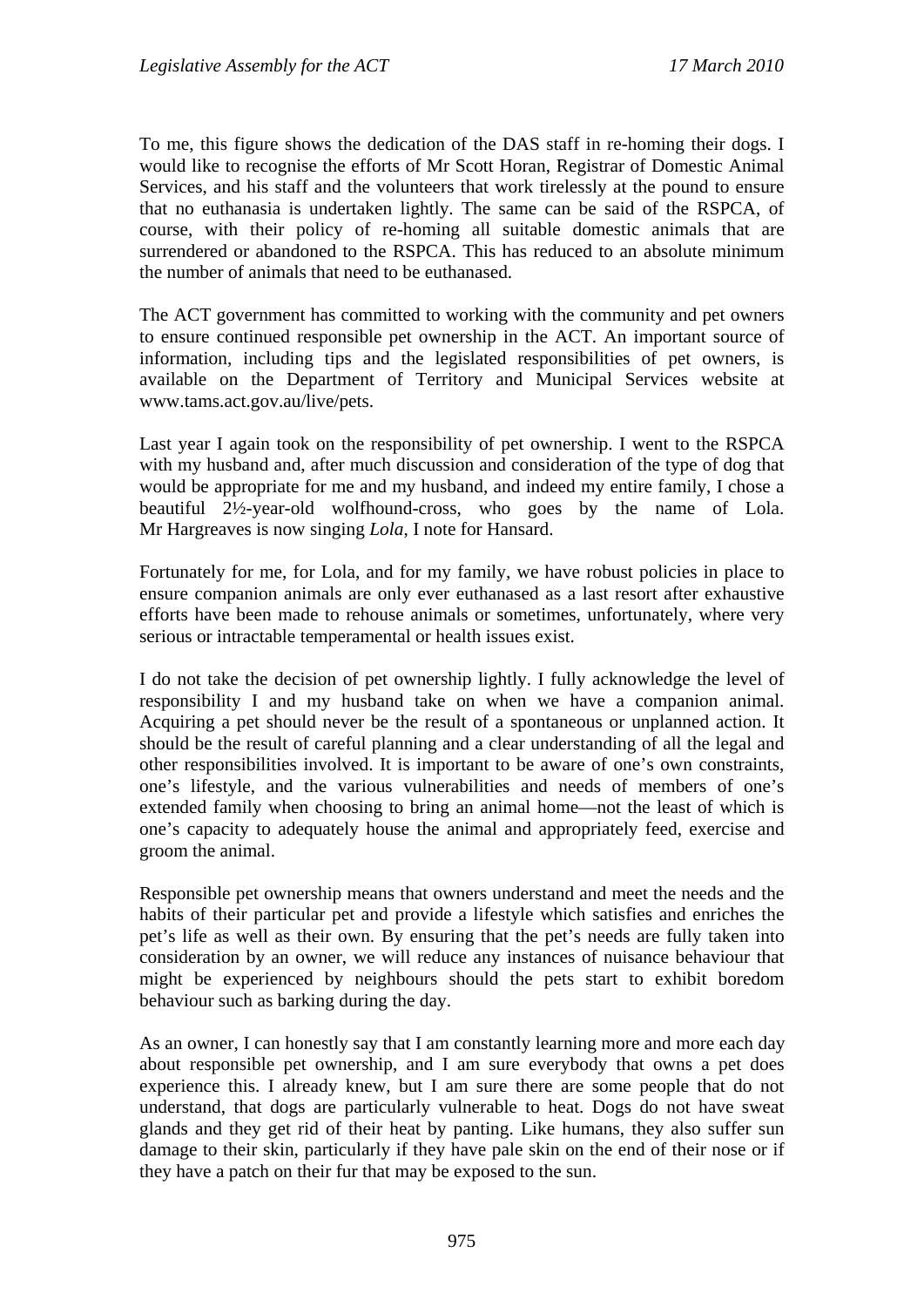These are important things that we need to take into consideration. Particularly, one should not leave a dog in a car. Often we see both children and dogs left in cars, with windows open. People just do not understand that that can be lethal for someone or an animal left in a car. In Australia these are very pertinent issues that responsible pet owners should be aware of and take into consideration.

There are a variety of community organisations and peak bodies who work tirelessly to enhance the welfare of domestic animals in the ACT and I do thank them for their hard work in this area.

Unfortunately, last year was not a good year for domestic animals in the ACT. In 2009 there was an escalation in cruel and violent acts against animals in the ACT, as in other jurisdictions in Australia. Some studies have suggested that there may be a link between acts of cruelty perpetrated by an individual against animals and the likelihood of those people subsequently committing violent acts against human beings. What, indeed, does this escalation say for where we are heading as a community? It is very disturbing indeed.

Whilst disturbing, these incidents remain isolated, fortunately. However, it is clear that we must continue to cultivate an understanding that we have a responsibility to those who are effectively at our mercy. Our response to this challenge will say much for our community.

I believe that the welfare of all domestic animals continues to be an important issue for our community and we need to take steps to ensure that pet owners care for their pets responsibly. This is an important step on the path to better welfare outcomes for animals everywhere.

I believe that the Greens have an amendment to this motion. I do not necessarily disagree with anything in their amendment, if it is what I believe it might be. But this motion before us today is about domestic animals and I believe that we need to focus on that particular matter at the moment, notwithstanding that there is obviously other work to be done. I commend this motion to the Assembly.

**MR COE** (Ginninderra) (12.08): It is a pleasure to stand here today and speak in favour of Ms Porter's motion on domestic animals and the important role they have in all our lives here in Canberra.

The Canberra Liberals are very much a supporter of families. We support the things that bind families together and that help make living a good family life a little bit more enjoyable and a little bit more connected. Domestic animals—in particular, cats and dogs, but all domestic animals—play a very important role in many Canberra families. They unite us, they give us something to talk about and they give us something to smile about. They also teach us a lot about life. If you are a young child, you grow up with an animal and you see that animal pass away, you learn a lot about life and you value it. And you learn those lessons in ways that otherwise you may find very tricky.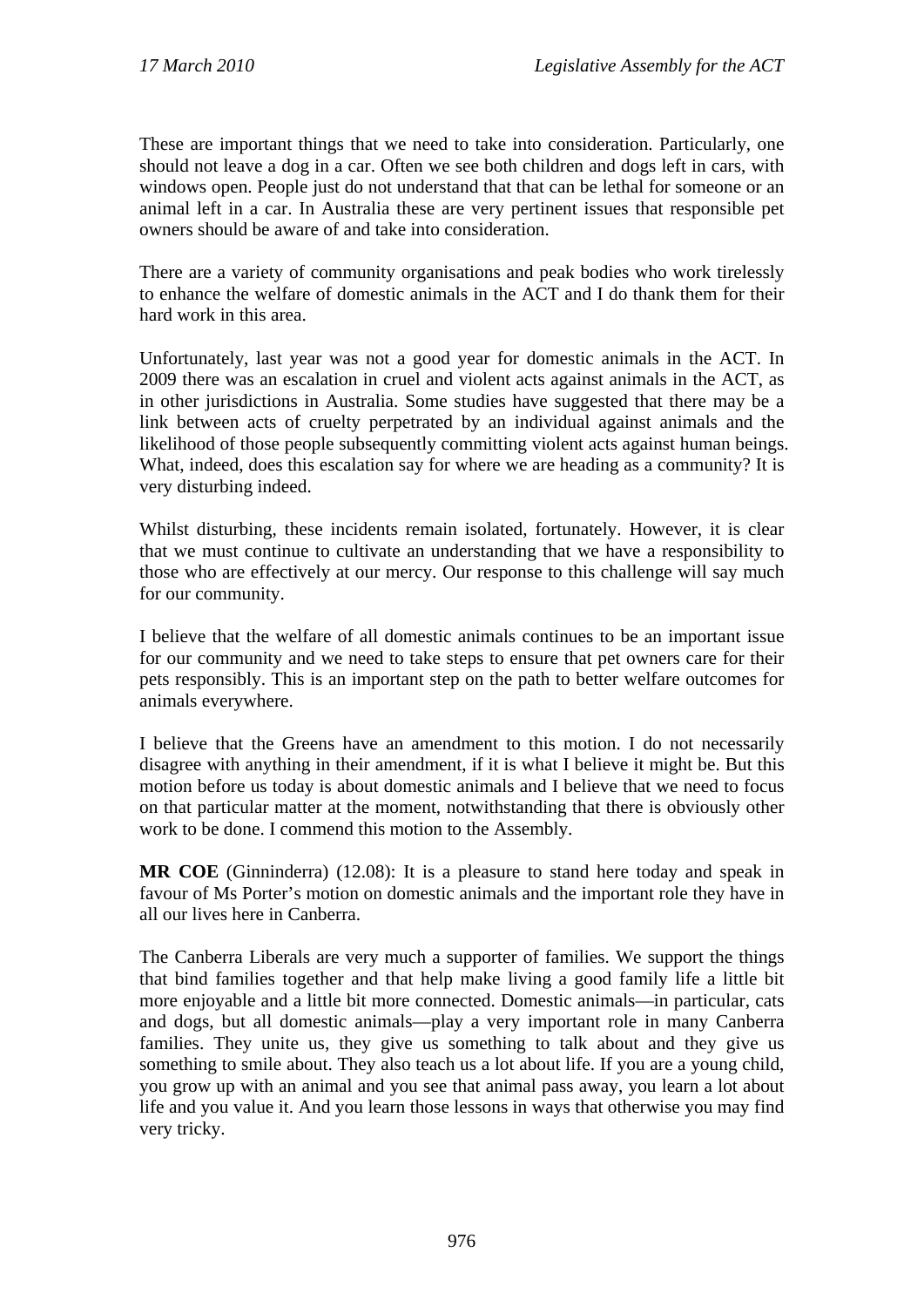There are a number of organisations in Canberra that are doing a great job with regard to domestic animals—making sure that domestic animals are not abused but also supporting owners as they keep domestic animals. I would like to mention a few of those organisations today and pay tribute for the great work that they do.

RSPCA ACT are one such organisation, which I have spoken about in this place before. I spoke about them just a couple of weeks ago—in fact, on 25 February. I commended Michael Linke for the great work that he is doing. The RSPCA have got a pretty unique business model in that they carry out a number of services off their own bat but they also carry out a number of services on behalf of the government. It does make their business model particularly unique, and it makes funding quite unique as well. They are, of course, underfunded; they always need more money. They look to the private sector and to their own resources to think of interesting and novel ways to make money.

One such way was the RSPCA quiz night held a couple of weeks ago. I know that a number of members of the Greens were at that quiz night. And there were me, Steve Doszpot and Brendan Smyth as part of the Liberal contingent. We had a really great night.

**Mr Seselja**: That was the winning team, was it not?

**MR COE**: We were the winning team. The theme of the quiz night was robots. Not being a robot connoisseur myself, I did find it a little bit tricky to add considerable knowledge to our team's knowledge base, but we did have quite a brains trust that we could all turn to. We did win and it was a great night. Gary Humphries did a superb job as MC, the quiz master, and his family helped with some of the administration.

One of the challenges that the RSPCA have is with regard to their location, with regard to their site. Their site is ageing; their facility is really overstretched. Anyone who has been out there knows that it is desperately in need of an upgrade. That is a very expensive operation, but it falls upon us as a parliament to think about how we can better deliver services for domestic animals and wild animals here in the ACT, because in the future that site will not be one that we will necessarily want for the care and protection of animals. We have to work with Michael Linke and the board to make sure that we are delivering animal services in the best way possible and giving the RSPCA all the support that they require.

In acknowledging Michael Linke, I would also like to acknowledge Sue Gage, who is the President of RSPCA ACT. She has got a fantastic team on the board that she leads. As I think I mentioned the other day, those board members include Heidi Pritchard, Paula Shinerock, Kasy Chambers, Michael Cooper, Maureen Hickman, Jill Mail and Lee-Anne Shepherd. In addition to that, Tony Miller served until December 2008 as treasurer.

A couple of weeks ago, I also mentioned a number of sponsors that support the RSPCA. We should be supporting the businesses that support our community, so I encourage people to support them.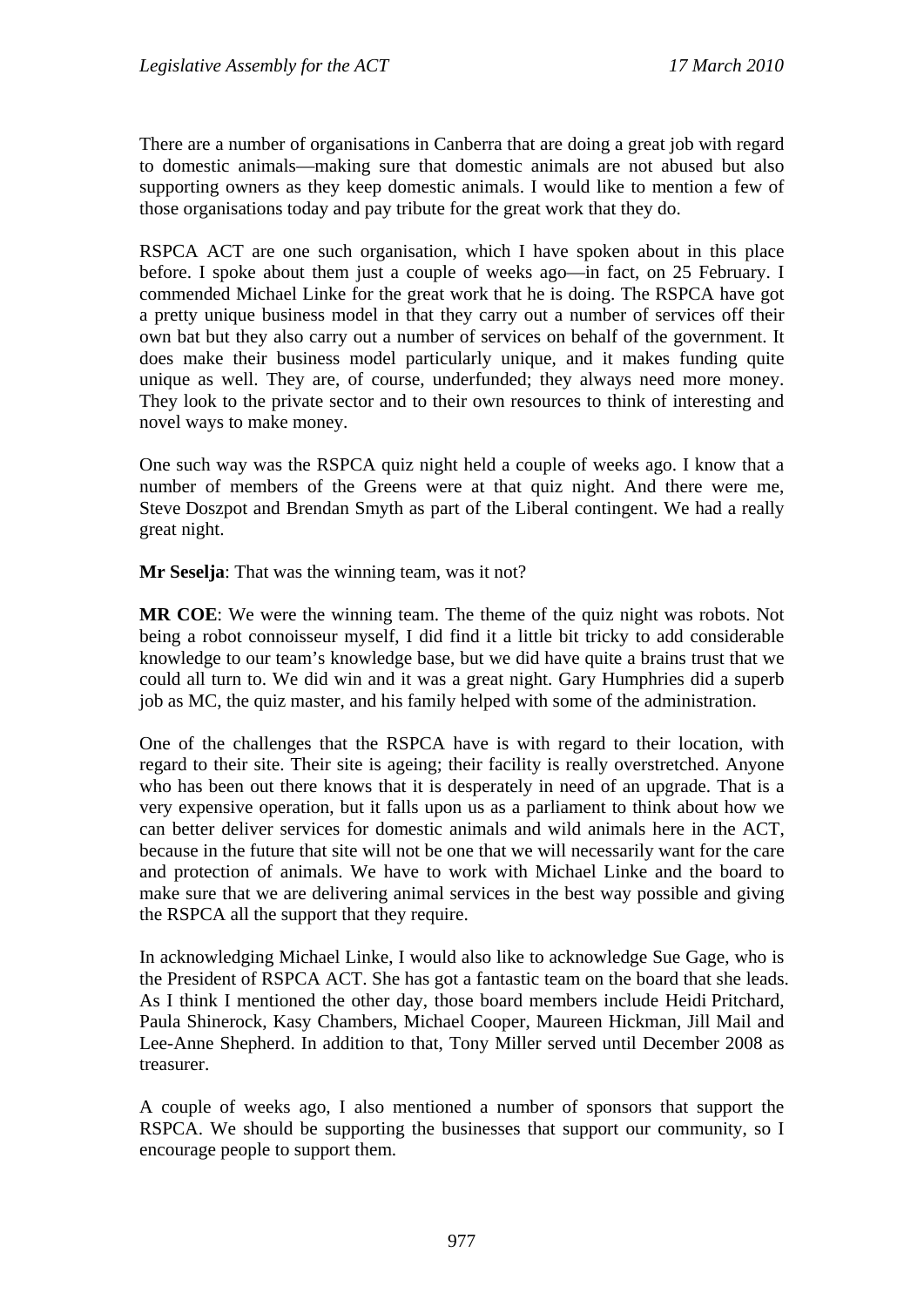Once again I would like to give a plug for the Million Paws Walk that the RSPCA are holding on 16 May. It is going to be a great event. It is one of their key fundraisers for the year. As I think I said a couple of weeks ago, I am going to have to borrow four paws to take part in the Million Paws Walk, but now that Mary Porter, a government member for Ginninderra, has four paws, I am sure she will be able to participate with Lola—the much talked about Lola.

**Ms Porter**: I will be there.

**MR COE**: And I hope Lola is too.

**Mr Hargreaves**: It is only a brief pause though!

**MR COE**: A brief pause; that is right. Another organisation that I want to mention for doing great work in the promotion of animals and the care of animals is the Royal National Capital Agricultural Society, which runs the Royal Canberra Show. This year the Canberra Show was another great success. I know that each member of the opposition—me, Zed, Brendan, Jeremy, Steve and Vicki—went along to the show. We all had a great time.

A key aspect of the Royal Canberra Show is the display of animals, acknowledging the care and attention that many owners put into raising animals and into looking after them and making sure that the breeds continue as healthy creatures long into the future. Some of the animals that they exhibit and offer prizes for are dogs, cavies, horses, sheep, goats, alpacas and cattle—and, of course, cats, dogs and other domestic animals in addition to other farmyard animals. It is a great organisation and I believe it has been running for about 80 years, with the first show being in 1927.

The officials of the Royal National Capital Agricultural Society are well worth acknowledging in this place, because they do great work. The president is Rod Crompton and the chief executive officer is Geoff Cannock. The section head is Barry Emmett, the chief steward is Robyn Keyver and the ring steward is Kerry Wailes. In charge of performance is Pat Emmett. The registrar is Glynda Bluhm, and the local representative is Joan Young. They were the officials for 2010. They continue to serve and they do a superb job. I thank them for the great event they put on this year.

Another organisation worth recognising for doing a great job in this space is Dogs ACT, the ACT Canine Association. Dogs are probably the most popular of the domestic animals that we have in Canberra—and everywhere. Dogs are largely regarded as one of the more responsive of domestic animals and I know that many of us here in the Assembly take a lot of joy out of them.

It is worth noting that the ACT Canine Association, amongst all the great work they do, promote a code of ethics, which is very important when we are talking about something which is so near and dear to our hearts. The code of ethics includes points such as the following: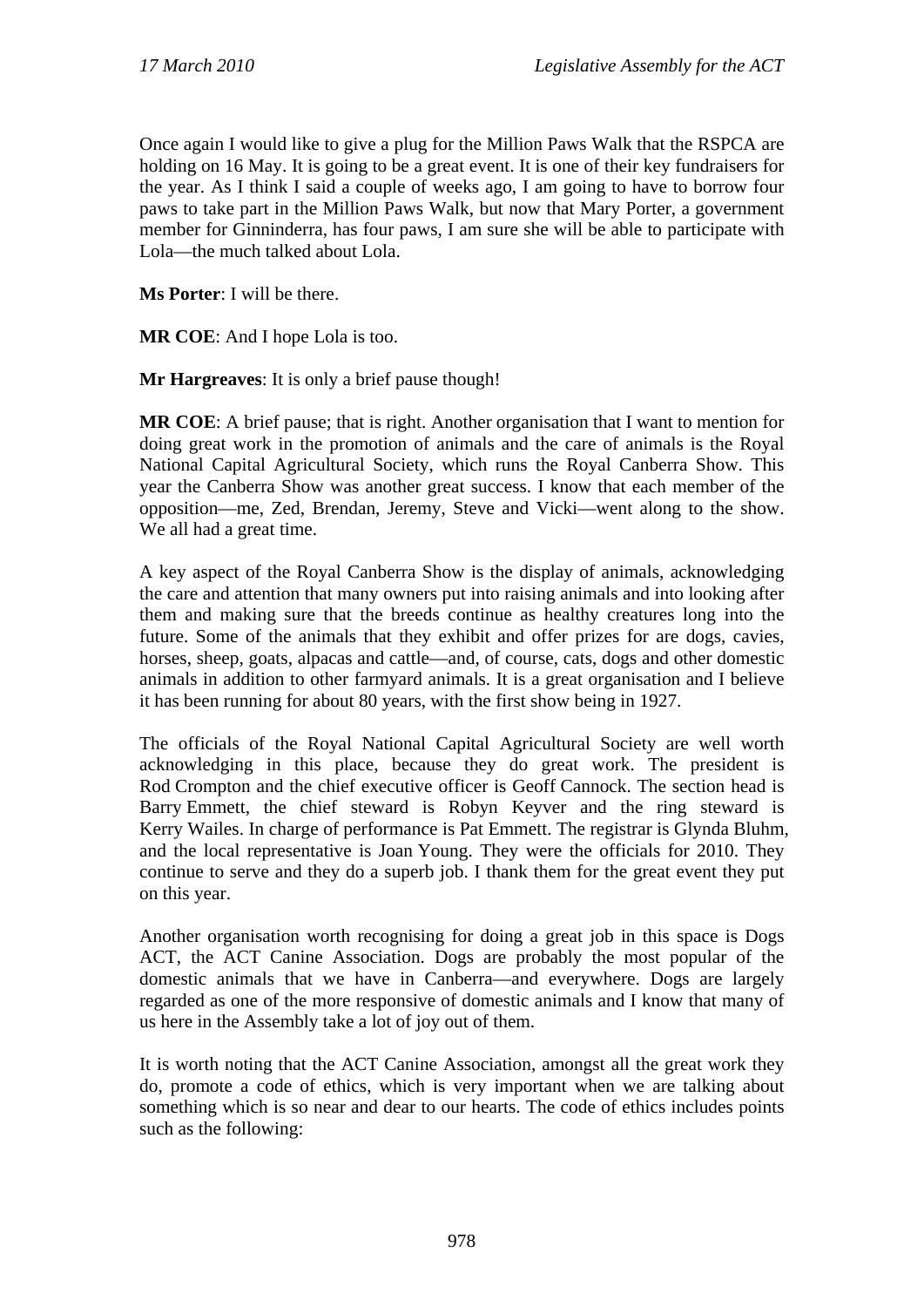- 1 I shall ensure that at all times all dogs under my control are properly housed, fed, watered, exercised and receive proper Veterinary attention if and when required.
- 2 I shall not allow any dogs under my care to roam at large and when away from home ensure they are kept fully leashed, or under effective control at all times.
- 3 I shall breed only for the purpose of improving the standard of the breed and not for the pet market or any other commercial purpose.
- 4 I shall not breed from any bitch kept by me before it is twelve months of age, and thereafter not more than once in each succeeding period of twelve months.

It goes on. They are good, practical points about actions that dog owners and members of the ACT Canine Association can take to ensure that we are taking appropriate care of our domestic animals, in particular our dogs.

The ACT Canine Association have a very busy year of events. It is amazing how many events they have, whether it be agility and jumping trials, obedience trials or general championships. It is quite amazing how many events they have. There must be about 50 or so in 2010 alone, if not more. It is a credit to them. They are an active organisation and one that is very representative of Canberra families.

In addition to the code of ethics that I have just mentioned, it is worth noting that the RSPCA also promote the safe care and protection of animals. Their services include an inspectorate, an animal shelter and a dedicated rescue and rehabilitation release program. They have a veterinary clinic, a dog and puppy training school, a pet supply shop, an advisory service, and a 24-hour emergency support line. These are good, practical, tangible things that pet owners and other concerned Canberrans can refer to for support in looking after domestic animals here in Canberra.

In addition to that, Animal Liberation are always very vocal in the ACT about the care and protection of animals. They have been going for over 30 years now and they continue to be a strong voice in the advocacy for animals here in Canberra.

The last organisation that I want to pay tribute to for the work that they are doing in relation to the care and protection of domestic animals is ACT Rescue and Foster. They rescue dogs from euthanasia and foster them temporarily in private homes for as long as it takes for the organisation to find permanent homes. Amongst their aims are

- Rescuing and rehoming as many unwanted dogs as possible;
- Educating the community about responsible dog companionship;
- Working with local pounds to help achieve, develop and implement "minimum destruction" policies and procedures; and
- Establishing and developing networks of communication for people involved in rescue and rehoming dogs.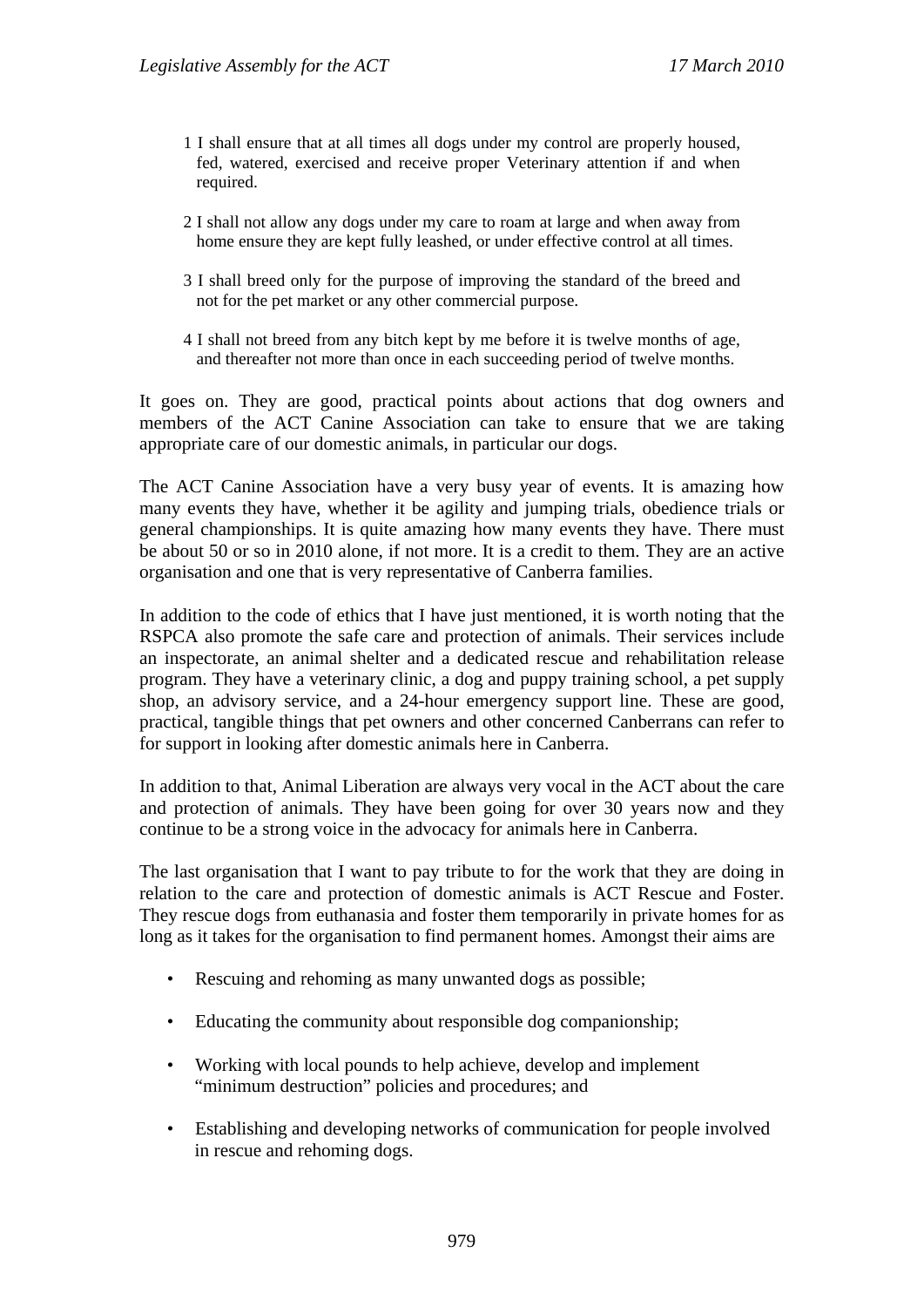There are many organisations that are working in this space. One of the great things about this part of our community is that these organisations have stepped up where there has been a void in government services. The government cannot deliver everything and the government should not seek to deliver everything. There are many instances where private organisations and collectives of individuals can stand up and do a much better job than can the government. It is important that we remember that and it is important that we incorporate into our philosophy and into our working policies in this place that an individual or a volunteer that has a dedication and commitment towards a particular cause is far more likely to be more productive in that space than a government agency is. Where possible, we should be turning to organisations like the RSPCA to provide services on behalf of the community rather than trying to do everything in house as a government.

The RSPCA is a classic example of an organisation which has a cause. It has 500-plus volunteers. They really do have a productivity that the government simply could not match.

I commend the RSPCA and all the other organisations I have mentioned today. I look forward to being involved in the development of better policies and better legislation for and promotion of domestic animals in and around Canberra.

**MS LE COUTEUR** (Molonglo) (12.22): I would like to thank Ms Porter for introducing this motion today; I know she has a particular interest in the issue and in animal welfare in general.

The motion as presented today reiterates something which we all already agree with. Members will recall that in the last sitting week many of us spoke at length about the importance of responsible pet ownership in the context of the domestic animals amendment bill.

I would like to say that I largely agree with the speeches of both Mr Coe and Ms Porter. We all are in favour of responsible domestic pet ownership; pet ownership can be one of the joys of life. But if we are going to talk about animal welfare, there are some important elements which are missing from this motion. I foreshadow that at the end of my speech I will be moving an amendment which has already been circulated.

What is missing highlights a really important problematical issue with animal welfare legislation—that is, it does not apply to all animals; it applies only to a small fraction of animals. In general, it applies to domestic animals, which are the most visible animals to society. In the scheme of things, these are the animals which tend to have the fewest welfare issues to worry about. An animal that is a domestic pet, a loved part of a family, generally does not have major welfare issues to worry about. It is the other animals that have more issues.

Animal welfare is a very interesting and vexed area. I am pleased that Mr Coe has singled out Animal Liberation as one of the many groups that are concerned about animal welfare. There are a lot of animals—snails, flies, butterflies and fleas as well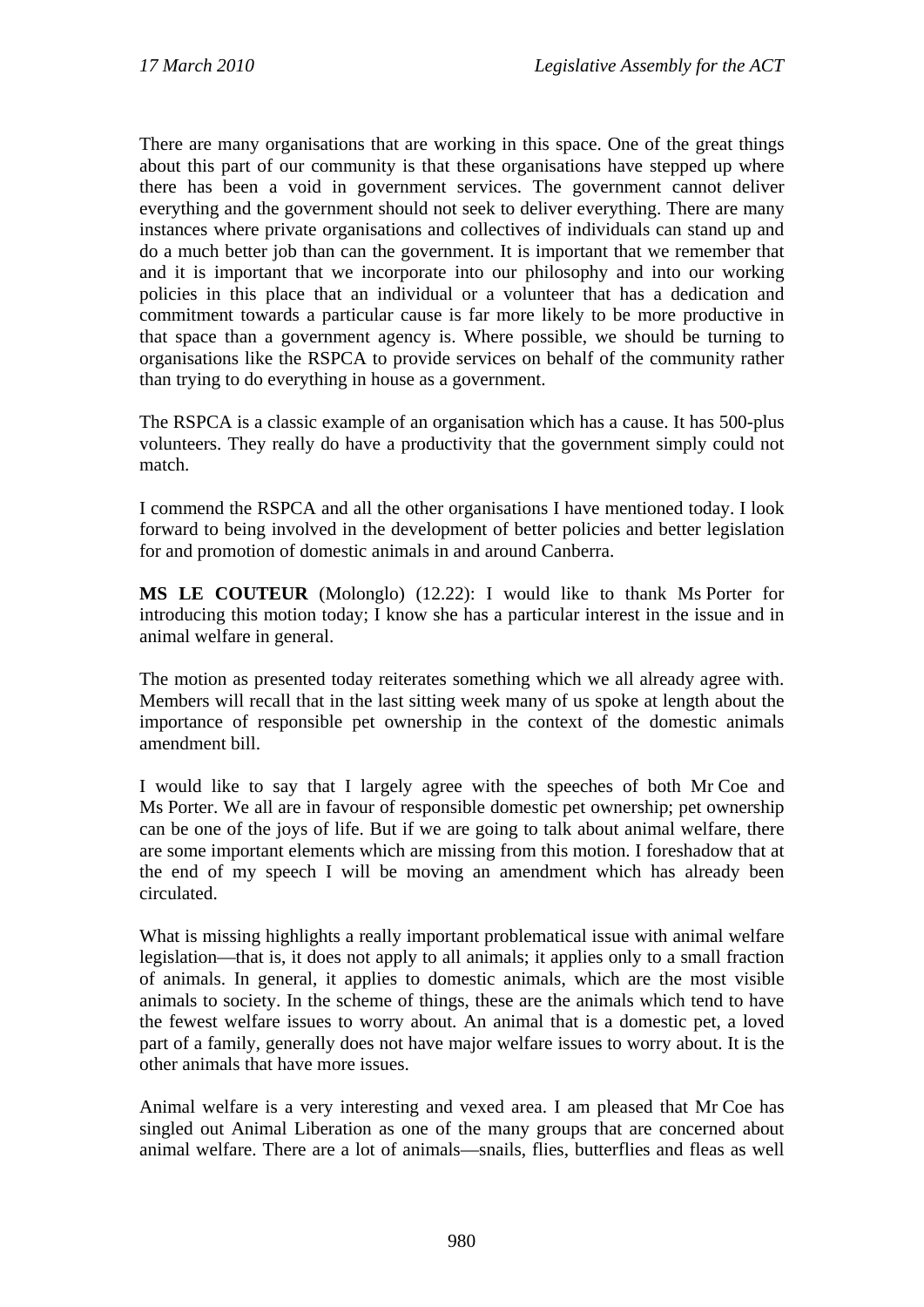as dogs, cats, horses, pigs, birds, canaries, goldfish and crocodiles. We have different emotional views on different animals and different ethical frameworks have different views about them. The Buddhist view of life is that you should not kill any sentient beings. One of the things that I think about is the question of what is sentient. As Mr Coe remarked, there is the animal liberation movement, which has been very much inspired by Peter Singer's books.

Probably one thing that all ethical frameworks agree on is that we should not be cruel to animals. We may disagree as to the amount of protection and where animals fit in the hierarchy, but I think there is universal agreement that there should not be cruelty to any animals, regardless of what sort of animal they are.

But we actually find that animal welfare laws apply in a discriminatory way. Anyone who actually cares about the welfare of animals will see that this creates some very strange and unjust outcomes. For example, if you took an action that would be illegal when applied to a domestic animal and then applied it on behalf of the commercial agricultural sector, it would become permissible. Take birds, for example—chickens in particular. If someone housed their pet birds in cramped conditions and cut their beaks off, that would be prohibited behaviour. Clearly, causing such suffering and trauma to birds should be prohibited and would be rightly punished. But the exact same behaviour is permissible provided that bird is a hen being used for commercial egg production. Of course, to the hen it is irrelevant whether they are de-beaked and caged in someone's backyard or in a factory farm. The suffering is the same. The nation's 13 million battery hens suffer acutely like this every day.

Does it make any difference to the hen in the ACT whether it is owned by Pace Farm and it lives in Parkwood or whether it lives in a purpose-built coop in someone's backyard where it is probably let out every day into a large space where it can eat snails and worms, apart from other things? They are both equally worthy animals, and this is one of the issues that we have in animal welfare legislation.

Because the vast majority of animals are used in agriculture, our animal welfare laws provide very little protection to the bulk of animals. In general, they apply only to a tiny category of animals, and that, as I said, is the group that is least likely to suffer domestic pets.

This inconsistency reflects the fact that policy makers are willing to let animals be used as commodities and tools for human use, and in fact their welfare matters to them very little. The British political scientist Robert Garner explained this by saying:

… the level of protection afforded to an individual animal depends, not just—if at all—upon its needs and interests, but upon the institutional and legislative structure governing the particular use to which it is being put. To take one example, a rabbit raised for food would be subject to a totally different set of legislative criteria than would one utilized in a laboratory or one existing in the wild or one owned as a pet.

Anyone really interested in animal welfare should see the problems with this approach. It is based on human uses of animals, not on the animals' needs.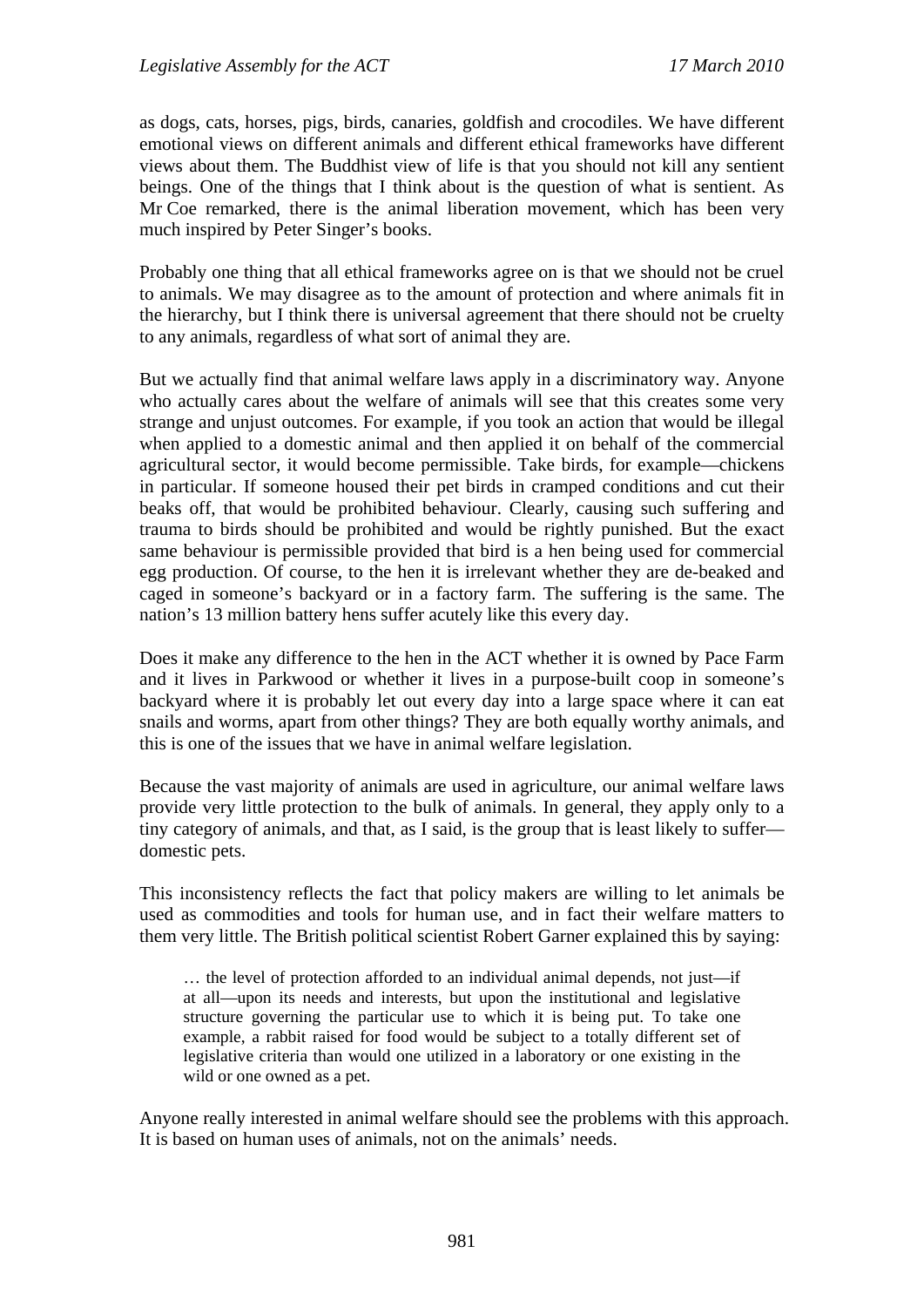This is not just a split between domestic pets and agricultural animals, although that is the largest part of the split. There is a lack of legislation to protect any animal that people wish to use as a tool. Imagine, for example, a dog that is at a dog pound or at the RSPCA. At this moment it will be protected by the animal welfare laws that protect companion animals. These are quite strong laws already. But if that dog is sold or given to a research facility, suddenly it will be protected only by the laws applicable to research animals, and that is, comparatively speaking, a very low standard. It will have become an economic animal, not a companion animal, so our laws no longer care as much about the cruelty it may suffer.

The amendment to this motion that I foreshadowed seeks to recognise the fact that all animals deserve protection, regardless of whether or not they are popular species, highly visible in society, or agricultural, domestic or research animals. It calls on the ACT government to enact equitable animal welfare laws that provide an equally high standard of protection to all animals. This would mean that animal welfare principles could not be compromised by leaving the majority of animals to be subject to cruelty and mistreatment. This would mean that when we agree that certain practices are cruel, they are considered cruel in all circumstances, even those circumstances which are hidden from the public. It would mean that the government has to make its animal welfare laws in a consistent and unbiased way, and make animal welfare the key principle rather than using animals as tools and commodities.

*Debate interrupted in accordance with standing order 74 and the resumption of the debate made an order of the day for a later hour.* 

## **Sitting suspended from 12.30 to 2 pm.**

## **Questions without notice Government—election promises**

**MR SESELJA**: My question is to the Treasurer. Treasurer, in question time yesterday, you said:

… the decision we took … was to send the message very clearly to our agencies that the business-as-usual approach will no longer be followed …

Treasurer, in your budget speech in May 2009, you said:

Agencies will also provide implementation plans on their internal savings strategy well before the commencement of the 2010-11 Budget.

Treasurer, given the projection of tougher fiscal times and years of deficits, why were ACT government agencies still operating in a "business as usual" context, despite your statement in the 2009 budget speech?

**MS GALLAGHER**: My comments yesterday were that this is in addition to the requests we have made of agencies outlined in the budget speech by me. The "business as usual" that I referred to yesterday was what was delivered in the 2009-10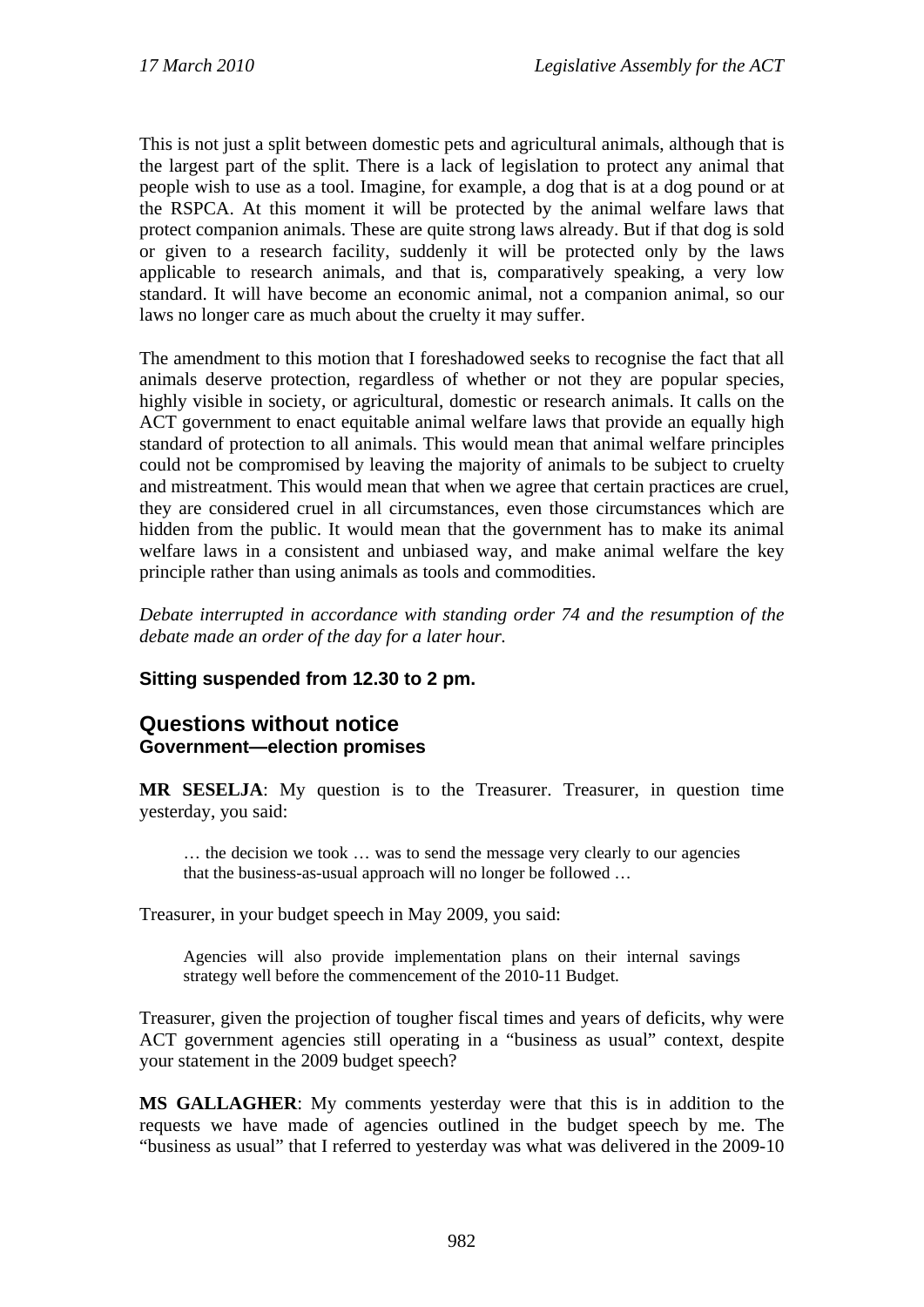budget. There has been a substantial change to that environment—that is, the loss of 10 per cent of our GST revenue every year over the forward estimates. That was not seen on budget day and that has changed the situation and resulted in us sending out further information to agencies. Mr Seselja, if you would like the answer, agencies have been providing, and have provided, to the cabinet, throughout the last 12 months, information and advice about efficiencies within agencies. We are asking them to go further.

**MR SPEAKER**: Mr Seselja, a supplementary question?

**MR SESELJA**: Yes, Mr Speaker. Treasurer, how many internal savings strategies have been received to date, how many of those include proposals to freeze staff recruitment, and will you table these strategies?

**MS GALLAGHER**: No, I will not table them; they are cabinet in confidence. In fact, they are budget in confidence. I can tell you that we have received submissions from all agencies, as cabinet requested.

**MR SPEAKER**: Supplementary question, Mr Smyth?

**MR SMYTH**: Yes, Mr Speaker. Treasurer, of these savings strategies that you have received to date, what is the value of the savings identified by agencies and departments?

**MS GALLAGHER**: I am not going to go to the individual savings submissions, and I think the opposition would understand why. We are currently putting together the budget. We have received advice from agencies around efficiencies. I refer the member to the budget papers where we have unallocated savings for the next financial year identified.

That is our target and that is what agencies have been asked to provide advice to government on—how to achieve those unallocated savings—because, surprise, surprise, we did not receive any submissions from anyone inside or outside this place about savings ideas for that unallocated savings task.

The agencies have been providing government with advice along those lines but I am not going to discuss them in this place prior to the tabling of the budget. You will be able to see the decisions the cabinet takes on 4 May.

**MR SPEAKER**: A supplementary question, Mr Smyth?

**MR SMYTH**: Treasurer, have the proposed savings proposed by the department actually met the target that you set for savings in the 2009-10 budget?

**MS GALLAGHER**: We have received submissions from agencies around efficiency within their own areas. That has been directly linked to the unallocated savings target. The cabinet have not taken any decisions on them, but we have set agencies a target. They have provided us with advice, and now it is over to the cabinet to make decisions about whether those ideas from agencies are ones that we will endorse and are prepared to accept.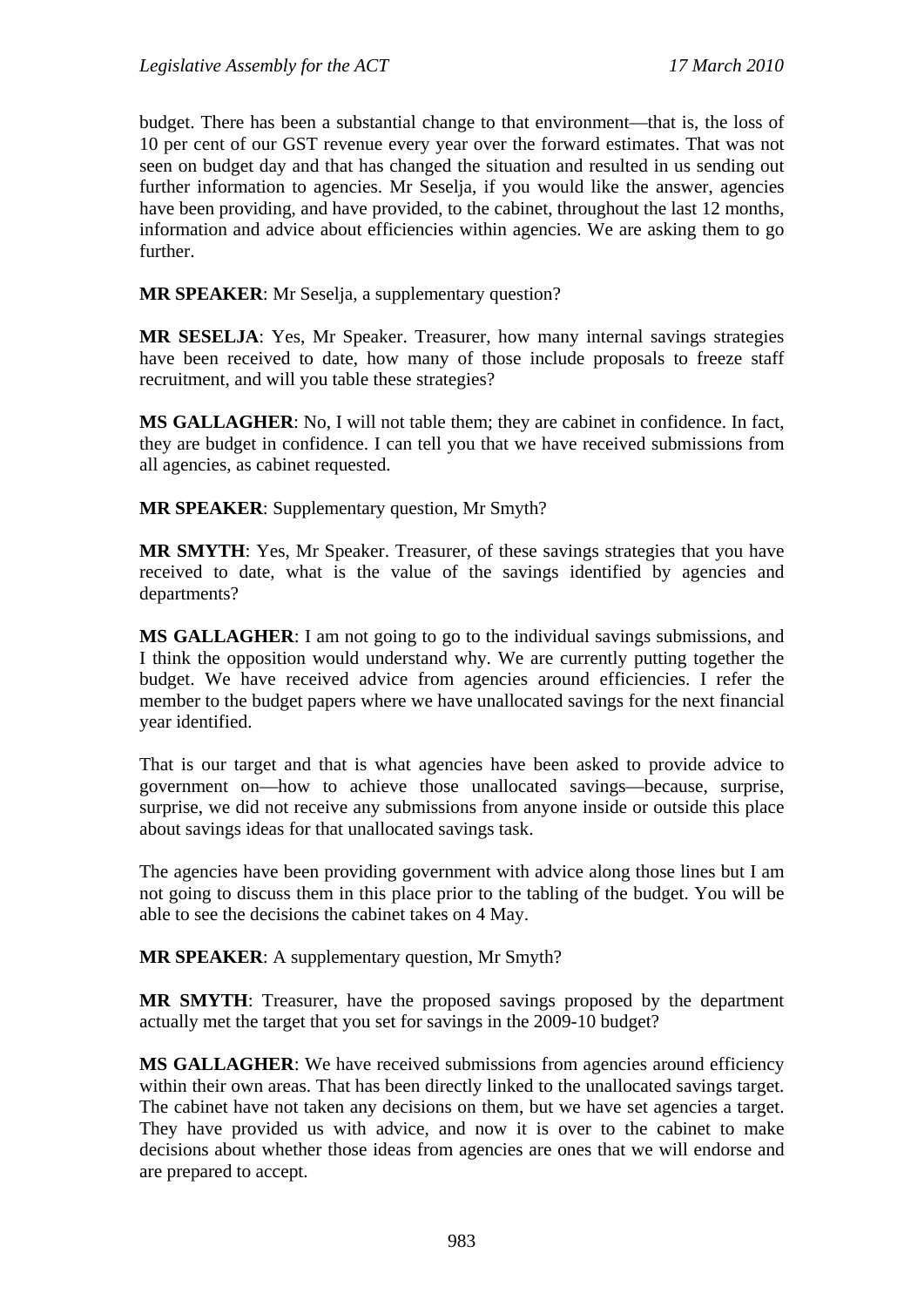As you can understand, savings in government are difficult to achieve. They do not come without pain for one part of the community, whether it be internally or externally. It is quite right that, as we are putting together the budget for 2010-11, I do not speculate further on where those savings are coming from.

### **Land—Molonglo Valley**

**MS LE COUTEUR**: My question is for the Chief Minister and relates to land release in the Molonglo Valley. Chief Minister, I understand that the LDA has decided to develop Wright and Coombs itself rather than release the land englobo to developers. On what basis was this decision made?

**MR STANHOPE**: I thank Ms Le Couteur for the question. The LDA does develop some land on its own behalf and as the Land Development Agency of the government, and the government does in relation to some other major greenfield sites adopt other methodologies. So there are essentially three development mechanisms currently available—perhaps four.

One is the auctioning of land directly by the LDA of estates or sites that it develops. The second is joint ventures that the LDA enters into, and we see joint ventures most notably recently at Forde, Crace and indeed at Woden east. The third major method of disposition, of course, is release of englobo sites, more essentially and preferably by auction; but there have also been some direct grants.

The government determined, I think three years ago, that it would seek to release about one-third of all greenfield estates by englobo. But at that stage we proposed to move to a situation where about, as a rough rule of thumb, one-third of land would be developed through englobo release, one-third would be through joint ventures and one-third would be developed by the LDA. In fact, over this last year or so, I think almost two-thirds of land has been released englobo.

The decision initially in relation to the next greenfields release, and indeed the first release in Molonglo, which will be Wright and Coombs, was a decision that that is an estate that the LDA, in the first tranche, which is, I believe, 400 blocks, will be developed by the LDA. Really, it is just a continuation of existing policy.

The first release in Molonglo will be 400 blocks. I am advised that that will occur in May or June and it is proposed that that will be handled by the LDA.

**MR SPEAKER**: Ms Le Couteur, a supplementary?

**MS LE COUTEUR**: What are the criteria that determine when the LDA will develop the land themselves, as distinct from one of the other methodologies?

**MR STANHOPE**: I think first and foremost, Ms Le Couteur, over these last two to three years—I am not entirely sure when the policy was first announced or initiated the government made a commitment that up to one-third of all land would be released englobo. That was a major departure from earlier policy that had persisted for, I think, four or five years prior to that.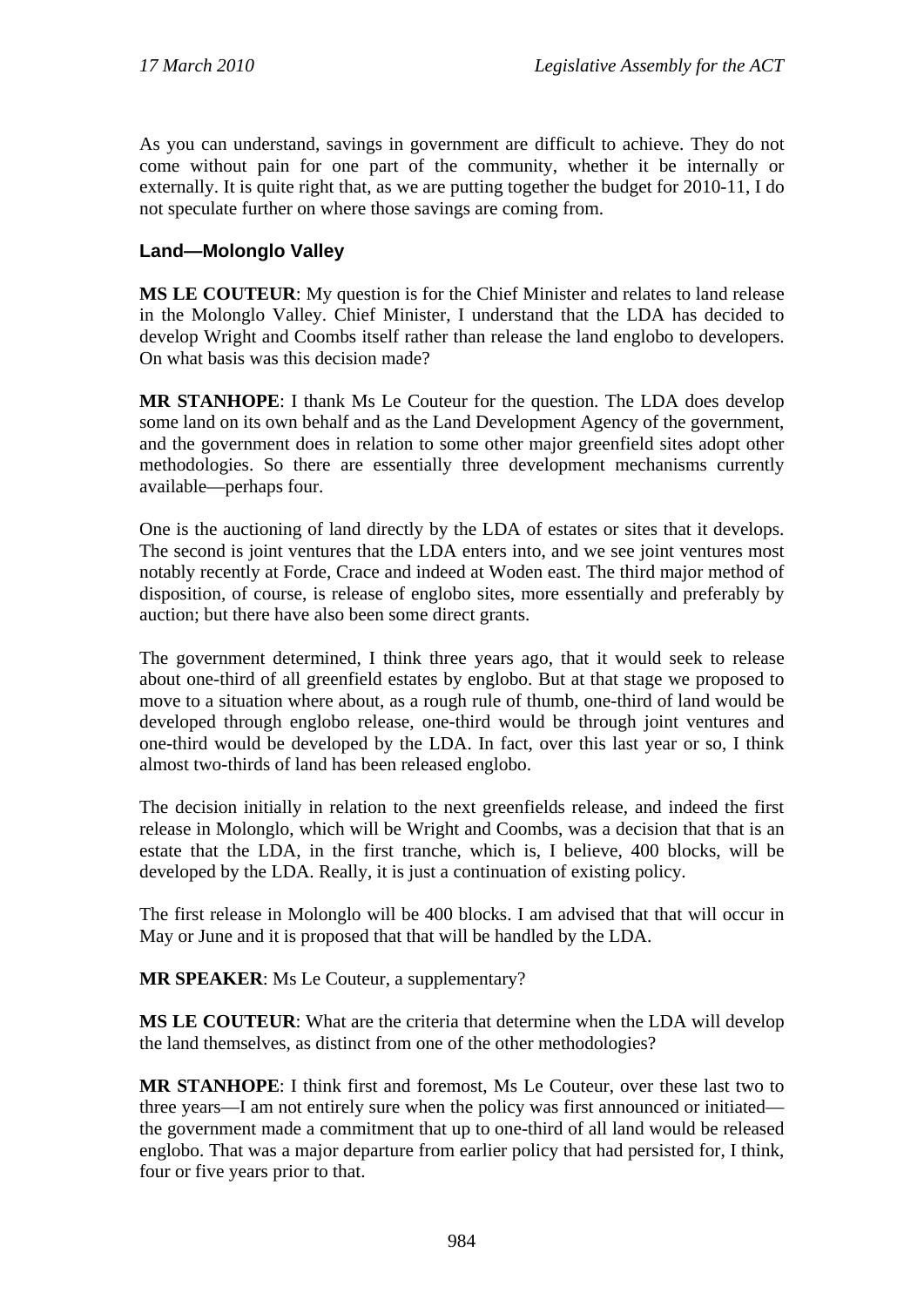As I say, a range of issues were taken into account in relation to the decisions to release over this last 18 months or so a greater proportion of land to the market and that was simply as a result of enormous pent-up demand driven, in large measure, or exacerbated at least, by the government's decision—that is, the pent-up demand was exacerbated by the government's decision—to massively increase the first home buyers grant.

The government and indeed the LDA felt that the most efficient and the most timely way of seeking to deal with that pent-up demand, and most particularly with the enormous spike in first home buyer activity in the ACT, was by fast-tracking some releases and fast-tracking or adding to englobo releases that were already being developed, particularly at Casey and West Macgregor. It was simply about how best to meet continuing strong demand in the housing market in the ACT.

Interestingly, I see just today in the Real Estate Institute of Australia's most recent quarterly report, which was released today, that only two jurisdictions in Australia had an increase in first home starts in this most recent reported quarter and they were the ACT and Western Australia. Indeed, in that quarter the ACT had the strongest housing continuing record in Australia.

**MR SPEAKER**: Ms Bresnan, a supplementary question?

**MS BRESNAN**: Thank you, Mr Speaker. What criteria determine which private developer gets the contract to develop land englobo? Is it just price?

**MR STANHOPE**: In answering that, it does need to be acknowledged that the two most recent englobo releases were by direct grant—that they were by direct grant or indeed three direct grants to a joint venture partner or arrangement and two developments, those at Casey and west Macgregor, that had initially been the subject of open auction.

In relation to auctions, there are a range of financial criteria, so it is not sufficient to say simply that the decision to sell to a particular developer is based on a winning bid. There are a number of criteria in relation to eligibility to bid in the first place. But putting that to one side and accepting that the government insists on a certain level of assessment of the capacity of the bidder, and there are indeed significant penalties, there is a significant assessment pre-auction in relation to financial capacity. That assessment determines those that are eligible or able to bid in an open auction. But certainly, accepting all those preconditions, where there is an auction, the highest bidder, having satisfied the pre-auction conditions, would be successful in acquiring the land.

Having said that, I do add that the last englobo releases, I believe—and I am sure they were the last englobo releases—of greenfields estates were by direct grant. The government took a decision in that instance that the level of pent-up demand, most particularly driven by first home buyers, justified the decision which the government took on those occasions to direct grant land, greenfields estate, to a couple of existing successful bidders.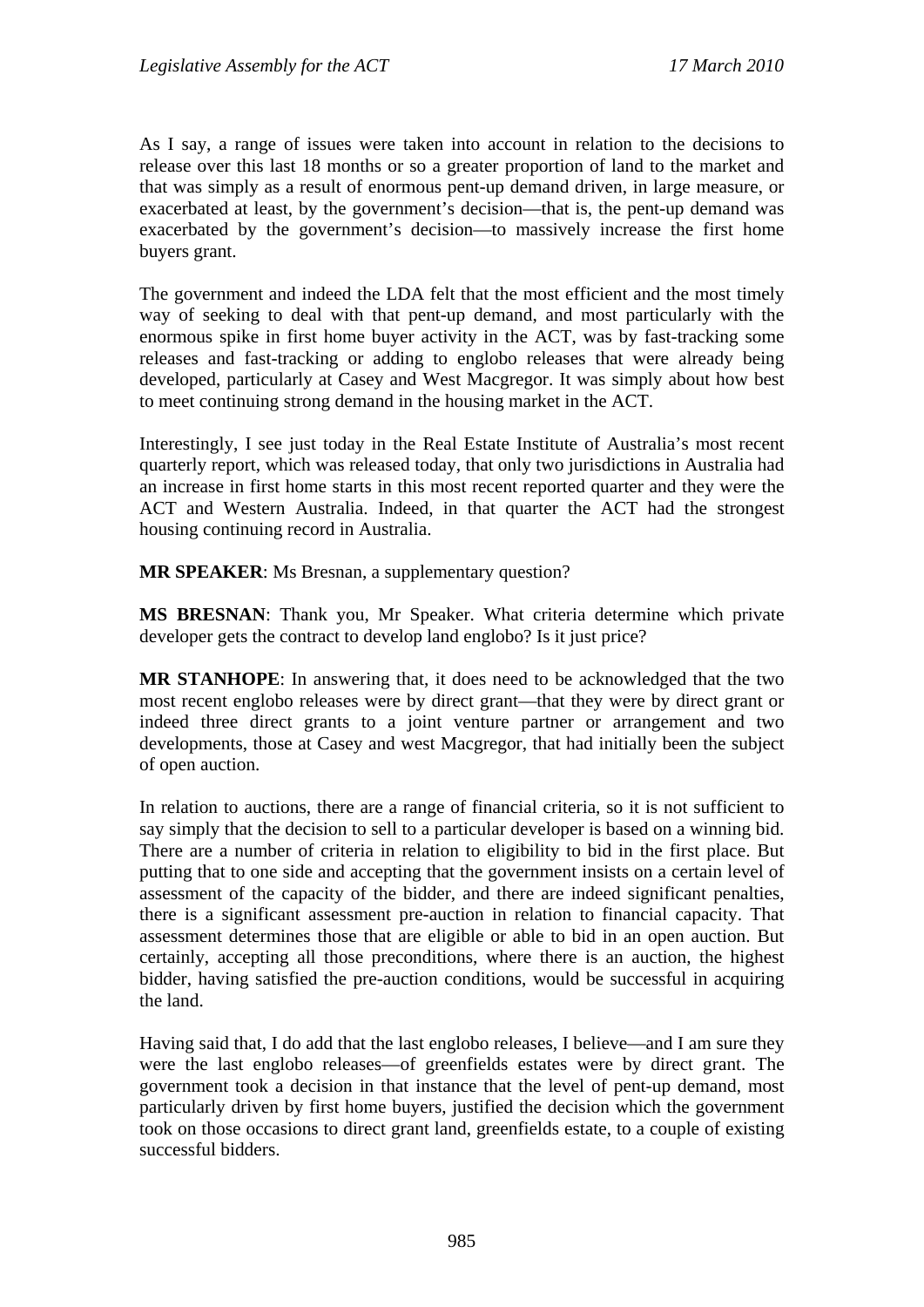### **MS BRESNAN**: A supplementary.

#### **MR SPEAKER**: Yes, Ms Bresnan.

**MS BRESNAN**: Thank you, Mr Speaker. Will the LDA be promoting the energy rating of each block as calculated by ACTPLA's residential subdivision development code?

**MR STANHOPE**: Thank you, Ms Bresnan. I can answer the question broadly. The LDA will, in everything it does, accord with all government decisions and policies in relation to its development activity and any construction activity that it may be involved in. The LDA does, and will continue to, abide by all laws, codes and regulations and seeks, aspires, to represent best practice in construction in the ACT.

#### **Business—Sensis business index**

**MR SMYTH**: My question is to the Treasurer and it relates to government bungles and the Sensis business index, which shows that small and medium business confidence in the ACT government has plummeted to a net negative 21 per cent. Treasurer, why have SMEs lost so much confidence in the ACT government since November? Is it because of the bungled refurbishment of local shops, bungled infrastructure projects, such as the GDE, bungled infrastructure planning, lack of support for businesses at Gungahlin town centre, lack of support for small and medium businesses in Tuggeranong? If it is not for any of these reasons, what are the reasons for their lack of faith in your budget?

**MS GALLAGHER**: Thank you, Mr Smyth, for the question. I have not actually seen that survey but I will have a look at it and see. But that is certainly not the feedback that I am getting from the business community across Canberra.

**Mr Seselja**: So Sensis has got it wrong?

**MS GALLAGHER**: I will have a look at the survey, but what I am telling you is that that is not the feedback that we are getting from the business community across the ACT. In fact, we have had the situation in the last few months where members of industry have asked us to hold back on some of the work that we are pushing out the door because they are so busy.

It also does not reflect in the state final demand figures or, indeed, in the ratings in terms of how we are measuring our economic growth against other jurisdictions across Australia, which would actually say that our economy is performing very well. When our economy is performing very well, business is usually doing very well. So that is not the feedback we have been getting.

We consult very closely with business. Indeed, I am consulting with them as we put the budget together. They would always like more from government. I understand that, just as the community says it does, just as every part of the community wants more from government. But for government it is a balancing act about what we can do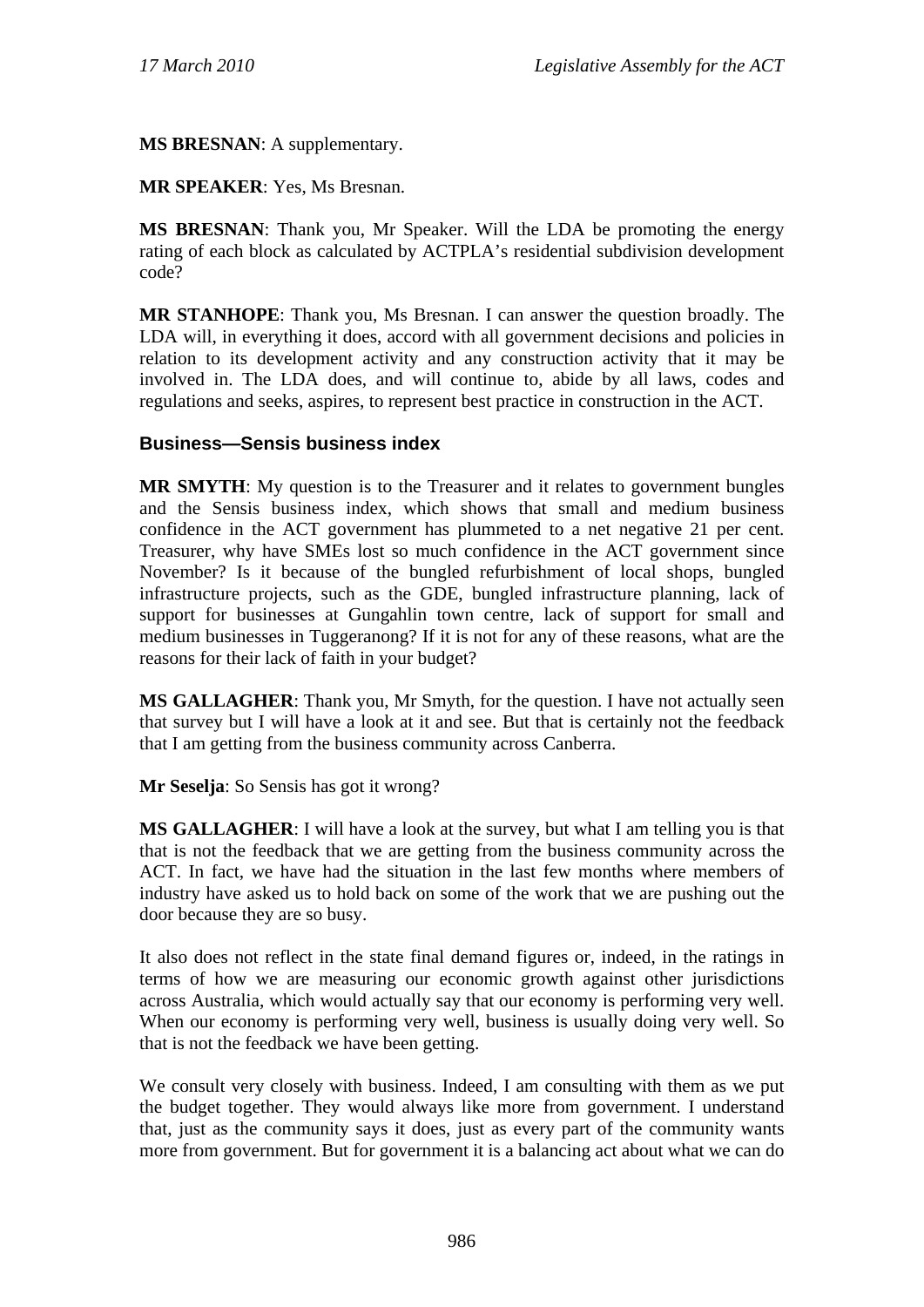across the whole range of portfolios. We have competing priorities and we seek to meet those priorities, be fair to everyone and create the environment where the business community can flourish.

I think that has certainly been the effort that this government has put in. I will look closely at that survey, but it certainly is not supported by all the economic indicators that have been released over the past 12 months or, indeed, supported by the representations that I am getting from industry.

**MR SPEAKER**: A supplementary question, Mr Smyth?

**MR SMYTH**: Treasurer, the index also shows that business confidence is overwhelmingly positive, with a net balance of positive 68. Why is business so positive about the economy yet so negative about your government and your budget?

**MS GALLAGHER**: I would imagine, in light of the budget situation that the ACT government is in, that there would be some apprehension from business. We have a number of years of difficulty ahead of us in terms of how we recover our budget from the global financial crisis. It is no secret that there are deficits and that we have a savings strategy in place, and I imagine some of that would concern business. But we are doing what we can to support our economy and, by doing that, we are supporting business.

As I said, I think the efforts of this government over the last 12 months have actually been applauded by business and industry in actually supporting them and letting them maintain their employment levels to a point where now the skills shortage is actually the biggest challenge facing businesses across the ACT. That has been directly as a result of the decisions that this government took not to slash and burn our budget but to invest in our economy, support business and support the work that is done in the community sector as we move slowly to recover our budget over a seven-year plan.

I had a meeting with industry, with business groups, on Monday, and they were unanimously supportive of the government's strategy to recover the budget in the longer term and to maintain our investment in this community. I think that is where I will take the advice from—industry leaders telling me what is happening on the ground, analysing our budget plan, giving us feedback on that and giving us feedback about what they would like to see in the next budget. That is the advice I will be taking; not advice from Mr Smyth, who only loves news when it is bad news.

**MR HARGREAVES**: A supplementary.

**MR SPEAKER**: Yes, Mr Hargreaves.

**MR HARGREAVES**: Thanks very much, Mr Speaker. Isn't it true that successive budgets over the last couple of years have been tough and difficult budgets, yet still we see a forest of cranes across the skyline, still we see a skills shortage, and still we see maximum profits being made across the town? Isn't it a truth that the selection of one or two statistics out of one small survey is not a true indication of the economic health of the territory?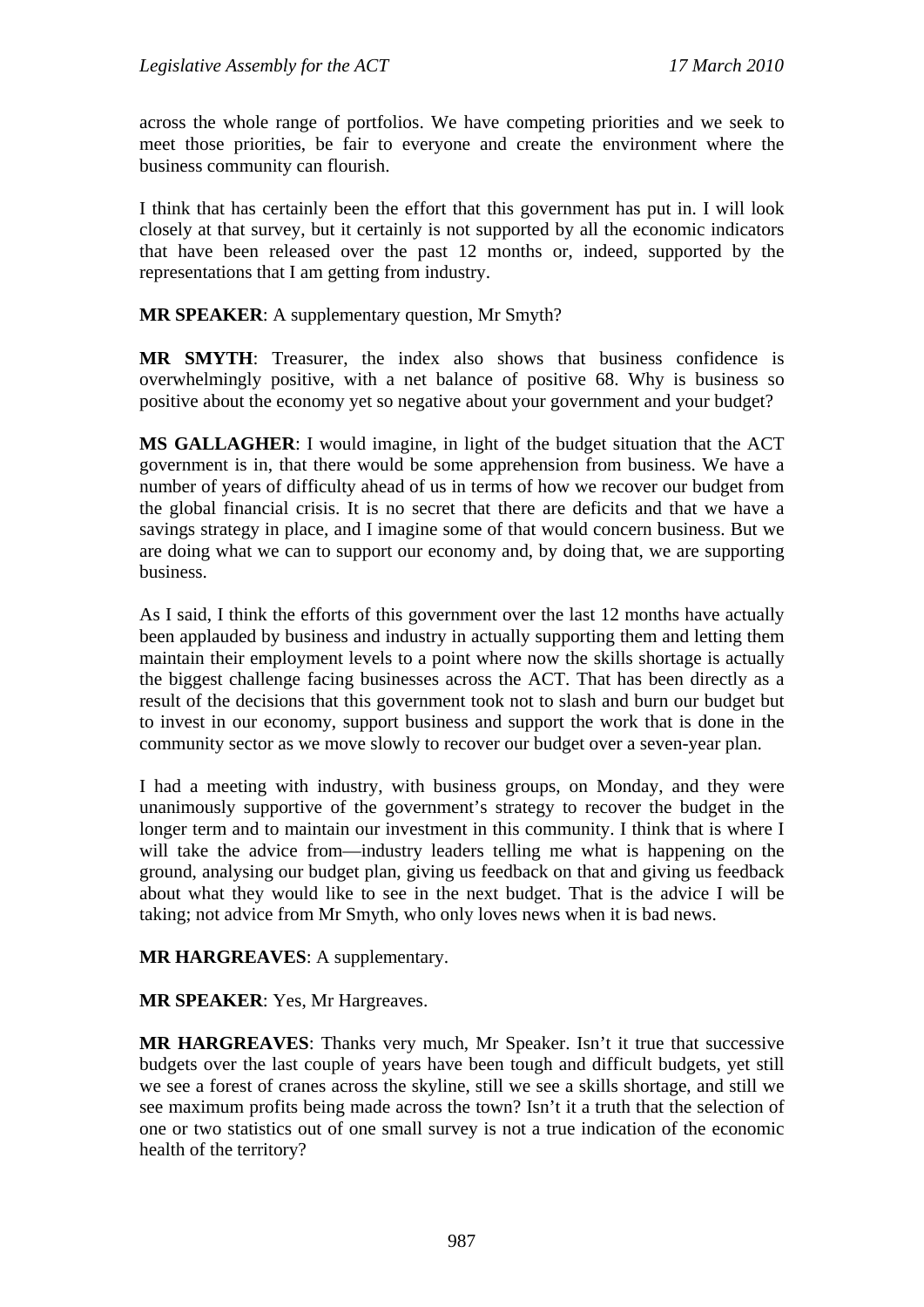**MS GALLAGHER**: I thank Mr Hargreaves for the question. What Mr Hargreaves alludes to in his question is absolutely correct. We have been facing unprecedented times in relation to the pressure that our budget is under. Every time we have sought to make tough budget decisions, those opposite have opposed them. They have had their political fun and games with it. But, thankfully, we did take those structural challenges head on in 2006, which has placed us in the position where, in 2008, we were able to implement a budget that actually increased investment in this city, at a time when our budget was under enormous stress. In fact, the ratings agencies have commented on the strength of our balance sheet actually giving us the capacity not to slash and burn but to see out the impacts of the global financial crisis.

We have further challenges on our hands with the results of the Commonwealth Grants Commission review, which has dealt the budget another blow. As we have done in years gone by, we will work carefully and methodically. We will take advice from industry, from the community sector and from our agencies about the best way to proceed. But at this point in time, the seven-year plan remains in place. The savings task is just that little bit harder. But I am very confident that we will be able to deliver a budget that supports business, supports industry, supports the community sector and allows the government to deliver key services to the community, particularly in health, education, disability, child protection—all of those areas that are so essential to our community's wellbeing. That is the challenge that this government is prepared to take head on. It is hard, it is hard work, and it will not be universally applauded, I imagine. But this is the right way of proceeding to ensure that we can maintain services at a time when we are recovering our budget but supporting the economy.

## **Public service—staffing**

**MR COE**: My question is to the Treasurer. Treasurer, you have made several public statements in relation to the ACT budget deficit. Most prominent in these statements has been your decision to freeze non-essential public service employment. Treasurer, what analysis has been completed with regard to the freeze and what sum will be saved by your freeze?

**MR SPEAKER**: The end of the question again, Mr Coe?

**MS GALLAGHER**: I think it was what analysis has been done of the freeze and what sum will be saved because of the freeze. I do believe I asked my office to send down to you a copy of the advice that we provided. I presume that you got that yesterday, Mr Coe. It will be clear from that advice that we have not attached a savings task to that. It is really about not putting staff on that we may not be able to keep on—to actually prevent a bigger issue next year than we need to face. That is the message that has been sent to agencies. We have not allocated—

#### *Mr Smyth interjecting—*

**MS GALLAGHER**: The savings for this year have actually already been met. We actually have already recouped, I think, \$10 million worth of savings. The staffing freeze was never intended to deliver extra savings for this year because, as members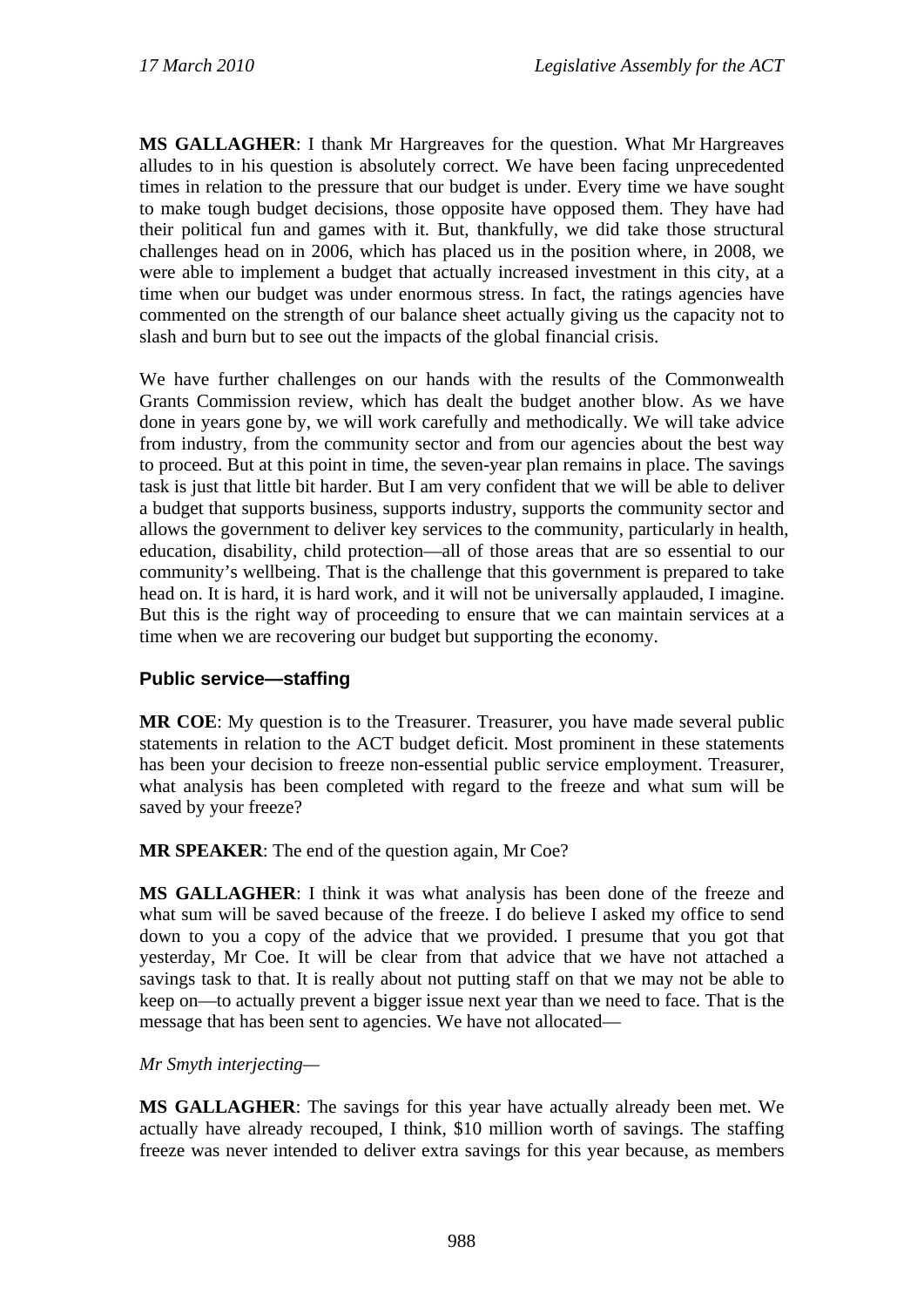will know, we have a balanced budget for this year; we do not need to seek further savings.

As I said yesterday, it was about sending a message to agencies that business as usual is not the way ahead; that they need to start thinking about staffing resources in their agencies. That is the message that was sent, and I would imagine that that is something that the Liberals would normally have agreed with had they not been wanting to play politics with it. We are taking preventative measures to stop a bigger problem from next year. That is the message we have sent to agencies. That is clear in the advice that has gone to agencies.

We accept that there are a number of recruitment processes underway that will need to continue. We accept that there are essential staffing resources that need to be replaced. But we need chief executives—and not just chief executives but staff below the chief executives—to start thinking and to understand that the budget is under additional pressure because of the decision of the Commonwealth Grants Commission.

It was a sensible, responsible thing to do. It has been accepted without complaint. We did not attach savings to it. We are not seeking that. We have already taken savings this year to our budget and met those savings. The unallocated savings task is next year, and that is what the budget processes are currently working through.

**MR SPEAKER**: Mr Coe, a supplementary?

**MR COE**: Thank you, Mr Speaker. What taxes will be raised to deal with the budget problems?

**MS GALLAGHER**: Mr Coe will have to wait until 4 May to find out, but I can say that the government is looking at all options in relation to revenue and in relation to expenditure, as you do. We do this every year. I think I have that question every year. I think every other Treasurer has had that question in March every year—the Liberal Party trying to get us to rule out tax increases. I will not rule out tax increases; I will not rule out further savings measures; I will not rule out further spending measures either. That is exactly what the budget cabinet is currently working through in a way that seeks to deliver the best budget for this community that we can deliver in the context of the financial situation we are in.

**MR SPEAKER**: Mr Hargreaves, a supplementary question?

**MR HARGEAVES**: Minister, is it not true that in 1994-95, the then Treasurer—I think it was Mr Humphries—actually introduced a staff freeze to get himself out of a budget hole? Therefore, is the fact that the question is coming from those opposite an admission that they are incompetent in budgetary matters? And is it not true that a freeze is a very real tool for governments to bring their budgets into line?

**Mrs Dunne**: Mr Speaker, on a point of order, the standing orders about supplementary questions are quite precise about them being precise. On top of that, Mr Humphries was not the Treasurer in 1994-95. In fact, I do not think he was on the treasury bench.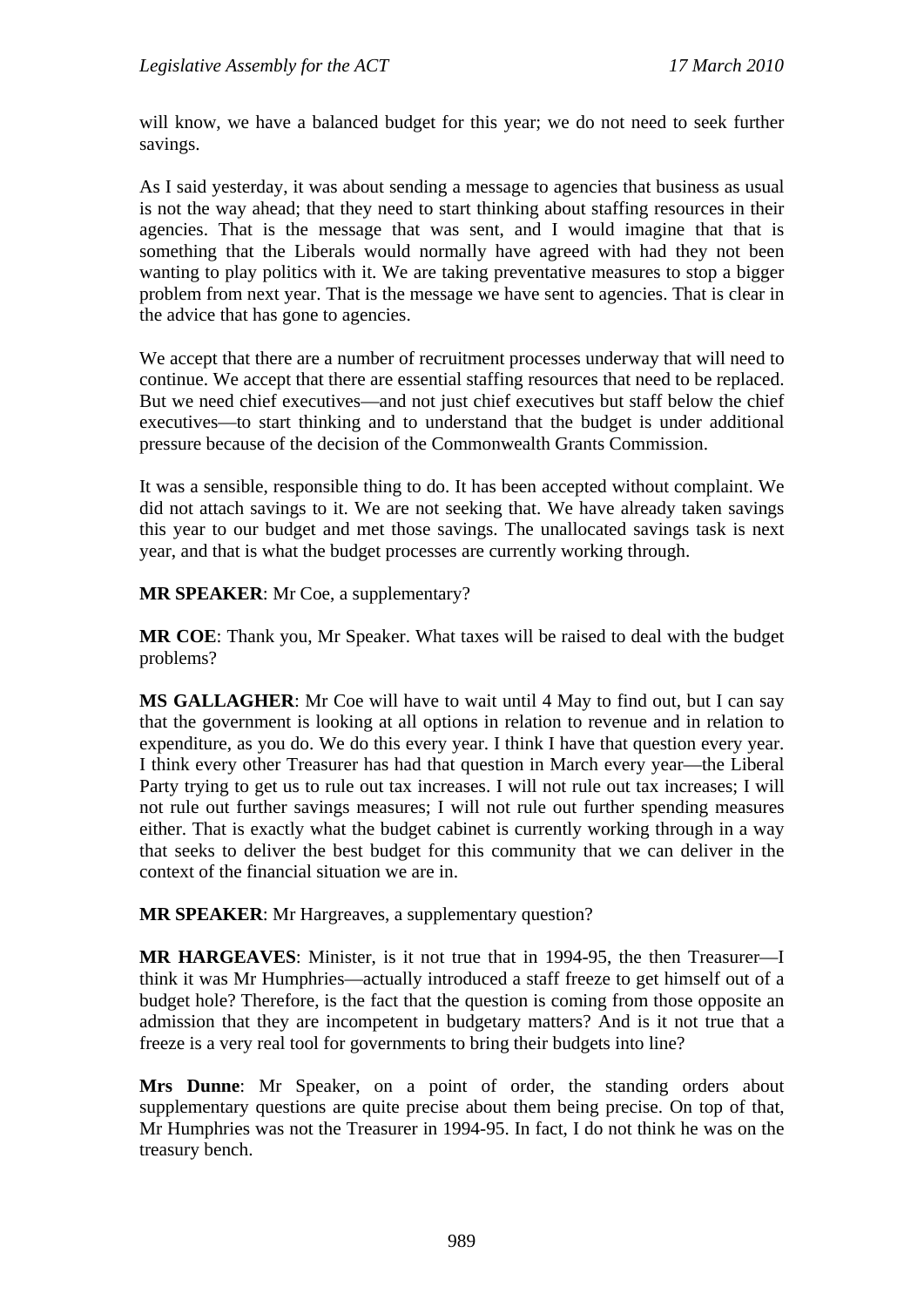**Mr Hargreaves**: On the point of order, Mr Speaker, now Senator Humphries—

**MR SPEAKER**: Order! Mr Hargreaves, it is not necessary.

**Mr Hargreaves**: No, there was a point of history brought up. I will give her a history lesson. Who was working for Senator Humphries at the time? Vicki was.

**MR SPEAKER**: Mr Hargreaves, thank you.

**Mrs Dunne**: No, I wasn't.

**Mr Hargreaves**: What, you weren't working there? Nothing's changed.

**Mrs Dunne**: I was in the commonwealth public service, you goose.

**MR SPEAKER**: Members, enough. Whilst Mrs Dunne is correct about the standing order, it does not actually require accuracy in the question; it simply requires conciseness.

**MS GALLAGHER**: Mr Hargreaves's point in his supplementary question was around whether or not staffing freezes have been used before. From my understanding, they are used fairly widely when required. That is exactly what we are doing at this point in time. I do not know if you guys have noticed, but the Commonwealth Grants Commission will remove 10 per cent of our GST. Now that is \$85 million next year, and it grows to \$101 million in the outyear. Business as usual cannot continue. Business as usual cannot continue on the current savings strategy that we have in place, and we have further savings that are now required.

**Mr Seselja**: What have you been doing over the last few years? Have you actually ever looked for savings before, Katy? Is this the first time you've thought of looking for savings?

**Mr Smyth**: Is that because—

**MR SPEAKER**: Ms Gallagher, one moment, please. Clerk, stop the clock. Mr Seselja, and Mr Smyth, I have spoken to both of you quite extensively about constantly hectoring questions across the chamber. The next time I will have to warn somebody.

**MS GALLAGHER**: I look forward to that moment, Mr Speaker. I understand that these are issues that other jurisdictions are considering putting in place, if they are not in place already, particularly those jurisdictions that did not do well in the Commonwealth Grants Commission. I am surprised about the Liberal Party's opposition to the staffing freeze. I cannot for the life of me think why. A staffing freeze is in place for non-essential public servants—that is, people who are not required to be back-filled or have relief staff put in place—as a way of, one, sending a message that business as usual cannot continue and, two, avoiding a bigger problem in the next financial year, which is the year where we have to find savings in the order of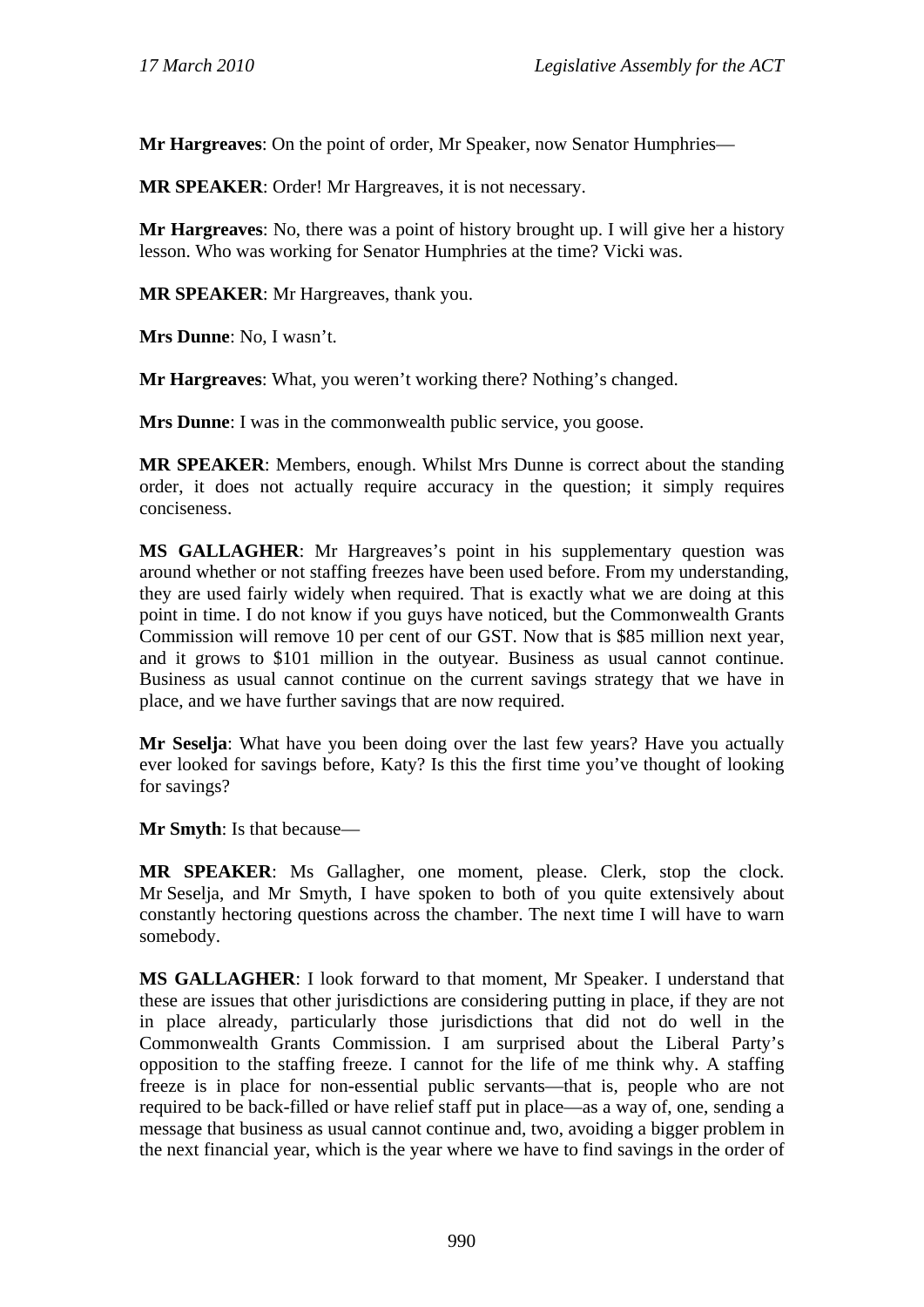\$25 million to \$30 million. That is going to be a significant challenge for us, and we seek to ameliorate the pain that that may cause. We are working very hard to do that in putting our budget together.

**MR SPEAKER**: A supplementary, Mr Smyth?

**MR SMYTH**: Thank you, Mr Speaker. Treasurer, was the decision to freeze staff based on a recommendation from your \$4½ million fly-in, fly-out razor gang, and how much of that \$4½ million has been spent?

**MS GALLAGHER**: The thing with Mr Smyth is that he gets absolutely obsessed. It is like a balloon fiesta, isn't it, this one? It is the \$4½ million fund that is being used for the expenditure review committee. Not one cent has been spent yet. Not one cent has been spent of the \$4½ million, but I cannot promise that one cent will not be spent. In fact, it may very well be spent. That has been put in place for the longer term recovery. We have \$25 million to \$30 million to find next year. That task grows to \$80 million the year after and, indeed, about \$140 million the year after that.

Those resources have been put there to help support additional work that will be done to support the longer term savings target. I am very supportive of it. Again, I am surprised that the opposition are opposed to it. It is quite sensible. It is an allocation of funds that is put there. That is the upper limit of that to be used. I do not expect that it will all need to be used. It is currently being taken out of the restructure fund, which was put there, I think, in 2006 precisely to deal with issues like this.

#### **Canberra Hospital—obstetric unit review**

**MR HANSON**: My question is to the Minister for Health and is in relation to the review into bullying and harassment in the obstetrics and gynaecology unit within the Canberra Hospital. Minister, can you advise the Assembly why you have refused to publicly announce details of the review, such as who will be conducting the review, the processes surrounding the review and how individuals can participate in the review?

**MS GALLAGHER**: I presume you are referring to the public interest disclosure process. I have been involved—

**Mr Smyth**: What's in the review?

**MS GALLAGHER**: There are two reviews.

**Mr Hanson**: No, we want the secret bullying one.

**MS GALLAGHER**: We know that is the one you are obsessed with, Mr Hanson. The clinical review is just as important, dare I say—

**Mr Hanson**: And I am obsessed about that, too, minister; don't you worry.

**MS GALLAGHER**: Oh, are you? Oh, right. Yeah, I really believe that! We have been very clear about the reviewers involved in that, a team of reviewers. But I do not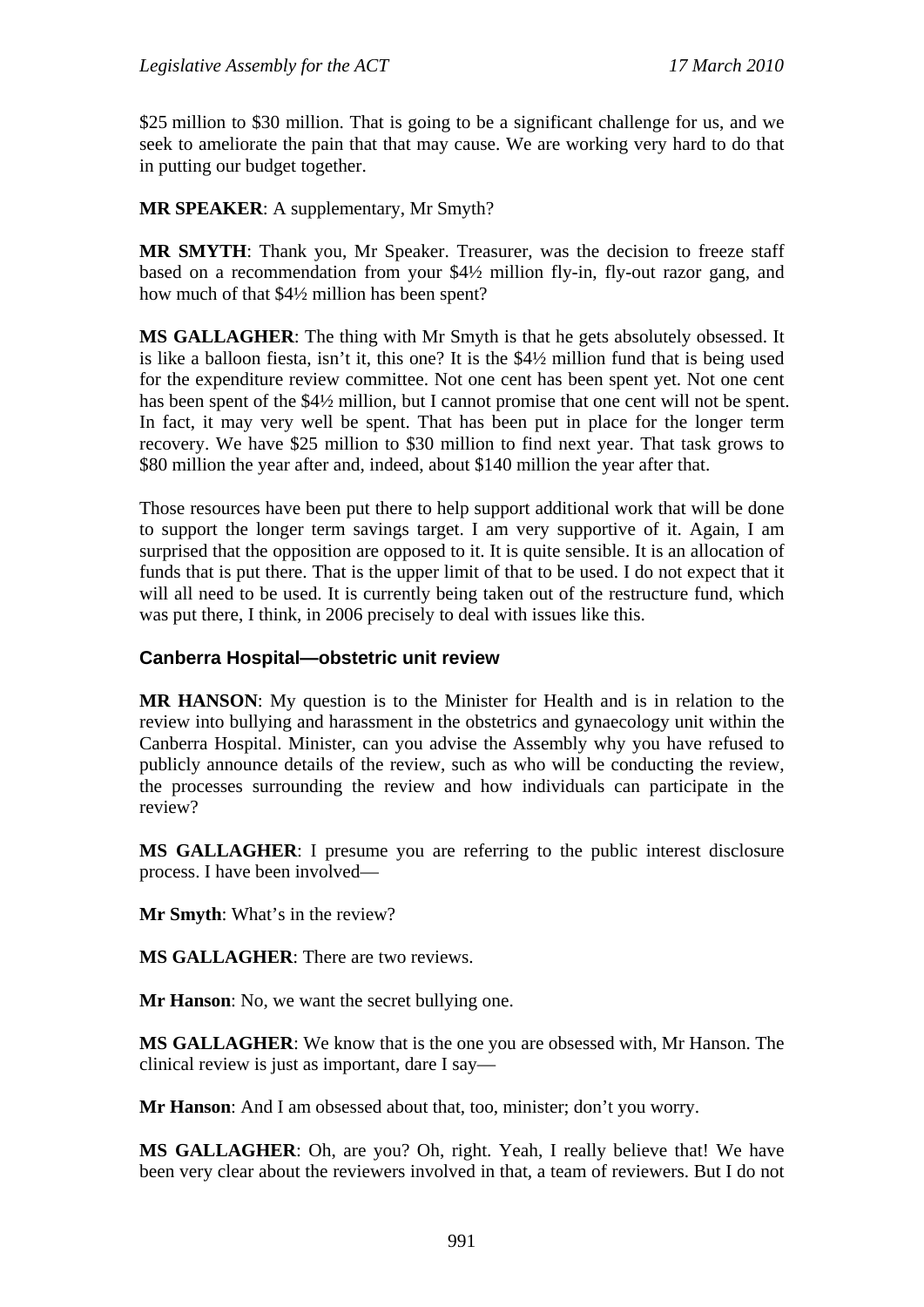imagine that Mr Hanson has read the Public Interest Disclosure Act. I have been involved a number of times when the Public Interest Disclosure Act has been used, and I cannot think, in any of those examples, of where the person leading that investigation has been named publicly. There are very strict confidentiality provisions in the Public Interest Disclosure Act, let alone—

*Opposition members interjecting*—

**MR SPEAKER**: Folks, you will get a chance to ask supplementaries.

**MS GALLAGHER**: the fact that the person undertaking that work did not want to be named, for some quite legitimate reasons. I was advised, through legal advice, that a public official should not comment on a public interest disclosure process. However, I did go out—

**Mr Hanson**: You started it the day before the announcement—

**MR SPEAKER**: Mr Hanson!

**MS GALLAGHER**: Mr Hanson, if you could just for a moment listen, I know it is hard for you, but I said the person was external to ACT Health and had particular experience in dealing with workplace matters, particularly in relation to workplace relationships, and I went out with the terms of reference for that review. That is much further than I was advised I should go out, and I did. I stopped short of naming the individual, and that was at the individual's request and because of the fact that I had been given advice not to comment further. I looked at that advice; I went further and released the information around the terms of reference, and now the process should be left to be conducted in accordance with the legislation that all members in this place have supported.

It cannot go one way. We cannot have a process where people say they want to be treated confidentially when they participate; they want protections so that they are not victimised if they participate. So we set up a system. We used the legislation that has been designed specifically to allow for that type of investigation. And then the opposition say that I am not being public enough; I am not releasing enough information. Well, I released more information than I probably should have. I cannot think of any other public interest disclosure process where any minister would come in and say, "By the way, this is the person doing it, these are the terms of reference for it, and here's a website you can go to and see what everybody's saying about it." How ridiculous are you?

There is an investigation under the Public Interest Disclosure Act. This creates the environment for everyone to participate in. It protects everybody who participates in it. It provides natural justice to those who may be complained about. And at the end of it, there will be an outcome. It is at that point that further information will be made public.

**Mr Smyth**: It is outrageous.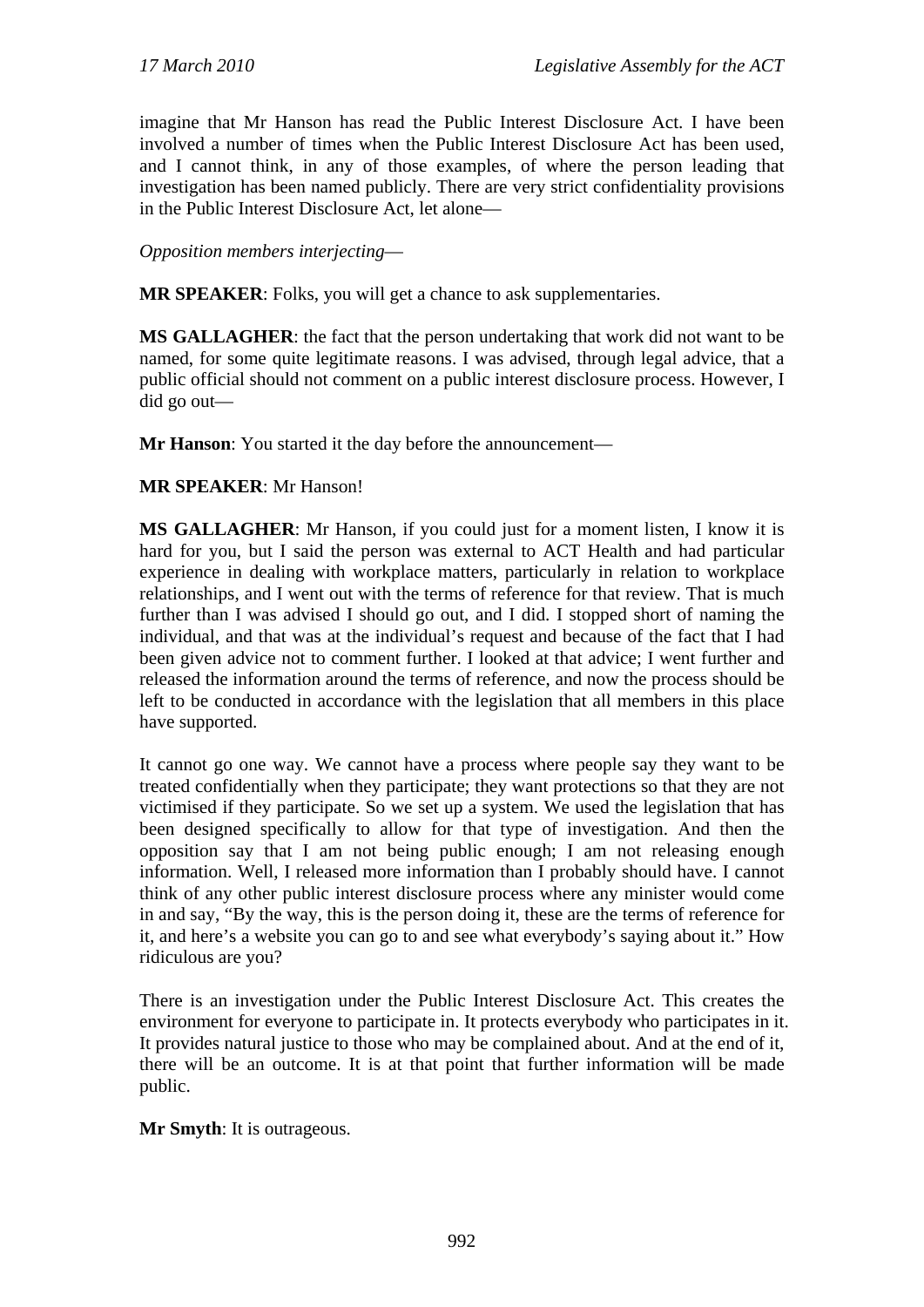**MS GALLAGHER**: Mr Hanson, you can keep going on about how outrageous it is—or Mr Smyth; you both say the same thing and you fake outrage. We are operating in accordance with the law. If you do not like the law, change it, Mr Smyth.

**MR SPEAKER**: Supplementary, Mr Hanson?

**MR HANSON**: Yes. Minister, can you confirm if the individual conducting the review has conducted such reviews at ACT Health or for the ACT government at large previously, what qualifications the reviewer has, how many reviews they have conducted and whether all of these reviews have led to a successful resolution for the ACT government?

**MS GALLAGHER**: I understand that the reviewer is an occupational psychologist and they have worked for ACT government in the past. In relation to the other specifics of that question, I will take it on notice and see what I can provide. But to now start besmirching the reputation of that individual—

**Mr Seselja**: By asking you a question when you hide it?

**Mr Hanson**: You won't even tell us who it is.

**Mr Seselja**: By asking you a question?

**MS GALLAGHER**: So unless I can come back and say that everybody has been happy with what this individual has done in the workplace—that is the question you just asked: have those outcomes been accepted or whatever? Let the guy do the work. Let this health professional do the job that he has been asked to do and that he has—

**Mr Hanson**: Is he a health professional, minister? Is he?

**MS GALLAGHER**: If you stopped interjecting, Mr Hanson, you would have heard what I said his qualifications were. I am not going to be repeating it but if you had listened, you would have got your answer. Let him do his work, stop interfering and allow this process to continue.

**Mr Hanson**: You didn't interfere in the process, did you?

**MRS DUNNE**: Supplementary question, Mr Speaker.

**MR SPEAKER**: Yes, Mrs Dunne.

**MRS DUNNE**: Minister, can you advise whether—

**Ms Gallagher**: You are despicable.

**MR SPEAKER**: Order!

**Ms Gallagher**: Prove it, Mr Hanson. Go on.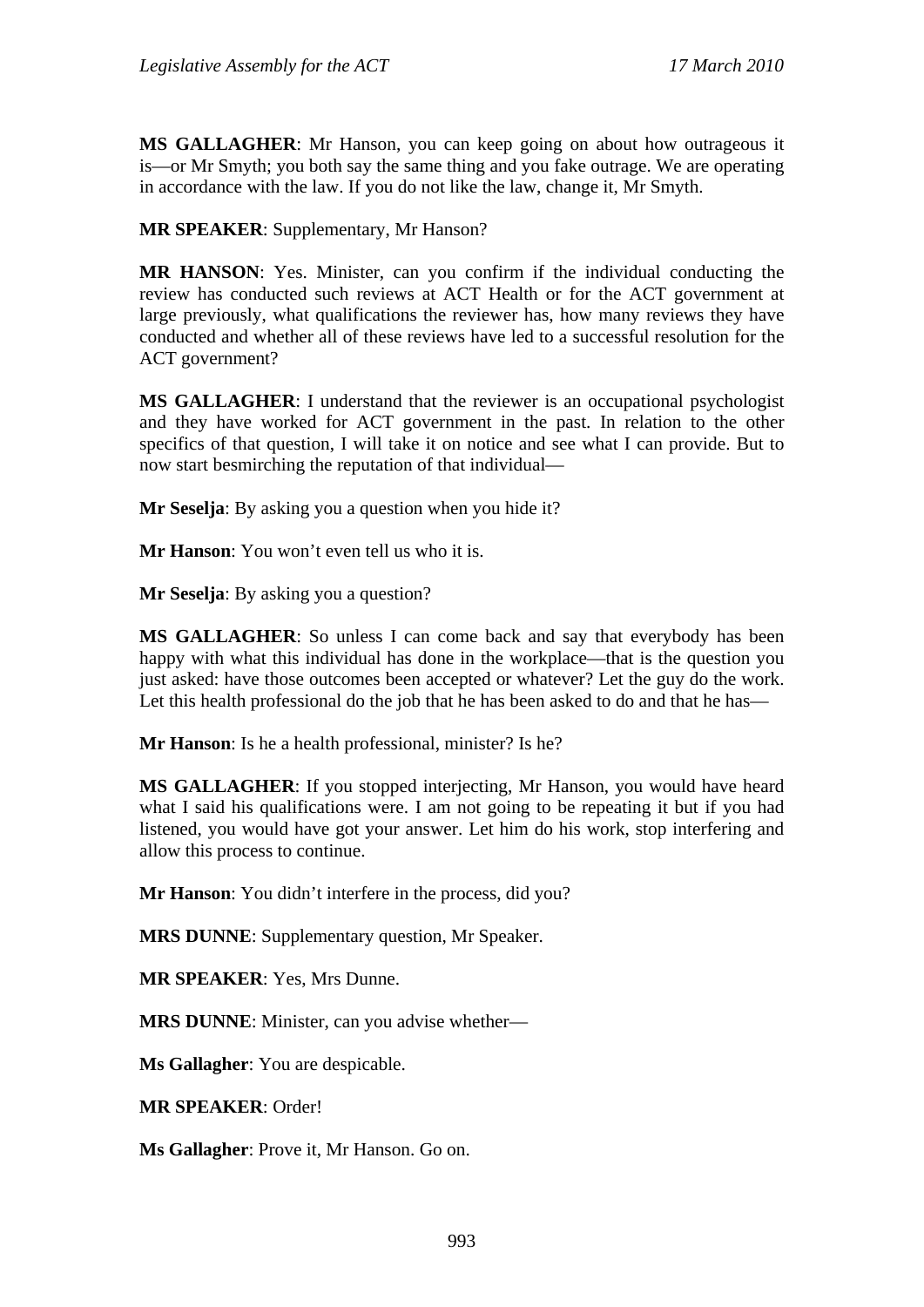**MR SPEAKER**: Order! Mrs Dunne has the floor.

**Mr Hanson**: Prove what—that you did not try to—

**MR SPEAKER**: Order! The conversation is finished. Ms Gallagher and Mr Hanson, I had to stop this yesterday; I do not want to warn either of you. Mrs Dunne has the floor.

**MRS DUNNE**: Minister, can you advise whether you consulted stakeholders on the terms of reference for the bullying review? If you did consult, who did you consult and did the stakeholders suggest any changes to the terms of reference?

**MS GALLAGHER**: I sent the terms of reference out for both reviews. As I have said on a number of occasions, we were not consulting on the public interest disclosure legislation terms of reference because essentially the terms of reference for the review are enshrined in legislation. I made that clear. I had one response back from a Dr Andrew Foote, who said that he wanted included what led to the bullying occurring, why complaints were not investigated if they had been made—along those lines. I looked at the terms of reference of the review and I responded that all of those questions essentially were covered off in the terms of reference, particularly under dot points 2, 3 and 4.

**MR SPEAKER**: A supplementary question, Mrs Dunne?

**MRS DUNNE**: Thank you, Mr Speaker. Minister, will you now table the advice that advised you to keep these matters secret?

**MS GALLAGHER**: No, I will not.

**Mr Hanson**: More secrecy?

**MS GALLAGHER**: There is no secrecy. Everybody knows the person is independent to ACT Health, has experience in this kind of work, is an occupational psychologist, and the terms of reference are public. There is nothing secret.

#### **Canberra Hospital—obstetric unit review**

**MR DOSZPOT**: My question is to the Minister for Health and is in relation to the review into bullying and harassment in the obstetrics and gynaecology unit within the Canberra Hospital. Minister, can you advise the Assembly if the full review will be either tabled in the Assembly or made public as soon as practicable after it is completed?

**MS GALLAGHER**: I have already said publicly a number of times that whatever can be made public will be made public. There is nothing to hide here. If there are issues that can be made public, findings that can be made public, absolutely they will be made public. What I did say to the media when I was asked this question was that that would depend essentially on the end of the process. I do not know what is going to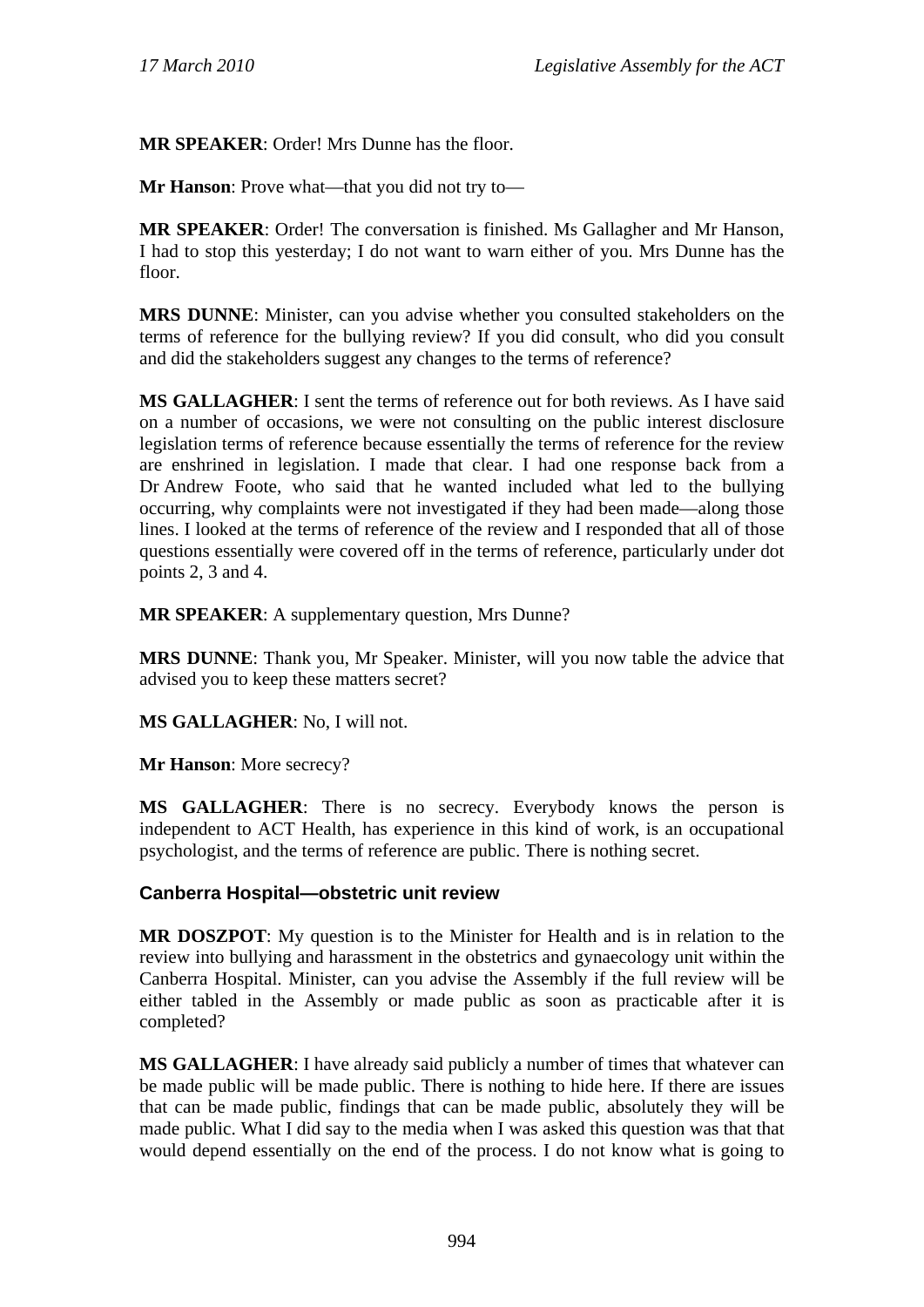happen from here. I cannot be briefed on it. I do not want to be briefed on it. The process needs to be allowed to finish. If lawyers get involved and people take action, that is out of my hands. But if there is information that I can make public around the findings of this I will make them public—and I will make them public as soon as I can.

**MR SPEAKER**: A supplementary, Mr Doszpot?

**MR DOSZPOT**: Yes, Mr Speaker. Minister, given the secrecy surrounding the review and the initial dismissal of the allegations by yourself and senior health bureaucrats, what confidence can the community have that the review will indeed get to the heart of the issues in a transparent manner if the review will be conducted in secret and the outcomes will remain secret?

**MS GALLAGHER**: This process has been chosen because of the repeated representations that we were given about people not wanting to come forward if they could be identified, about fear of recriminations if they participated. Health went to GSO with those issues and said, "What is the best way to proceed in terms of handling this complaint?" The Public Interest Disclosure Act was given as the framework which offered all those protections to people. In fact, it had much stronger protections than anything the Liberal Party was wanting to do. What the Liberal Party wanted to do was set up a court, have some judicial—

**Mr Smyth**: To have it open and public.

**MS GALLAGHER**: That really protects individuals, doesn't it? And then subpoena unwilling witnesses to be trumped out in front of everybody to provide evidence against their will. That is what the Liberal Party were proposing—against their will, in public, under a system that offers them absolutely no protections at all, during or after.

**Mr Hanson:** That's wrong. You know that you're lying. You're lying again.

**MS GALLAGHER**: That is what the Liberal Party wanted. They wanted it because they wanted the drama, they wanted the tabloid sensationalism and they wanted to get a doctor. I am not going to allow that.

*Members interjecting—* 

**MR SPEAKER**: Order! Ms Gallagher, Mr Hargreaves has a point of order. Stop the clock.

**Mr Hargreaves**: Mr Speaker, I ask Mr Hanson to withdraw the accusation "lying".

**Mr Hanson**: I withdraw.

**MS GALLAGHER**: That is the process that the Liberal Party wanted to put in place. The Public Interest Disclosure Act—and get me if I am wrong on this; go back and have a look—offers witnesses or complainants who may come forward during this process much greater protection. For example, if they are victimised or feel that they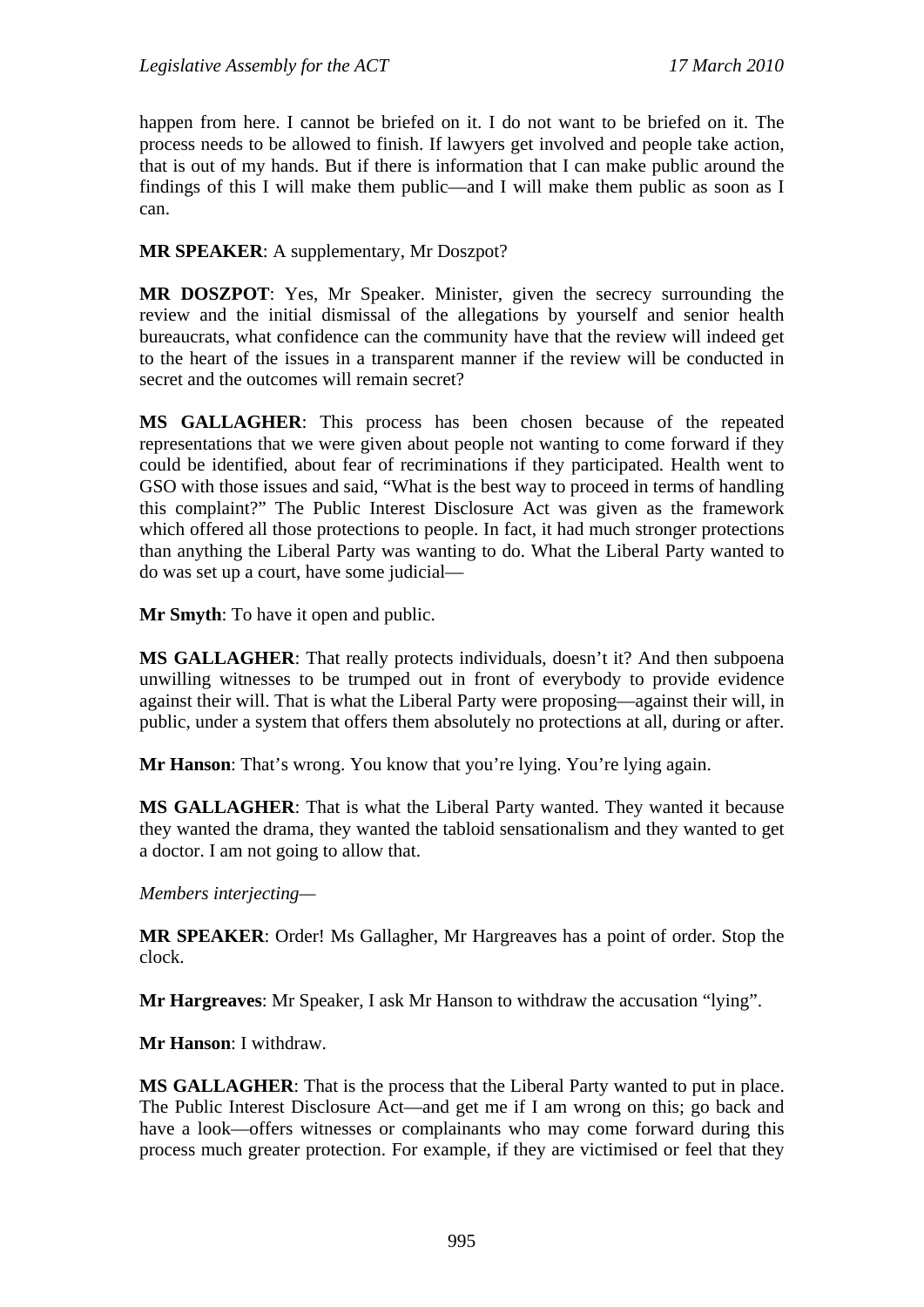are being intimidated or have recriminations because they participated, the penalty is one year in jail for the person who did that. That is the protection they get. But you cannot have it both ways.

**MR SPEAKER**: A supplementary question, Mr Hanson?

**MR HANSON**: Minister, will you outline under what provision of the Public Interest Disclosure Act are the terms of reference for a bullying review prescribed?

**MS GALLAGHER**: The terms of reference I have provided to everybody, I believe. I think I even wrote to you. The legislation sets out the process for an investigation to be conducted and the protections that are offered to people who participate. The terms of reference have been provided to Mr Hanson, and I would believe that they are broad-ranging enough to deal with all the issues that have been raised so far.

I really think what a mature parliament would now do is allow the process to continue. There is information going out to people in the workplace. Anyone who was contacted ACT Health with an issue is being individually contacted. I hope that this is resolved as soon as possible because it is hurting individuals in the workplace. I want to see that over as soon as possible. So, as soon as this review can be completed, it will be completed. If there are findings that I can table at the end of that, then I will table them, but there is nothing secret about this, other than those individuals who want to participate in it. That creates the process that offers people the protections that they sought. That is what they asked from me: they wanted to be able to participate in a confidential way and in a way that offered them protections. That is what we have provided them with.

## **ACTION bus service—new buses**

**MR HARGREAVES**: My question is to the Chief Minister in his capacity as Minister for Transport. As the Chief Minister knows, I have an abiding interest in things buses, because I love them.

**Mr Coe**: Not many other people in Canberra do, John.

**MR HARGREAVES**: I love them, and one day you will be old enough to get a ticket. You won't have to use your school bus pass.

**Mr Coe**: Has your gold card arrived yet, John?

**MR SPEAKER**: Order! Mr Hargreaves, the question, please.

**MR HARGREAVES**: Chief Minister, how will the steer-tag buses that you launched yesterday help the ACT meet its sustainable transport target?

**MR STANHOPE**: Thank you, Mr Hargreaves. Indeed, I acknowledge that it was Mr Hargreaves, as Minister for Transport, who brought the \$49.5 million proposal to cabinet for the purchase of additional and replacement buses for the ACTION fleet. Last year I launched the first of the 74 MAN Euro V clean diesel buses that were ordered as part of that process.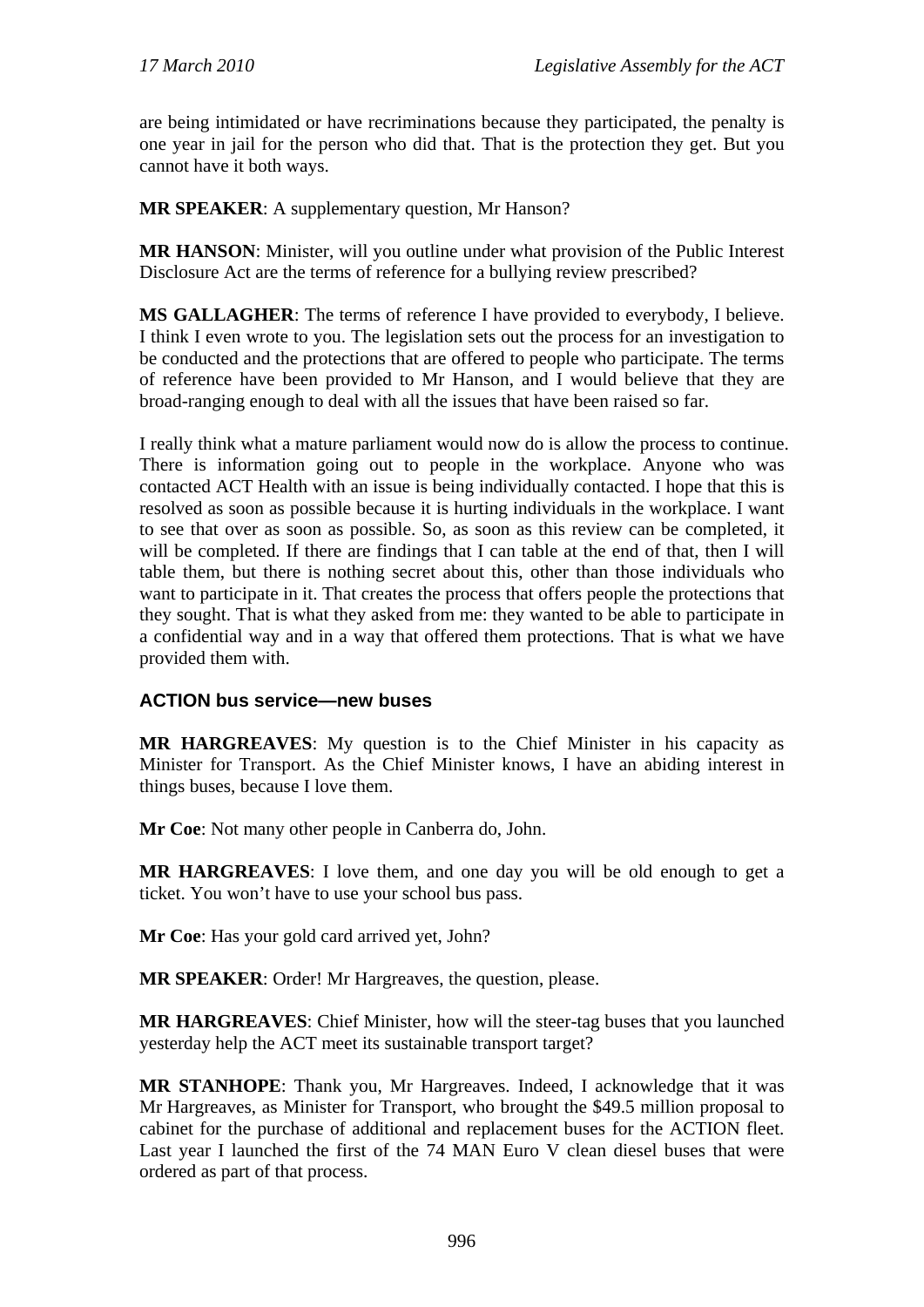Indeed, it was very interesting for me yesterday to view the first of the 26 brand new Scania steer-tag buses that we are purchasing for the ACT fleet. It is a very significant bus and it is a major enhancement to the ACTION bus fleet. Part of the rationale for the purchase of the 100 additional and replacement buses is to ensure that we do comply with the Disability Australia standards in relation to access. We have committed to 55 per cent of the ACTION fleet being so accessible by December 2012, and we are on target to achieve that. All of the new steer-tags will, of course, be fully disability accessible.

They are great buses. For those of you who took the opportunity yesterday to have a look, the offer was there to go for a ride. They meet all of our disability access requirements. They are climate controlled. Each of the steer-tags has five CCTV cameras. There is security for the driver, with a security panel around the driver. These buses meet standards well above Australian standards in relation to emissions. It is very clean technology.

As you would expect for a large bus, they essentially begin the process of replacing our current ageing fleet of articulated buses. They take 101 passengers—essentially 50 standing and 50 seated. It is, as we replace our fleet going forward, important to acknowledge the implications for meeting Disability Australia standards in relation to accessibility. But it is also important in the context of sustainability, making our public transport more attractive and dealing in an associated way with climate change and our emissions.

As I think we all know, about a quarter of all emissions recorded or measured in the ACT are as a result of actual use of non-renewable sources for transport—in other words, oil. A quarter of all our emissions come from that source and we must deal with issues around public transport and our dependence or overdependence on the car.

This is, of course, a major issue for government. I think it is one of the continuing major significant policy issues for this government and for this Assembly to deal with—continuing to make public transport more attractive, increasing the number of Canberrans that choose not to get to work by car from around the current 10 per cent to something far greater than that.

We can only do that by continuing to ramp up our investment in public transport and in other aspects of the alternative transport modes, other than the car, that will drive the change to the targets that we set ourselves in the sustainable transport plan some five or six years ago and which we are making significant progress on. We have improved significantly since 2003-04 from 13 per cent to almost 20 per cent the number of people who get to work other than by car, and that is a very significant improvement.

**MR HARGREAVES**: Supplementary, Mr Speaker.

**MR SPEAKER**: Yes, Mr Hargreaves.

**MR HARGREAVES**: Chief Minister, what other measures has the government taken to achieve its sustainable transport targets?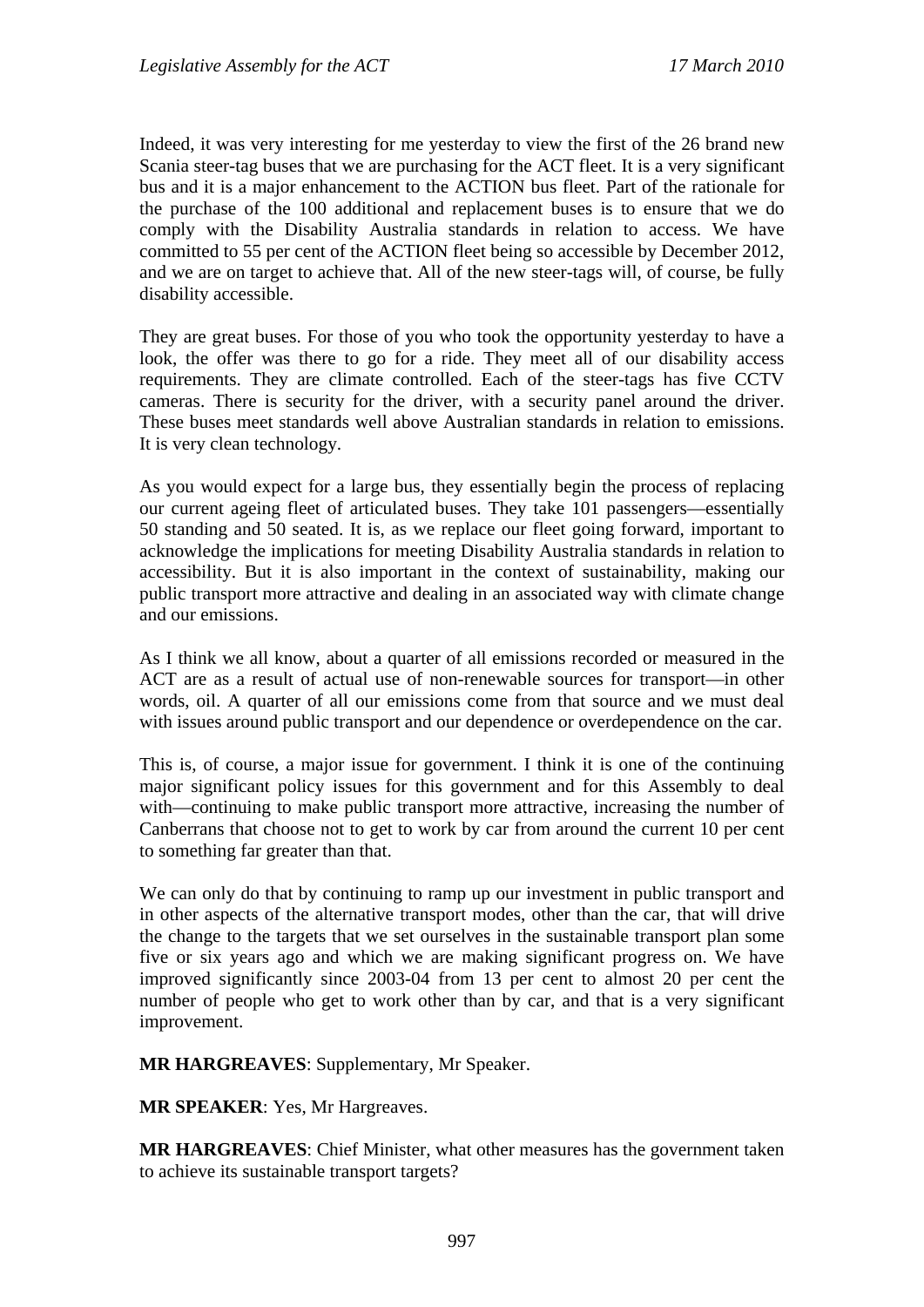**MR STANHOPE**: I thank Mr Hargreaves. In the time since we came to government in 2001, we have invested in excess of \$700 million in transport infrastructure in the ACT. That is in all forms of transport infrastructure, but it is reflective, over this last eight years, of the importance that we place on this issue and its significance—that transport infrastructure represents probably the single greatest area of government investment in the ACT since we came to government.

That investment quickly represents an investment in buses, with an investment in 115 new, far more environmentally friendly, wheelchair accessible buses, including those that I have just spoken about. It includes, for instance, the million dollars which were provided in last year's budget for a trial of a Redex route, a new, frequent service which is very much in line with our strategic public transport network plan. Indeed, it is pleasing that a couple of weeks ago Redex had its highest single day boardings, of 2,559 in the day. It is a sign of just how popular Redex is.

We have invested \$3 million in community transport initiatives, most particularly in the community on-demand buses that have been provided to community services. We have instituted free travel for over 75-year-old Canberra residents through the ACTION gold card. We are in the process, hopefully later this year, of taking delivery of a new ticketing system which is costing \$8 million. We are rolling park and ride out progressively. And we have invested significantly in alternative modes, most particularly on-road and off-road cyclepaths. Just the Cotter Road, Adelaide Avenue and Stromlo park cycle lane improvements cost \$4½ million.

**MR SPEAKER:** Supplementary question, Ms Porter?

**MS PORTER**: What measures will the government take in the future to achieve its sustainable transport targets, minister?

**MR STANHOPE**: I thank Ms Porter for the question. Indeed, the government, as members would be aware, has been working for much of the term of this Assembly indeed, I think the entire term of this Assembly—on a new sustainable plan for Canberra. Indeed, we will almost certainly pilot transport for Canberra when it comes to release, which we hope now will be in May.

We will be releasing in May a whole new blueprint for investment in transport public transport and all aspects of transport—consistent with the detail of the planning which has been consulted on in fine detail for much of the last year, in relation to which we engaged internationally acknowledged and acclaimed experts through, most particularly, Jarrett Walker and his consultancy company, McCormick Rankin Cagney. I will not go into the detail of that now, other than to say that public transport or mode of shift, in all of its aspects, does represent significant challenges for government. It is reflected in the way in which the issue has been dealt with I think since perhaps the establishment of the territory—not just self-government but the establishment of the territory—in relation to the challenges that are reflected in the way in which this town has grown, the way in which it has formed.

We do have some significant challenges in finding the resources to invest at the level that we know we will need to invest to achieve significant change in community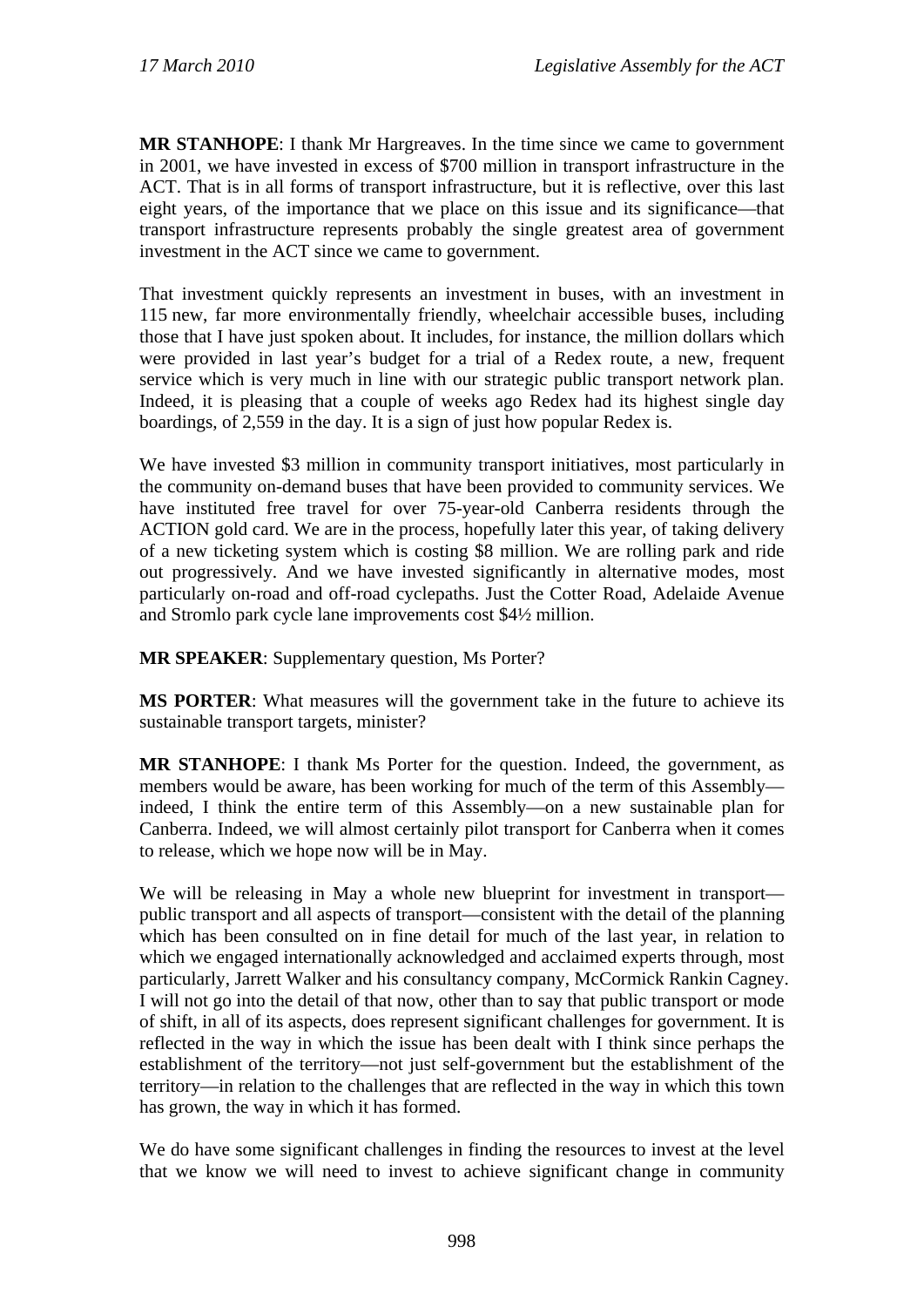behaviour and culture in relation to public transport. That will be reflected through the plan, and the great challenge for this government is to find the resources in this budget, the current budget environment, to seriously begin the process of paying for the massive investment in infrastructure, most particularly in public transport and other forms of transport that will be required.

#### **MR SPEAKER**: Mr Coe?

**MR COE**: Thank you, Mr Speaker. Minister, are you happy with the state of the order with regard to the 74 Euro 4 compliant buses and the 26 Euro 5 compliant buses that were ordered?

**MR STANHOPE**: I am sorry, Mr Coe. I just did not catch that.

**MR COE**: Are you satisfied with the state of the order and the state of delivery of the 74 Euro 4 compliant buses and the 26 Euro 5 compliant buses?

**MR STANHOPE**: I am not sure I understand your question fully, but yes, I am. I have no advice to the contrary, but in the context of the plans for the delivery of the 100 buses, it is a plan that is funded over the term of this particular Assembly. As far as I am concerned, the order, and the receipt, is essentially satisfactory. I have not had presented to me any advice that would have me think otherwise.

#### **Disability services—support packages**

**MS BRESNAN**: My question is for the minister for disability and is about the transition of people with a disability from hospital to the community. Minister, around this time last year, we were advised that there were eight people with a disability who, despite being medically cleared for discharge, were being kept in hospital because they could not access individual support packages to assist them in their return to the community. Minister, can you please advise the Assembly how many people with a disability are currently in the same situation and cannot return to the community because of a lack of suitable support packages, and what is the government doing to resolve this matter?

**MS BURCH**: I thank Ms Bresnan for her question. It is, for the people involved, a frustrating time to be in hospital, should they choose to live out in the community. We identified eight such people and, to date, we have moved five who have transitioned to the community. This is something that does take time. It is to ensure that these people are safe and have the accommodation, the physical resources and also the support services that are necessary to keep them at home and safe and well.

I understand that a sixth person is about to be transitioned out. We have provided a purpose-refurbished unit for a sixth person who is looking to be transitioned out of care in the near future. DHCS continues to work with all people who are seeking to transition out of hospital. But, as I said, it is a complicated process and something that needs to take time to ensure that all the support services are in place.

**MR SPEAKER**: Ms Bresnan, a supplementary?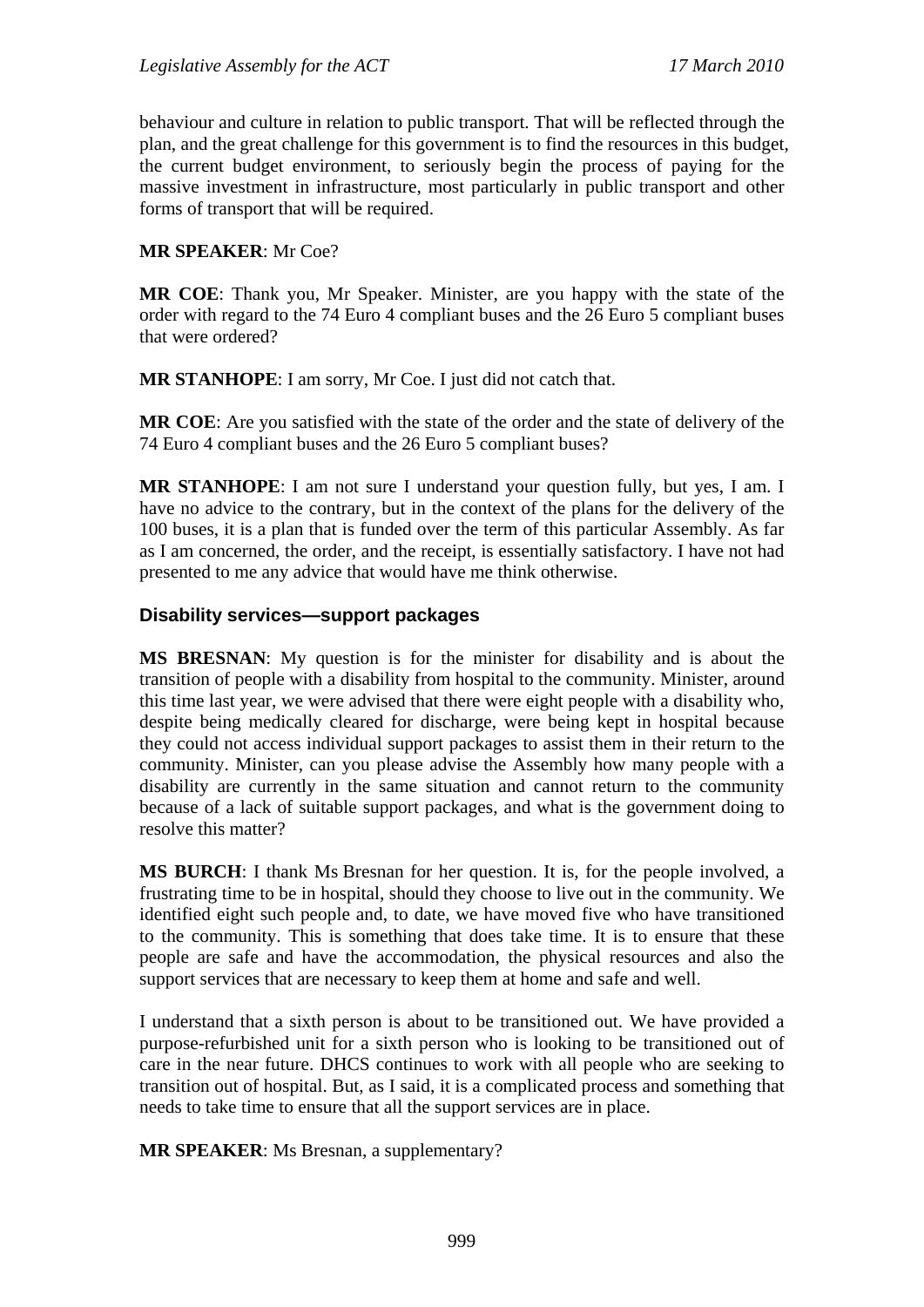**MS BRESNAN**: Thank you, Mr Speaker. Is there a time frame for the remaining three people whom you have mentioned, and since last year have any additional people been in the same position in terms of looking to transition from hospital to the home?

**MS BURCH**: The time frame for the sixth is that we hope to have that person transitioned out into her accommodation of May last year. Ms Bresnan, there is no designated time frame because it is around working on a case-by-case basis with these clients and their families to ensure that we have systems in place. It is broader than just building accommodation. It is around making sure that their health and wellbeing can be catered for, whether they move into individual houses or whether they move into group houses. As I have said, that is something that is not taken easily or lightly, but we continue to work with individuals who seek to transition to the community.

**MS LE COUTEUR**: Supplementary, Mr Speaker?

**MR SPEAKER**: Yes, Ms Le Couteur.

**MS LE COUTEUR**: What are the ACT government's latest predictions on the unmet need for individual support package funding?

**MS BURCH**: We work through families and communities to address need in the community. Once we have increased, we have increased significantly. I think our respite hours have increased by 98 per cent. There is a 30 per cent increase in residential hours in overnight respite. Disability spends \$58 million annually on a range of disability support services. We work with families to meet need. It is a juggling act. We have an increased resource, but it is a limited, finite, resource. There is no firm science around how we meet demand. We know what we know, but there could be people out there that we are not aware of that could also choose to access services. We continue to work with those clients that we have on a needs basis and we work with families to ensure that we are able to allocate the resources.

**MR SPEAKER**: Ms Porter, a supplementary?

**MS PORTER:** A supplementary. Minister, isn't the exit strategy for people in these circumstances a clinical decision based on a collaborative effort between the patient, the clinical staff and support staff, and thus the timing is dependent on these deliberations?

**Mr Hanson**: No, it was based on money, wasn't it, minister?

**MR SPEAKER**: I call Minister Burch. You will have your chance in a moment, Mr Hanson.

**MS BURCH**: It is absolutely about making sure that we have accommodation that suits their physical needs and their requirements and that we have resource support services that meet their needs. This is not something—we will not be discharging or transitioning people out of hospital to put them at risk in any way, shape or form.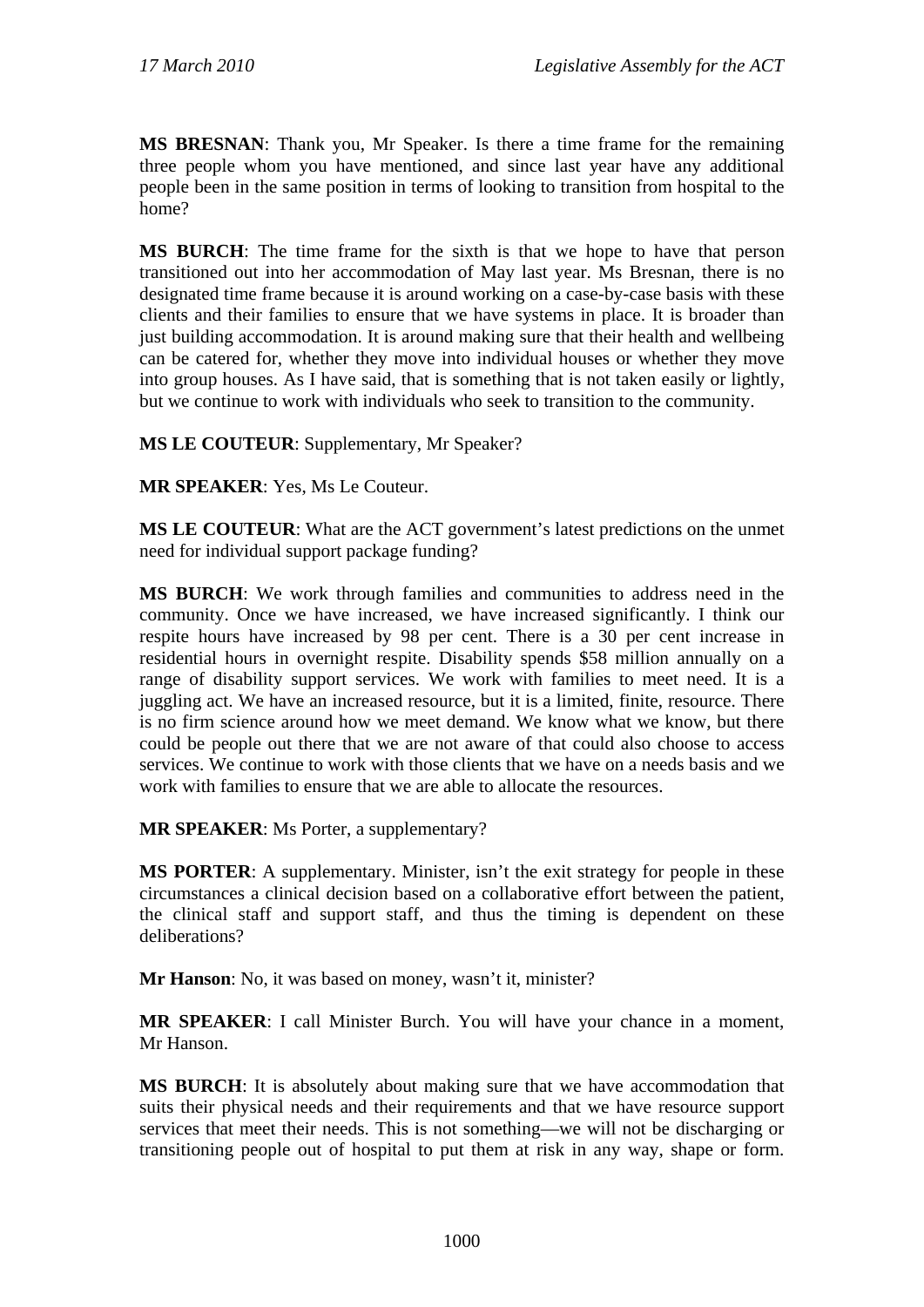Some of these clients require 24/7 care, some of them have complex physical and medical needs, and we have to make sure that that is accommodated. I am not going to compromise safety just in a rush to transition people out of hospital.

#### **Sentence Administration Board—decisions**

**MRS DUNNE**: My question is to the Attorney-General. In the JACS committee hearings on the annual reports held on 25 November last year, you said, in response to questions that I asked about the decisions of the Sentence Administration Board:

… the board now has in place robust arrangements. They have sought the advice of the Government Solicitor in relation to the conduct of their hearings, to ensure that these matters do not reoccur.

It is clear now, Mr Speaker, that these problems are continuing. According to the *Canberra Times* this week—

**Mr Stanhope**: This is a preamble, Mr Speaker.

**MR SPEAKER**: Mrs Dunne—

**MRS DUNNE**: I am entitled to a preamble in the first question.

*Members interjecting—*

**MR SPEAKER**: Order! Mrs Dunne has the call.

*Mr Hargreaves interjecting—* 

**MR SPEAKER**: Order, Mr Hargreaves! Mrs Dunne.

**MRS DUNNE**: My questions are in order and I am entitled to a preamble. According to the *Canberra Times* this week, a recent case is "the latest in a series of board decisions to be challenged successfully in court resulting in hundreds of thousands of dollars in legal costs and compensation". Attorney, what advice did the board seek and receive from the Government Solicitor? Has the board followed that advice and will you table that advice before the Assembly rises today?

**MR CORBELL**: It is not the government's practice to table legal advice provided to government agencies. That would be the same position in relation to this matter. In relation to the advice that is provided to the board, I am aware that the board has sought detailed advice in relation to the conduct of its proceedings to ensure that procedural fairness and a range of other considerations are given proper consideration. I am confident that that remains the case.

**MR SPEAKER**: Mrs Dunne, a supplementary question?

**MRS DUNNE**: Attorney, how much has been spent in legal costs and compensation by the ACT in relation to successful challenges to the Sentence Administration Board's decisions?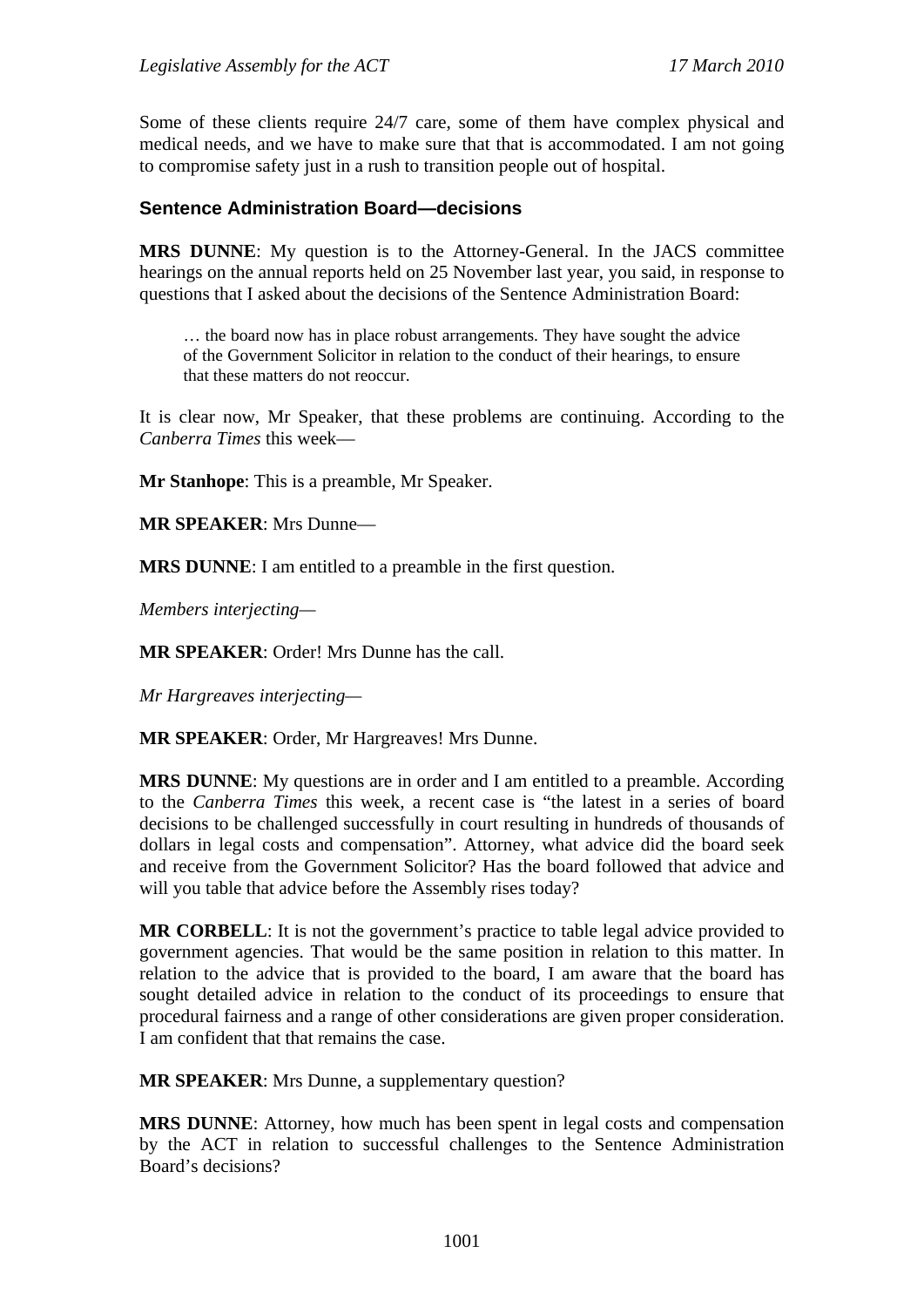**MR CORBELL**: I will take the question on notice, Mr Speaker.

**MR SPEAKER**: A supplementary, Mr Seselja?

**MR SESELJA**: Thank you, Mr Speaker. Attorney, what are the qualification eligibility requirements for members of the board and do all members of the board, both current and those whose terms recently expired, meet those requirements in full? If no, why did you appoint them to the board?

**MR CORBELL**: All of the members, both previous and current, have absolutely met the obligations and the qualification requirements that are set out in the relevant legislation. There are judicial and non-judicial members of the board. Judicial members are required to have legal qualifications and a certain amount of legal experience. Non-judicial members are not required to have that experience. I am confident that all appointments have been made in accordance with the relevant legislation.

**MR SESELJA**: A supplementary, Mr Speaker.

**MR SPEAKER**: Yes, Mr Seselja.

**MR SESELJA**: Attorney, why have you allowed vacancies on the Sentence Administration Board to remain unfilled? Why did you not ensure that replacement board members were in place when the outgoing members' terms expired?

**MR CORBELL**: The government and I as the responsible minister have been giving appropriate consideration to options for the replacement and the filling of vacancies that have occurred as a result of members' terms coming to their conclusion. At no time has this compromised the activities of the board. The board has had the necessary quorum and the necessary qualified members to continue to undertake its roles under the relevant legislation.

#### **Schools—investment**

**MS PORTER**: Can the minister please inform the Assembly of the work happening in our schools as a result of the building the education revolution projects?

**MR BARR**: I thank Ms Porter for the question and for her ongoing interest in the education portfolio.

**Mrs Dunne**: On a point of order, Mr Speaker, could I seek your guidance? The building the education revolution program is a federal government program. I am just wondering the terms under which Mr Barr or anybody else—

**MR BARR**: It is delivered by the ACT government in ACT schools.

**Mrs Dunne**: Let me ask the question, and you can come back. I am wondering what are the terms under which Mr Barr or any other member of the government might be able to answer on behalf of a federal government program.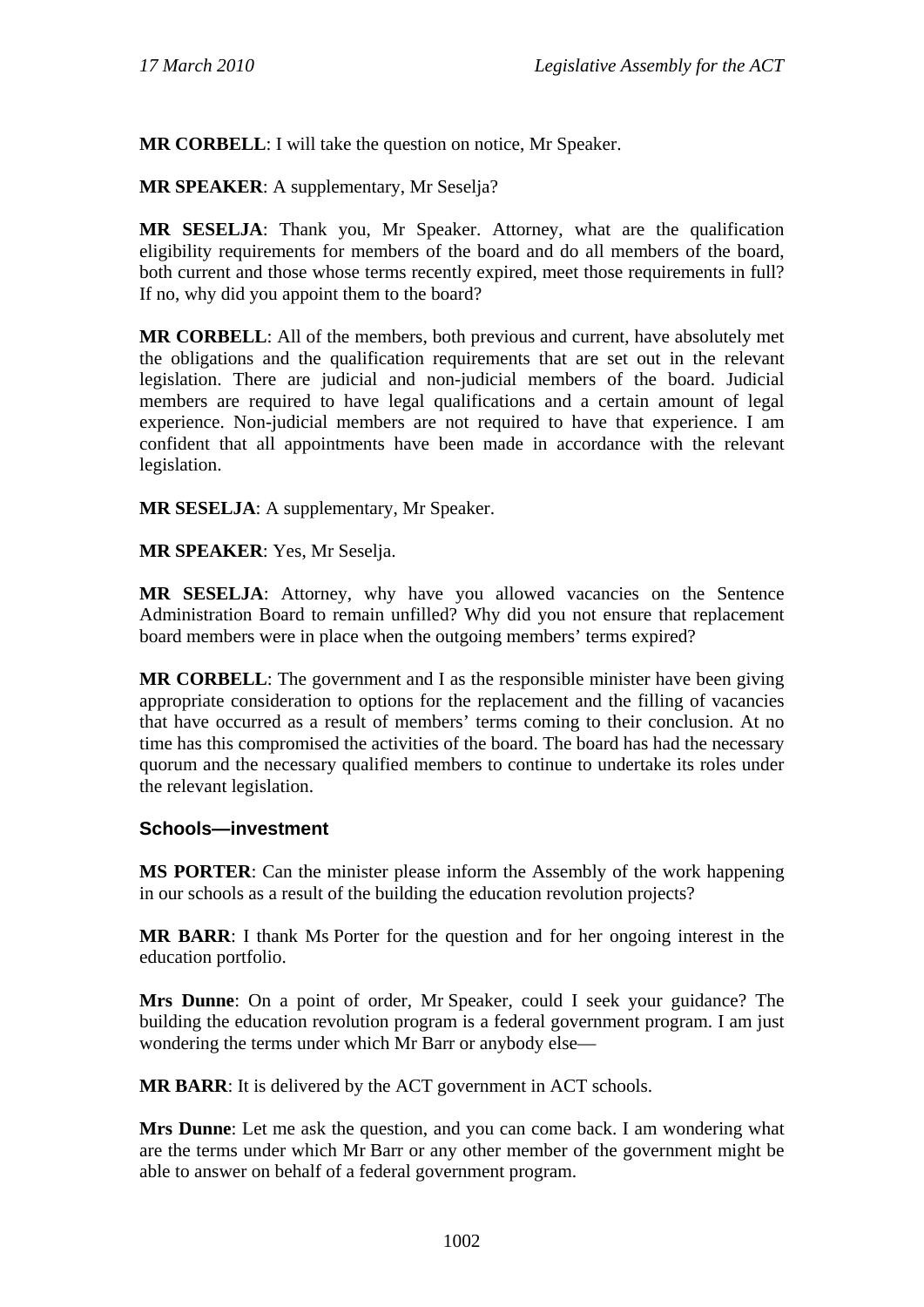**MR SPEAKER**: On the point of order, Mr Barr?

**MR BARR**: Mr Speaker, the building the education revolution program is being delivered in ACT public schools by the ACT government. If Mrs Dunne had paid any attention, she would have seen in last year's budget papers the allocation from the commonwealth.

**MR SPEAKER**: Thank you, Mr Barr. Mrs Dunne, there is no point of order. Because of delivery by the ACT government, I think Mr Barr can answer the question.

**MR BARR**: Thank you, Mr Speaker. I do note just how desperate Mrs Dunne is not to hear about what is going on in ACT schools. The building the education revolution initiative is an Australian government funded initiative, which is being delivered in partnership with the ACT government, the Catholic Education Office and independent schools through the Block Grant Authority. This program is seeing an unprecedented level of investment in ACT schools.

To give you some information, ACT public schools are receiving \$152.9 million in funding made up of \$12.7 million as part of the national school pride program and \$140.2 million for the primary schools of the 21st century program. For the primary schools of the 21st century program element of the building the education revolution, 38 Catholic and independent schools in the ACT are receiving \$85 million in federal government funding for 62 separate programs. Under the national school pride component, 44 Catholic and independent schools in the ACT are receiving \$6.8 million in federal government funding. So 152 projects of varying scale are occurring across 82 separate ACT public school sites.

This is a huge investment in our schools and a huge undertaking for the schools and for the department. Under the national school pride program, we have 84 projects in our public schools. These include, to name but a few, the conversion of a hall into a new library for Garran primary school, the refurbishment of Curtin primary school's library, internal painting at Amaroo school, upgrading the front entries for Fadden and Mawson primary schools, new playground play structures for many schools across the ACT; and new ICT investment by way of interactive whiteboards for Campbell and Gordon primary schools.

Mr Speaker, I can advise that 83 public schools national school pride projects have been completed in the ACT. When the final project at the O'Connor cooperative school is completed later this month, it is likely that the ACT will be the first jurisdiction in Australia to complete all of our projects under this program. The ACT is also well advanced on its 68 primary schools for the 21st century projects in public schools. These are larger projects, such as constructing or refurbishing school halls, libraries and teaching and learning areas. I can advise that the ACT is well ahead of other jurisdictions in beginning and completing these projects.

At the start of this year, 82 per cent of projects in ACT public schools had commenced construction compared to the national average of 50 per cent, and 4.6 per cent of ACT public school projects had already been completed compared to two per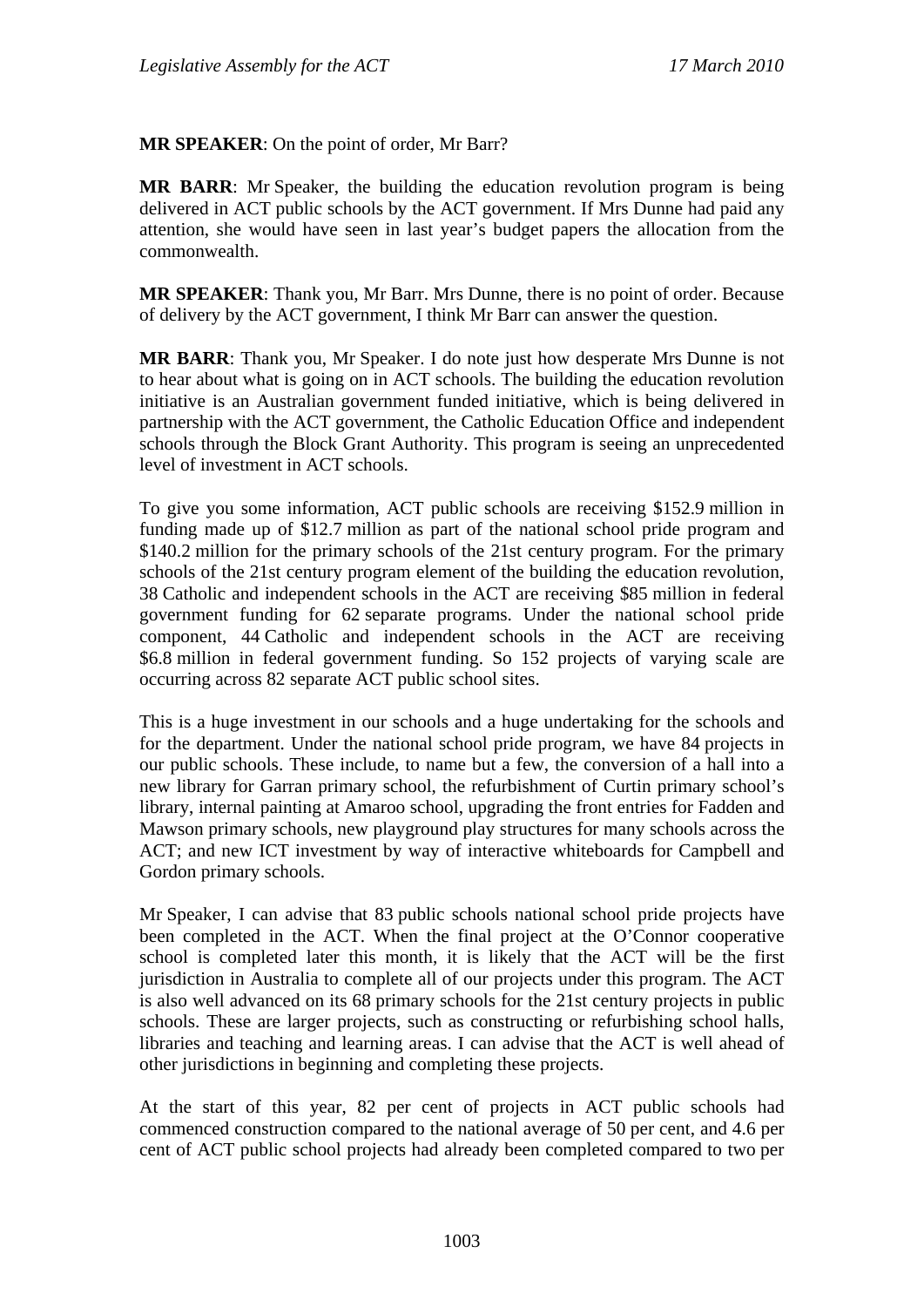cent nationally. This strong result in the ACT was confirmed by Access Economics in its quarterly business outlook published in January 2010, where they said in relation to the ACT:

Even the Federal-inspired school stimulus plan seems to have been rolled out earlier and more completely than elsewhere.

So as of 15 March this year, 62 P21 projects had commenced construction. The final six P21 projects will commence in April of this year and in May, and the projects are on track and will be completed on schedule by December 2010. Six P21 projects are already complete, including projects at Isabella Plains, Lyons, Narrabundah, Southern Cross and Stromlo high, and classroom refurbishment at the Cranleigh school.

**MR SPEAKER**: Ms Porter, a supplementary?

**MS PORTER**: Thank you, Mr Speaker. Minister, can you inform the Assembly of works that are being carried out in Belconnen schools.

**MR BARR**: I think Ms Porter for the supplementary. As Ms Porter would be aware, across Belconnen and in the electorate of Ginninderra—we had the opportunity this morning to enjoy breakfast at St Michael's in Kaleen. Their particular refurbishments include extending and refurbishing their library and refurbishment of a number of classroom areas. At Lake Ginninderra college, there are new staging and seating areas under construction. As I mentioned earlier, Southern Cross early childhood school has new parking, new front entry facilities and the refurbishment of their assembly hall. St Vincent's in Aranda is having its hall and library refurbished. Kaleen high school is receiving an upgrade to its music room. The Malkara school is receiving classroom upgrades. St Thomas Aquinas in Charnwood is having its library and classrooms refurbished. St John Apostle in Florey is having its library refurbished. Hawker primary school, very close to where the member lives, has a new classroom space. Florey primary school has classroom upgrades.

Belconnen high school, new classrooms. Aranda primary school, a new sports area and new shade structures. St Monica's at Evatt, construction of a new school hall. Macquarie primary school, new shade structures. Macgregor primary school, new shade structures and softball surfaces and a new library. Giralang primary school, an upgrade of their front entry area. Fraser primary, a new all-weather sports court. Charnwood-Dunlop primary, a front entry upgrade, new classrooms, a covered outdoor learning area and storage facilities. Evatt primary, a new shade structure. Kaleen primary, an upgrade to the ESL classroom. Latham primary, a new shade structure. Melba Copland school, a new outdoor learning area. The Cranleigh school, a front entry upgrade. Hawker college, the same. Mount Rogers primary school, a new outdoor sports area and classroom upgrade. Kingsford Smith school, new shade structures and hall upgrades. Maribyrnong primary school, the front entry upgrade. And Miles Franklin school—new interactive whiteboards and a new library.

**MR HARGREAVES**: A supplementary, Mr Speaker.

**MR SPEAKER**: Yes, Mr Hargreaves.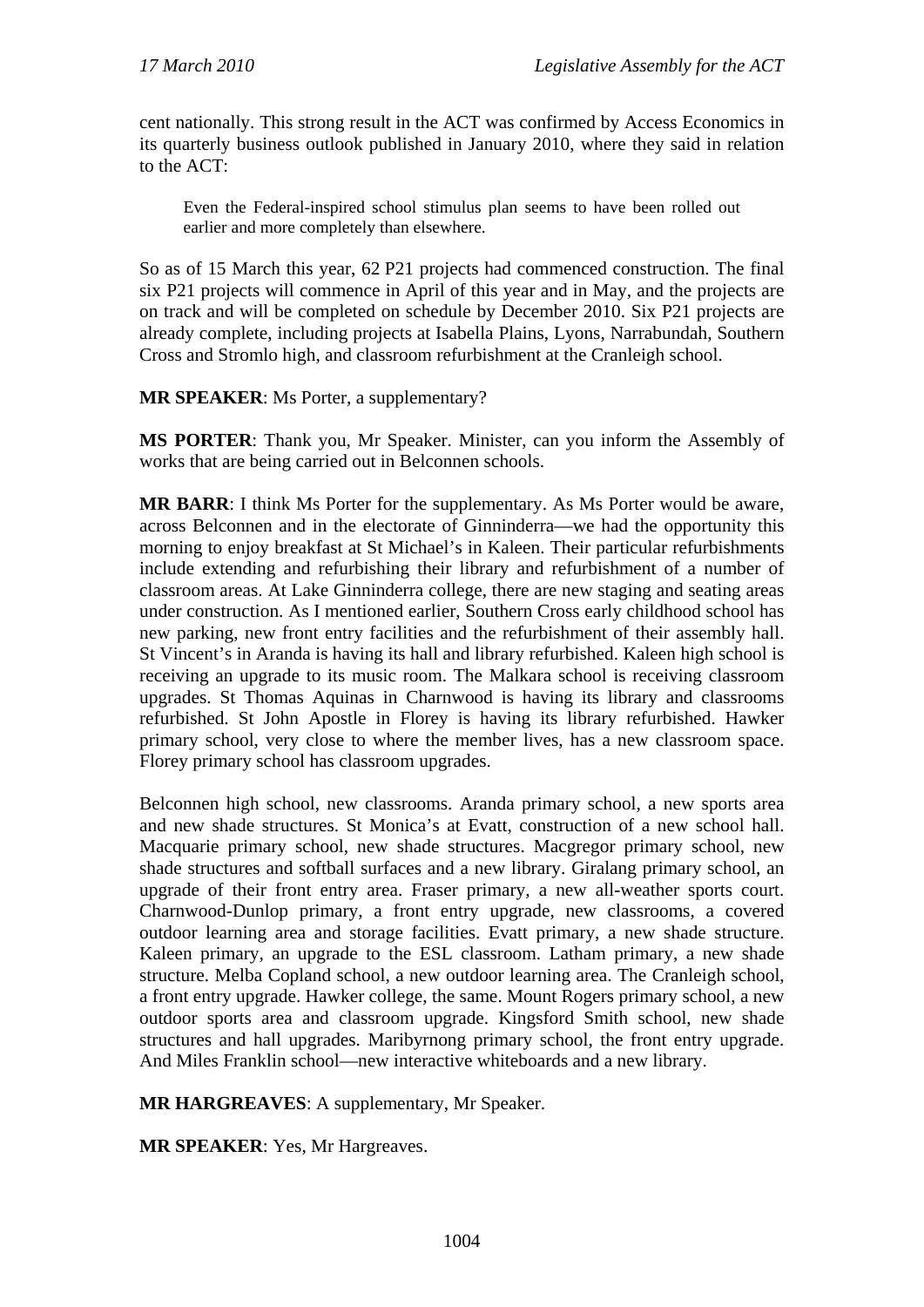**MR HARGREAVES**: Thank you very much, Mr Speaker. On behalf of Ms Burch and I, being members for Brindabella, I would like to know whether the minister can inform the Assembly of works in the Tuggeranong schools.

**MR BARR**: I thank Mr Hargreaves for the question and for his interest in schools in Tuggeranong. In Tuggeranong, I can advise that at Caroline Chisholm senior campus there is a new technology classroom. Lanyon high school, classroom refurbishments. Isabella Plains early childhood school, new shade structures and a refurbishment of the hall that the member for Canberra, Annette Ellis, and I opened only last week. The Holy Family parish primary school in Gowrie, one familiar to Mr Smyth, has seen the construction of an early learning centre. Erindale college is receiving classroom refurbishments. Taylor primary school, an upgrade to the front entrance and foyer, hall and classroom refurbishments. St Clare of Assisi, extension and refurbishment of its library. Calwell primary school, new shade structures. Richardson primary school, new shade structures. Fadden primary school, front entry upgrades. Gilmore primary school, new shade structures, a new assembly area and refurbished classrooms and library.

St Thomas the Apostle in Kambah, refurbishment of classrooms. Bonython primary, front entry upgrade, new building and library refurbishments. Lake Tuggeranong college, front entry upgrade and new shade structures. Gowrie and Charles Conder primary schools, also new shade structures. Calwell high school, gymnasium upgrades and a covered outdoor learning area. Calwell primary, refurbishment of the hall, classrooms and library. Monash primary school, new shade structures. Wanniassa Hills primary school, front entry upgrade and a new multipurpose building. Wanniassa school, classroom upgrades and new outdoor learning areas. Gordon primary school, new outdoor learning areas, library, hall and classroom refurbishments. And a new environment centre for Theodore primary school.

Mr Speaker, we are seeing a comprehensive investment in every school in the territory—investment in much-needed facilities. I would like to take this opportunity to thank the staff of the Department of Education and Training, the Catholic Education Office and the Association of Independent Schools for demonstrating their capacity to deliver these projects and showing the ACT leading the nation in this area.

**MR SPEAKER**: Mr Hanson, a supplementary?

**MR HANSON**: Yes, Mr Speaker. Minister, will you guarantee that works being conducted in the ACT under the building the education revolution have not been completed or will not be completed at grossly inflated prices, as is the case in a significant number of cases elsewhere in Australia?

**MR BARR**: Given the slur that Mr Hanson has just cast over the entire building and construction industry in the ACT, I will take this *Hansard* to everyone in that industry. He has suggested that they are ripping off the people of the ACT. Mr Hanson has suggested that they are ripping off the people of the ACT and have sought to take advantage of an important commonwealth program that is being delivered across all ACT schools. Mr Hanson ought to be ashamed of himself.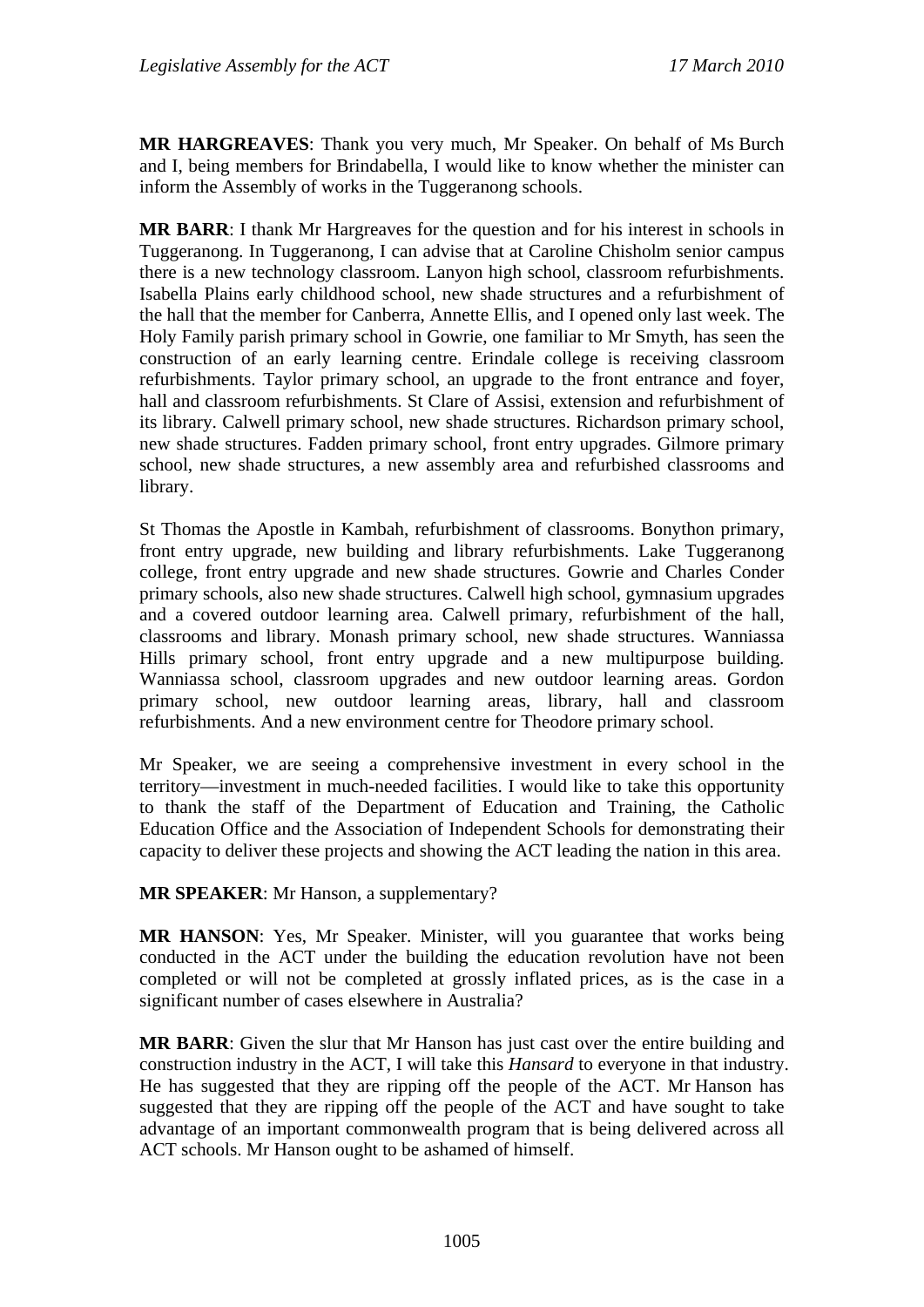**Mr Hanson**: Mr Speaker, on a point of order—

**MR SPEAKER**: Yes, Mr Hanson. Stop the clock.

**Mr Hanson**: Specifically, I was asking for a guarantee that this would not be the case. My question was not an allegation. I ask the minister to come to the point and guarantee that, as I asked, the works being conducted will not be done at inflated prices.

**MR SPEAKER**: Minister, let us focus on the question, thank you.

**MR BARR**: Thank you, Mr Speaker. I note the sensitivity of Mr Hanson on this issue. Before he gets up and reads the trashy questions that are fed to him by the guttersnipes on the Liberal Party staffers bench, he ought to be aware of the insinuations that he is casting here.

*Members interjecting—*

**MR SPEAKER**: Order, Mr Barr! Minister, resume your seat, thank you. The minister has finished his answer.

**Mr Barr**: I have not actually, Mr Speaker.

**MR SPEAKER**: I have directed you to resume your seat, Mr Barr, because you are clearly not going to answer the question.

**Mr Stanhope**: I ask that all further questions be placed on the notice paper.

# **Allegations against members' staff**

**MRS DUNNE** (Ginninderra): Mr Speaker, I would like you to review the *Hansard* and come back into this place with a ruling or an opinion on whether it is appropriate for a minister or any other member in this place to attack political staff in this place, people who do not have the capacity to respond. If the minister wants to attack Mr Hanson or me or anyone else, that is fair game; but our staff are not. We do not do it—and he should not.

**MR SPEAKER**: Yes, Mrs Dunne, I will review the *Hansard* and consider that.

# **ACT Planning and Land Authority—injured workers Statement by minister**

**MR BARR** (Molonglo—Minister for Education and Training, Minister for Planning, Minister for Tourism, Sport and Recreation and Minister for Gaming and Racing). I seek leave to make a statement.

Leave not granted.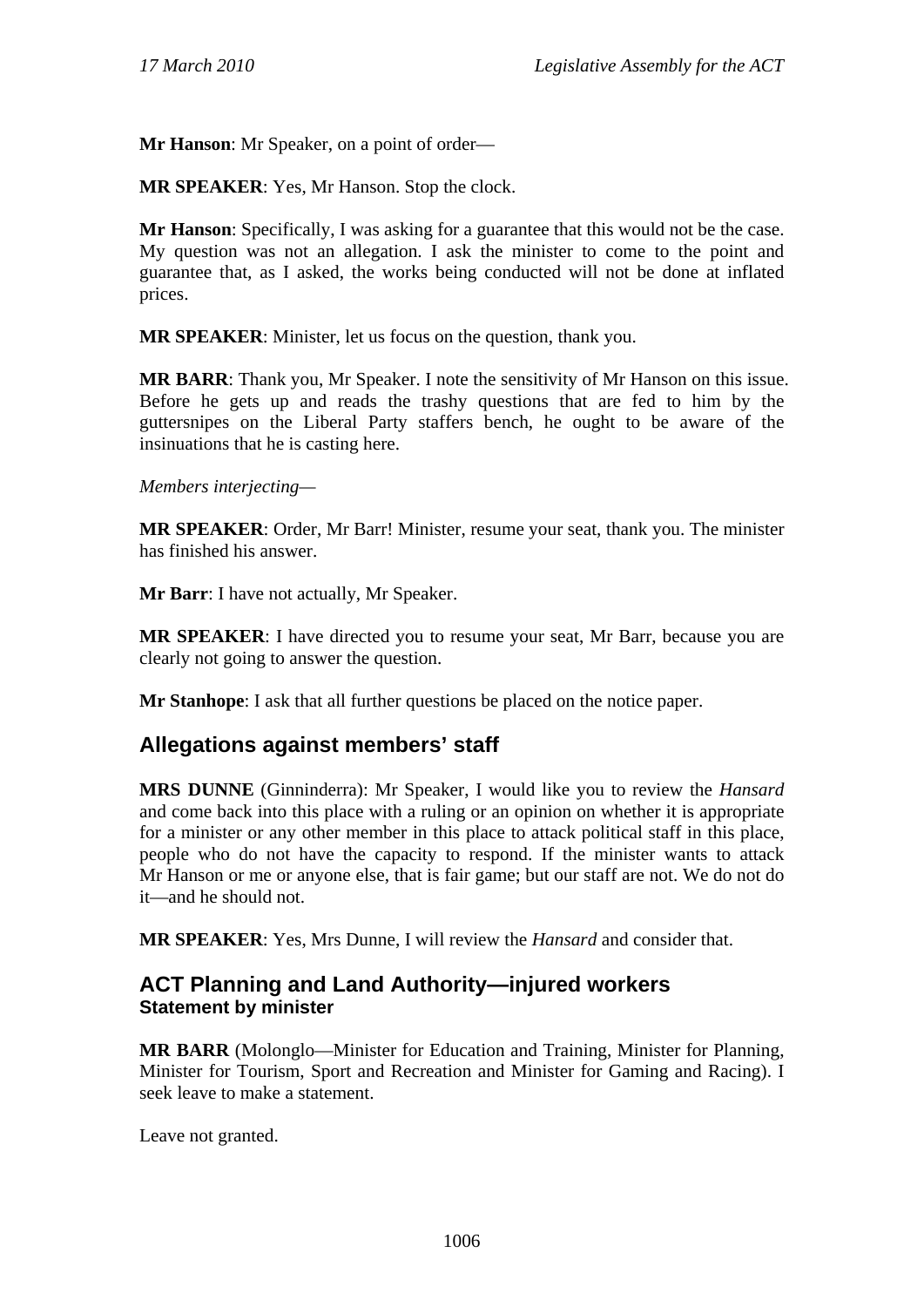### **Suspension of standing and temporary orders**

Motion (by **Mr Hargreaves**) proposed:

That so much of the standing and temporary orders be suspended as would prevent Mr Barr from making a statement.

**MRS DUNNE** (Ginninderra) (3.16): Mr Speaker, the Liberal opposition have taken the view that the minister will not be given leave until he withdraws the slur made against our staff. If Mr Barr wants to withdraw that slur, we will give him leave. It is quite simple.

**Mr Hargreaves**: I raise a point of order, Mr Speaker. This is not addressing—

**MR SPEAKER**: Mr Hargreaves, firstly, my apologies—

**Mr Hargreaves**: and I did move the motion, Mr Speaker—

**MR SPEAKER**: Yes, I was about to say—

**Mr Hargreaves**: so thank you very much.

**MR SPEAKER**: My apologies, Mr Hargreaves, for not giving you the call.

**Mr Hargreaves**: It is not a problem. I am not at all offended, Mr Speaker.

**MR SPEAKER**: Would you like the floor now?

**MR HARGREAVES** (Brindabella) (3.16): Thank you very much. Unlike those opposite, I am not so prickly.

I moved the suspension of standing orders because it is customary in this place where an event has happened in the past and clarification is to be given to the members of this Assembly that we give whichever member leave to make that further explanation to further clarify an issue which has preceded. If we do not do that, those opposite will usually say, "Well, you misled the Assembly."

You cannot have it both ways. In fact, after the minister had delivered his particular statement, I was going to rise in this chamber and seek leave to make a statement concerning an explanation that I made and a motion that I made only yesterday which would provide the reasons behind that. I do not believe, in fact, that this process should be allowed to go forward and I believe that the minister should be allowed to expand on something which happened yesterday or at any other time previously.

Question put:

That so much of the standing and temporary orders be suspended as would prevent Mr Barr from making a statement.

The Assembly voted—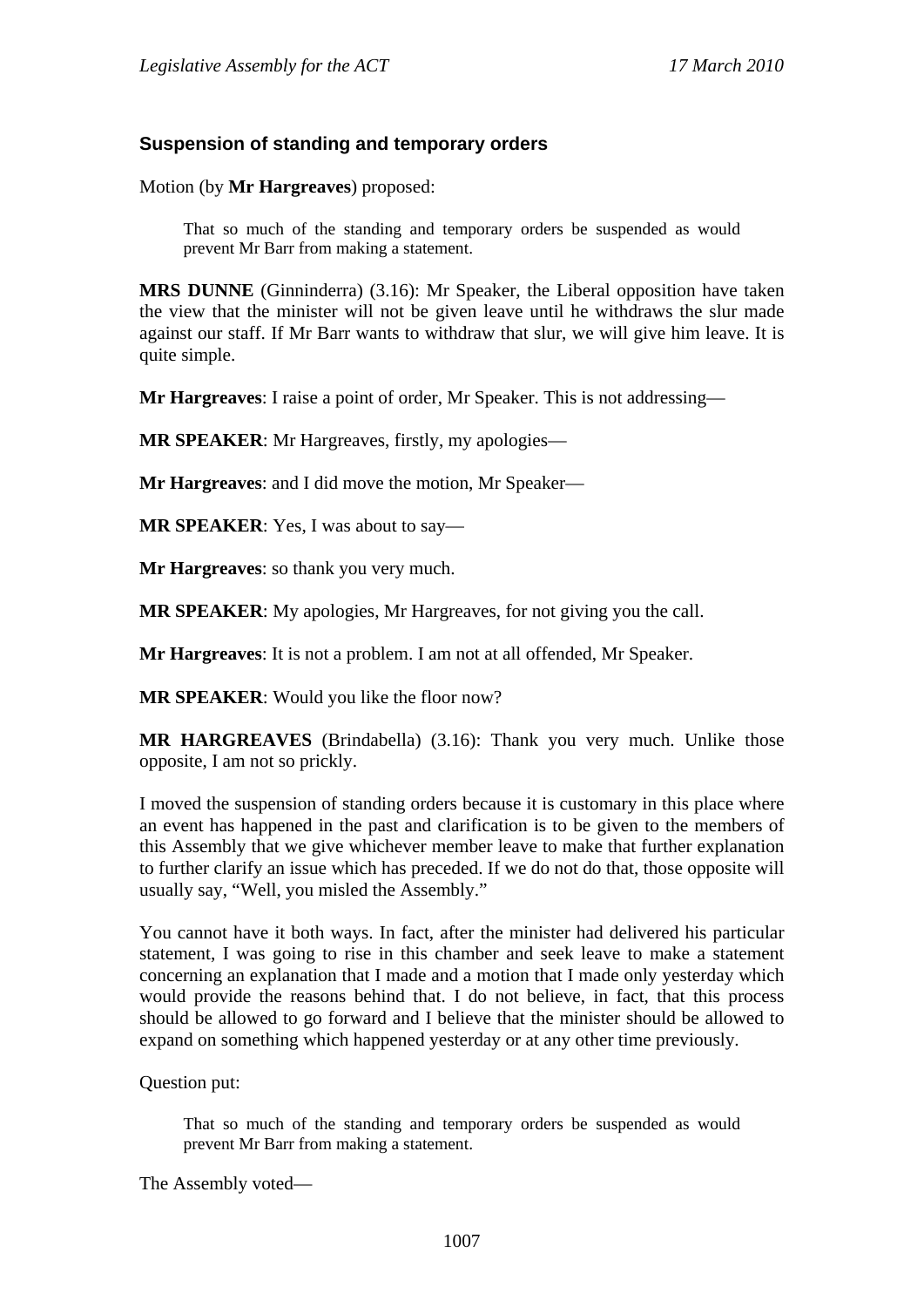Noes 5

| Ayes 9       |               |            |  |
|--------------|---------------|------------|--|
| Mr Barr      | Mr Hargreaves | Mr Coe     |  |
| Ms Bresnan   | Ms Le Couteur | Mr Doszpot |  |
| Ms Burch     | Ms Porter     | Mrs Dunne  |  |
| Mr Corbell   | Mr Rattenbury | Mr Hanson  |  |
| Ms Gallagher |               | Mr Smyth   |  |
|              |               |            |  |

Question so resolved in the affirmative, with the concurrence of an absolute majority.

**MR BARR** (Molonglo—Minister for Education and Training, Minister for Planning, Minister for Tourism, Sport and Recreation and Minister for Gaming and Racing): On the 15th of this month, at my regular meeting with senior management of the ACT Planning and Land Authority, I was advised by the Director of Construction Services that on the previous Monday, 8 March, an electric shock incident had been reported to the ACT Planning and Land Authority's on-call electrical inspector.

The director advised that the individual who received the electric shock was believed to be a person authorised by the commonwealth government to undertake an inspection of the insulation installation under the commonwealth government's now defunct home insulation program.

At that time, I asked for written advice to allow me to inform the Legislative Assembly of the incident. I have now received that advice. So, with respect to the incident, I am advised that at approximately 1320 hours the on-call electrical inspector was advised by ActewAGL that a person inspecting thermal insulation at a residential premises had received an electric shock. The on-call inspector arrived on site at about 1350 hours. Also in attendance at the home were an officer from the ACT Office of Regulatory Services and an on-call officer from ActewAGL.

By this time, the person who received the electric shock had been conveyed to hospital. The home owner was then interviewed by officers from ACTPLA and ORS WorkCover. The ActewAGL officer disconnected the house from supply and the house was tested for faults in the circuits, in accordance with the Australian standard. With the house de-energised, the roof space was then inspected. No cable fault or equipment fault could be found. Power was placed back on the premises and live testing was conducted by the electrical inspector.

The electrical inspector identified voltage tracking from an electrical device in the roof space through wet ceiling and timbers in the roof space. The weather conditions at the time were clear, but rain had been experienced in the days prior to the electric shock. It was clear to the electrical inspector that rain had entered the roof space. The electrical inspector provided the homeowner with a number of recommendations regarding the installation. The electrical inspector also advised that no person should be allowed to re-enter the roof space until a person with electrical qualifications had certified the installation as being safe.

I am advised that the OH&S elements of the investigation into the shock event are ongoing and I have also asked the ACT Planning and Land Authority to provide me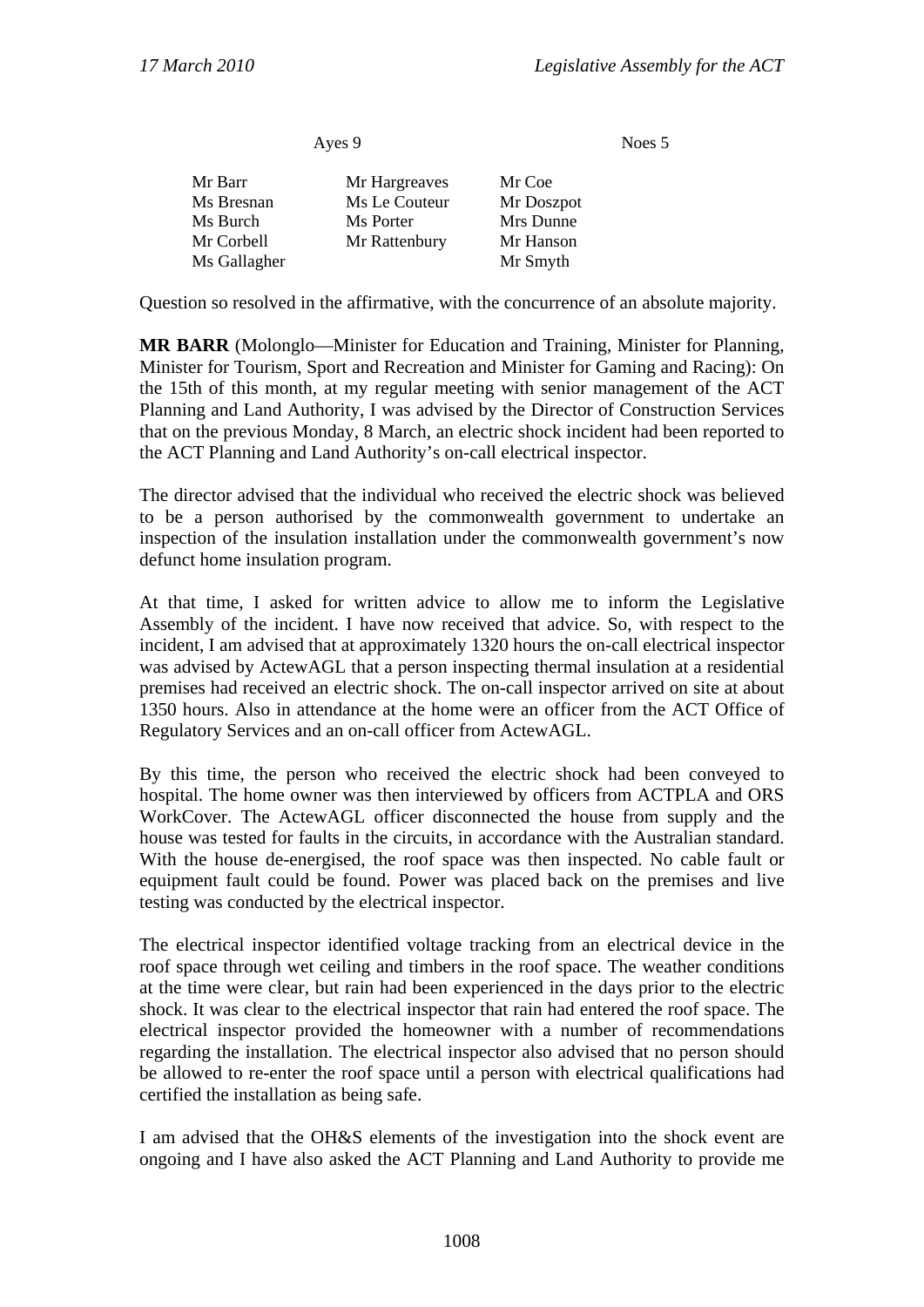with further advice on whether the ACT government should consider any further response.

**MR CORBELL** (Molonglo—Attorney-General, Minister for the Environment, Climate Change and Water, Minister for Energy and Minister for Police and Emergency Services), by leave: Further to the incident that Mr Barr has just outlined, I rise to provide some further details in relation to activities by my portfolio.

At around 5.30 pm yesterday, Tuesday, 16 March, my office was informed by the Office of Regulatory Services that they were investigating an incident whereby an insulation inspector received an electric shock during inspection of insulation at a house in Scullin. I have since been briefed on the matter and I am advised that at approximately 1.25 pm on 8 March 2010 the Office of Regulatory Services, ORS WorkCover, received a report of a person electrocuted at a residence. ORS attended on the basis that a person had sustained a workplace injury.

At about 2.10 pm on the same day, that is 8 March 2010, an ORS inspector attended the premises. Also in attendance were officers from ActewAGL and the ACT Planning and Land Authority. I am advised that on arrival at the address the ORS inspector spoke with the homeowner, who described that the inspector had gone into the ceiling space and that a short time later he came down, he was stumbling, could not walk or talk properly and asked that an ambulance be called for him.

I am informed that ACTPLA has conducted an inspection of the house to determine the cause of the electric shock. I am informed that the employer of the injured worker has been engaged, on behalf of the Australian government, to undertake insulation safety inspections.

I am advised that, under the Australian government scheme, the home had had fibreglass batts installed—not foil insulation. I am informed that the person injured is a resident of New South Wales and has not yet been formally interviewed by the Office of Regulatory Services. It is expected that the injured person will be interviewed within the next week, subject to availability of the injured person.

I am informed that ACTPLA are still trying to determine the cause of the incident. Depending on the cause of the problem, the Office of Regulatory Services inspector may give direction to the worker, or contractor, to ensure that workers abide by safe systems of work. I expect to be provided with a further briefing on this matter by the Office of Regulatory Services, following them being able to interview the injured worker.

## **Climate Change, Environment and Water—Standing Committee Statement by chair**

**MR HARGREAVES** (Brindabella) (3:25): I seek leave to make a statement regarding the extension of the reporting date of the inquiry by the Standing Committee on Climate Change, Environment and Water into ACT greenhouse gas emission reduction targets, on behalf of the chair, Ms Hunter.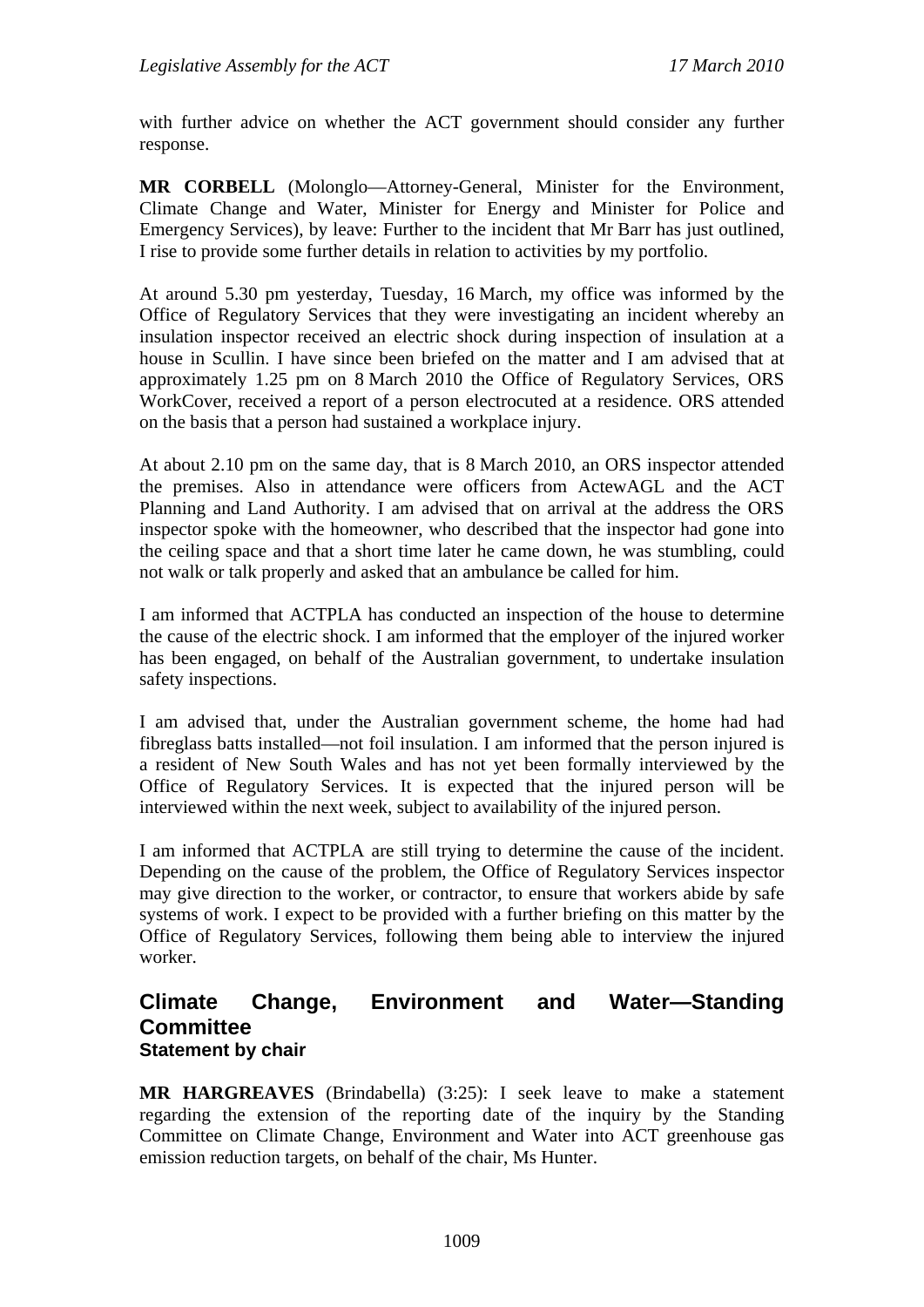Leave granted.

**MR HARGREAVES**: I thank members very much. I make this statement, as I said, on behalf of the committee chair, Ms Hunter, who is unwell, and we wish her a speedy recovery.

Yesterday the Assembly agreed that the committee's report on greenhouse gas emission reduction targets would be presented by the last sitting in August 2010. As members will recall, the committee tabled an interim report for the inquiry on 15 September 2009. We had intended to table our final report this month but we sought the approval of the Assembly for a later tabling date as the completion of our inquiry has been impeded by a range of factors.

The future of the proposed carbon pollution reduction scheme is still unclear, with the legislation package being negotiated with a view to passage through the Senate yet again. The legislation may impact on our recommendations. Secondly, our interim report made a range of recommendations relating to the need to assess the costs and benefits of climate change strategies, and we have sought advice from the Independent Competition and Regulatory Commission, but we are yet to receive that.

I am sure that members agree that this extension of the tabling date of our greenhouse gas emission target inquiry report is a prudent and precautionary response to changing circumstances.

# **Allegations against members' staff**

**MRS DUNNE** (Ginninderra) (3:27): Mr Speaker, I seek leave to move a motion requiring the minister for education to withdraw the remark "guttersnipes" and other remarks in relation to Liberal opposition staff.

**MR SPEAKER**: Mrs Dunne, I am just going to take some advice on this one. We had a conversation about this earlier in which I agreed to review the tapes.

**MRS DUNNE**: Yes, I know. But there were remarks made and I think that it is appropriate that they are withdrawn sooner rather than later. The minister knows he made them and, seeing that the minister was given an opportunity to withdraw and he has not, I seek leave to move a motion requiring him to withdraw.

**MR SPEAKER**: One moment, Mrs Dunne.

**MR BARR** (Molonglo—Minister for Education and Training, Minister for Planning, Minister for Tourism, Sport and Recreation and Minister for Gaming and Racing) (3:27): Mr Speaker, rather than put the Assembly through a motion, I withdraw those comments if that would prevent a motion from being moved.

**Mr Smyth**: And apologise.

**MR BARR**: Yes, I withdraw those comments.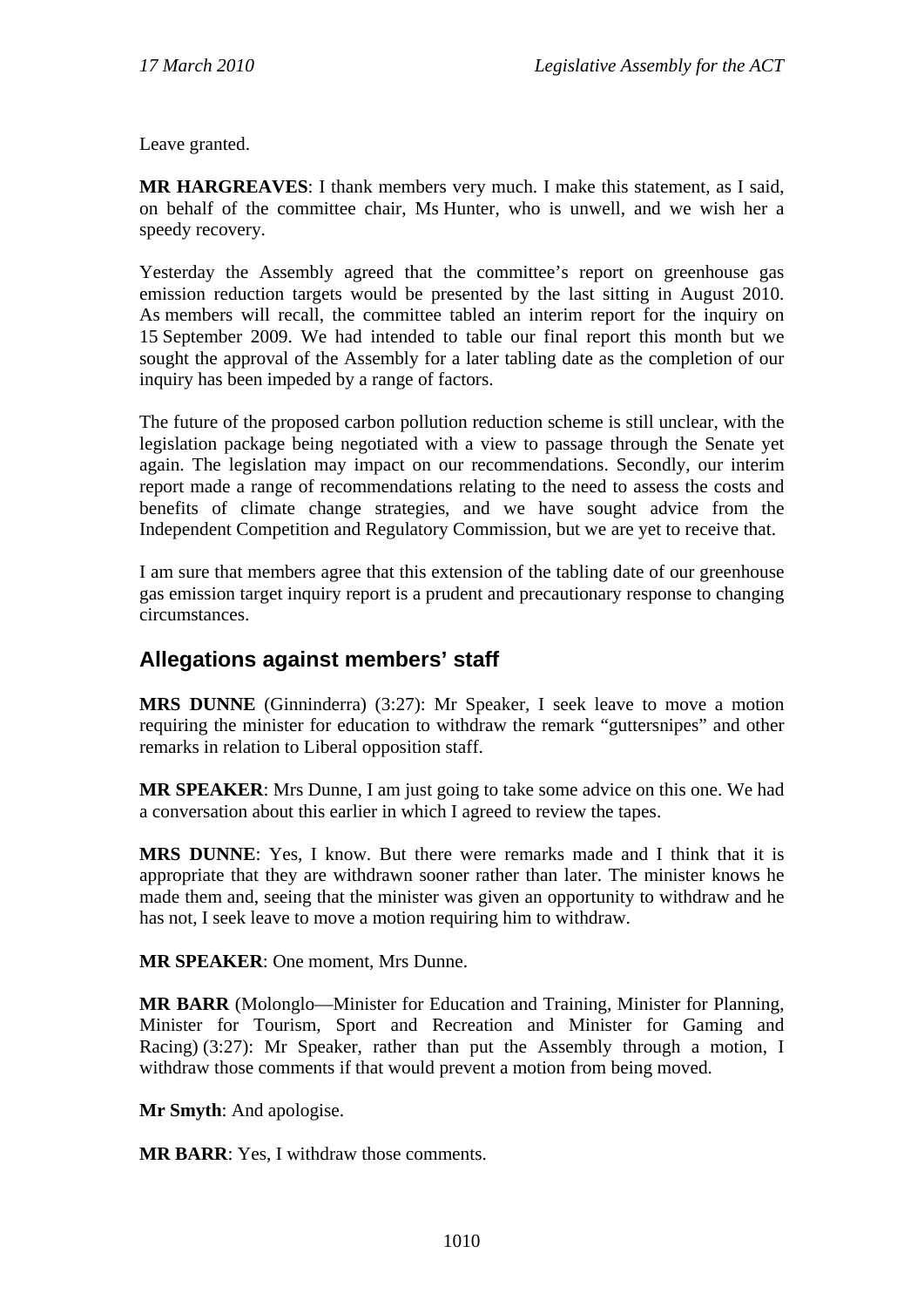**MR SPEAKER**: Thank you, Mr Barr.

## **Domestic animals**

Debate resumed.

**MS LE COUTEUR** (Molonglo) (3:28): I also want to talk about a second important issue, specifically domestic animals. Earlier I said that cats, dogs and other pets are not generally used as commodities and this was to distinguish them from agricultural animals, whose categorisation as a commodity means they are not protected by decent welfare standards. In fact, animal welfare laws are not adequate to protect cats and dogs and other pets from being treated as a commodity, as happens in pet stores. Pet stores are part of a profit-making industry focused on creating a demand for animals and benefiting from impulse buying of young animals.

What are the conditions of animals kept in these stores? How often are they exercised? Are they free to socialise? How long are they kept before being euthanased and how is this euthanasia undertaken? The Pet Industry Association of Australia has a national code of practice for animals in pet shops, but it is merely voluntary, which is not satisfactory. Just as we have seen with Pace Farm here in the ACT, having a voluntary code does not necessarily make an industry comply.

One area of particular concern is that there is nothing to prevent pet stores acquiring their stocks from intensive puppy-breeding facilities. These are usually called puppy farms. The term "puppy farm" sounds quite nice, but in fact the dogs are often bred in horrible conditions, solely for the purposes of sale and with little or no consideration given to their welfare. They are basically factory farms for dogs. These intensive breeding facilities appear to be relatively widespread. Taking legal action against them has proved to be fairly difficult due to weak regulations. The weak regulations are non-existent when it comes to stopping pet stores selling animals that came from these inhumane places. It is yet another sad situation where animals' welfare is completely compromised for profit.

The ACT needs regulations that introduce mandatory and enforceable codes of practice for pet shops. This is a problem which has already been addressed with legislation in a number of European countries. In Australia, the RSPCA already promotes a code of practice for the sale of companion animals, but codes such as these need to be made mandatory. The Greens are calling for this now—it has been part of our policy for some time—and we are happy to act on this if the government does not in fact do so. These mandatory standards should include specific requirements in relation to stopping puppy farming, or intensive puppy-breeding facilities. As an example, the animals being sold from pet stores should only have been supplied from legitimate, registered breeders or suppliers.

I believe the government should, in fact, consider going further than this in its regulation of the pet industry. This is in recognition of the fact that impulse buying, promoted by pet stores, is a large problem leading to improper care and abandonment of thousands of animals each year. Last year, for example, in the ACT alone, the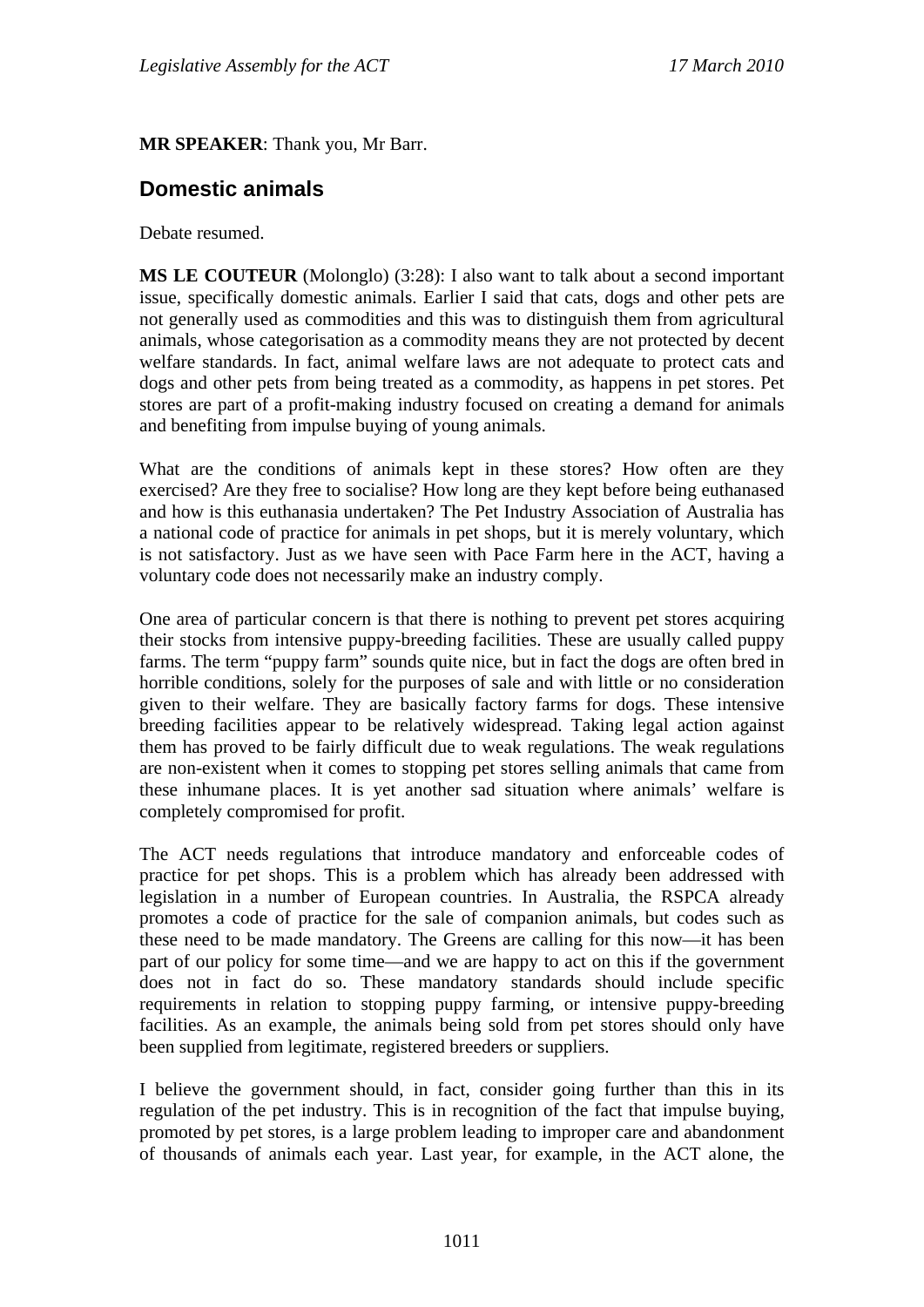RSPCA took in 1,215 dogs, another 413 puppies, almost 1,200 kittens and another 1,000 cats. As I think Ms Porter noted, they are succeeding in re-homing 96 per cent of these animals, which is great, but it would be better not to have the problem in the first place.

We would look at the government taking action to restrict opportunities for impulse buying of pets. This could mean restricting the sale of animals like dogs and cats to registered breeders, from animal pounds or vets, and requiring the provision of specific information about the dedicated, ongoing care that animals will require. It is only recently that pet stores have become the major suppliers of domestic pets to the public, and they have started to grow into a profit-making industry.

But why does anyone need to buy a puppy or a kitten from the window of a pet store in a shopping mall? This just, unfortunately, encourages impulse buying which leads to the problems that the RSPCA have every year, which Ms Porter alluded to. The Greens are also looking into legislation to address this problem, which could improve the welfare of millions of animals throughout Australia each year by reducing the opportunist impulse purchase of animals.

Lastly, I want to briefly mention the issue of desexing. Unwanted litters are another problem which causes animals to be abandoned, mistreated and to suffer. Selling animals through the internet or newspaper classifieds is a problem which leads to the oversupply of un-desexed animals. The RSPCA's research shows that in 2009 the *Canberra Times* classified advertising offered over 5,000 companion animals for sale. Of these, 93 per cent were un-desexed and 75 per cent did not have a microchip. Currently in pet shops only a very small percentage of puppies and kittens offered for sale are desexed. We should look into addressing this issue. The possible solutions could be requiring animals to be desexed when sold or ensuring better compliance with the legislation which currently requires owners to desex their pets after six months.

On the issue of advertising, I should mention that regulating the pet industry is also likely to involve regulating the way animals can be advertised for sale, to prevent the business simply escaping out of pet shops and into the classifieds or the internet. I would like to thank Ms Porter again for introducing this motion. If she or other members of the government or, in fact, other members of the opposition would like to work with the Greens on the issues that I have raised, I would be very happy to do so. I move the amendment circulated in my name:

Omit paragraph (2), substitute:

- "(c) that all animals deserve protection, regardless of species or whether they are agricultural, domestic or research animals;
- (2) encourages the ACT Government to continue to look at practical ways to improve the welfare of domestic animals in the ACT; and
- (3) calls on the ACT Government to enact equitable animal welfare laws that provide an equally high standard of protection to all animals.".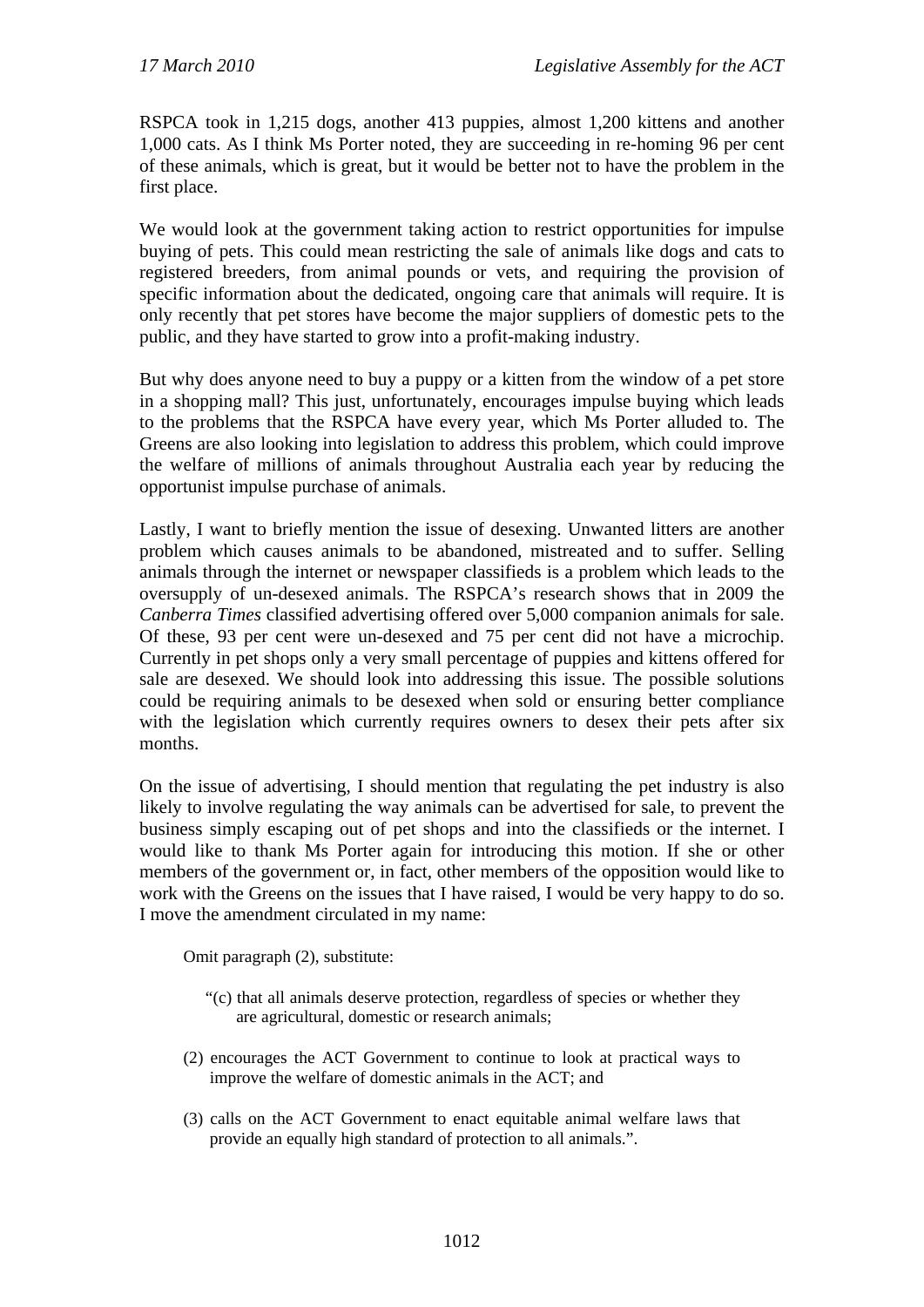**MR HARGREAVES** (Brindabella) (3.34): The government appreciates the comments of other members in relation to the safeguard of the welfare of all animals. However, we do not support the amendment that has been put forward to the motion. Ms Porter has demonstrated in her motion that its focus is on responsible pet ownership, but it is about domestic animals. We support the welfare of all animals, and it is acknowledged that there is important work to be done at all levels. The government is pleased to note in this regard that the Assembly will soon debate a government bill that will allow for the introduction of mandatory codes of practice for the welfare of animals. Yes, Ms Le Couteur, we are advised that the protection of all animals is provided under the Animal Welfare Act.

Encouraging responsible pet ownership is, I believe, a profoundly important element in ensuring the welfare of animals. To ensure that animals have access to a reasonable standard of welfare it is necessary to define the minimum standards for the care of an animal, as well as general protections. Work is ongoing in this area. These specific elements are included in codes of practice for animal welfare. For Ms Le Couteur's information, I can clarify that the work completed so far is extensive. The following codes of practice for animal welfare already exist in the ACT, and I am sure all members will want to know this—almost all members; there is only Mr Doszpot left in the chamber. I appreciate your attendance, Mr Doszpot. Thank you very much. You are a fine example to your colleagues.

**Mr Doszpot**: My pleasure, Mr Hargreaves. I would always do this for you; you know that.

**MR HARGREAVES**: You are a fine, upstanding example to your colleagues.

### **Mr Doszpot**: I am.

**MR HARGREAVES**: In their absence I condemn them. The codes of practice relate to amphibians in captivity, animal boarding establishments, companion animals in pounds and shelters, animals used in films, captive bird welfare, cattle welfare, care and use of animals for scientific purposes, cat welfare—I am sure my cat Andy will be pleased to know about that one; Andy will not be happy about care and use of animals for scientific purposes—dog welfare and farmed deer welfare. You did not know about that, Mr Speaker. You did not know that there is a code of practice being developed for ferret welfare, Mr Coe. Welcome back. I am sure you will be interested in this one—Mr Coe has been waiting for this—there is even one on goat welfare. Now there is one on goat welfare, Mr Coe, there is not a goat in Canberra that needs to worry about you at all. There is one on greyhound welfare, horse welfare, commercial horse-riding establishments, humane control of the fox—not the silver fox of London Circuit, I might say—

**Mr Coe**: What about the rodents, John?

**MR HARGREAVES**: There is one on kangaroo control.

**Mr Coe**: What about rodents?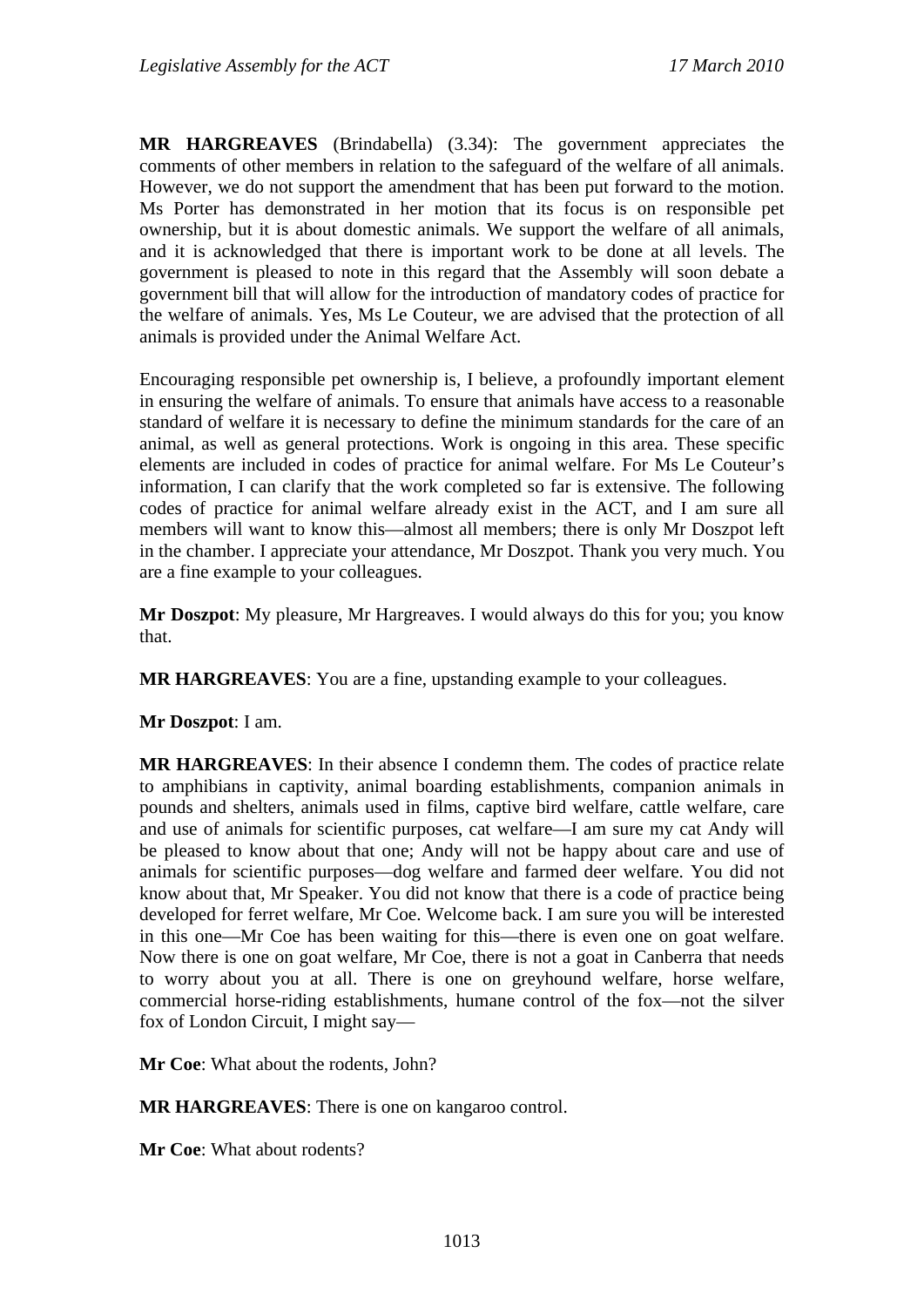**MR HARGREAVES**: No, we got rid of him at the last federal election, Mr Coe. The codes relate to pet-breeding establishments, pet shops, domestic poultry welfare, rabbit welfare, rats and mice welfare, animals at sale yards, sheep welfare, short-term display of animals, trapping, wildlife, the injured and sick, and orphaned—he says to an empty crossbench.

To remain focused on these practical issues, though, I do not agree with Ms Le Couteur's suggested amendment, because you can see by all of that that there is an immense amount of work going on. I might remind the chamber of legislation that I introduced when I was minister about dog and cat welfare. We insisted on the microchipping of kittens and dogs. We removed tail docking from the ACT. We insisted on the compulsory desexing of cats and a range of issues which were primarily around animal welfare. That might sound like they were trying to do things to the animals. They were not; it was all about animal welfare. I know that your eyes are starting to water, Mr Coe, but just try and control it.

One of the issues that we have with Ms Le Couteur's amendment is that it actually changes the tenor of the motion. The motion Ms Porter brings forward is all about domestic animal welfare—pets. It is not about all animals. We are doing an enormous amount of work with all animals. In fact, we are going to bring back something a little later on and I would urge patience on the part of the chamber. See you later, Mr Doszpot; thanks for coming. I think that Ms Le Couteur is going to be ecstatic when she sees this legislation. She will be beside herself. She will talk to herself—that is how much she will be beside herself. It will be such a massive and brilliant piece of legislation that she will stand in Civic Square and congratulate the government. I will be in the audience.

**Mr Coe**: They do that already.

**MR HARGREAVES**: I know they do, Mr Coe. Thank you very much for that. We cannot agree with the amendment because of two things. One is that it widens it too much for the moment and the other is the timing. We do not disagree on what Ms Le Couteur is trying to put forward. We disagree only with the timing. We would prefer to talk about the wider animal welfare issue at a later stage when this other work on codes of practice has been completed.

I do not want Ms Le Couteur to think that she is unloved. I do not want her to think that we are deliberately going our way and crossing the road and insulting her, because the lights are red—we would not do that. We want her to know that we are in the same chook cage. We are, in fact, on exactly the same path to protect all animals, but we just cannot agree with her amendment at the moment. We could ask her indulgence, in fact, to walk this road with us rather than fight us along the way. It is silly because we all have the same commitment. I know that Mr Coe has a world reputation for animal welfare and that he loves, sometimes a little bit too intimately, many animals in the territory. He was at the dog show. He came fourth in one of their races, Mr Speaker. You did not know that because he is too shy to tell everybody.

I commend Ms Porter's motion to the Assembly on behalf of my cat Andy with whom I had a consultation process, you might like to know, Mr Coe, because our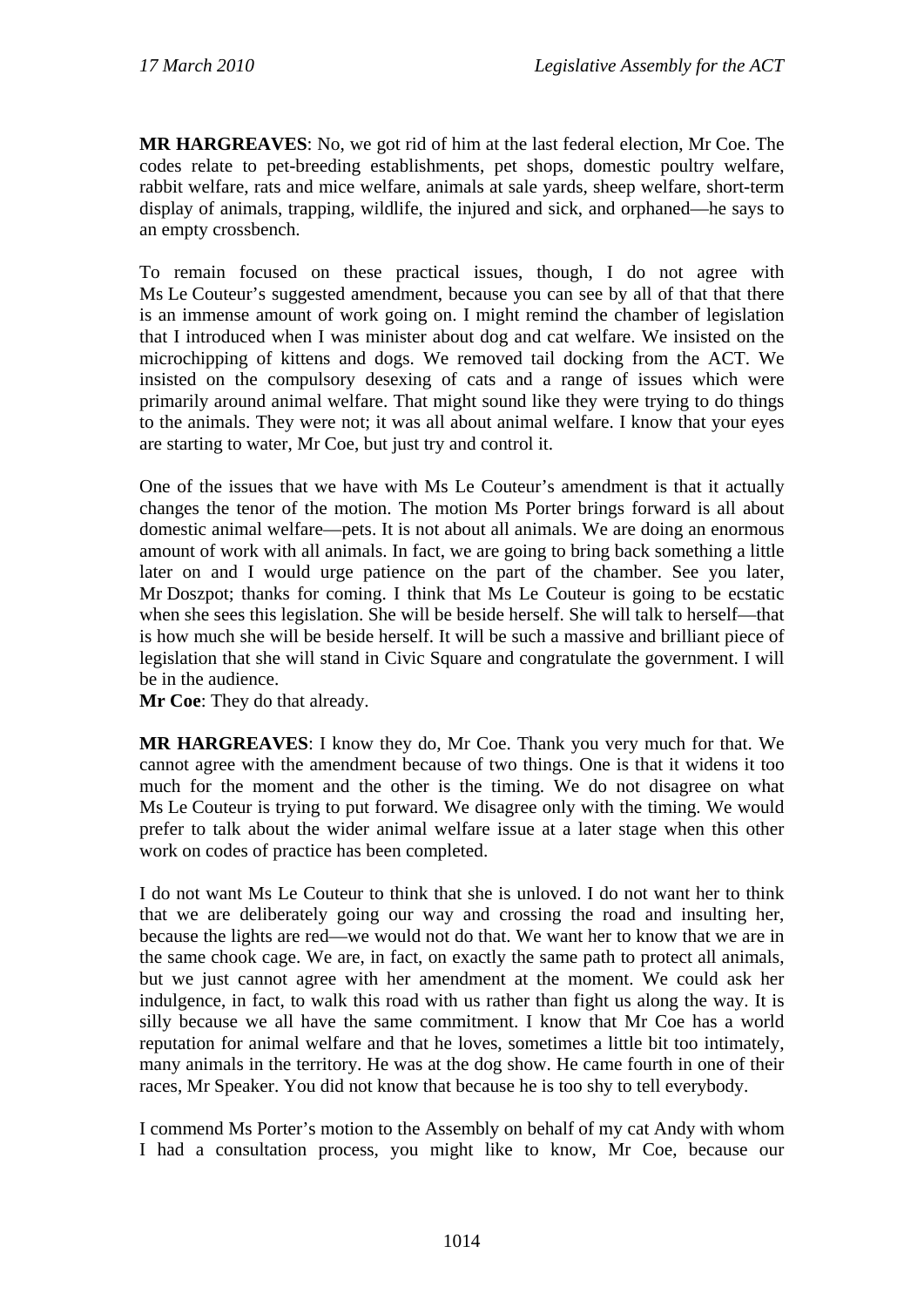consultation processes are wide. He is as much of a stakeholder as Mr Coe, and he has the same voting power in Brindabella as Mr Coe does. Mr Speaker, I welcome the contribution of members. I apologise, Ms Le Couteur, that we cannot support your amendment at this time, but we look forward to your support and, of course, to your accolades in Civic Square when we bring this legislation forward. Mr Speaker, with that I would like to say: everybody get behind Mary Porter.

**MR COE** (Ginninderra) (3.42): That is a very tough gig to follow up on, I must admit. There are so many analogies you could draw here, so many metaphors. There were so many breeds of dog that came to mind when I listened to Mr Hargreaves's speech and watched him on the backbenches of government. But what we are here to discuss is the amendment that Ms Le Couteur has brought forward. We will not be supporting it. Whilst in part we agree with what Ms Le Couteur is saying, firstly, it broadens the motion significantly, almost to a point where it actually waters it down. When you broaden something so much, you run the risk of devaluing it so it does not actually have the penetration that you might hope it would.

Ms Porter's motion is clearly about domestic animals and only domestic animals, and that is the focus of our discussion today. I think by talking about all animals deserving protection, regardless of species or whether they are agricultural, domestic or research animals, it is broadening the motion beyond what I would think would be the intention, certainly beyond my interpretation, of her motion.

It makes me think of *Animal Farm—*all animals are created equal but some are more equal than others. Of course, you could take the *Animal Farm* analogy to other places as well. I am sure Napoleon and Snowball could be likened to Andrew Barr and Katy Gallagher going for the leadership and the trouble in paradise which is brewing at the moment to the slight alterations that were made to the seven rules in *Animal Farm*. But I will not extend that any further than we have to.

I think we are broadening it too much if we accept the amendment. In particular, do all animals deserve protection? What does that mean? Does that mean that we are not allowed to go and cull kangaroos? Does it mean that we cannot go and get rid of stray dogs if they are a danger to native wildlife? Does it mean that we cannot try and reduce the feral rabbit population? What does it actually mean? I think all of these questions would, in fact, dilute the intention of Ms Porter's motion.

What is next? Do we include animals in the Human Rights Act? Perhaps animals should be included so that they get all the same freedoms that we enjoy as people. Who knows? There are many extrapolations that I think we could take on. It is for that reason that the opposition will not be supporting the amendment and it will be supporting the original motion as moved by Ms Porter.

Amendment negatived.

**MS PORTER** (Ginninderra) (3.45): I appreciate the comments from other members in relation to the safeguard of the welfare of domestic animals. Obviously, as we have discussed, the government has not supported Ms Le Couteur's amendment for the reasons that were outlined by Mr Hargreaves and also by Mr Coe in that it does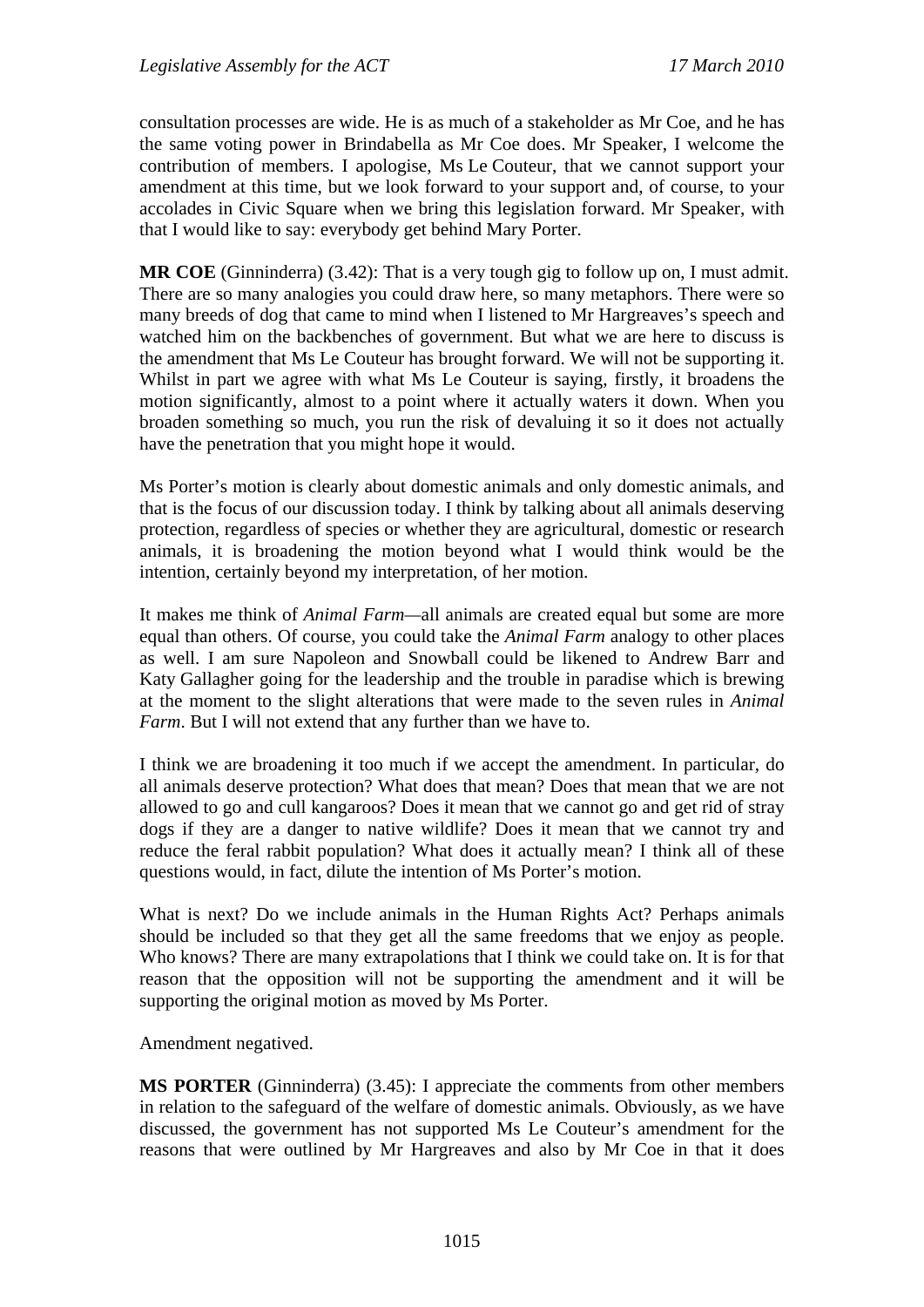broaden this. That is not to say that we do not take seriously the matters that Ms Le Couteur brought before us and discussed in her speech in support of her amendment, because obviously the welfare of all animals is important.

Mr Coe spoke about the importance of animals to our health. They are important to our health. One's physical wellbeing is improved. If you get a dog, it forces you to get out every day and walk. It is also very calming, usually, unless your animal happens to be not well. It is also very calming to have a domestic animal at home. The importance of human-animal bonding is undeniable. Studies show that companion animals are beneficial to humans psychologically, socially and even physically. Research from the Baker Medical Research Institute in Victoria has estimated that pet ownership saves Australia up to \$2.2 billion a year in health care, which is a stunning statistic, I think you would agree. Many nursing homes and indeed some health facilities have dogs as part of their programs. Some also have cats. More and more animals are being used to assist people at home. We already know how well they are utilised in assisting people with visual impairment, but they are also helping people with disabilities.

Mr Coe spent quite a bit of time in his speech talking about the RSPCA. I agree with him about the importance of their work. I commend them, Domestic Animal Services and all the other services that work to protect and care for animals—for instance, those that foster and rescue animals from time to time. I also commend the work of the many volunteers that are involved in those exercises at the RSPCA, Domestic Animal Services and the other services that I mentioned. The government continues to have discussions with the RSPCA. Mr Coe talked about their need for appropriate and new facilities. The government is acutely aware of this need and we are continuing to have those discussions with the RSPCA.

The motion, as I have demonstrated and as has been discussed by members, is in essence focused on the issue of responsible pet ownership. It would not do justice to animal welfare if all that was brought forward was the motion today. As Mr Hargreaves said, watch this space: we have more to bring before you. That is why we did not support the amendment of Ms Le Couteur at the time.

I agree that if we are serious about change we need to do more work. This is separate work that needs to be done. With respect to policy, however, we need to take small steps at a time and address the issues one tranche at a time. Of course, I support the welfare of all animals. I acknowledge there is important work to be done at all levels. I am pleased to note in this regard that the Assembly will soon debate a government bill that will allow for the introduction of mandatory codes of practice for the welfare of animals. Yes, Ms Le Couteur, I am advised that protection of all animals is included in the Animal Welfare Act.

Encouraging responsible pet ownership is, I believe, a profoundly important element in ensuring the welfare of animals. To ensure that animals have access to reasonable standards of welfare, it is necessary to define the minimum standards for the care of an animal as well as general protection, and work is going on in this area. These specific elements are included in the codes of practice for animal welfare. Mr Hargreaves has already read out to us the long list of codes for animal welfare that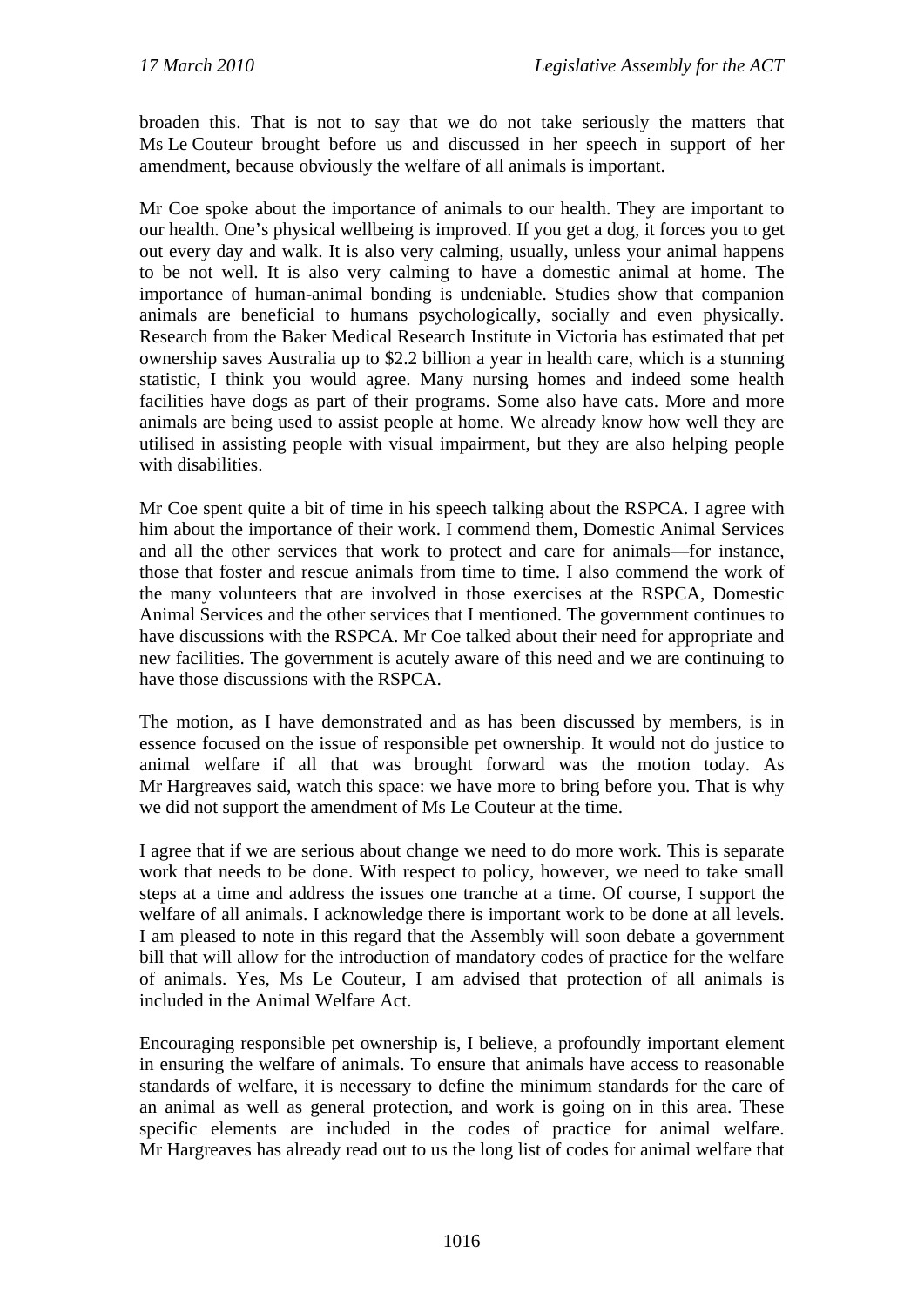are already in existence in the ACT. I recommend that members acquaint themselves with those. I thank members for their participation in this debate and I commend the motion to the Assembly.

Motion agreed to.

# **Road Transport (Alcohol and Drugs) (Random Drug Testing) Amendment Bill 2009**

Debate resumed from 9 December 2009, on motion by **Mr Hanson**:

That this bill be agreed to in principle.

#### Motion (by **Mr Hargreaves**) proposed:

That debate be adjourned.

#### **Suspension of standing and temporary orders**

**MR HANSON** (Molonglo) (3.51): I move:

That so much of the standing and temporary orders be suspended as would prevent debate on the motion to adjourn debate being debated.

**Mr Rattenbury**: On a point of order, Madam Assistant Speaker, I think we have to take Mr Hargreaves's motion first; then Mr Hanson has to seek a suspension.

**MADAM ASSISTANT SPEAKER** (Ms Le Couteur): Excuse me for a minute, members. The Clerk needs to advise me as to which way we go next. Mr Hanson, I am advised that your motion to suspend standing orders is the one that we should be debating now.

**Mr Corbell**: On a point of order, I have not quite followed, Madam Assistant Speaker. Mr Hargreaves has moved to have the debate adjourned. Have you put the question in relation to that?

**MADAM ASSISTANT SPEAKER**: No. My advice from the Clerk is that the only time really that the suspension of standing orders makes sense is before the vote has actually happened.

**Mr Corbell**: I see. Thank you, Madam Assistant Speaker.

**MADAM ASSISTANT SPEAKER**: Therefore it goes first; otherwise it just does not make sense.

**MR HANSON**: I think it is important that we at least debate why we are not going to be debating this bill that is on the table today. I do understand that the Greens and Labor will be adjourning the bill and that it is a fait accompli. But I think it is important to have this debate. It is out there in the community. People were expecting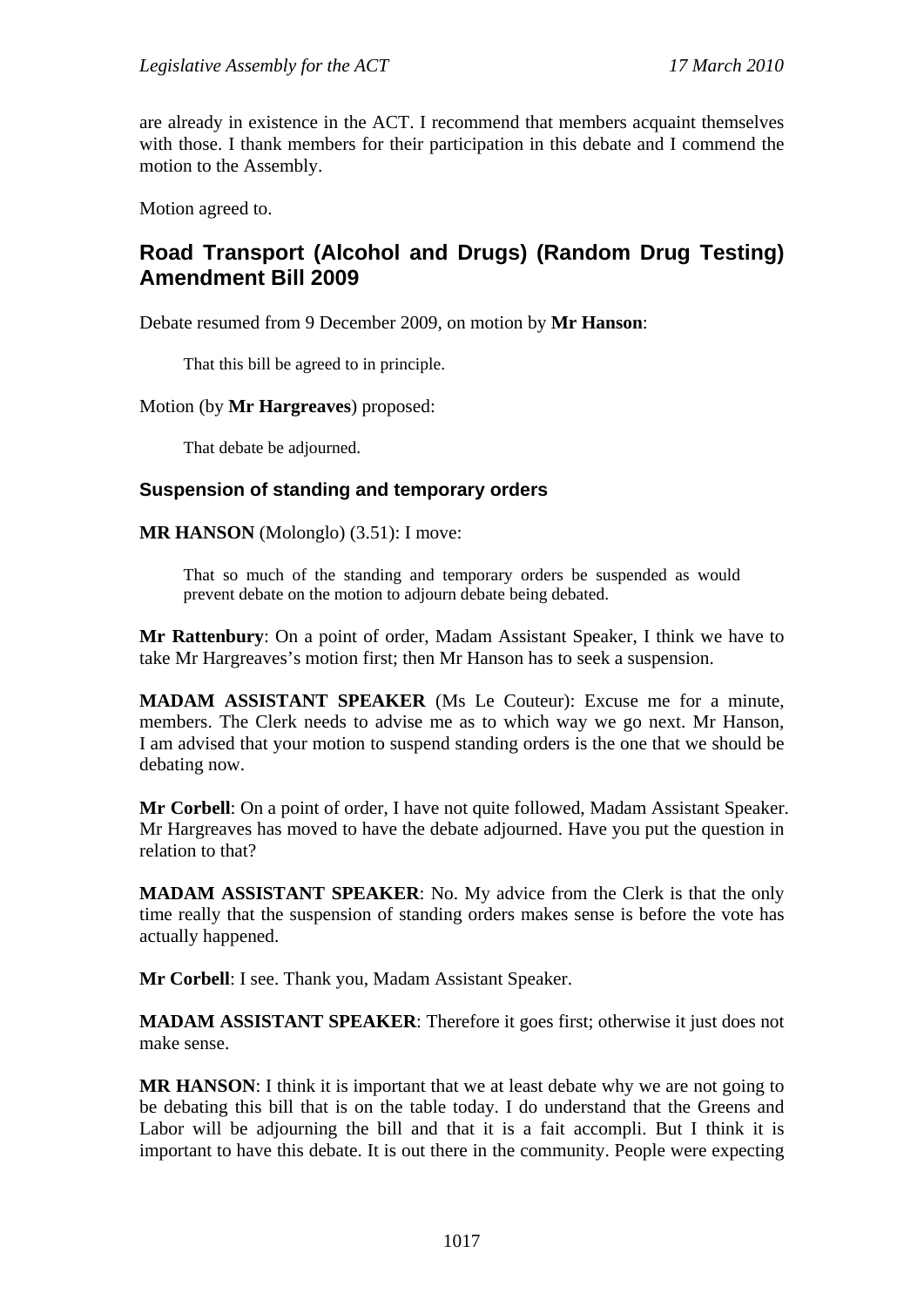this to be debated today and, for it to be adjourned, I think it is reasonable that we explain to the community why it is being delayed. I think it is reasonable for the Greens to put forward their position or the government to put forward their position as to why they do not want debate on what is very important legislation. It has been on the table since December.

Likewise, I would like to reiterate the points as to why it is important that we bring forward this legislation for debate today. The point is that this is legislation that was tabled in December. This is legislation that is essentially the same as what was brought forward by the Liberal Party in 2005. It is very similar to and, in fact, draws on the Victorian legislation that was put to the Victorian parliament in 2003.

We have had extensive consultation on this legislation. Indeed, in around 2007 or 2008 there was a forum sponsored by the ACT government and conducted by the University of Canberra. The government received many submissions to that from peak bodies such as the NRMA, Drug Law Reform Foundation, Civil Liberties Australia, AFPA and so on. All those submissions are there about random drug testing and whether we should be supporting it or not. Indeed, the government released a discussion paper that went through this issue in some detail. This formed part of the election debate in 2008.

We had ample opportunity for the government to look at this legislation since December last year. Indeed, I wrote to Jon Stanhope asking whether he had any further questions and saying I would support any amendments that I could see would add value to the bill. And I had a meeting with the Greens and said likewise, that I welcomed any debate that they had, any contribution that they had to make this bill better. And the Greens actually asked me—

**MADAM ASSISTANT SPEAKER**: Excuse me, Mr Hanson, can you debate the merits of the suspension of standing orders rather than—

**MR HANSON:** Yes, I am. I am getting to that. I am explaining—

**MADAM ASSISTANT SPEAKER**: Otherwise we are going to have the debate without having—

**MR HANSON:** Indeed. My point is: this is why we need to suspend, because there are very substantive issues on the table in terms of why this is being adjourned. And the arguments that are going to be put forward need to be heard, and that is my point. I want to hear what the Greens have got to say. The community wants to. The community wants to hear why Labor wants to adjourn this bill and the community want to hear why we want this bill debated today. And that is my point.

In outlining some of my case, I just outline to you, Madam Assistant Speaker, that I do have a substantive case, that there are things to be said and there are points that need to be put on the table so that the community can hear why it is today that this road safety legislation that can save lives, which has been debated in this community for years and which was debated here five years ago, needs further time. I simply do not understand it. I think it is important that the Greens, Labor and the opposition have an opportunity to put their case on the table.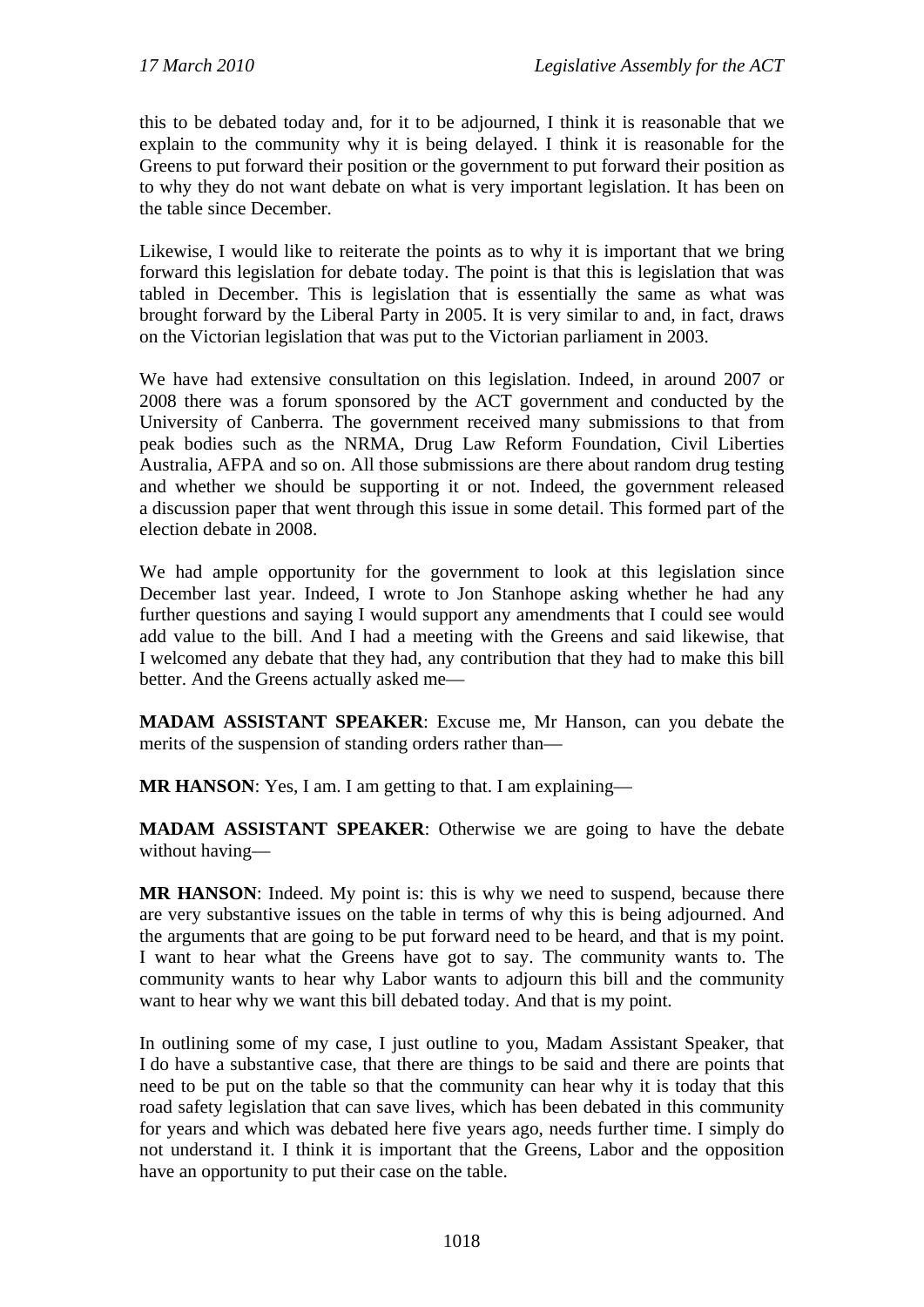We know that there are criticisms that have been levelled at the specific legislation by Labor. I believe that the criticisms that have been levelled are erroneous; they are misleading; they are disingenuous. I want to make sure that the Labor Party articulates what they are, because at the moment there is confusion that has been basically propagated through the media by the Labor Party about the bill and they need to clarify on the record what their objections are. Are they substantive or are they spurious? What is it that they have got a problem with?

There is no excuse, in my view, for the delay of this legislation. I would welcome the debate to find out from the Greens and from the Labor Party why it is that they feel it is so necessary to delay this. And I think that is an important debate to have. We cannot simply adjourn today this bill, which deals with road safety, which deals with people's lives, without an adequate explanation in this chamber as to why it is being delayed.

**MS BRESNAN** (Brindabella) (3:58): Mr Hanson knows full well why we are adjourning this today.

**Mr Hanson**: Why?

**MS BRESNAN**: Because we have had a number of conversations. We did actually speak to the Liberal Party yesterday and put the offer to them.

**Mr Hanson**: I am confused.

**MS BRESNAN**: Madam Assistant Speaker, can I please speak? And I did put the offer to them. I said yes, we would agree to agree to their bill in principle but then we would adjourn debate. We did give them an undertaking that we would be happy to come back and debate that in May. Mr Hanson actually refused that. I did ask him to go away and please put it to his party. He did say he had gone to do that and then came back and again said that he refused the offer. So we did actually put that offer there.

Yes, there have been these processes which have gone before in the Assembly. We know it has been there before and yes, it has been on the table. We acknowledge all of that but we do think—

**Mr Hanson**: Let us agree in principle?

**MS BRESNAN**: We put that offer to you, Jeremy, and you refused.

**Mr Hanson**: Do it. You can do it now.

**MS BRESNAN**: You refused that. It is too late, Jeremy. We put that on the table.

**Mr Seselja**: That is how you make policy.

**MS BRESNAN**: We do not actually go back on our word, unlike you.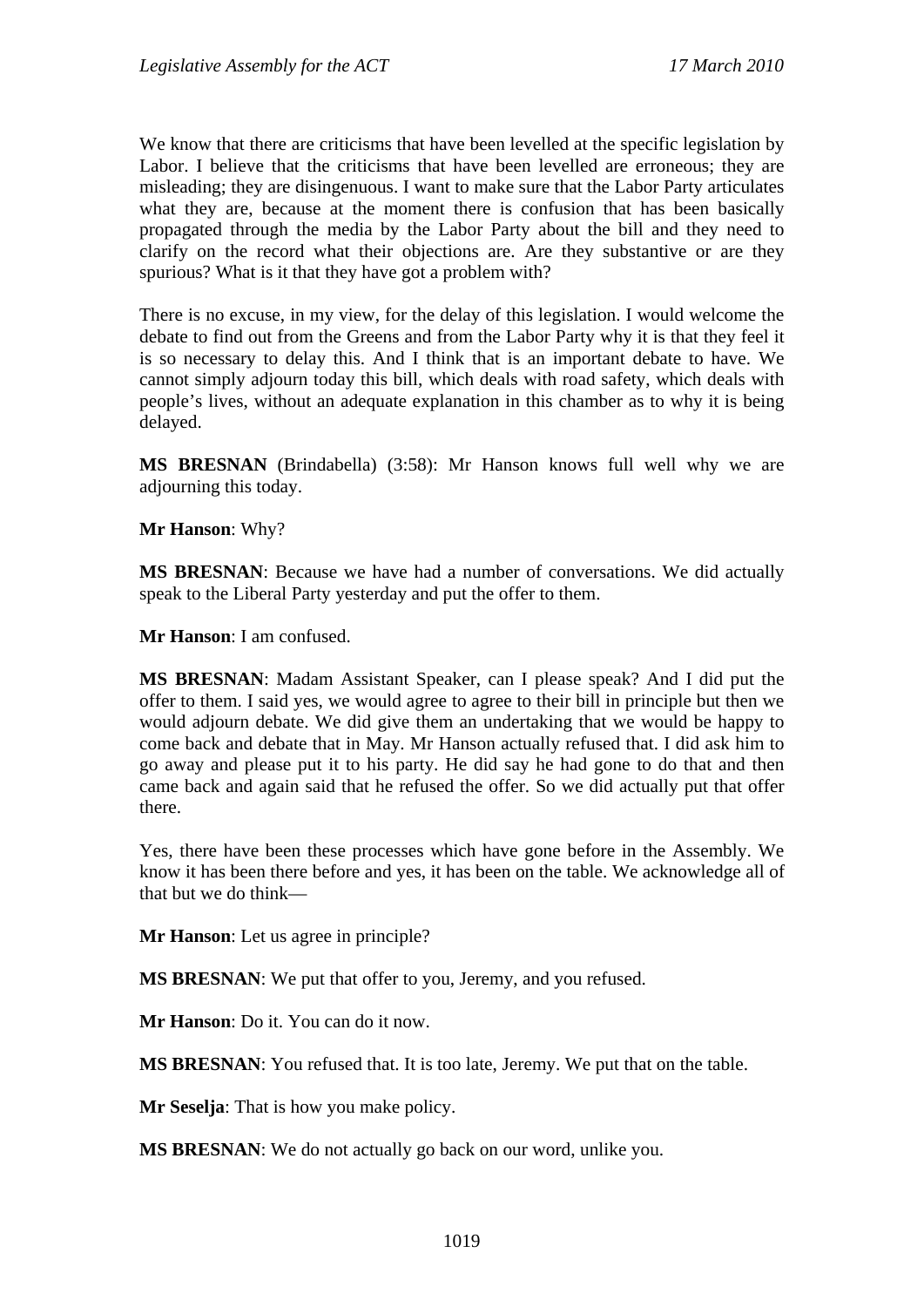**Mr Coe**: You never go back on your word?

**MADAM ASSISTANT SPEAKER**: Members of the opposition, please be quiet so that we can hear Ms Bresnan.

**MS BRESNAN**: Thank you. We did put that offer and they refused. We did not believe they were going to support adjourning it, which we thought was important, so that is why we are virtually forced into a situation to agree with the government on this. And Jeremy knows perfectly well what happened yesterday. I do not think he can come in here and argue like he has been hurt in some way, given that he actually refused the offer we put to him.

**Mr Hanson**: You demanded of me that I adjourn the detail stage and I said no. It does not stop you voting for it.

**MS BRESNAN**: There were no demands put on you, Jeremy. I put an offer to you. We tried to work with you cooperatively on this and you refused. You know what happened. We know what happened. Really it is a fairly disingenuous argument for you to come in here now and put up some argument that you did not know this was going to happen. I have to say that we do think it is important to go down that path again.

Again, I think we all know, when legislation is put on the table, even though there has been a process, people do need to be actively engaged, to actually be involved in a consultation process. I have to say Jeremy said he did; he had consulted the AFPA and the NRMA. I do not think they actually represent all the community groups and all the groups that will be interested in this and I do think it is important to be actively engaged with them.

Again, I would say to Jeremy that we said, "Delay it for a month and then we will come back and debate it." We were happy to do that. He refused that. You really only have yourself to blame on this. Again, I would say: "This is your bill. Go and do the work on this one and stop being lazy."

**MR HARGREAVES** (Brindabella) (4.01): Madam Assistant Speaker, I seek your guidance. Is the debate on this particular motion limited to 15 minutes?

### **MADAM ASSISTANT SPEAKER**: Yes.

**MR HARGREAVES**: It is, fine. Thank you very much.

**Mr Seselja**: Does that mean you are going to take your whole five minutes?

**MR HARGREAVES**: I congratulate the Leader of the Opposition on his clairvoyance and I am really glad to see that he is in fact starting to read tea leaves instead of coffee grounds because he is just murky otherwise.

The reason why we ought to adjourn this matter is that the government actually is in the middle of a consultation process with stakeholders and we are in the process of doing an exposure draft to engage the community and stakeholders.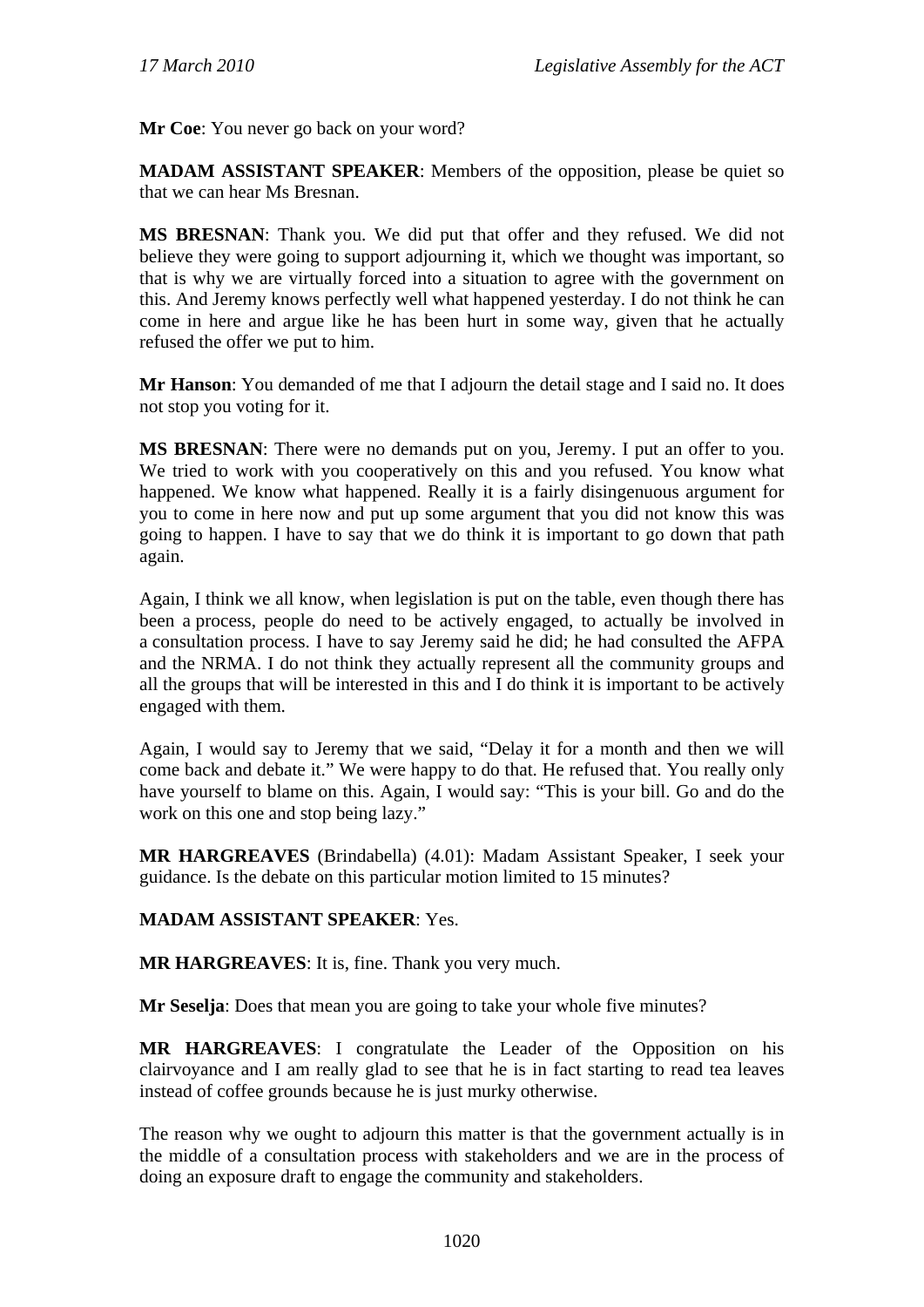**Mr Hanson**: What was the forum—

**MR HARGREAVES**: When I was sitting in Mr Hanson's seat, Ted Quinlan sat in the seat occupied by the very reverend Brendan Smyth. In fact what Mr Quinlan used to do was start his argument again if the interjections came too quickly. I will do that; I will start again.

**Mr Seselja**: On a point of order, relevance, Madam Assistant Speaker.

**MR HARGREAVES**: Do not stop the clock either, thanks.

**MADAM ASSISTANT SPEAKER**: Mr Hargreaves, if we could talk about suspension of standing orders.

**MR HARGREAVES**: Yes, we will. I will start all over again. Because of the vehemence of those opposite, I have lost my train of thought. You know how hard it is, Madam Assistant Speaker, to get your train of thought back again.

The government in fact is in the middle of a consultation process with stakeholders and is in the middle of a process of doing an exposure draft to engage the community and the stakeholders. What we are not trying to do is rush something into this Assembly and have it dealt with without talking to the stakeholders properly.

**Mr Hanson**: What, after three years?

**MR HARGREAVES**: Here we go again. The government is in the middle of a consultation process with stakeholders and is in the process of doing an exposure draft to engage the community and stakeholders.

**Mr Hanson**: Show it to us.

**MR HARGREAVES**: Do you want me to start again?

**Mr Seselja**: Yes, I would love you to start again.

**MR HARGREAVES**: Okay, I will do it again, for Mr Seselja's benefit. The government is in the middle of a consultation process with stakeholders and is in the process of doing an exposure draft to engage the community and stakeholders, because we do not want to do it without talking to people. That is what they would like to do.

We would be happy to debate this bill and the result of these consultations when they are complete. The government is in the process of receiving expert advice on the processes and the equipment to do with roadside drug testing, not to mention the costs, and would prefer that the debate be an informed one and not one based on political point scoring, which is what is happening. There is just a headlong rush to get some legislation in here.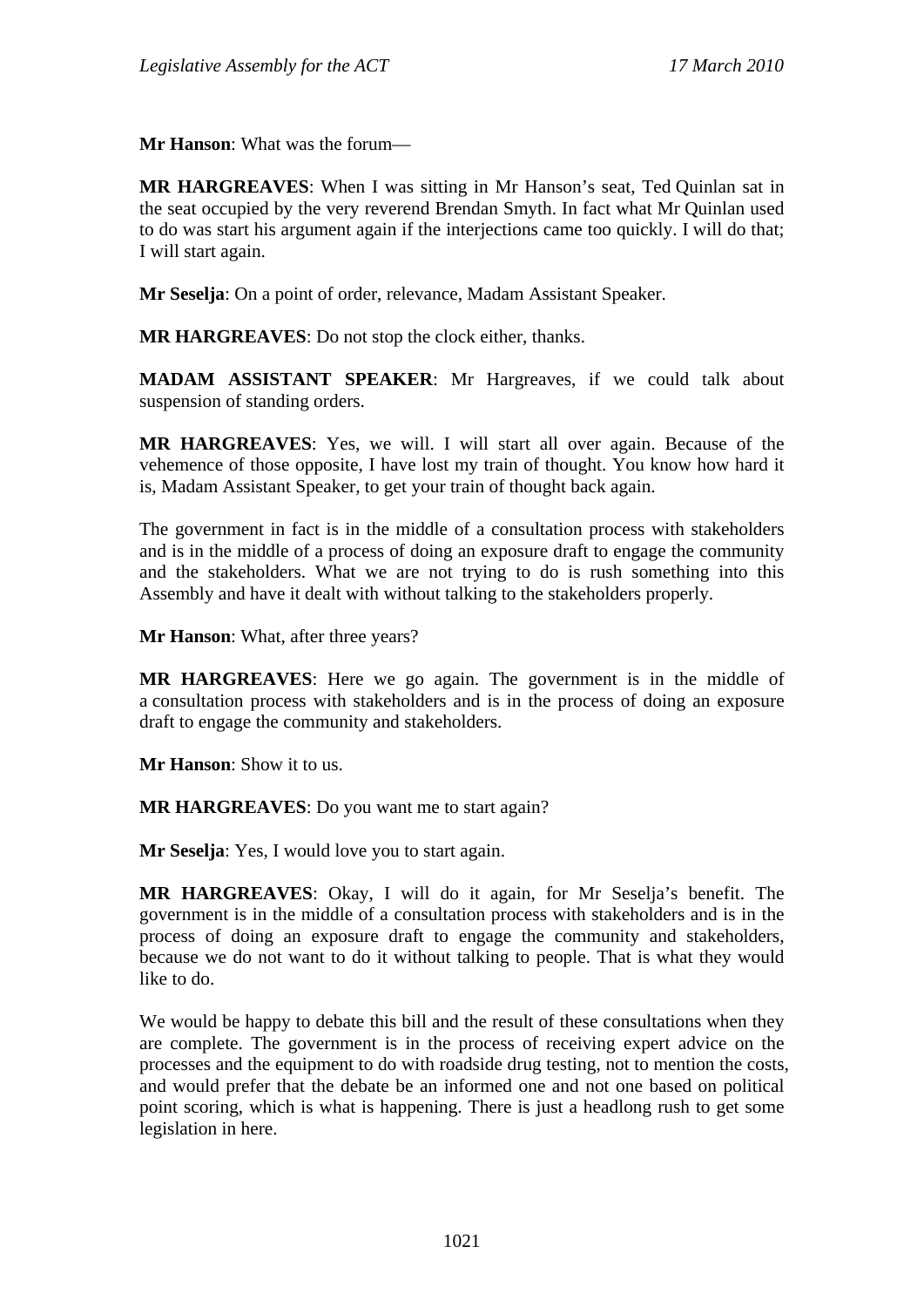Michael Moore used to have a vehicle for this and we used to accuse him of leading the legislation race. It was a headlong rush to get his legislation into the process. It did not matter whether it made any sense or not, and most times it did not make any sense. And these guys are doing it again. They are just saying, "Let's see whether we can get it in before the government does." What if it is bad law? And the Greens keep telling us the best way to figure out whether it is bad law or not is to ask the people that are affected by it. And that is what we are doing.

We also want to have expert advice on the sort of equipment we would have to use at the roadside. We would also like to know about the costs so that we can put the costs in front of the members in this chamber. We cannot do that today because the information has not been received just yet.

I think this is a reasonable approach to take, not that we do not want to debate the bill, Mr Hanson's bill. What we want to do is put the two together in a cognate debate. If you like, we can separate them. This is an offer, an offer too good to refuse. It is an offer too good to refuse. If you are too afraid to have your bill matched up against the other one, if it is a matter of fear that I see in your eyes, that is the way it goes. I would ask members to support the government and the Greens' position with respect to this suspension of standing orders.

**MR SESELJA** (Molonglo—Leader of the Opposition) (4.05): This is about two things. We have got the government wanting to take the credit for something that they have opposed for years. Something that they actually voted against, they want to now take credit for. It is so transparent and it is so typical of a government that is tired and out of ideas; they do not have any ideas of their own. So what they are going to do is again copy what is being put forward by the opposition.

For the Greens, this is about their not being comfortable with the concept of RDT; this is about their opposing the policy and looking for any opportunity to stall this. Why would you not want to have your debate? Why would you not want to put your views on the table? Why would you not want to put your views on the table about what you think about RDT today? You had the opportunity. It is listed on the daily program. You could have come and told us what you think about RDT. Do you support it or not? Instead, you would not even allow a debate to take place, not even allow an in-principle debate to take place, where we could hear from you what your view is on RDT.

Our view is clear. We believe it is an essential part of the tools that we need to give police to deal with road safety in the ACT. We have been consistent on this. We believe that people driving under the influence of drugs should not be able to do so and, wherever we can, the police should be empowered to try to stop that. Just as we believe that people driving under the influence of alcohol, people who have had too much alcohol to drink, should not be on our roads, people under the influence of illicit drugs also should not be driving on our roads.

The Greens do not even want to debate this issue. The Greens—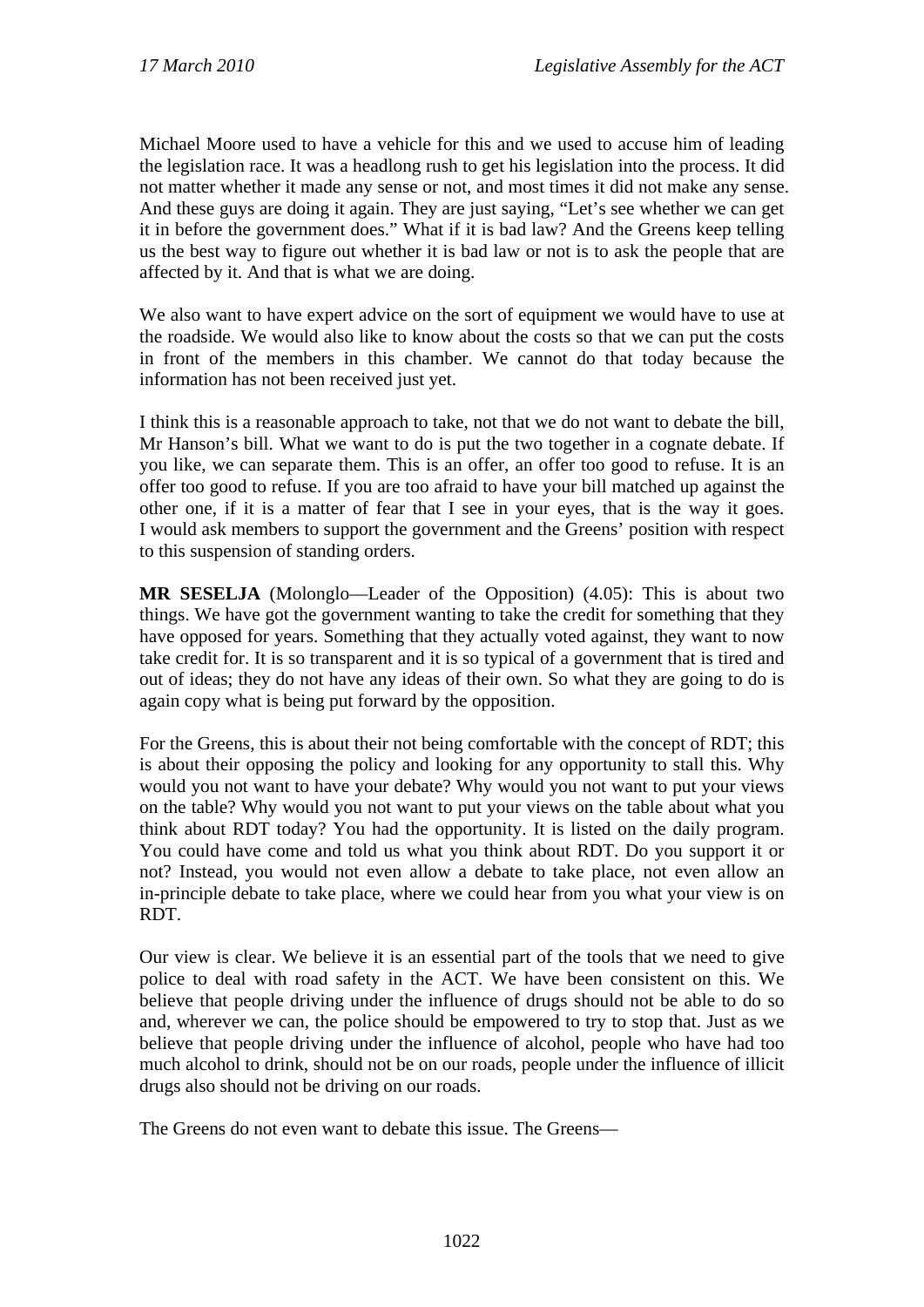**Mr Rattenbury**: Mr Seselja is starting to debate the matter, the matter of the legislation, not the suspension of standing orders.

**MR SESELJA**: Mr Hargreaves was allowed a lot of licence to do just that. I know the Greens are sensitive on this. But Mr Hargreaves was given full licence—

**MADAM ASSISTANT SPEAKER**: Mr Seselja, the time is up; so this question has become academic.

Question put:

That so much of the standing and temporary orders be suspended as would prevent debate on the motion to adjourn debate being debated.

The Assembly voted—

Ayes 4 Noes 8

| Mr Doszpot | Mr Barr    | Mr Hargreaves |
|------------|------------|---------------|
| Mr Hanson  | Ms Bresnan | Ms Le Couteur |
| Mr Seselja | Ms Burch   | Ms Porter     |
| Mr Smyth   | Mr Corbell | Mr Rattenbury |

Question so resolved in the negative.

Original question put:

That debate be adjourned.

Ayes 8 Noes 4

| Mr Hargreaves | Mr Doszpot |
|---------------|------------|
| Ms Le Couteur | Mr Hanson  |
| Ms Porter     | Mr Seselja |
| Mr Rattenbury | Mr Smyth   |
|               |            |

Question so resolved in the affirmative

Debate adjourned.

**MR HANSON** (Molonglo), by leave: Unfortunately, we did not have an important debate today, but I do want to put on the record a few comments in relation to why it was important to enact this legislation today. I would like to quote firstly from my tabling speech in December 2009 when I tabled this bill. I said:

I wish to state that the opposition is happy to work with the government and the Greens on this bill. The community expect us to act on this and they will not tolerate any political party that plays politics with road safety and people's lives. This is worthy legislation. It will save lives and it will reduce the carnage on the roads.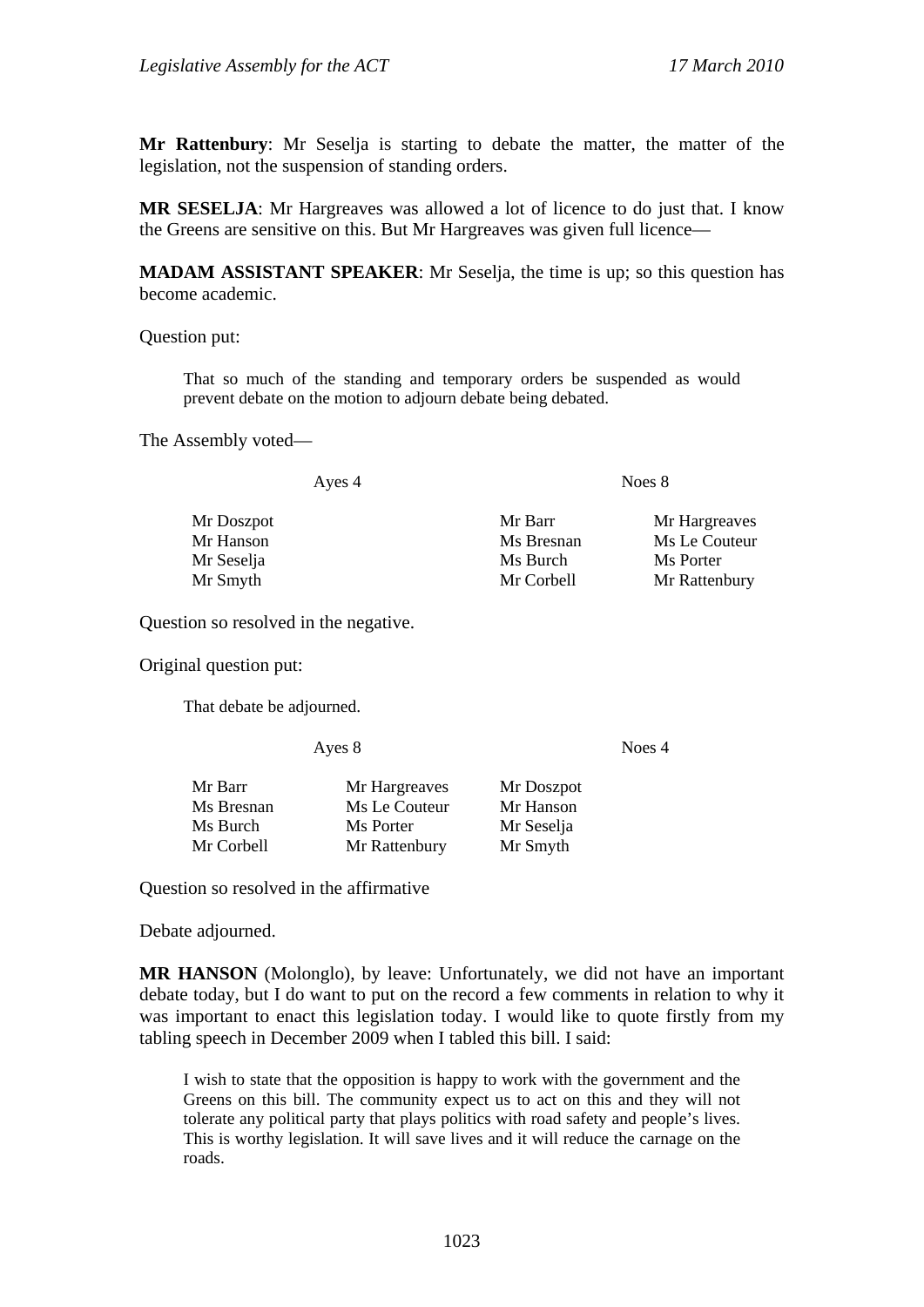Madam Assistant Speaker, my fears have proven correct. I explicitly stated that I would work with the government and with the Greens, and I went so far as to write to Mr Stanhope in February to that end, after he put out some baseless criticisms of my bill. I will read into the *Hansard* what I wrote to Mr Stanhope:

Dear Jon,

In a collegiate fashion I note that your government has recently announced a change in its position in relation to the introduction of random drug testing in the ACT. The opposition welcomes this change in the government's position and I believe that the broader community will applaud what is a very important road safety initiative.

As you are aware, I currently have tabled before the Assembly a private members' bill which will introduce a framework for random drug testing based on the Victorian model, the Road Transport (Alcohol and Drugs Random Drug Testing) Bill 2009, which was tabled in December 2009 and which I intend to bring forward to debate in March 2010.

The criticisms that you have levelled at my bill have unfortunately been misleading and without substance and I would welcome the opportunity to provide you with any clarification that you require. If you have genuine amendments to my legislation then I would be very open to discussing these with you.

For example, my legislation specifically lists cannabis and methamphetamine as proscribed illicit drugs, as the evidence shows that they are both prevalent drugs found in drivers. The bill makes provision for additional illicit drugs to be included under regulation and further illicit drugs, such as ecstasy, could easily be included by the minister at any time. If you genuinely consider that other illicit drugs should be proscribed from the onset, then the opposition is willing to adopt an amendment to the bill to that effect.

I look forward to working with you on this important road safety initiative and believe that it is in the community's interests that we adopt a cooperative approach towards implementing this important legislation.

What response did I get? Absolutely nothing. What a shame. I also met with the Greens. I met with Mr Rattenbury and Ms Bresnan; I met in a collegiate fashion and I think they would have to agree that the meeting was taken in good faith. There was certainly no intent by me to do anything other than engage with them in a very constructive manner. They actually asked during that meeting that I delay the debate until March because they wanted to consider it. Initially, I was going to bring it on on 24 February and I said: "Yes, of course. Have an extra month. This is important legislation. We want to get it right. Take that time to consider and then bring any amendments that you may have back to me and we can move forward on this bill."

Unfortunately, things have changed with the Greens since that meeting. They have now changed their position on what they want to do. So rather than debate it in March, as we had discussed, now what they are going to do is simply to reject it. The Greens, it is clear, want to delay, they want to postpone and they want to hinder this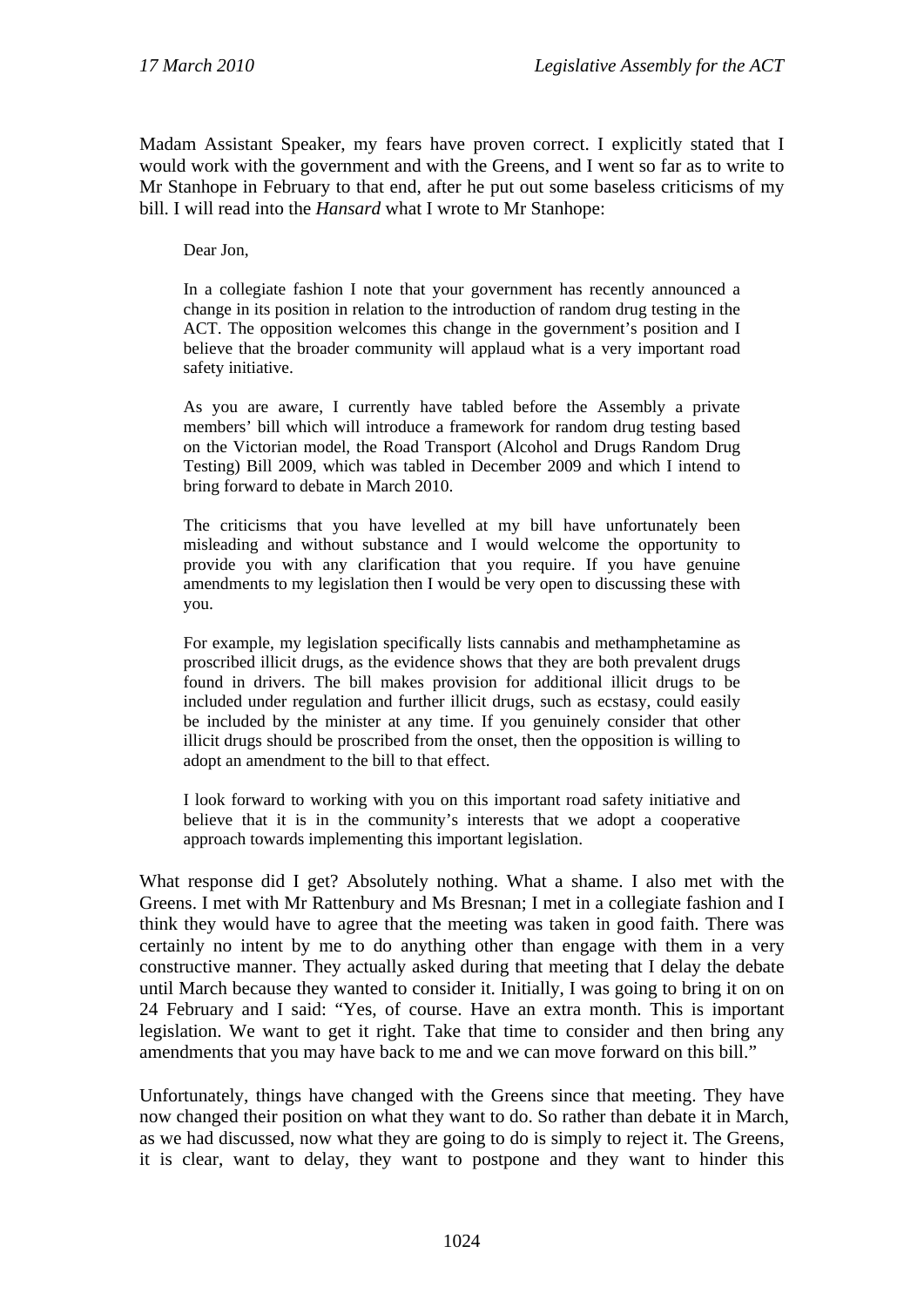legislation, which surprises me because I know that Amanda Bresnan voted for this legislation for RDT at the Tuggeranong Community Council. When a show of hands was asked for, as to who supports RDT in the community, everybody put their hands up. I believe that she supported it then. She can correct that—or we could have had that debate, if we were going to be debating it today.

The point is that the Canberra Liberals put forward very similar legislation in this place five years ago, and I tabled this bill over three months ago. I agreed to delay the debate, and it is time for the Greens to make a decision. They have done nothing constructive to engage in this debate and actually to provide any substantive recommendations or amendments to my bill if they think there are any errors.

If they think there is any problem with my bill then they should let me know. Have they had any comments from the community saying that there are any problems with the bill? I have not. All I have received from the community is: "Well done, the Liberals, for putting this on the table. Let's get on with it." That is the unanimous response I have had from everyone. Can you tell me that you have had anything different? If you do then let me know. Tell me what your criticisms are with the bill if you have any, because I look forward to your amendments.

So why don't we debate this bill today? What a shame that we have not had that opportunity. Why didn't we vote on it and start the ball rolling? If someone wanted to come forward with amendments at a later date, there is a six-month period before the bill would be enacted. So there is plenty of time for amendments to be placed in it if they wanted to. I have asked the Greens and I have asked Labor: "Give me your amendments. What problems do you have with the bill?" Deathly silence, other than what we see as verbiage and garbage from Mr Stanhope in the media. But in terms of any amendments that they wish to bring forward because they have got genuine, legitimate criticisms of or corrections to my bill, or amendments, there has been absolutely nothing, because Labor is running a line of interference and the Greens have been too lazy and idle to do the research on this. That is what is quite clear.

It is not true to say that this is a new issue or that consultation has not occurred. With respect to consultation on this issue of RDT, Mr Hargreaves, over at the back, would know that the consultation and engagement with the community on random drug testing in the ACT has been prolonged, protracted and extensive. Indeed, the government, back in 2007-08, set out a process of engagement with the community. The University of Canberra hosted a drugs and driving forum.

**Mr Hargreaves**: On a point of order, Madam Assistant Speaker, I have a couple of points that I might seek your ruling on. Firstly, I think it is customary when people make statements that they are brief, and not re-litigate an argument. Secondly, Madam Assistant Speaker, I would ask you to be a bit vigilant and seek the Clerk's assistance so that we are not allowing a reflection on a vote of this chamber, when the vote of this chamber was not to allow the debate to go on. What I am hearing, in fact, is further debate on that same question, which is a reflection on a debate which has already occurred in this chamber. So I would ask you to ask Mr Hanson to draw it to a close fairly quickly.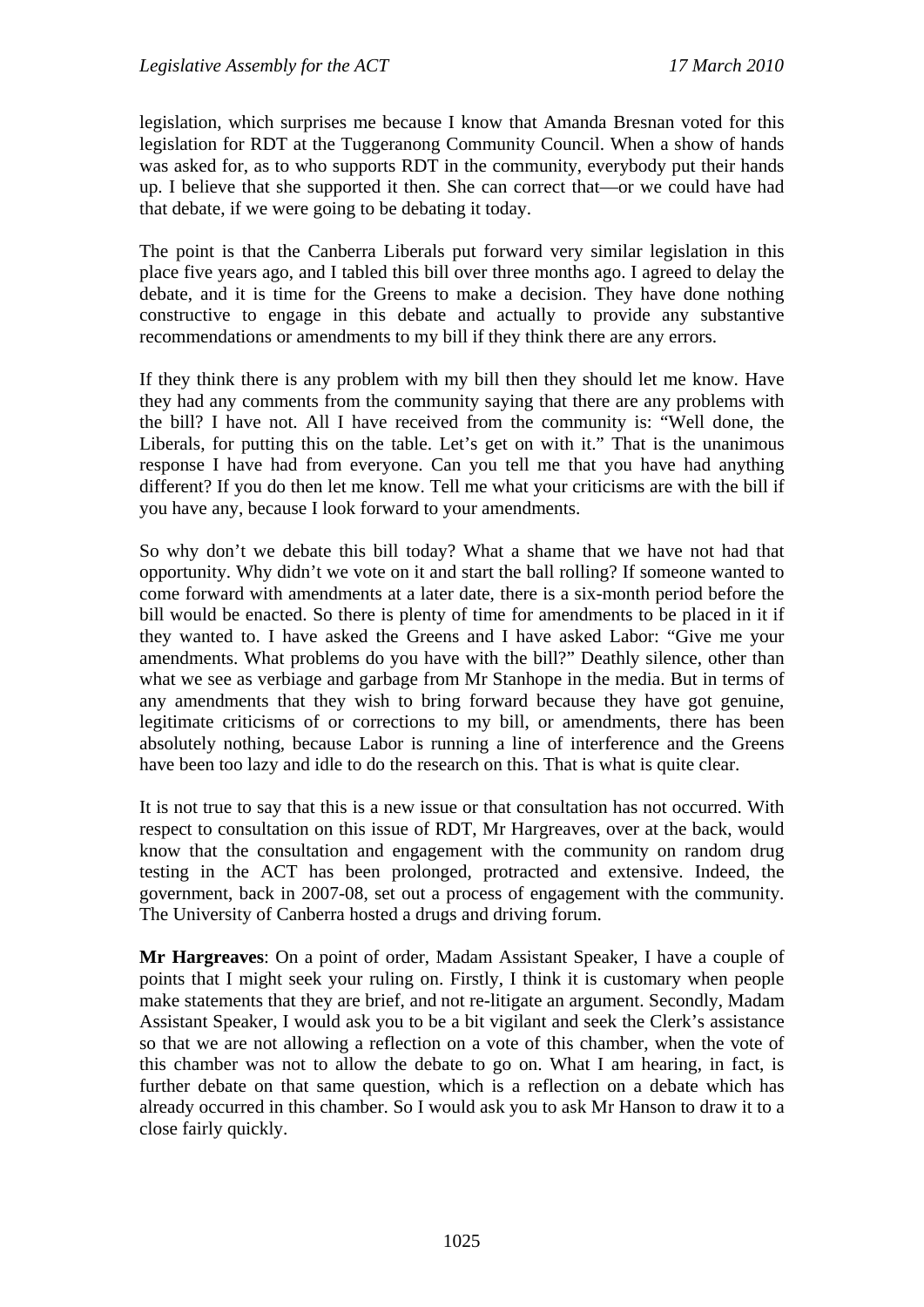**MR HANSON**: Madam Assistant Speaker, on the point of order, standing orders say that there is no time limit, so while I acknowledge Mr Hargreaves's concerns, under standing orders, there is no—

**Mr Barr**: You did say a short statement, Jeremy, though, and that was the basis on which leave was given.

**MR HANSON**: Well, I consider "short" to be anything less than an hour, Mr Barr.

**MADAM ASSISTANT SPEAKER** (Ms Le Couteur): Mr Hanson, you are correct about the standing order not having a time limit, but you did say "brief", and I would ask that you be brief on this. I would not define an hour as "brief".

**MR HANSON**: Madam Assistant Speaker, if I had fewer interjections from the crossbench and the government benches, I am sure I could be brief. The University of Canberra hosted a drugs and driving forum.

**Mr Rattenbury**: On a point of order, Madam Assistant Speaker, I would like to move for a suspension of standing orders to allow the Assembly to put a time limit on Mr Hanson's speech.

**MADAM ASSISTANT SPEAKER**: Yes, Mr Rattenbury.

**MR HANSON**: This is going to take longer than my speech, you doofus.

**Mr Rattenbury**: You just told us it might take up to an hour, Mr Hanson, so what are we supposed to do?

**MR HANSON:** No, I said anything less than an hour. Come on, that is going to be another debate, and I will not go short on that one, Mr Rattenbury.

**Mr Barr**: Sorry, are you going to stop now?

**MR HANSON:** No. I said I am not going to go short, if we are having a debate about suspending standing orders.

**Mr Rattenbury**: I am prepared to enter into negotiation, if Mr Hanson gives some indication that he is not going to keep going for too much longer.

**Mr Smyth**: On the point of order, Madam Assistant Speaker, this is ridiculous. Never, ever, in my time in this place, have we sought to do this. It is outrageous that we would give a member leave to speak and then, because we do not like what he is saying, seek to do this. We do not do it to ministers. Ministers get leave to make statements. We do not do it to ministers. It is entirely appropriate that when this place has given a member the right to speak on a subject that he or she chooses to speak about, we hear that person in silence. As Mr Hanson pointed out, if there were fewer interjections, he would get through it far quicker than he is doing at the moment. If people want to have a debate about it, that is fine, but it is just ridiculous that we change the rules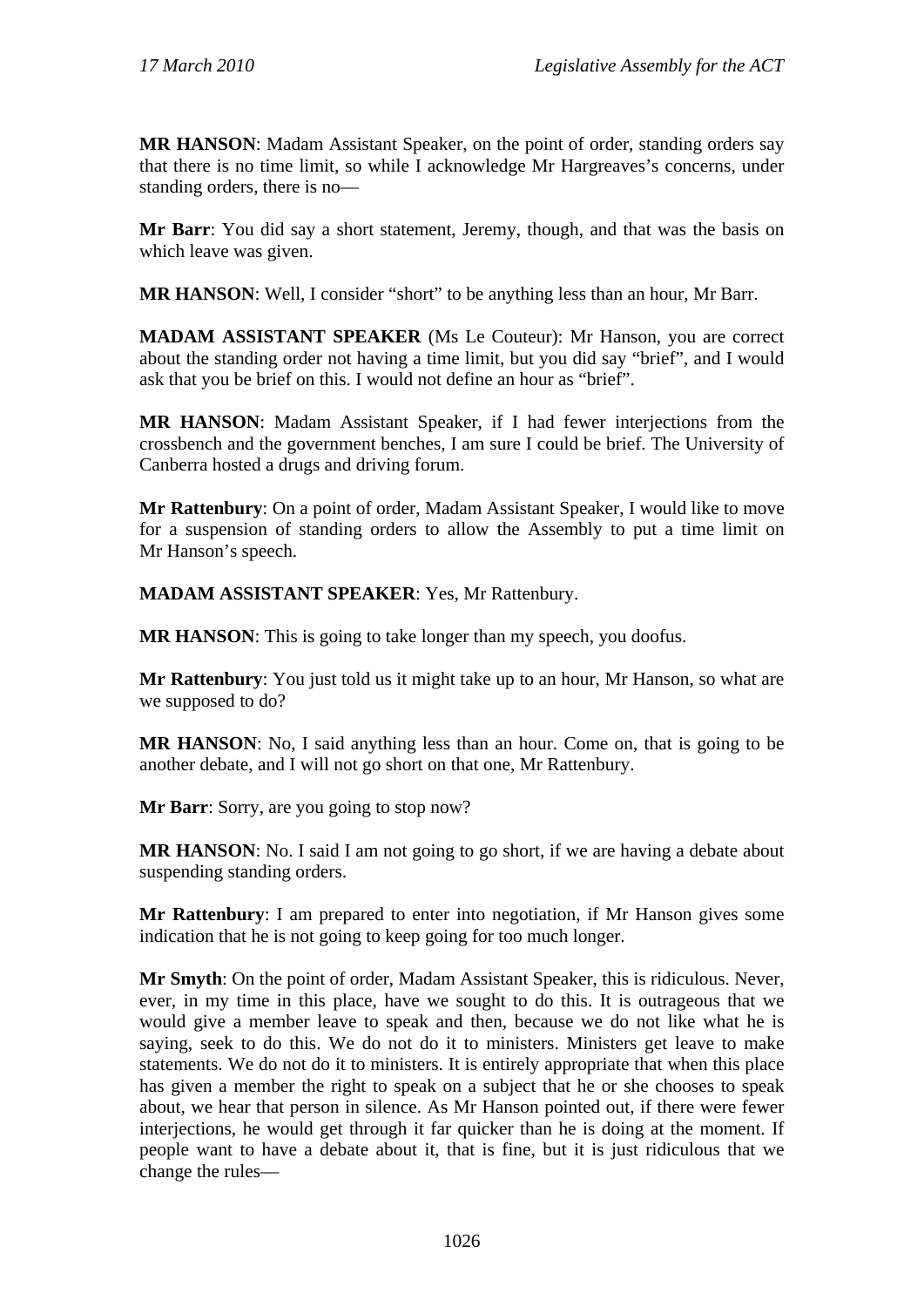**MADAM ASSISTANT SPEAKER**: Yes, thank you, Mr Smyth.

**Mr Smyth**: If the Greens and the Labor Party are quite happy to change the rules for the Liberal Party, so be it.

**MADAM ASSISTANT SPEAKER**: Mr Smyth, I have heard your point.

**Mr Hargreaves**: Madam Assistant Speaker—

**MADAM ASSISTANT SPEAKER**: Mr Hargreaves, do you have a new point?

**Mr Hargreaves**: Yes, Madam Assistant Speaker. It is also unheard of in my dozen years here that a member has abused the standing orders under the guise of making a statement to actually make the speech he would have made if his bill had been put forward. And that is what we are seeing.

**MADAM ASSISTANT SPEAKER**: Thank you, Mr Hargreaves. Mr Hanson, I think the point here is that you asked for leave to make a brief statement. I think that the house is pretty much making its view clear that what you are making shows signs of not being a brief statement. Can I please ask you to wind up your statement in the next minute or two and then—

**MR HANSON**: Madam Assistant Speaker, the standing orders say that I have no time limit. This is a very important issue and I believe that my statement needs to be thorough. I will be as brief as I choose to be, and it is entirely within my right to do so.

**MADAM ASSISTANT SPEAKER:** I agree that it is within your right but it was also within the—

**Mr Smyth**: Well then, defend his rights.

**MADAM ASSISTANT SPEAKER**: But you did state "brief".

**MR HANSON**: It is not about the vibe, Madam Assistant Speaker; it is about the standing orders. The standing orders say that I am entitled to speak for as long as I want to, and I will do so until such time as I am directed by the Assembly not to, for a suspension of standing orders. Until then, I will continue to speak, as is my right under the standing orders. If you want to muzzle the debate further, you have already muzzled the debate on the bill. Now what we see is Labor and the Greens wanting to muzzle what I am doing, which is make a statement. If we are going to have more muzzling of debate in this place, I am not sure why we are bothering to be here today.

**MADAM ASSISTANT SPEAKER**: Mr Hanson, you did say "brief", and I would ask you to do what you said you were going to do. But you are correct in pointing out that there is no time limit, given that you have been given leave. So you are correct that the Assembly cannot actually stop you. However, I draw your attention to the fact that you said you were going to make a brief statement and request that you do what you said you were going to do.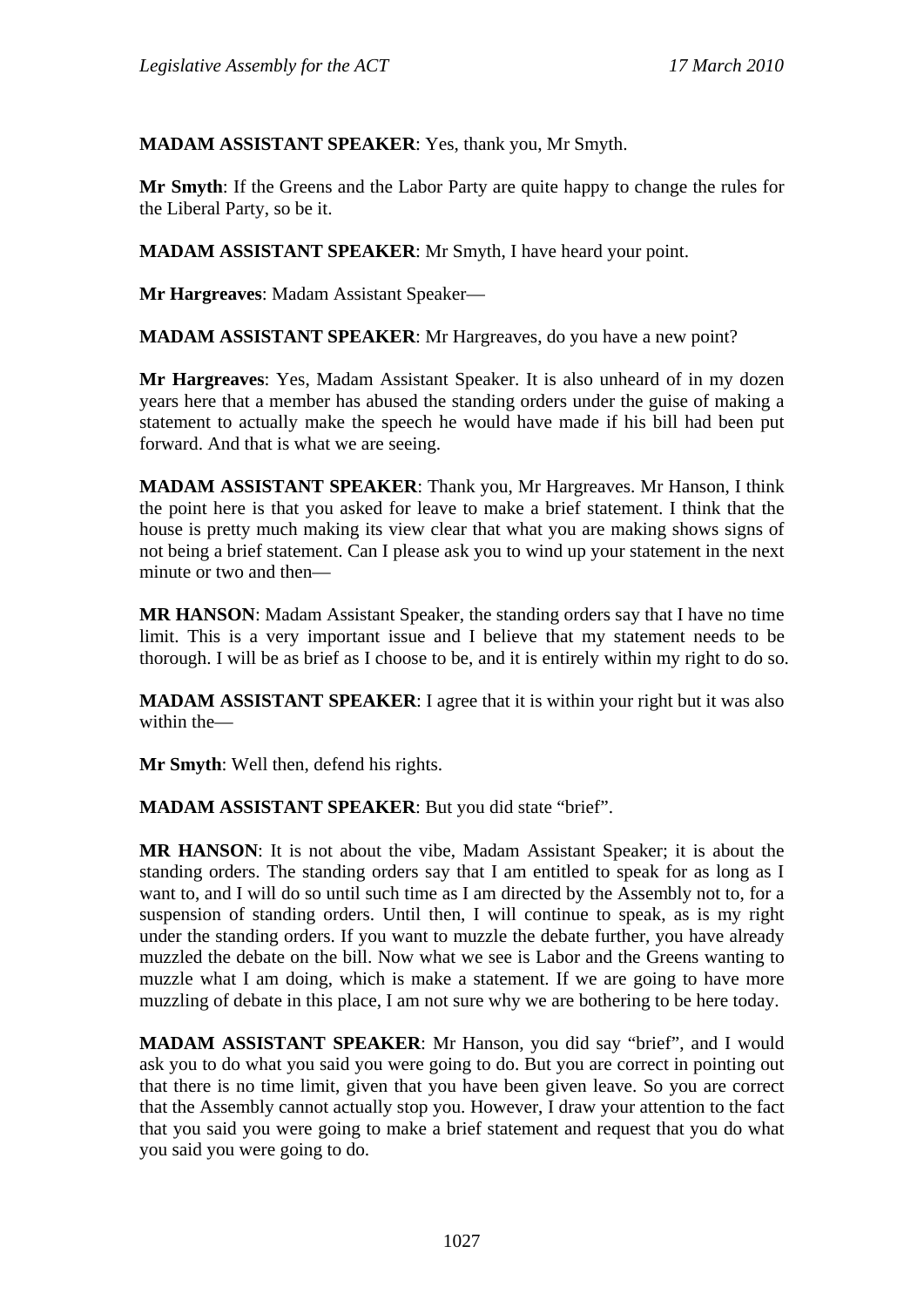**MR HANSON**: By "brief", I did mean that it was going to be a statement that was not going to go for an hour or so, but I am certainly going to complete what I set out to say, Madam Assistant Speaker. And I will not be further muzzled by the government or the Greens in making what are very important points about road safety in this community. I will not be muzzled. If they choose to muzzle me further then that would be against my will. We have probably just wasted 10 minutes. I would probably have been finished by now, Madam Assistant Speaker, if these vexatious points of order had not been raised. It has probably not done much to make me of a mind to keep my comments particularly brief, I must say. May I continue, Madam Assistant Speaker?

**MADAM ASSISTANT SPEAKER**: Certainly, Mr Hanson. You have the floor.

**MR HANSON**: The University of Canberra hosted a drugs and driving forum in June 2008 to provide an opportunity—this is quoting from the TAMS website—for the public to hear from experts on the impact of drugs and driving, learn about random drug testing in other parts of Australia and gain an insight into current research into drug driving. The forum included presentations and general discussion by a panel comprising University of Canberra researchers, a New South Wales police forensic pharmacologist, a member of the Victorian police traffic drug and alcohol unit—

**Mr Hargreaves**: A point of order, Madam Assistant Speaker, under standing order 62, on the basis of repetitious and tedious argument, I ask that you sit the member down.

**MADAM ASSISTANT SPEAKER**: One moment. I will look at standing order 62.

**MR HANSON**: Madam Assistant Speaker, on the point of order, there is nothing that I have said that is tedious or repetitious. Madam Assistant Speaker, I am quoting. If it is tedious or repetitious, it is only because I am quoting from the government's own website.

**MADAM ASSISTANT SPEAKER**: Mr Hanson, I think you may continue.

**MR HANSON**: Thank you. As I said, the forum included presentations from a range of people, a drug and alcohol unit, the ACT Human Rights Commission, the ACT Government Analytical Laboratory and a health-focused social researcher. Those submissions are all available for the Greens to read, if they wish to, on the TAMS website.

There was a discussion paper that was released by the government in May 2008, and it included a chapter on drugs and driving. Submissions have been made to the government—they are available on the websites—about random drug testing. There has been extensive engagement with the community. There are submissions—go ahead and read them; I know that Mr Rattenbury has not; I know that Ms Bresnan has not—from ACT Policing, the Australian Trucking Association, Civil Liberties Australia, Clinical Forensics ACT, Drug Free Australia, the Australasian Institute of Drug and Alcohol Testing Inc, Families and Friends for Drug Law Reform, Guardian Interlock, UnionsACT, Directions ACT, David McDonald's Social Research and Evaluation Pty Ltd, NRMA Motoring and Services and the ACT Democrats.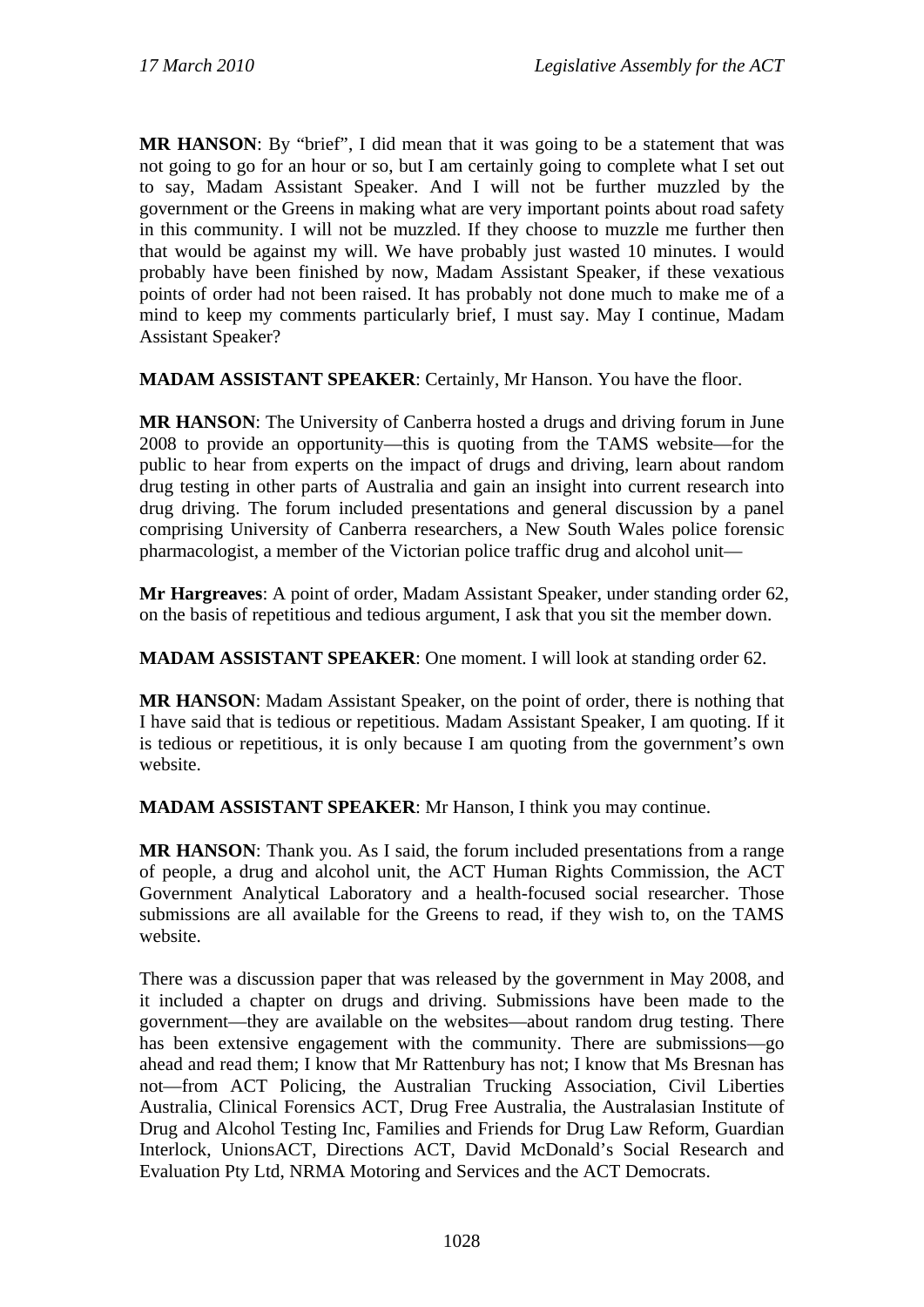The Greens have the audacity to come into this place and say, "We're adjourning the debate on this road safety legislation because there's been no community consultation." They have not even bothered to read the submissions. They are lazy, lazy, lazy. They are coming in here because they do not have a bloody clue about what is going on and, as a result, people are going to continue driving on our roads while affected by drugs. That is what is going to happen as a result of today.

We have support for our legislation from organisations such as the Law Society, as reported in the *Canberra Times* back in 2008. The ACT Law Society has criticised the government's legal arguments against introducing random roadside drug testing, saying the decision is endangering lives. I will say that again: endangering lives. Who was it that was defending the fact that the government did not want RDT? The ACT Attorney-General, Simon Corbell, defended the government's refusal to test for drugs on the road, saying that the current technology is faulty. That is ludicrous. That is rubbish. The people who have been standing in the way of this have been the government and the Greens, and they continue to do so. They are putting people's lives at risk by refusing to do so.

We have the support of the NRMA and the AFPA for this legislation. The consultation has occurred. This is a failure to act on the issue; not a lack of consultation. We are ready to act; we can act. It is not that the community has not been engaged, and I have just outlined the evidence. Go on the TAMS website and have a look, Ms Bresnan; have a look, Mr Rattenbury. Try and discover what is going on with RDT in this community instead of coming to the debate late and just jumping into bed with the government and deciding to consult and engage. That consultation, Madam Assistant Speaker—

**Mr Corbell**: On a point of order, Madam Assistant Speaker, I know that leave has been granted to Mr Hanson to speak. However, I would draw your attention, Madam Assistant Speaker, to *House of Representatives Practice* with reference to statements by leave. Before I do this, I note that Mr Hanson himself indicated when seeking and receiving the leave of the chamber that he would make a short statement. Madam Assistant Speaker, I draw your attention to *House of Representatives Practice*, which says:

Members seeking leave to make statements must indicate the subject matter in order that the House can make a judgment as to whether or not to grant leave. When a Member has digressed from the subject for which leave was granted, the Chair has … expressed the opinion that a Member should not take advantage of leave granted to make a statement (in response to another) to raise matters that had no direct relationship to that statement.

I would argue that Mr Hanson is taking advantage of the leave that has been granted to him by the Assembly. He said he would make a short statement. He is now debating the bill which the Assembly has just adjourned. I think he is taking advantage of the leave that has been granted to him, and I would ask you to consider indicating to Mr Hanson that he should not take advantage of that leave and that he should honour the commitment and the indication he gave to this place that he would be making a short statement.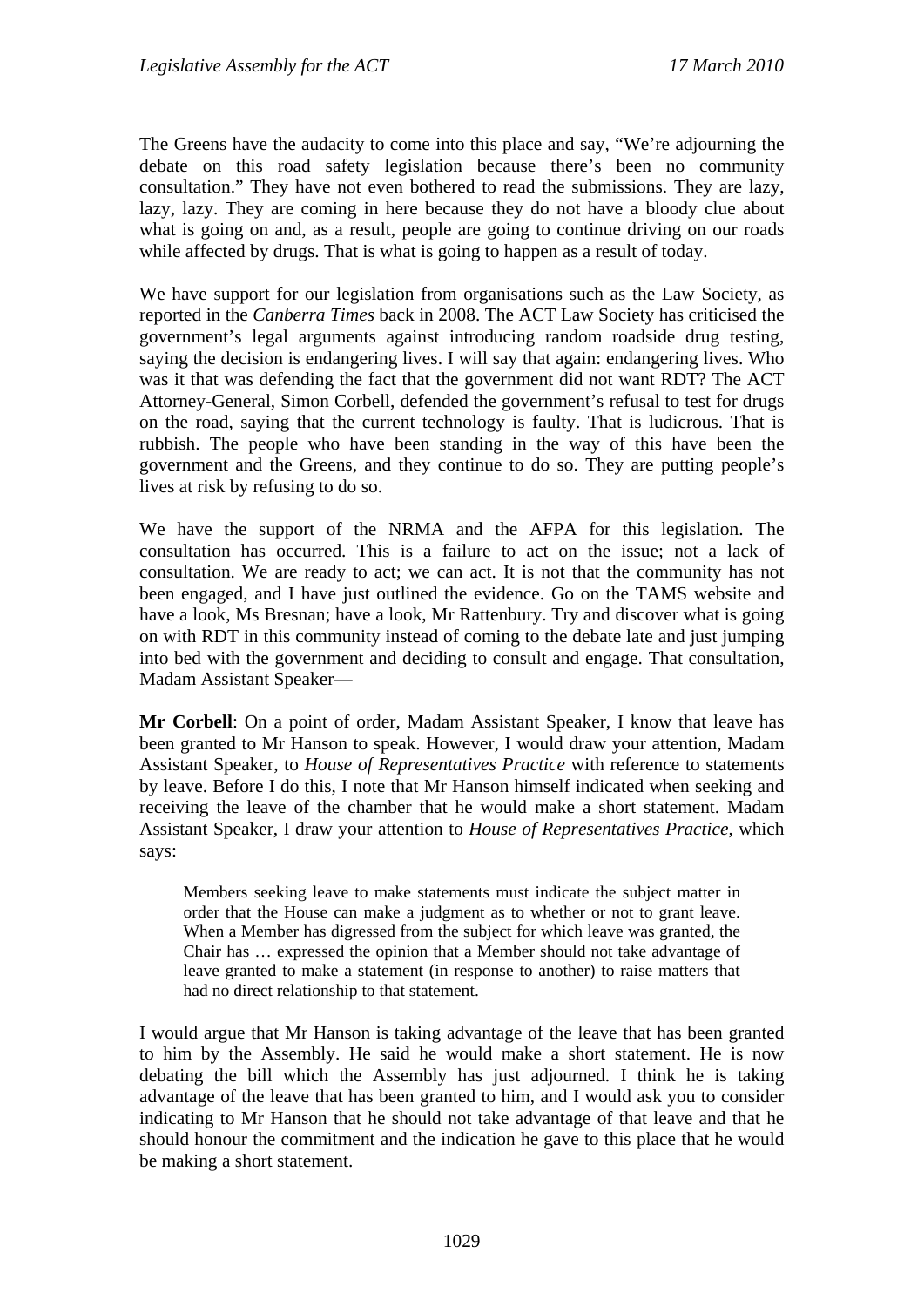**MADAM ASSISTANT SPEAKER** (Ms Le Couteur): Mr Corbell, I have already said that to Mr Hanson. I am just not sure what more I can actually do. Mr Hanson, please make it brief.

**MR HANSON**: I will continue, thank you, Madam Assistant Speaker. The attacks from the government on the legislation have been entirely misleading. If I turn to those attacks, you will find that they started on 24 February, which was the date on which the legislation was due to be debated. I agreed with the Greens that I would defer that for a month, so it was not debated on that day. But out of the blue, miraculously, what we saw was a press release—

**Mr Corbell**: On a point of order, Madam Assistant Speaker, Mr Hanson indicated that he would make a short statement. He was granted leave at 4.14 today.

**Mr Hanson**: But there have been many points of order.

**Mr Corbell**: It is now 4.35 and, even with points of order, he has been on his feet for at least 15 minutes. That is not a brief statement in the context of the practice of this place. I would draw to your attention again, Madam Assistant Speaker, *House of Representatives Practice,* which indicates that members should not take advantage of the leave granted to them by the Assembly. I would ask that you ask Mr Hanson to abide by the commitment he gave to this place to make a brief statement.

**MADAM ASSISTANT SPEAKER** (Mrs Dunne): Mr Corbell, when members give a member leave, they realise that the clock is not on them. I was not here at the time, but I understand Mr Hanson made a commitment to make a brief statement. Mr Hanson, could you draw your statement to a conclusion.

**MR HANSON**: Yes, Madam Assistant Speaker. I believe in many regards I have made my point—that is, that this is very important legislation. I am disappointed that it has not been debated. Engagement has been conducted with the community. The criticisms that have been levelled at the legislation by the government—and I can go into those perhaps on another day—are entirely erroneous. It is a great shame, I think, that an opportunity to enhance the road safety of our community has been lost here today.

## **Environment—wood smoke**

**MS BRESNAN** (Brindabella) (4:36):

I move:

That this Assembly:

- (1) notes:
	- (a) the detrimental impact that wood smoke has on people's health;
	- (b) the build up of wood smoke that occurs in the Tuggeranong Valley in winter months; and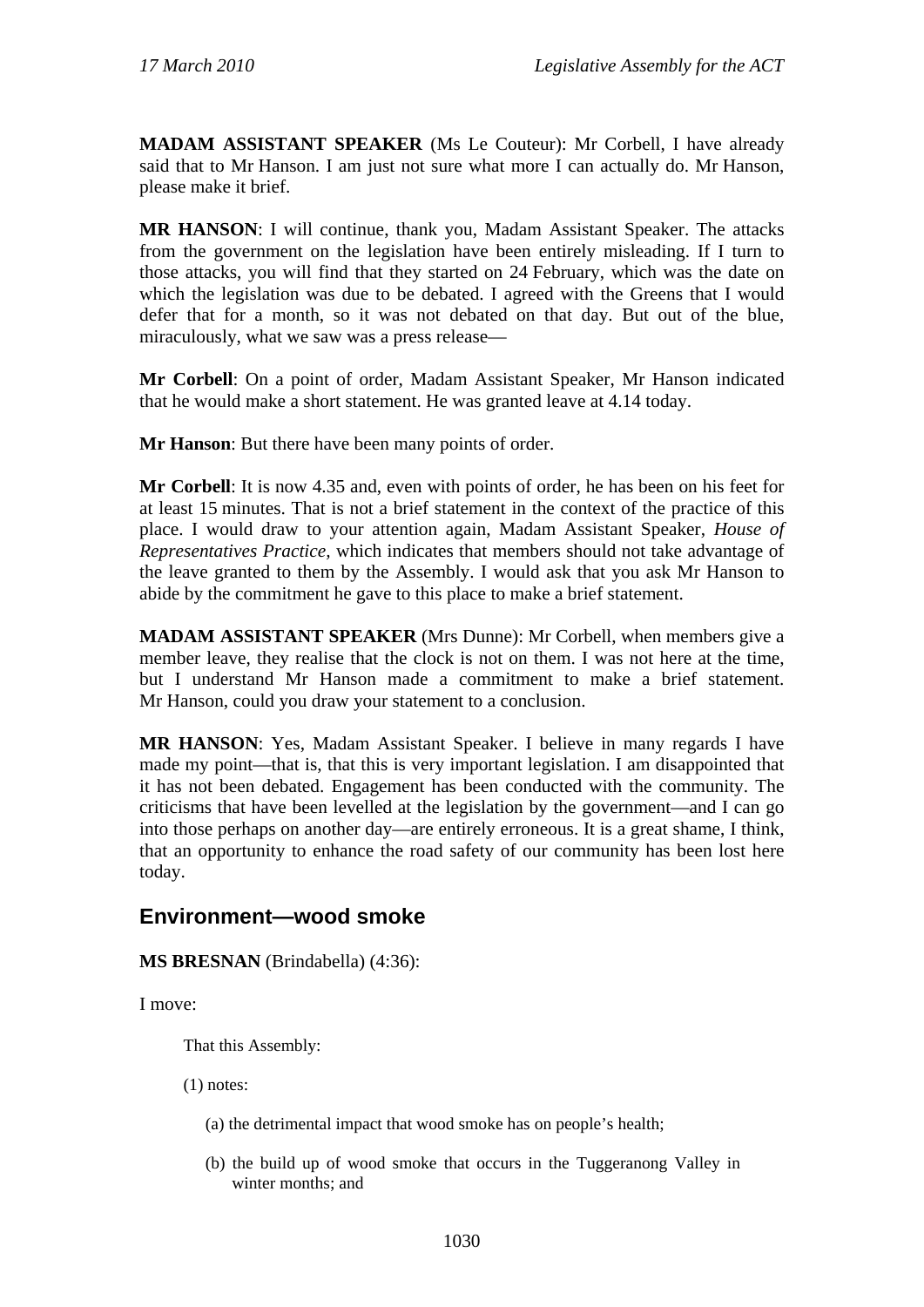(c) the ACT Government's wood heater replacement program and Don't Burn Tonight campaign;

(2) calls on the Government to:

- (a) investigate methods of reducing wood smoke in the Tuggeranong Valley, including through the expansion of:
	- (i) education campaigns, such as Don't Burn Tonight;
	- (ii) the wood heater replacement program;
	- (iii) regulations concerning wood heater instalment; and
	- (iv) enforcement of regulations;
- (b) when conducting these investigations, consult with relevant stakeholders including:
	- (i) ACT Health;
	- (ii) Department of the Environment, Climate Change, Energy and Water;
	- (iii) ACT Planning and Land Authority;
	- (iv) the Commissioner for Sustainability and the Environment;
	- (v) ACTEWAGL; and
	- (vi) industry and community groups;
- (c) make PM10 and PM2.5 levels publicly available as they are measured; and
- (d) report back to the Assembly by the last sitting day in September 2010.

This is the perfect time for the Assembly to discuss my motion because, despite being autumn, Canberrans are still making decisions about the heating and cooling systems in their homes.

The Greens acknowledge that build-up of wood smoke in Canberra, particularly the Tuggeranong Valley, is a health problem. While I appreciate that the ACT government has taken positive steps to counter this problem, I am concerned that the air quality in winter still presents health problems for people and that it is at times not within acceptable levels. Today I hope to look at some possible solutions. In gaining the support of this chamber, we can lift the bar in tackling wood smoke pollution in Canberra.

Madam Assistant Speaker, many in this place would agree that a burning fire amongst friends and family on a cold winter's night is something quite special. While this may be true for many, the reality is that pollution created by the burning, and in many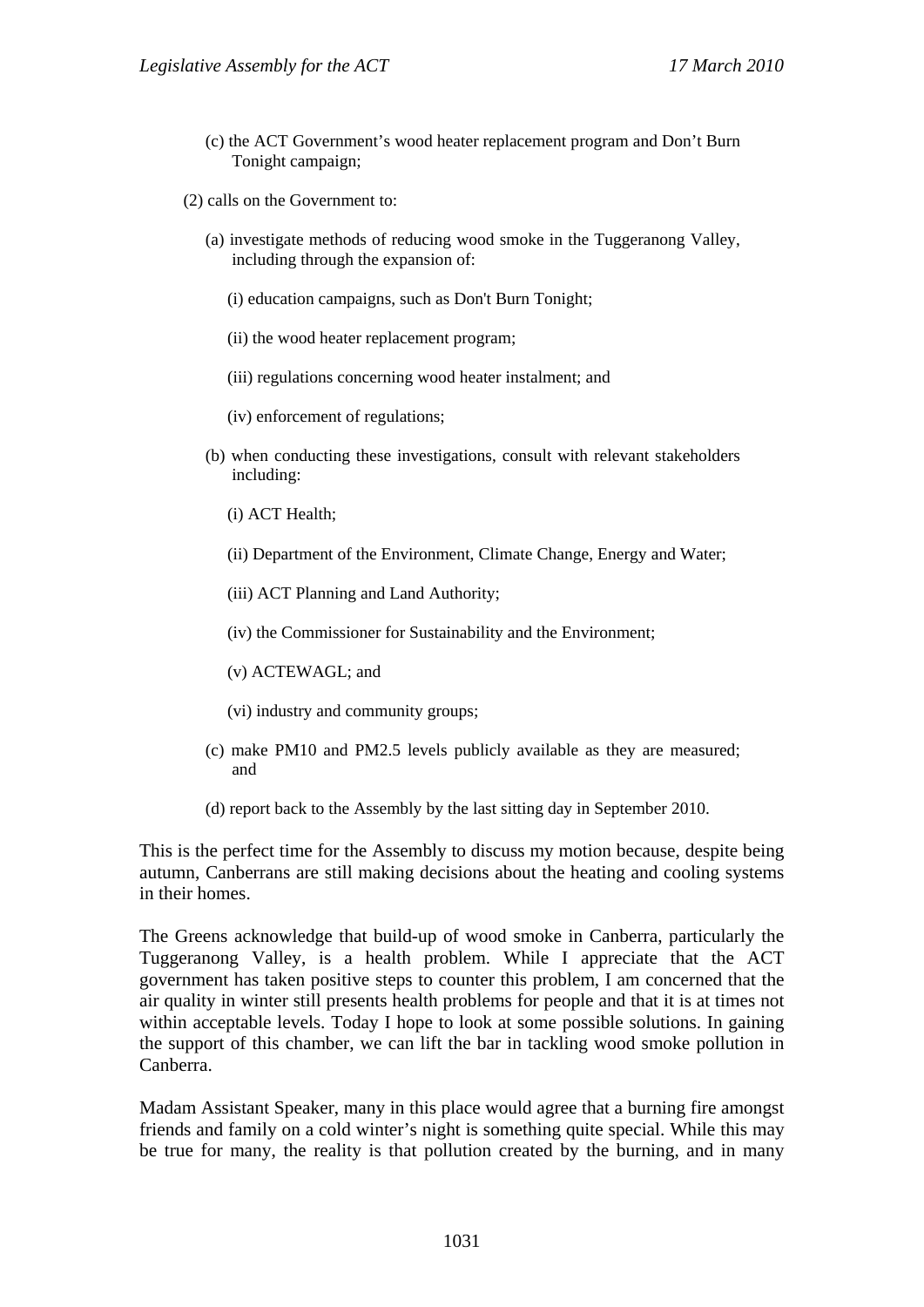cases the incorrect burning, of wood creates great health problems for people, particularly for people suffering heart and lung problems. For people living in Tuggeranong, this reality is much harsher as smoke is trapped by temperature inversions and lingers close to the ground overnight.

When wood smoke is breathed into the lungs, it irritates the bronchial tubes. It can affect everyone, especially those with pre-existing lung disease such as asthma, chronic bronchitis and emphysema. The harmful effects of wood smoke appear similar to those of environmental tobacco smoke. While individuals can choose not to smoke and can usually avoid tobacco smoke, a resident of a valley filled with wood smoke cannot easily avoid breathing in polluted air.

According to the Asthma Foundation, particles are small enough to be inhaled into the deepest part of our lungs, and once they are in there, they stay there. The particles are so small that they infiltrate the smallest recesses of people's lungs where they cause inflammation that leads to heart and lung diseases. According to the World Health Organisation, "there is no safe level of fine particle pollution".

I note that wood smoke pollution is also created by industrial wood-fired boilers, burn-offs and unplanned forest fires. Diesel fumes also give rise to particle pollution. In the future, these sources will become more important to tackle as home usage of wood heating declines and particle levels remain unacceptably high in our cities.

Professor John Todd of the Clean Air Society of Australia and New Zealand released statistics showing that more than 53 per cent of air pollution in the Tuggeranong Valley is generated by domestic wood burning for heating. Recognising the depth of the problem, the Tuggeranong Community Council passed a motion at its general meeting in May 2009 noting that:

… average monthly air pollution readings taken at Monash between 2004 and 2008 show that the level of fine particle air pollution more than doubled in the Tuggeranong Valley every winter, and exceeds acceptable national levels.

At stalls I ran last year, I provided questionnaires that people could fill out. While the responses were varied, it was evident that people in the valley experienced respiratory problems specifically during the winter months. What I found particularly interesting from the questionnaires was the number of people who were not aware of the ACT wood heater replacement program or the "don't burn tonight" campaign.

This has been made even clearer to me when we placed questions on notice in September last year relating to the number of applications submitted through the ACT wood heater replacement program and the number of applications approved. The contrast in figures is noticeable. For instance, the number of applications for the program in 2004-05 was 495 in comparison to 2009 when 129 applications were submitted. Similar gaps can be found with the number of applications approved by the department. In 2004-05, 424 were approved compared to 87 in 2009.

Going back over these records, it seems we have moved backwards. Without investment in or the active promotion of education campaigns, resources to police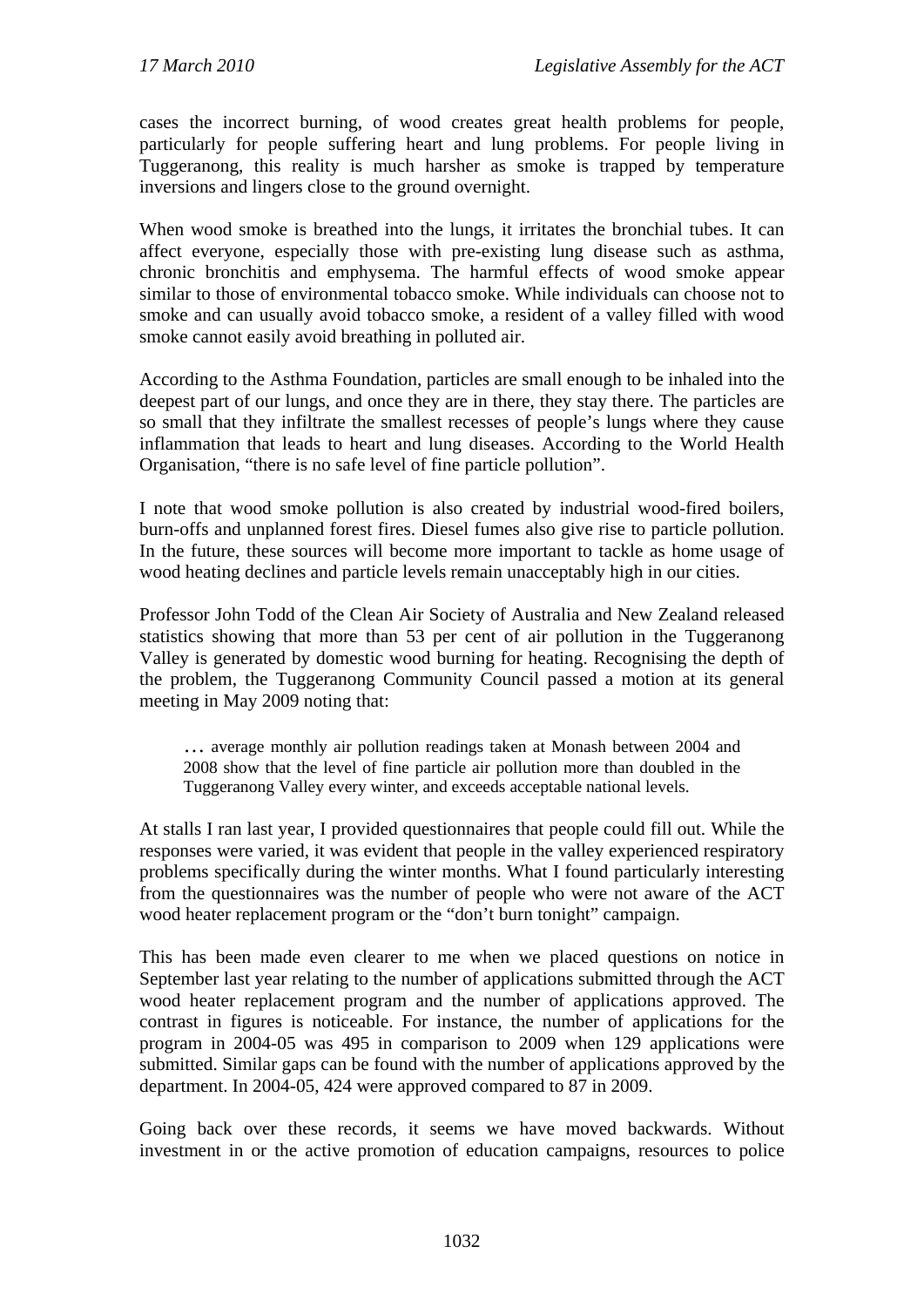regulations and possible expansion of the current wood heater buyback scheme, we will not be up to where other states and jurisdictions are heading on this issue.

Going back to 2005, Mrs Dunne asked the Minister for Environment, Water and Climate Change, Mr Stanhope, upon notice about:

… the monitoring of particle levels and noxious gases at all monitoring stations in the ACT compared with the benchmarks for National Environment Protection Measures for ambient air, and could the minister specify this for each monitoring station.

Mr Stanhope's answer was:

Particulate matter is the primary pollutant of concern for Canberra. Monitoring shows exceedences of the national standard have been recorded at all stations with most of these related to the use of solid fuelled heaters in winter. The ACT government has an ongoing program to address wood smoke, including public education and awareness programs such as the "Don't Burn Tonight" campaign, undertakes enforcement activities, and licensing of firewood merchants. For the last four years the government has also run a successful Wood Heater Replacement Program.

Unfortunately, while the ACT government has measures to address wood smoke, the reality is that for the past four years we have not adequately tackled wood smoke in our city. People have reduced their uptake of the buyback scheme and many people remain unaware of the "don't burn tonight" campaign. As a result, pollution in the valley remains unacceptable.

In Launceston, Tasmania, another state to have wood smoke pollution similar to the ACT, they have taken very active measures to curb the cultural practices of wood heater use while also having a broader, more accessible buyback scheme. According to the Launceston City Council's website, replacing wood heaters with a cleaner form of heating has helped to dramatically improve Launceston's air quality. In 2000 Launceston exceeded the national standard for air quality 38 times. However, by 2006 the number had steadily dropped to six. Since the program first began in 2001, more than 2,000 grants have been provided for the removal of wood heaters from homes in Launceston. Due to public awareness created by this initiative, thousands more households have removed their wood heaters without accessing the \$500 incentive.

The wood heater replacement program in Launceston is broader than the ACT's. Their replacement program includes fixed electric heaters with thermostatic controls, night storage heaters, electric heat pumps and bottle gas heaters. As a result, the number of wood heaters has been reduced to 8,500 in the past five years due to the increased uptake of other heating methods.

Armidale also has introduced similar strategies to deal with its own critically high levels of pollution and New Zealand has also introduced very strong regulations around the purchase of wood heaters and other heating products. It has included alternative modes of heating such as wood pellet heaters, which produce less pollution than the traditional wood heaters.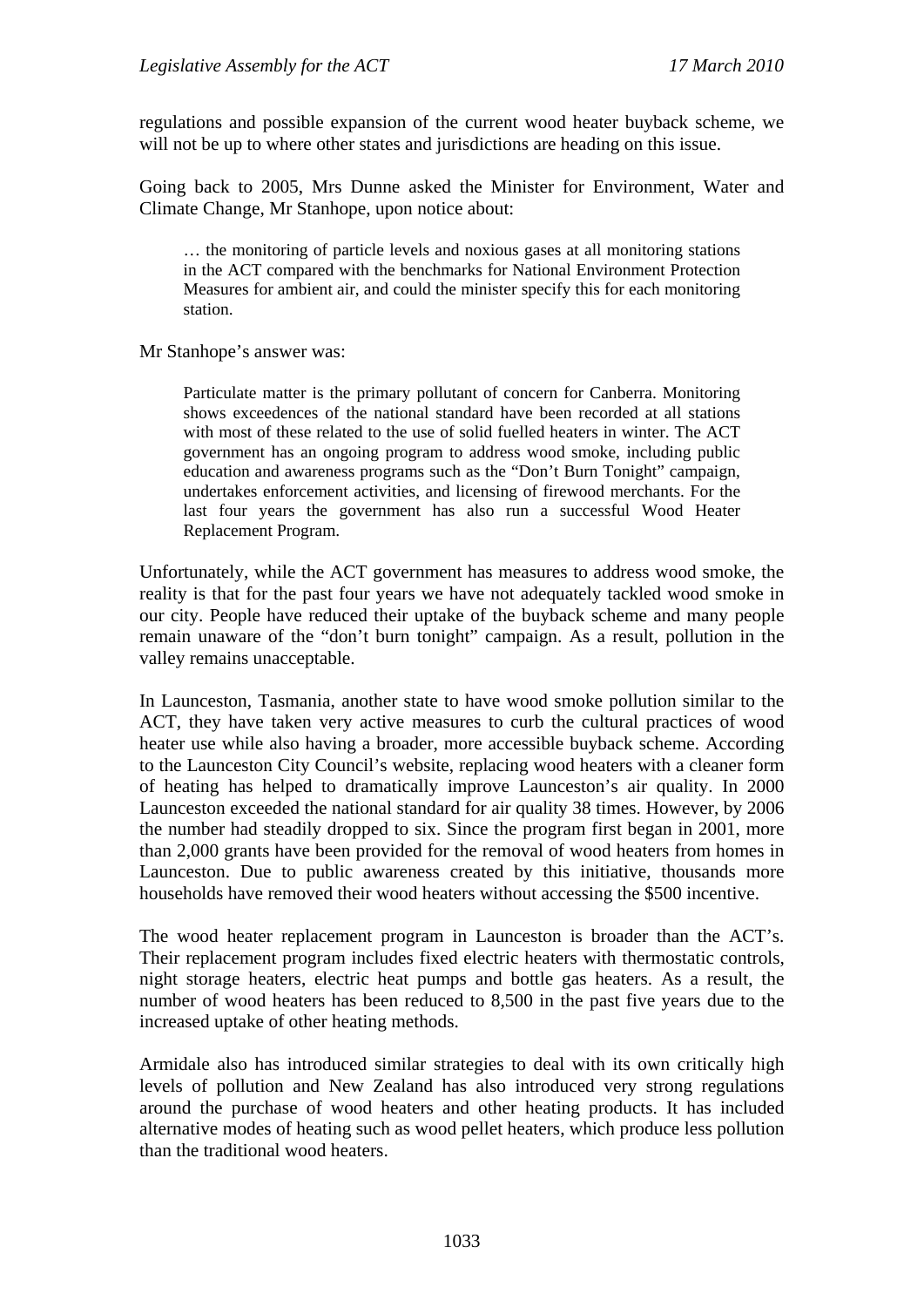As well as changing the heating systems in people's homes, wood fuel alternatives have become more readily available for domestic use. There is actually a wide range of wood wastes, including sawdust, bark and municipal wood waste that are not as environmentally harmful. In many parts of Sweden and Finland, for instance, small diameter thinnings and treetops are chipped and used directly in combined heating and power plants in community heating plants.

For people who prefer wood heating, there are cleaner burning options. One example of this, for instance, is wood pellet heaters, as I have already mentioned, used in wood burners that look and act as a traditional wood heater. These are being used in New Zealand, Europe, US and increasing numbers of states in Australia. Pellet burners are extremely efficient with much lower particulate emissions. The pellets are made of sawmill residue, burn for longer and do not need as much topping up as regular wood, nor do they make as much wood smoke. They are dry and have no chemical additives. In Christchurch, New Zealand, they have included wood pellet burners as part of their buyback scheme. We believe this is something the ACT government should consider. Furthermore, burning firewood that has been grown in sustainable wood production systems can significantly reduce greenhouse gas emissions

There should be much more detailed information explaining the health impacts from excessive amounts of wood smoke on the Department of the Environment, Climate Change, Energy and Water website, as many people are not aware of the health impacts. Therefore, greater information provisions are essential.

While I was happy to read in the *Canberra Times* that Mr Corbell has increased the buyback scheme from \$600 to \$800, it would also be good to see an increased effort around more targeted education programs. The department could go a lot further in providing a greater depth of air quality education programs.

Looking at Launceston again for a moment, their programs have included a number of initiatives on top of the replacement program, including a targeted education program and resources and activities in relation to operating wood heaters effectively, which were organised by a regional air quality officer in Launceston. This included provision of personal advice, information leaflets, advertising, promotional events, and website and media coverage.

One of the more targeted aspects of Launceston's programs was the use of smoke patrols that have targeted Launceston households with smoky chimneys. The entire city was also surveyed every three to four weeks. A notification card was left in letterboxes of households. Previous market research had shown this to be an acceptable method of contacting residents.

These cards indicated that during particular times unacceptable smoke levels had been observed. If unacceptable smoke levels were observed a second time, a warning letter was provided and, if necessary, on a third occasion a final warning letter. To date no fines have been imposed. Incentives for changing to cleaner wood heating alternatives were offered.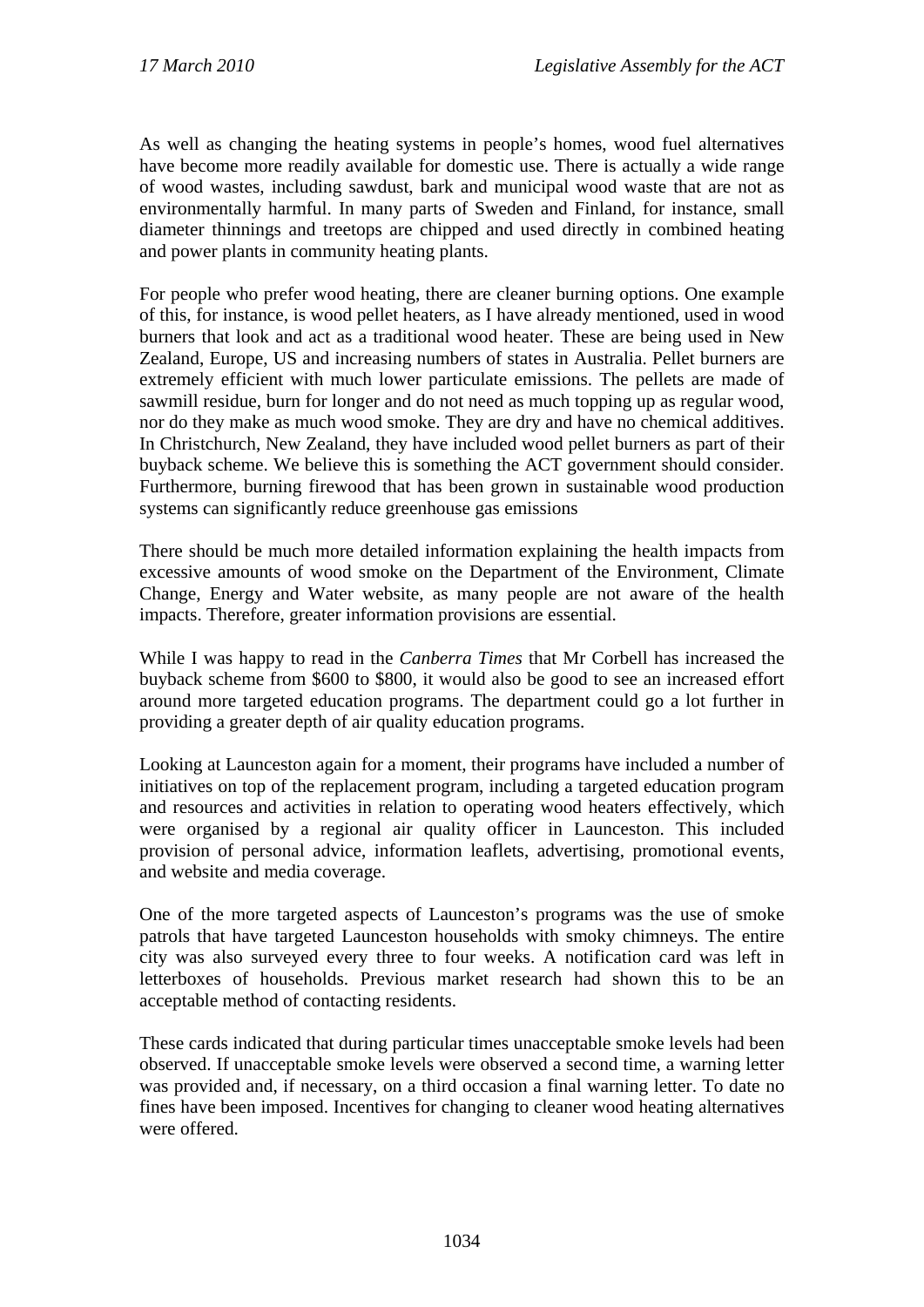Examples such as Launceston show that the creation of an air quality vision for the community and considerable interaction among various community levels and key stakeholders have been successful and provide a promising practice for the ACT. In my motion I am calling for a similar consultation process with stakeholders such as ACT Health, ACT Planning and Land Authority, and industry and community groups. Obviously, as I have noted, this is just including these groups; so it can actually be much broader and should be much broader than just these groups. It is important that any strategy in the ACT is also tailored.

If we are to make any significant move forward, it will require the ACT government to seek federal government assistance. I will acknowledge that the wood heater buyback scheme in Launceston does have federal backing which has allowed them to expand it to include other heating alternatives. As I have already illustrated, the successful federally funded wood heater buyback program in Launceston, Tasmania has significantly reduced wood smoke pollution because they have the funding to administer a council to properly consult with community groups and relevant stakeholders.

Public advice on air quality needs to go further than a few lines listed on a website and a "don't burn tonight" campaign. This needs to be much more actively promoted. Possible solutions could include further advice provided to assist purchasers wanting to find out which wood burner models have been tested, found to meet the performance requirements and are environmentally more efficient; extending the time frame of the buyback scheme so it could be an all-year-round program, which has the potential of encouraging more people to replace their wood heater; expanding the wood heater replacement program to include other heating options such as energy-efficient fixed electric heaters, night storage heaters, pellet heaters and heat pumps; and making PM10 and PM2.5 levels publicly available as they are measured on a daily or weekly basis, which is done by the Armidale City Council.

I am supportive of the government's amendment that has been circulated on this issue, as I do believe it actually adds to the motion and would provide more timely information available to the public.

In conclusion, what I have attempted to highlight today is the detrimental impact that wood smoke has on people's health and to investigate methods of reducing wood smoke in the Tuggeranong Valley. The reality for our city is that we do experience high rates of particle pollution which creates problems for people, particularly those in the Tuggeranong Valley. I know that the appropriate response to the wood smoke problem is not clear as there are several factors to consider. What is a reality, however, is that by providing information to people they can make more considered choices about their heating, health and environment.

As the cold settles in this year, many people in the valley will be lighting their wood heaters to keep themselves warm. In order to rid Tuggeranong of winter domestic wood smoke pollution and to protect the health of valley residents, it is important that the ACT government take action on this issue. The reality of the situation is that people's health is impacted by this and this should be the critical factor in considering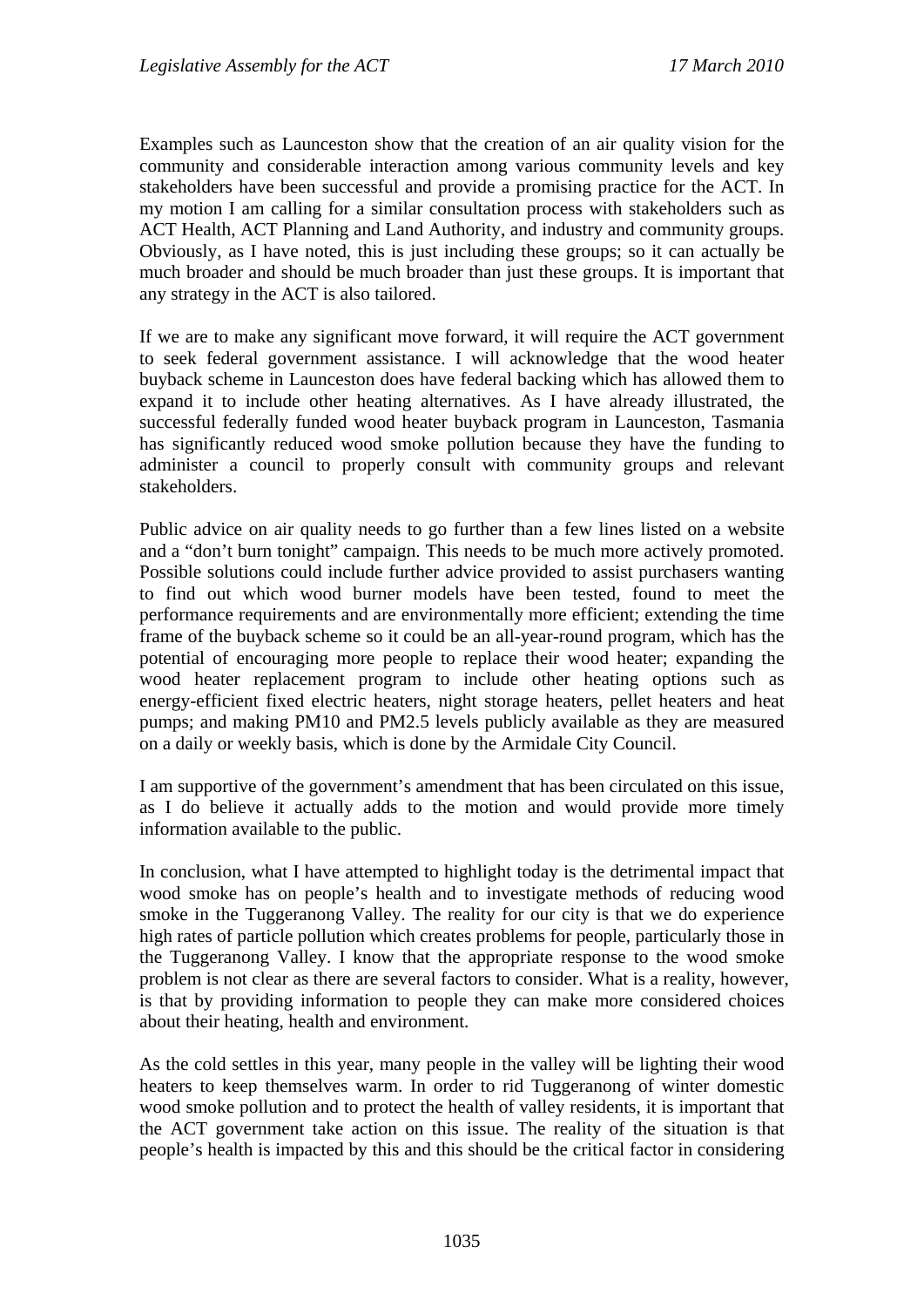future options. I do hope for the support of the chamber today and look forward to working with the ACT government further on this issue.

**MR CORBELL** (Molonglo—Attorney-General, Minister for the Environment, Climate Change and Water, Minister for Energy and Minister for Police and Emergency Services) (4:50): I spoke to the progress the government is making on improving air quality in the Tuggeranong Valley in June last year, acknowledging that the issue of air quality in the Tuggeranong Valley was not a new one. I appreciate the opportunity that this motion presents to update the Assembly on this issue.

The variables that contribute to the air quality in the Tuggeranong Valley are well known, and this and previous governments and the community have been working together for over a decade to minimise adverse impacts. Canberra's overall air quality, compared to other cities, is excellent and we enjoy a smog-free environment with beautiful clear days for most of the year. However, during the winter on cold nights when the air is still, Canberra, and most particularly the Tuggeranong Valley, can experience a particle pollution problem due principally to emissions from domestic wood heaters.

While there is some evidence that indicates that, despite population increases, air quality in the valley has improved over the last few years, the government acknowledges that the problem persists and is committed to addressing the issue in an informed and measured way to ensure a satisfactory outcome for all Canberrans.

In Canberra we do live in a city with clean air but we do experience an increase in particulate matter during winter, primarily from wood heaters. Of concern for residents of Canberra and particularly the Tuggeranong Valley is that wood smoke emits fine particles at a level of PM2.5 which are known to produce respiratory and cardiovascular illnesses.

In 2004, there were 15 days when the particulate level was above the standard; in 2005 there were 14, in 2006 there were 20, in 2007 there were eight, and the current data for 2008 show there were six occasions. So, whilst there is an issue, and yes, the government continues to take steps to address it, the number of days on which we are affected is relatively few and, as this data suggests, has fallen in recent years.

The ACT is not lagging behind other jurisdictions but is an active participant at all levels in addressing wood heater emissions and is considered a progressive leader in the management of wood smoke. One of the reasons why we have been able to minimise the number of days when particulate levels are a problem is as a result of the successful wood heater replacement program. Since it was introduced in 2004, it has led to the removal of over 800 wood heaters from homes in Canberra. Recently, I announced the start of the 2010 wood heater replacement program, which commenced on 1 March.

This year's program is even more financially attractive and easier for people to take advantage of, with the program running until December, and an increase from \$600 to \$800 for replacement with ducted gas, whilst the subsidy remains at \$600 for new flued gas installations. The program is part of a broader suite of actions to target a reduction in wood heater emissions.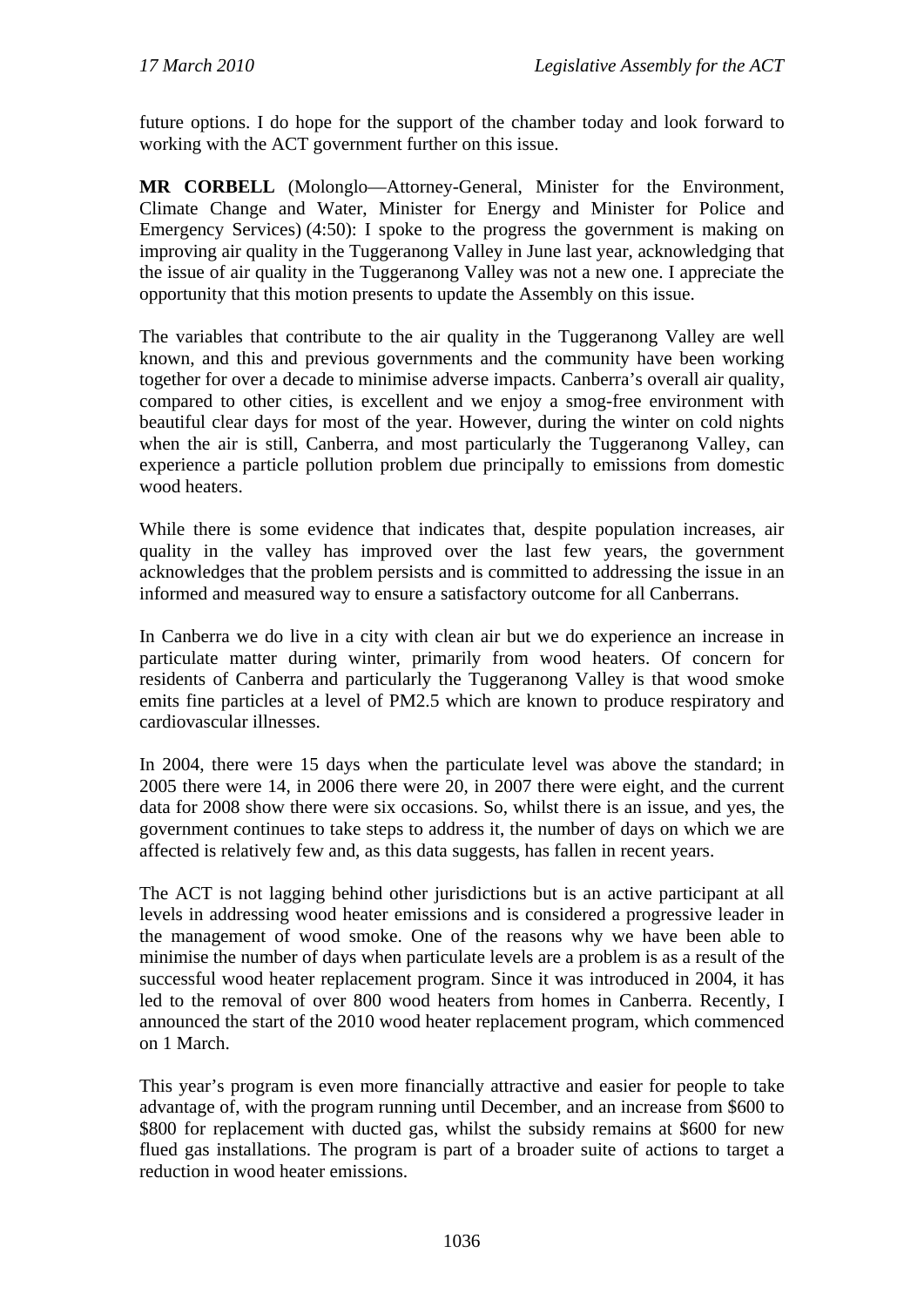Another of those actions is the "don't burn tonight" campaign*,* through which we ask people to use alternative heating sources to wood on those cold, still days where the weather conditions prevent quick dispersal of any wood smoke. This is still a strong component of reducing wood smoke and improving air quality under those climatic conditions. The program, which is entirely voluntary, encourages people to act responsibly. The campaign runs during June, July and August each year and the "don't burn tonight" snippets are played on the radio and TV, as well as displayed on the department's website. To put this campaign in marketing parlance, it combines real-time information and an immediate call to action.

The ACT government is meeting with some success by working through industry and with local firewood retailers. The Environment Protection Authority licenses all firewood retailers, who are only able to sell dry, seasoned timber and must provide consumers with information on how to operate their heater correctly, by way of a fact sheet which is also available on my department's website. Both of these conditions relate specifically to reducing air pollution.

What is particularly pleasing about this is that the total tonnage of firewood sold in the ACT has reduced dramatically over the past decade, from about 20,000 tonnes down to about 10,000 tonnes per annum at the moment. That would indicate again a reduction in the use of firewood and therefore a reduction in the total number of wood heaters in the territory. We cannot be absolutely sure of this, of course, and it may be that some Canberrans are fuel substituting or not using registered firewood merchants to obtain their fuel source. We do know that some Canberrans choose to seek out fuel themselves; travel over the border—perhaps they have a friend or a relative with a farm—and are able to secure timber in that way. But, overall, the figures would seem to suggest that there is an absolute reduction in the total amount of firewood sold and that would appear to correlate with the commensurate reduction in the number of days where we are exceeding the national pollution standards.

Given all this, there is, I still believe, more work that we can do and therefore I have asked my department—indeed I directed my department last year—to investigate our current wood smoke reduction measures to look at the delivery of our current programs, opportunities for new programs and the possibilities of stronger education programs to minimise particulate pollution. That investigation will cover the issues that have been raised by Ms Bresnan and will involve consultation.

I have also met with representatives of the wood heater industry and they themselves wish to be more actively involved in educating consumers about safe and appropriate operation of wood heaters. That is something that I will be pursuing further and asking my department to ensure is followed up.

I turn to the issue of reporting. I understand that real-time PM2.5 and PM10 are not available with our current air monitoring equipment. The equipment used by Health Protection Services, ACT Health, meets the standards required for air monitoring and reporting but the information gathered needs to be analysed and assessed before it is in a usable form. There are significant technical issues which would need to be addressed before real-time data—that is on a daily or even a weekly basis—could be reported; and then only PM10 data is likely to be available in that format.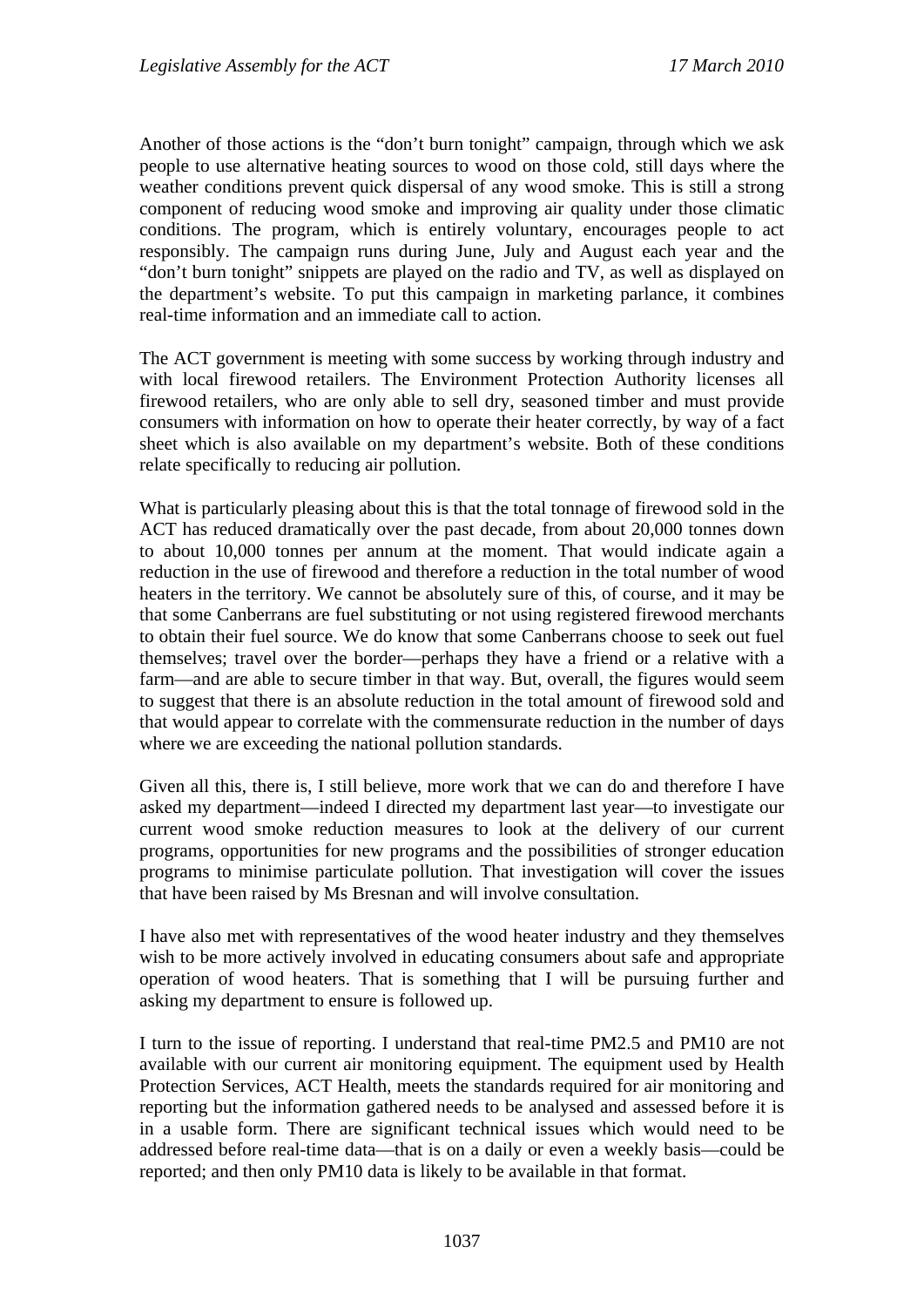The facts are that PM2.5 data requires additional work to be done in a laboratory before the results can be validated, and there are real technical limitations on the ability to deliver that data in real time. Notwithstanding these constraints, the government fully supports the public release of our air monitoring data when it is available and we have also committed to providing an annual air quality report.

I note that Mr Doszpot also has an amendment on the table in relation to this matter. After reviewing Mr Doszpot's amendment, which I only saw about half an hour ago or even less, I do believe that it is a sensible amendment—one that recognises the complexity of issues and is less prescriptive than the approach suggested by Ms Bresnan—and therefore, for that reason, the government will be supporting Mr Doszpot's amendment. We think it properly recognises that there are a range of issues that need to be worked through and it provides for that to be done in a sensible way while still ensuring that consultation takes place and still ensuring that the outcomes that we seek to achieve, I think collectively, can be achieved.

I will foreshadow now that I will seek to amend Mr Doszpot's amendment to again make it clear that the provision of PM10 and PM2.5 levels being made publicly available as they are measured is subject to technical and resourcing considerations, which is an amendment I have already foreshadowed in relation to Ms Bresnan's motion.

In conclusion, as we are heading into the colder months of winter in Canberra, it is timely that we as an Assembly discuss and acknowledge the issue of air quality in the Tuggeranong Valley. I will remind the Assembly that, of all the capitals in Australia, we continue to have the cleanest air, and on a relatively small number of occasions the fine particulate level is above what it should be. Therefore, I am pleased that I have been able to instigate a review by my department of the measures we have in place in this area and the opportunities we have to do more, because I do believe that we can do more and I do believe that as a city we should be able to meet that standard when it comes to particulate matter in the same way that we meet every other significant NEPM standard.

The government is committed to tackling the issues related to wood smoke pollution and, as the data suggests, as a result the number of days on which particulate levels are a problem is falling, and we want to continue to ensure that we see further improvements in this area.

**MR DOSZPOT** (Brindabella) (5.00): The motion Ms Bresnan has brought to us today is an issue that has been debated in this place before. Last June, Ms Le Couteur brought us a matter of public importance on the issue of air quality in the Tuggeranong Valley, and this issue has also been the subject of discussion at the Tuggeranong Community Council meetings in the recent past.

There are certainly merits in the Greens' motion here today and we do agree with the first part of the motion, that there are detrimental effects from wood smoke on people's health, and I am well aware that there is a build-up of wood smoke on cold winter mornings in the Tuggeranong Valley. Our cold winters, influenced by high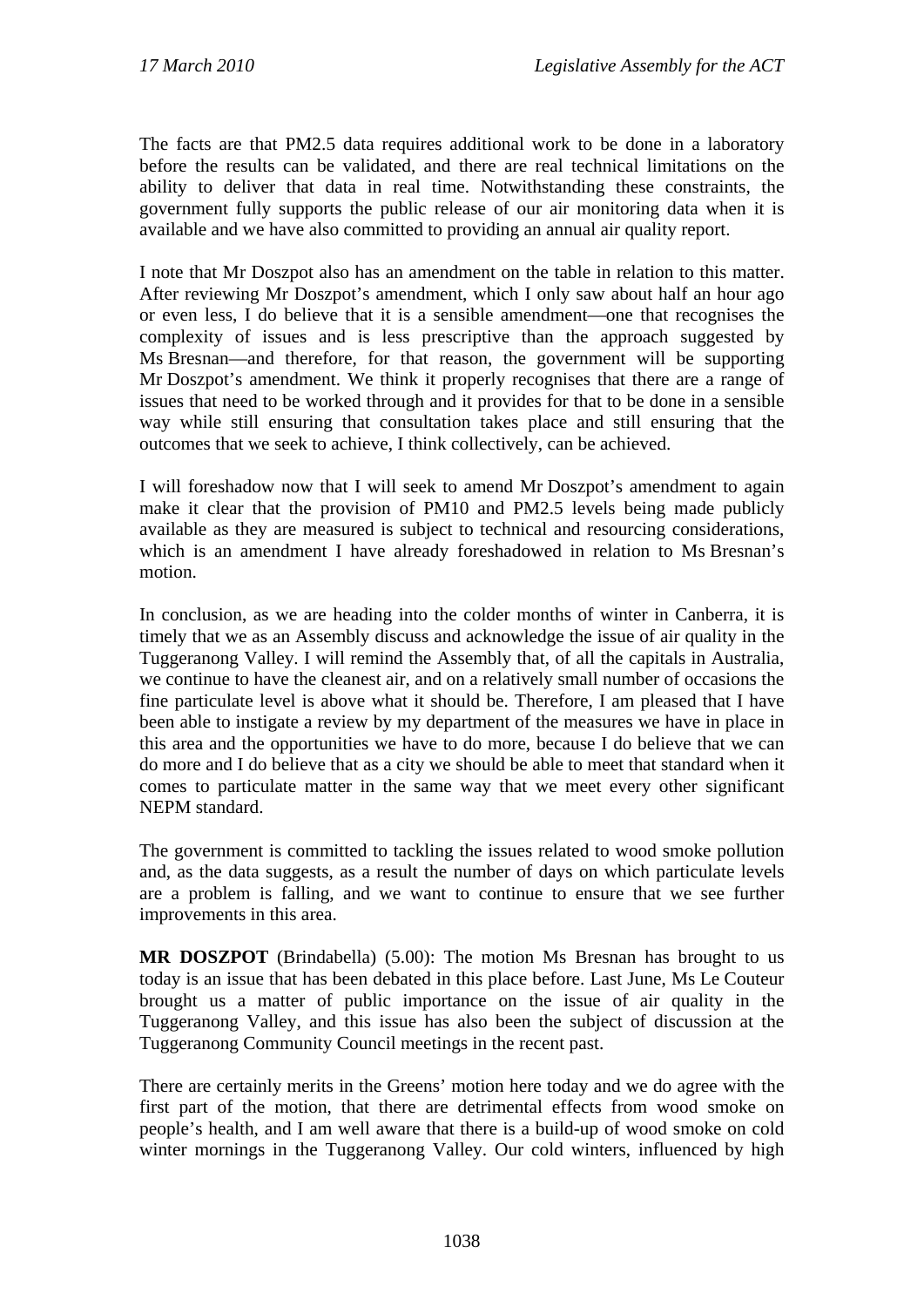pressure systems, create temperature inversions which make it difficult for air pollutants to disperse through the air evenly. And, whilst this haze over the mountains and valley can look very picturesque, it is an alarming indicator.

I understand that information about our air quality is collected at the performance monitoring station located at Monash. It is appropriate that the monitoring station is in the Tuggeranong Valley because it seems that the Tuggeranong Valley, because of its geography, is an area of considerable concern.

When this issue was last discussed in June last year, there was much talk of particulate matter and the measurement of particulate matter. Measurements are referred to as PM10 and PM2.5 and are the measurement of particulate matter less than 10 and less than 2.5 microns in size, respectively.

The national standard for PM10 requires levels below 50 micrograms per metre cubed. The Environment Protection and Heritage Council report dated June 2009 on the data taken from the monitoring station at Monash indicates that during 2008 the PM10 level in the Tuggeranong Valley exceeded that level only three times, once in October and twice in November.

At these times of year, these peaks would no doubt be as a result of hazard reduction burns and not wood smoke. There is another measure, which is the 2.5-micron measure. This less reliable measure shows that levels were exceeded only six times between May and August, which may or may not be as a result of excessive wood smoke pollution.

Generally speaking, the data shows that while there is an increase in particulate matter in the high period of wood fire burning, the general case is that we are well within the national environment protection measures, and we are well below most of those measures on most days. That is not to say that there is not a perception of a problem. The issue of visual pollution certainly arises.

It is important to continue with the programs currently in place such as the "don't burn tonight" campaign and the wood heater replacement program previously mentioned by other speakers in this debate. I do note that last time this issue was discussed there was not a huge take-up of the replacement program. However, that does not mean that wood heaters have not been replaced in many households without them tapping into the rebate. In this instance, it is very hard to collect reliable numbers of households that have in fact changed their mode of home heating.

We should be considering a more proactive approach in relation to people who do burn their wood inappropriately, and investigate further enforcement of regulations. However, this must go hand in hand with an information and awareness campaign. There is evidence from other jurisdictions, such as some areas in Tasmania, that shows that good public education can make a difference. It could be that there are better ways of informing the public about how to use a wood heater more efficiently and what other forms of home heating could be an alternative. This will in turn have a positive effect on our air quality.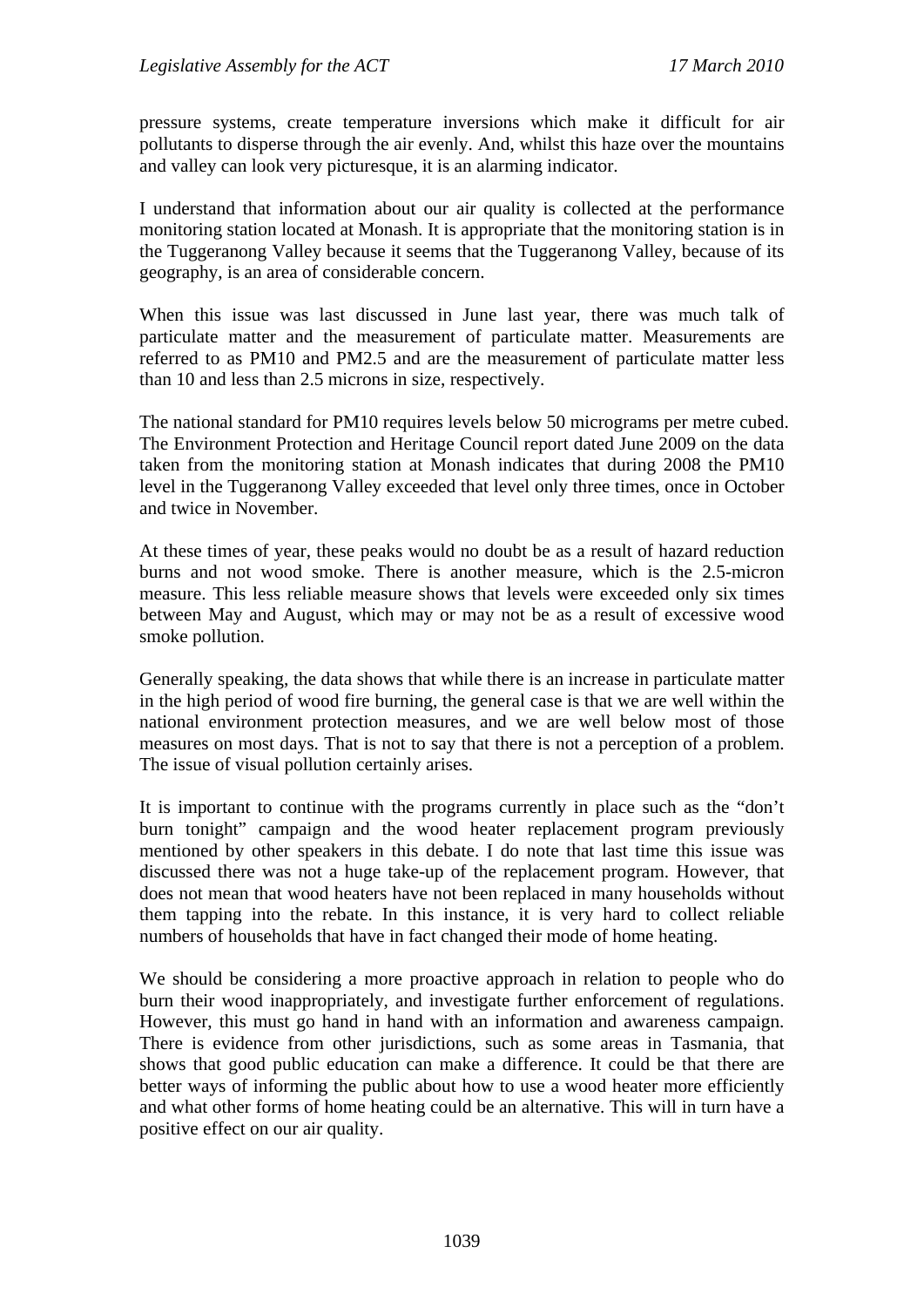It is worth noting at this point that it is unrealistic to aim to phase out wood heaters altogether. It is important to remember that wood heaters are still the only form of household heating for some residents in the Tuggeranong Valley in particular and it may be that it is simply out of the question for these residents to take advantage of the wood heater replacement program, or any other program on offer, for various reasons.

It may also be the case that regulations concerning instalment of new wood heaters is entirely appropriate. However, again it would be very important to review all avenues in terms of making installers, suppliers and homeowners aware of these regulations.

As I have said before, it is unrealistic to get rid of wood heaters altogether. However, we can work towards making the public aware of the alternatives and how to use wood heaters in an efficient manner. I will move the amendment circulated in my name and it is the opposition's decision that we are amenable to the proposed amendments that Mr Corbell will move to point (d) of paragraph (2) of our amendment. I am not sure if I have seen your amendment, Mr Corbell. I move:

Omit all words after paragraph (1)(c), substitute:

"(d) notes comments from the Commissioner for sustainability and the environment that the issues are complex and that, in certain instances, wood heaters are an appropriate form of heating; and

(2) calls on the Government to:

- (a) review existing programs that are intended to reduce the generation of wood smoke in the Tuggeranong Valley;
- (b) review programs that are used in other jurisdictions to enhance air quality;
- (c) consult with relevant stakeholders in conducting this review;
- (d) make PM10 and PM2.5 levels publicly available as they are measured; and
- (e) report back to the Assembly by the last sitting day in September 2010.".

**MR CORBELL** (Ginninderra) (5.06): I move the following amendment to Mr Doszpot's proposed amendment:

Omit paragraph (2)(d), substitute:

"(2) (d) subject to resourcing and technical implications, make  $PM_{10}$  and  $PM_{25}$ levels publicly available on a daily or weekly basis;".

**Mr Doszpot**: I think that may be a typo; it should be 2(d), should it not?

**MR CORBELL**: Yes. That has been supplied to the Clerk. I am not sure if it has been circulated, but just for the clarification of members the amendment that I originally circulated as substituting  $2(c)$  should now read to substitute  $2(d)$ . The rest of the amendment is unchanged.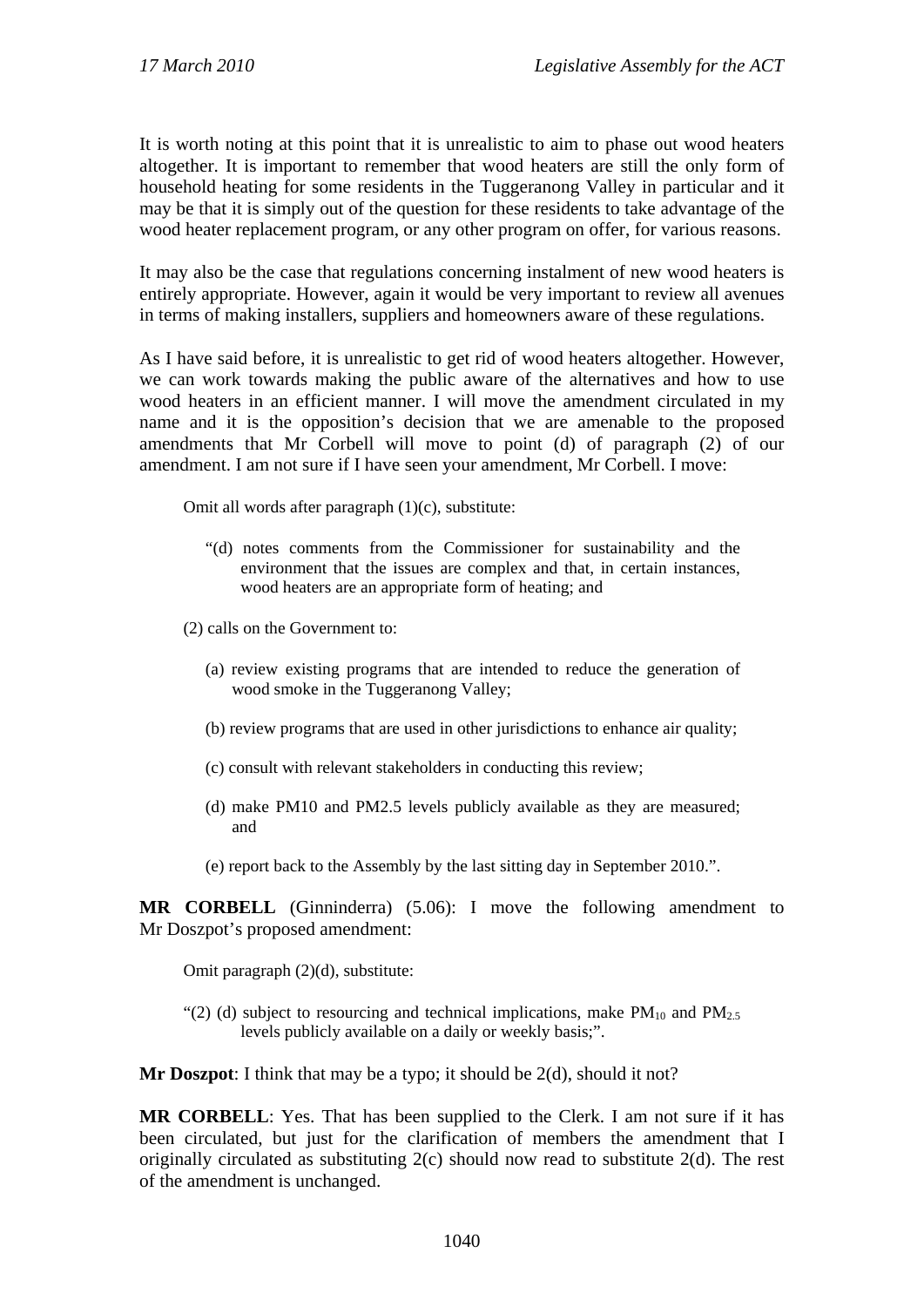In speaking to the amendment, as I indicated in my speech on the question that Ms Bresnan's motion be agreed to, the government supports making PM10 and PM2.5 levels publicly available on a daily or weekly basis. However, this must be subject to both resourcing and technical implications.

As I indicated in particular, PM2.5 levels can only be reported following detailed laboratory analysis. This means that there is necessarily a lag time between when they are recorded and when they can be reported. However, I am advised that with some adjustment to both the technology that is used and the resources available in relation to the recording of PM10, it may be possible to provide for that on a daily or weekly basis.

Currently, my department and the department of health, both of whom have responsibilities in this area, are giving consideration to how this can be done, subject to resourcing and technical implications. I would simply ask that the Assembly note that there is some constraint but it is the government's intention to work towards achieving this type of real time or at least improved timeliness in relation to the disclosure of PM10 and PM2.5 levels.

**MR DOSZPOT** (Brindabella) (5.08): I would simply like to add a couple of points in support of Mr Corbell's amendment and clarify my amendment. My amendment seeks to refine the motion put forward by the Greens and streamline the wording. We would much rather see a review of existing programs in place here and in other jurisdictions before taking any further steps in relation to this issue. We should not exclude anyone from being included in any consultation. It would seem silly to be so prescriptive in this regard. We also see it as very important to include comments from the Commissioner for Sustainability and the Environment in this motion, hence the inclusion of a new item in paragraph (1). The Commissioner for Sustainability and the Environment, Maxine Cooper, said today:

What we need to do with indoor wood heaters is really minimise their environmental impact, because in some instances from overall sustainability principles, it may be more appropriate to actually have wood heaters than other forms of heaters.

That is in the *Canberra Times* of 17 March 2010. Commissioner Cooper also said:

It does depend entirely upon a good-quality wood heater that burns very efficiently and also sourcing the right timbers …

As I have said previously, we need to investigate all the evidence and review existing programs in place to help reduce the wood smoke in the Tuggeranong Valley prior to any expansion of any programs. What we do not want to see is an overall replacement of indoor wood heaters with other inefficient heating systems that may produce similar or even worse environmental and financial impacts for users.

It is also important to note that the efficiencies of current wood heaters are something this motion does not address. It must be said that I do hold some concerns that this motion is a precursor to a move by the Greens to try and ban wood heaters altogether.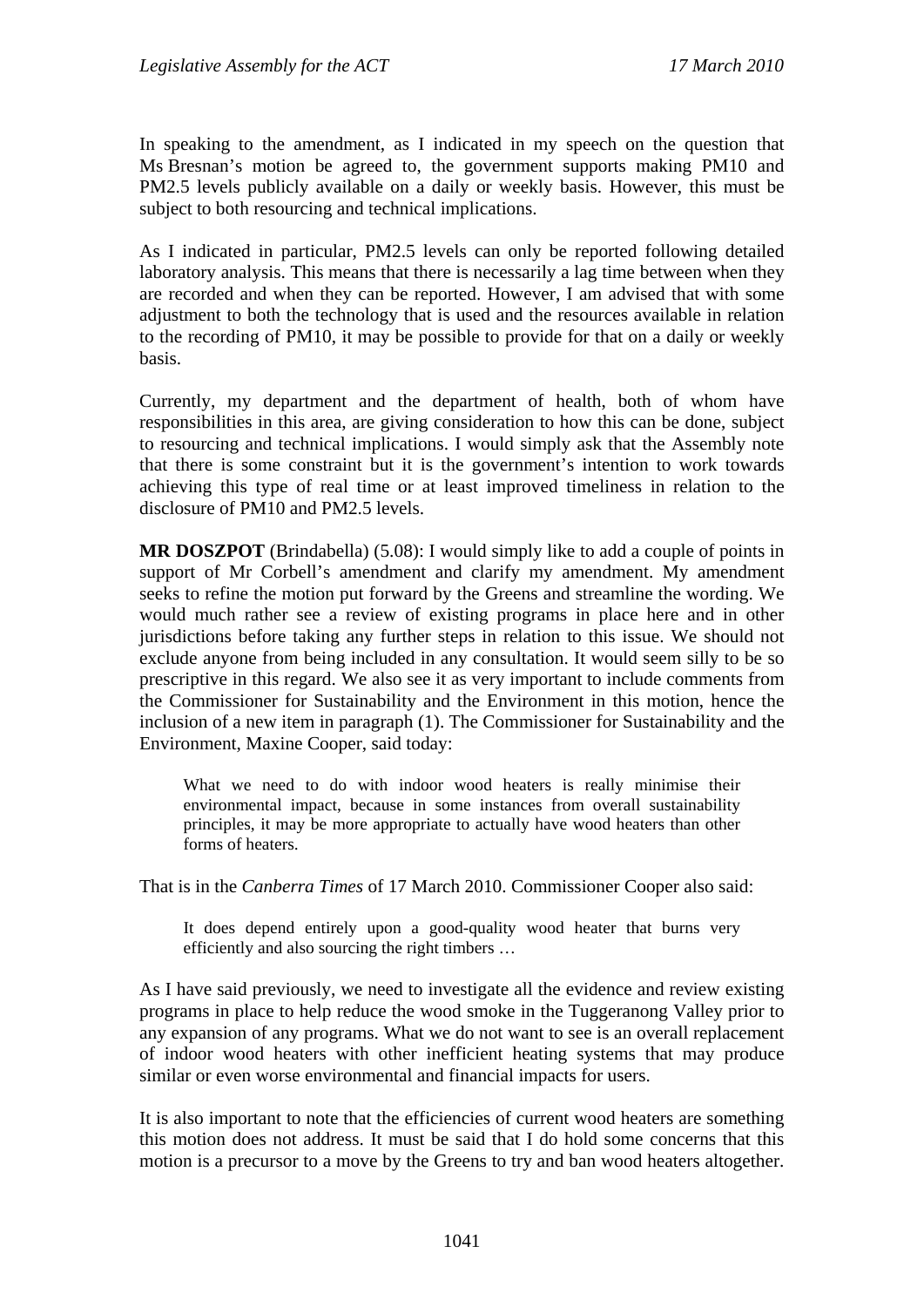Even before looking at further expansion of the replacement program, the ACT should review programs that are used in other jurisdictions to enhance air quality, and consult with industry and all interested parties. Without reviewing all the options, we have the potential to spend a great deal of money for little environmental impact.

**MS BRESNAN** (Brindabella) (5.11): I would just like to talk to Mr Doszpot's amendment. The Greens will not be supporting it, but obviously the government will be, so it is going to pass. I would like to clarify a couple of things in relation to my motion and what has been put forward by Mr Doszpot. I think essentially we want the same thing. We were not trying to be prescriptive at all with anything we have listed. What we have listed here are programs that already exist in the ACT and we wanted to look at things which are already being done in other jurisdictions.

Mr Doszpot has mentioned, as I have, Launceston, which is probably one of the most successful examples of where the wood heater replacement program has worked but also where they have been able to have people using wood heaters more efficiently that are already in their homes. They have not put in place a ban or a phase-out. They have actually focused on enabling people, if they do want to replace wood heaters and that has been primarily due to health reasons—to do that, and the replacement program is expanded there. As I noted in my speech, they also focused on a system of regulation which was aimed at educating people to use their wood heaters more efficiently.

That is what we were basing the motion on by including these particular issues. I would note that we said "including", so we were not prescribing that it would just be those things. It also relates to the stakeholders. Again, we were not being prescriptive. I note the words that are used: "consult with relevant stakeholders including". We are just listing some of the relevant stakeholders as they stand. Obviously, in including those, it should be broadened. That was always our intention. I note that the last group we had was industry and community groups, which would bring in those community councils and industry groups that are involved in the selling of wood heaters.

I did mention to Mr Doszpot's office that we were happy with subparagraph (1)(d) and that we would have been happy to have that included, so obviously we do not have a problem. But it has been accepted and supported by the Labor Party. I am slightly disappointed that we do not have what is here before us because again, as I said, it is based on programs we already have. That is what we wanted to have it targeted to, as well as things which are already being done in other jurisdictions. That said, it is good that we do have general support from the Assembly on this.

**Mr Corbell's** amendment to **Mr Doszpot's** proposed amendment agreed to.

**Mr Doszpot's** amendment, as amended, agreed to.

Motion, as amended, agreed to.

# **Racing industry**

**MR SMYTH** (Brindabella) (5.14): I move: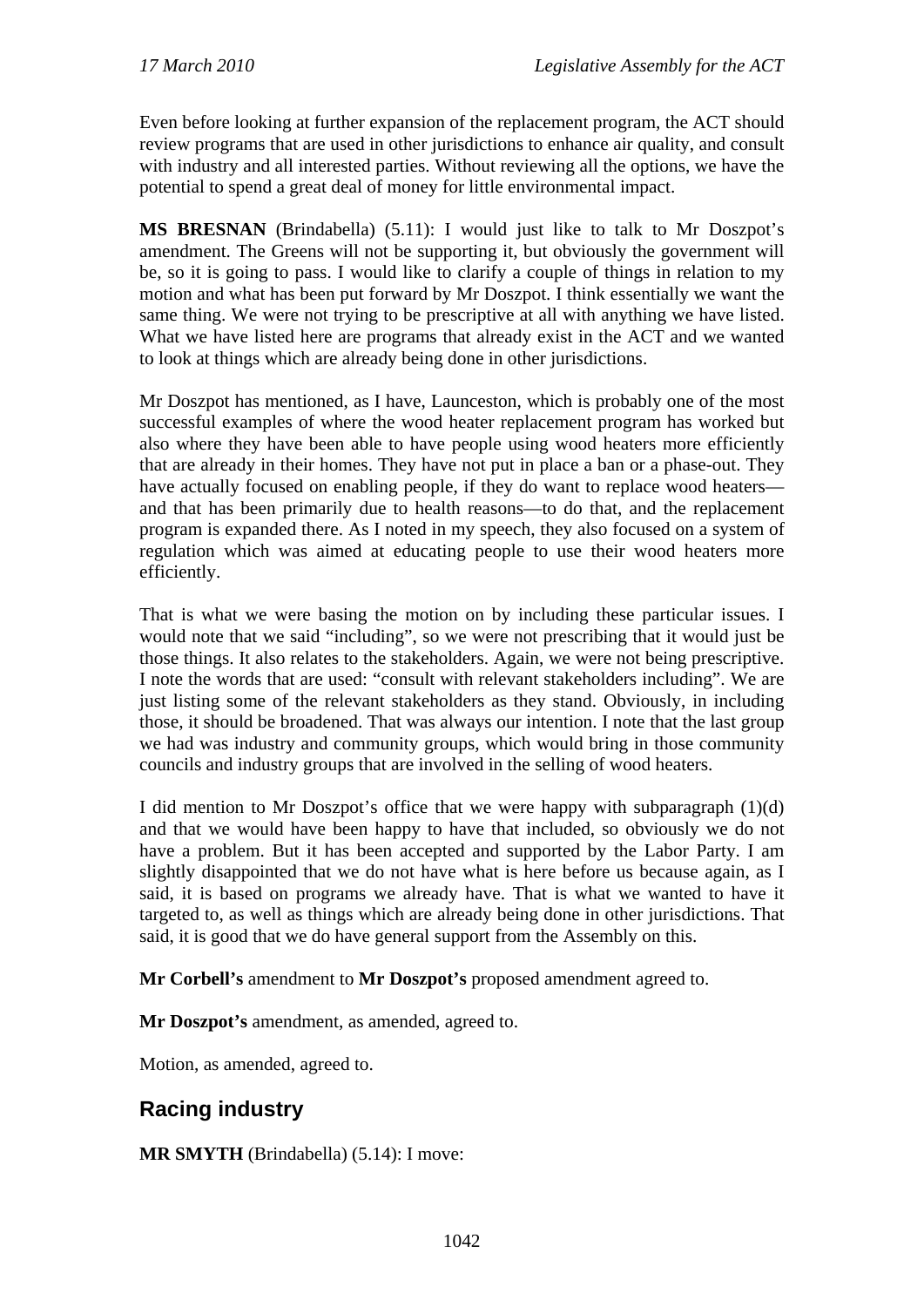That this Assembly:

(1) notes:

- (a) that, as a consequence of proposed funding changes, the racing industry in the ACT faces:
	- (i) having five fewer race meetings per annum and/or a reduction in prize money per race;
	- (ii) reducing full-time equivalent jobs by 85;
	- (iii) having 400 fewer people who will be wholly or partly dependent on Canberra Racing Club for employment;
	- (iv) a decrease in the number of trainers operating from and horses trained at Thoroughbred Park;
	- (v) a decline in revenues generated by the racing industry;
	- (vi) a weakened local racing industry;
- (b) with concern that the minister has only met formally on one occasion with the ACT racing industry since becoming minister in November 2008; and
- (c) that the minister, when introducing the Racing Amendment Bill 2009, stated that the revenue generated by the scheme will belong to the clubs, but that the minister failed to tell the Parliament that funding for the ACT's racing industry would be reduced by an equivalent amount;
- (2) acknowledges:
	- (a) the changes that have taken place and which are continuing within the racing industry; and
	- (b) the changes that are taking place with the manner in which people choose to bet; and
- (3) calls on:
	- (a) the ACT government to negotiate with the racing industry an agreement and a time frame for delivery on a funding formula for the ACT racing industry; and
	- (b) the minister to devise a long term strategy to facilitate the development of the racing industry in the ACT and for this strategy to be tabled by the last sitting day in 2010.

It is extremely disappointing that one has to move this motion this evening simply because, if the government had been more open in their negotiations with the racing industry and the minister had been more clear on what he intended to do when he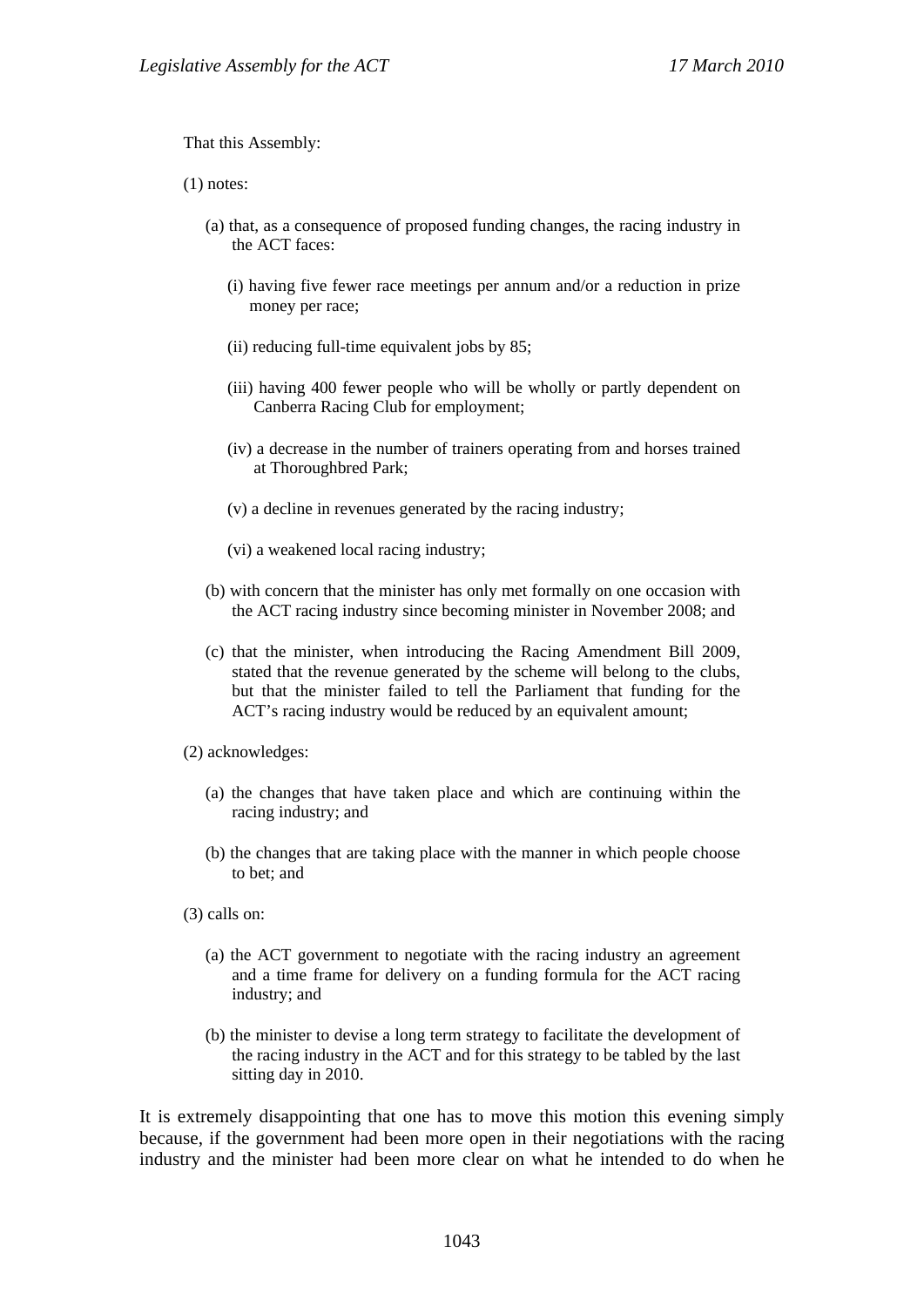passed the race fields legislation in this place earlier this year, we would not be here this evening. It is disappointing because, once again, it shows the lack of interest that the Stanhope-Gallagher government has in the future of the ACT and in the future of private enterprise in the ACT. It shows a lack of interest in the development of what has been a viable and successful industry and it shows a lack of interest in the racing industry itself in the ACT, an industry that provides a considerable economic benefit to the ACT and the region.

The major part of the local racing industry, the Canberra Racing Club, involves direct spending of almost \$40 million each year, real gross-added value of nearly \$50 million a year; at least 50,000 people attending on-course races; and around 2,000 people employed either directly or indirectly, which is equivalent to a full-time equivalent basis of some 420 or more people. Clearly there is an even more significant economic contribution when you count into these numbers harness racing and greyhound racing as well.

I am also extremely disappointed because the minister has not been entirely open about the prospective funding arrangements for racing in the ACT. Late in 2009, the minister presented the Racing Amendment Bill. The intention was to bring the ACT into line with other jurisdictions by imposing a fee on race field information. And what did the minister say? He said:

The revenue generated by the scheme will belong to the clubs.

That is quite clear and unequivocal:

The revenue generated by the scheme will belong to the clubs.

All of the new revenue will be returned to the club, less a small fee that will be paid to the Gambling and Racing Commission for collecting the moneys. Further, the minister acknowledged in presenting this bill that changing realities are facing the racing industry, such as the need to secure funding for the industry into the future and the changing nature of the way in which people are placing bets. The minister also noted:

… the industry will not be worse off than they would be under the current scheme.

Sadly for the ACT racing industry, when all the rhetoric is removed from the minister's statement, the industry will be receiving less funding than at present. And this places in jeopardy the future of the racing industry in the ACT.

The ACT racing industry has received an independent analysis of the likely effect of the reduced funding on the Canberra Racing Club. It is anticipated that this club will have to reduce the number of race meetings held each year by up to five, will have to reduce prize money for each race, will lose the equivalent of 85 full-time jobs, will have 400 people who will not be employed on a full or part-time basis and will face a reduction in trainers based at and horses being trained at Thoroughbred Park as well as having to face a reduction in revenue. There is only one outcome from this. It is a significantly weaker club, with diminished ability to compete in the emerging national product market.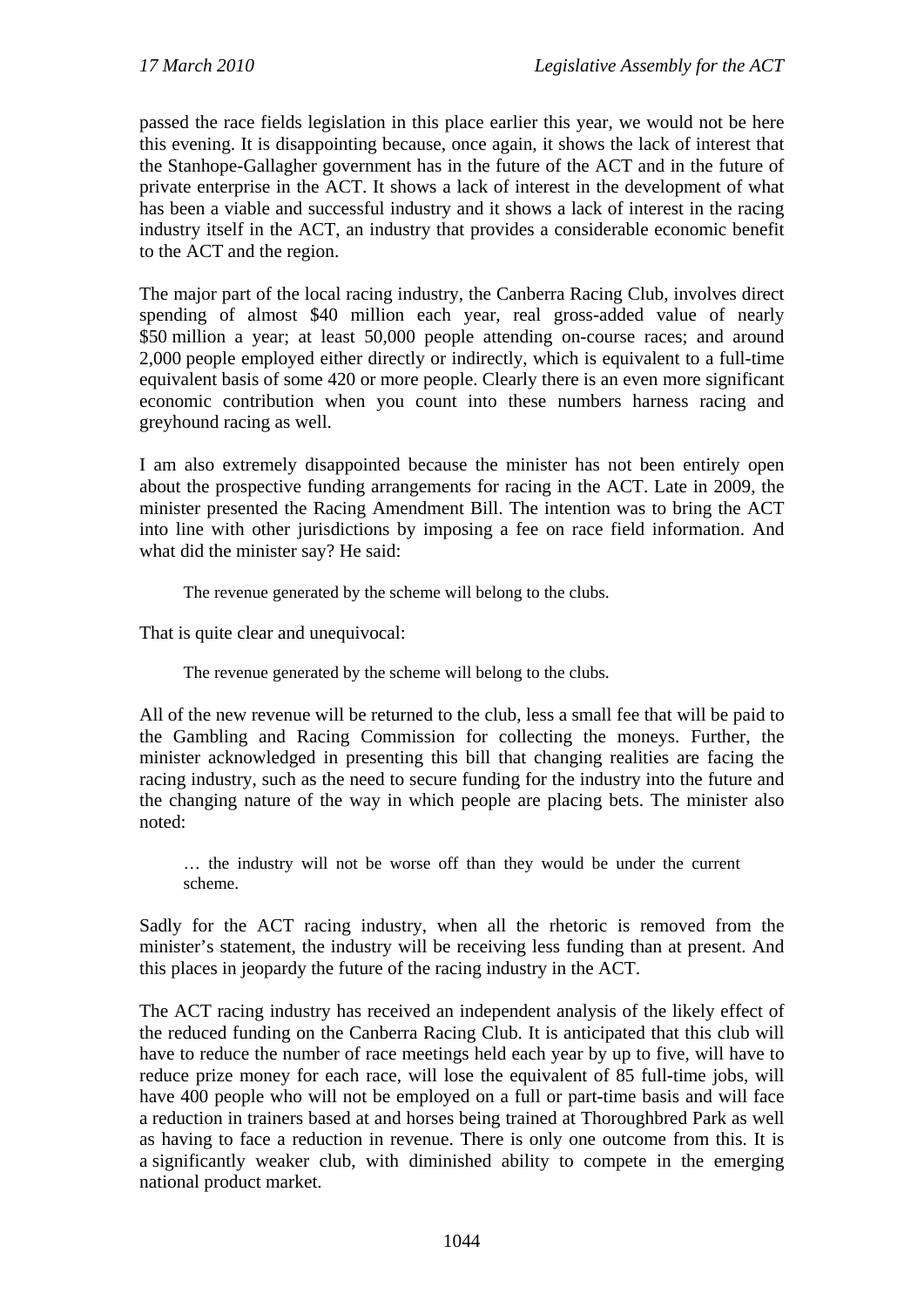For those that have not been to Thoroughbred Park recently, there have been significant investments in the facilities both by the club and by individuals. And it seems quite amazing to me that the government, who underwrote the redevelopment of the track, would now say, "Let us use that track on fewer occasions each year."

I recently received an email that highlighted the benefits that would flow from these investments. This email referred to the transformation of the Canberra racetrack through a new multimillion dollar redevelopment. The Canberra racetrack at the ACT Racing Club is one of the best regional tracks in Australia, with its two racing surfaces and modern training facilities. These people who sent the email wanted to be part of this important, growing industry. They have made an investment of close to \$1 million in a new stabling facility. This investment has been a vote of confidence in what our racing industry was seeking to offer. Any lessening of this investment and any loss of quality of our racing facility will jeopardise investments such as these.

There are also associated issues concerning prize money. Racing organisations need to increase their prize money to ensure that they retain their ranking against other racing venues and events. A failure to maintain or increase prize money to the necessary thresholds will mean that race meetings in Canberra will lose prestige, nominations and, hence, revenue. As well, these reductions will ultimately result in the ACT's venue losing critical slots in television broadcasts, with again a further loss of prestige and revenue in a never-ending spiral. It would be an inevitable spiral to mediocrity and a loss of resources and critical mass in the ACT's racing industry, increasing competition from other regional race venues across Australia and from elsewhere in Australia.

I have received advice from the racing industry that, for instance, the New South Wales racing industry is building up a war chest of funds—I heard the figure of \$60 million quoted—as a direct result of the levy on corporate bookmakers. Ultimately, it is likely that there will be a massive amount of funds that will be released to the New South Wales industry that will allow it to significantly boost prize money, prize money for metropolitan and country race meetings, and the ACT will bear the brunt of this increased competition simply because the minister is not making the funds available to the local racing industry to allow them to compete.

At the same time, funding based on turnover through TABs has been declining as new betting options emerge. Racing venues have been self-funding but this has come under increasing pressure from these two trends. The move by the ACT government to revise the funding formula is, in principle, a sound move. The issue, though, for the ACT racing industry is that the ACT government has taken this opportunity to effect a reduction in funding for the local racing industry, principally by using as a base the 2008-09 year to determine funding levels rather than using the 2005-06 year, which was a more typical funding year for the local racing industry.

It is a disappointing approach from the Stanhope-Gallagher government and from this minister. And it simply represents a grab for funds from an industry which has been self-funding and which would have had an increased capacity to respond to competitive pressures that are being faced by this industry.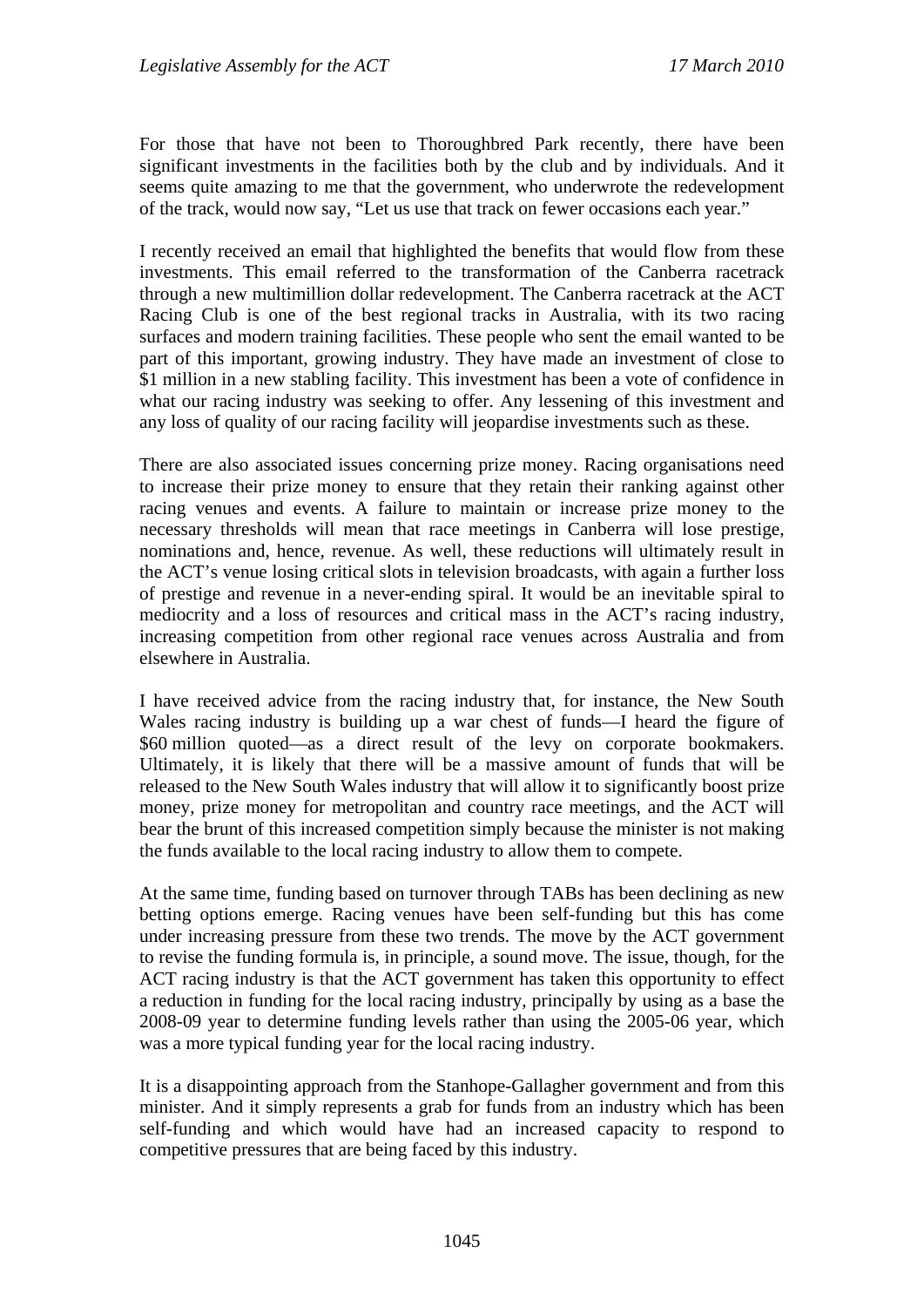There was a meeting at the Thoroughbred Park facility in February. It is disappointing that the only representatives of this place were from the Liberal Party. Indeed, the club, Thoroughbred Park, put out a press release the next day. I will just read out the first two paragraphs:

The Canberra Racing Club Committee has resolved to escalate the fight and mobilise its supporters in the battle for revenue that is the rightful entitlement of the ACT racing industry through the royalties generated from racing.

The ACT Government and the Minister for Gambling and Racing have failed to respond to the industry and enter negotiations to resolve the stand off. The Minister last met with the industry on 15 April 2009.

And that is the shame of this. We have actually got a minister who has the job to deal with the industry but has failed to do so. If the minister had been there on the night, he would have actually heard one of the speakers speak very strongly about their passion for the racing industry and speak very clearly about what the effect would be if these changes go ahead. I asked the gentleman who gave a short speech about his perception of what was happening. Louis Mihalyka was kind enough to put this down in writing. And it is worth reading it into the record. He talks about the meeting the previous night:

I felt last night was important enough to make the trip down from Sydney to learn more about the predicament in which Canberra racing is already, and to hear what the prognosis was.

Laurel Oak is a very good representation of ownership trends. We manage 30 to 40 horses at any one time along the eastern seaboard and have had horses in Canberra since 1987.

Through the mid 2000s we have increased the number of horses we had trained in Canberra. For many years we have been involved in Canberra racing with both Canberra-based and non Canberra-based owners, simply because Canberra racing has always been very enjoyable. Prize money has traditionally been better than NSW country prize money, so there was always an attraction, both social and financial, to have horses trained in Canberra, and to race in Canberra.

In 2008 we bought six new horses to be trained in Canberra. Last year that reduced to only one, but it was purely as a consequence of global financial circumstances as we were very conservative with our buying in all areas due to the uncertainty that the GFC caused. This year the world seems to be in a much healthier financial state again and with a greater enthusiasm for racing, and we have bought a record number of yearlings (for us)—

the company—

so far, which is only half way through the yearling buying season. So far none has been acquired for Canberra and at this stage, based on demand, the likelihood is that we will have, at most, one new yearling to be trained out of Canberra.

The diminishing attraction is simply due to the fact that horses hardly ever race in Canberra anymore. In days gone by if we chose to race horses in Canberra for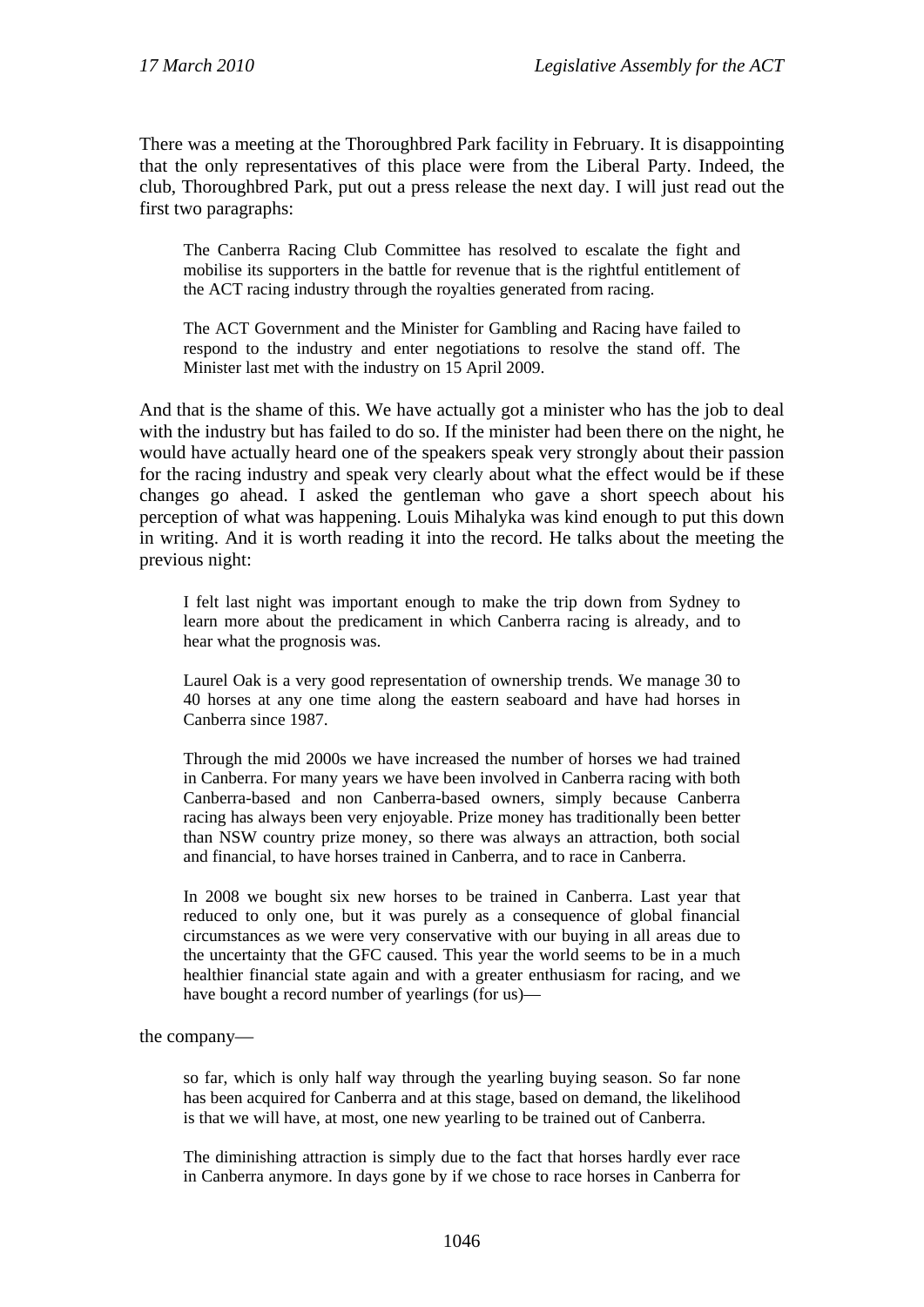both and social and financial reasons, the financial reasons have gradually dissipated as the gap between NSW country and Canberra prize money has narrowed.

Currently in a normal race first prize money in Canberra is \$8,450. In NSW country races, it is \$6,300. However, three years ago, BOBS bonuses were introduced for NSW racing at all levels. These are bonuses to the winner of NSW-based 2yo and 3yo horses that were bred in NSW. This applies to the majority of horses we race in Canberra and NSW because horses that are eligible for bonus schemes in other states are usually sent to those states to race to maximise their earning potential.

In NSW country the bonus is \$5,500 to the winner. Consequently now, if we have a BOBS-eligible horse (which is the majority) that has the potential to win, its earning power in Queanbeyan and Goulburn, etc, is \$11,300 compared to \$8,450 in Canberra (as Canberra is not part of the BOBS bonus scheme, being a principal race club in its own right and independent from NSW racing).

The net result of that is that we are making very definite choices to race horses away from Canberra if there is a race option for these horses as their earning power for a win is the equivalent of one month's training costs.

While these horses can still be trained in Canberra, the appeal of having horses trained there is that they are actually going to race there, so that appeal will gradually diminish and there will be no actual cause to have them trained in Canberra other than for reasons of personal relationships with the local folk if they are not going to race there.

As I consider that we are representative of racehorse owners in Australia because we have city- and country-trained horses and provide a good barometer for commonsense racing management practices, if others are doing the same as what we are Canberra race fields will naturally decline over time. As was discussed last night NSW racing is building up a 'war chest' of funds as a direct result of the levy on corporate bookmakers. If NSW wins the court case there will be a massive amount of funds that will be released to the industry that will significantly boost prize money. That will certainly include country prize money and then the gap between Canberra and NSW country racing will increase even further with the result that even more owners will start thinking the way that we are with the result that they will race their horses in NSW rather than in Canberra simply because their earning power is significantly greater. In the end the horses that can't win in NSW are the ones that are left behind to race in Canberra, and that will continue the downward spiral simply because there will be less horses and poorer quality horses and that, in turn, affects the betting appeal of these races.

If the turnover in Canberra racing decreases the income to the industry will decrease, so it will become a self-generating downward spiral.

If that happens Canberra racing may as well close down and the track be retained as a training centre.

I hope that—

the gentleman who spoke—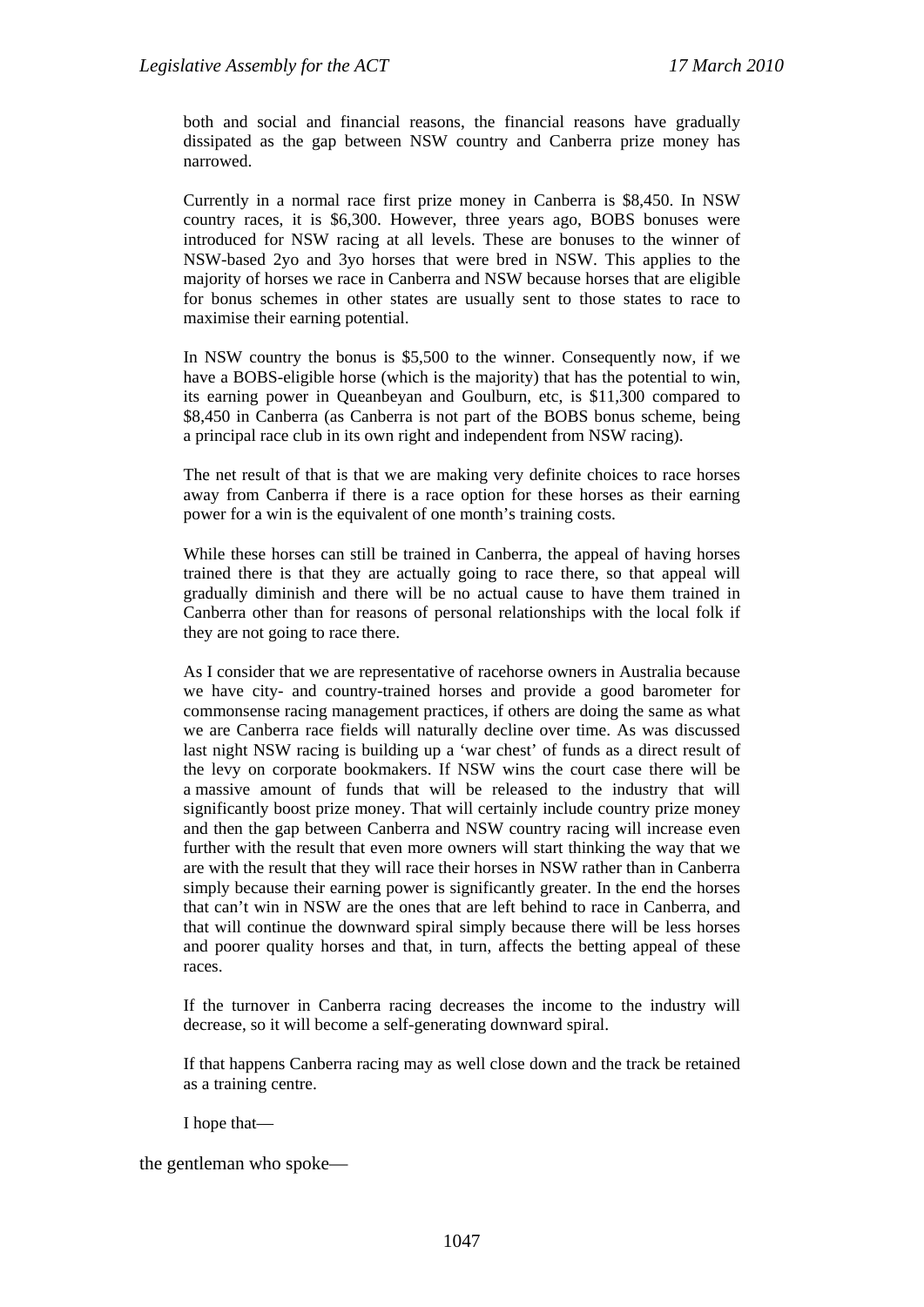can put his eloquent speech about how local politicians have missed the commonsense point of 'here is an industry that funds itself, and they are doing their best to disable it'.

I trust the above helped explain the situation and you are able to help commonsense be restored and can save a very traditional and enjoyable part of Canberra's social fabric.

One final thing is the flow-through effect into other parts of the economy. From our own point of view, as Canberra is just far enough away for us to prefer to stay overnight when we do have runners, we have groups of people coming down from Sydney for the races, staying overnight in local hotels, eating in local restaurants, and in all contributing to the local economy, all as a direct result of their horse racing in Canberra. This is happening less and less, so hopefully you are able to contribute something positive to making Canberra racing dynamic, progressive and enjoyable once again.

And that is from the industry. This is from a gentleman who does not have to be here. These are the words of a gentleman who can go somewhere else and win more money with the horses that he would prefer to have trained in Canberra, that he would prefer to race in Canberra, that he would prefer to have win in Canberra. But if gentlemen like that, who are the backbone of the industry, are pulling out because of the mismanagement of this minister, then we have a real problem.

I commend the motion to the house. *(Time expired.)*

**MR BARR** (Molonglo—Minister for Education and Training, Minister for Planning, Minister for Tourism, Sport and Recreation and Minister for Gaming and Racing) (5:29): I am pleased we have the opportunity to debate this matter this afternoon, because at the heart of this issue is responsible government and responsible budget management. But before I go to that, I think it is worth putting this debate in context. So I will spend a few moments summarising the context in which the government and the industry are operating.

As Mr Smyth has identified in his motion, the racing industry across this country is experiencing massive change, and the ACT industry is not immune from this change. The ACT racing industry has traditionally relied on a percentage of the turnover of the taxpayer-owned betting agency, ACTTAB, for funding. ACTTAB has been facing and continues to face a reduction in its turnover in the future as a result of increased competition in the wagering market and increased commercialisation of the racing industry.

Historically, state and territory governments have made arrangements through their TABs to find local racing industries. Since the 1960s, all jurisdictions have provided racing funding through an arrangement with their exclusively licensed TAB betting provider. This has involved the state or territory government establishing a monopoly totalisator betting provider with a proportion of the revenue generated by the local TAB allocated to the local racing industry.

Although there have been some reforms, most notably with TAB privatisations in some states, the racing funding structure with its inherent regulatory protections has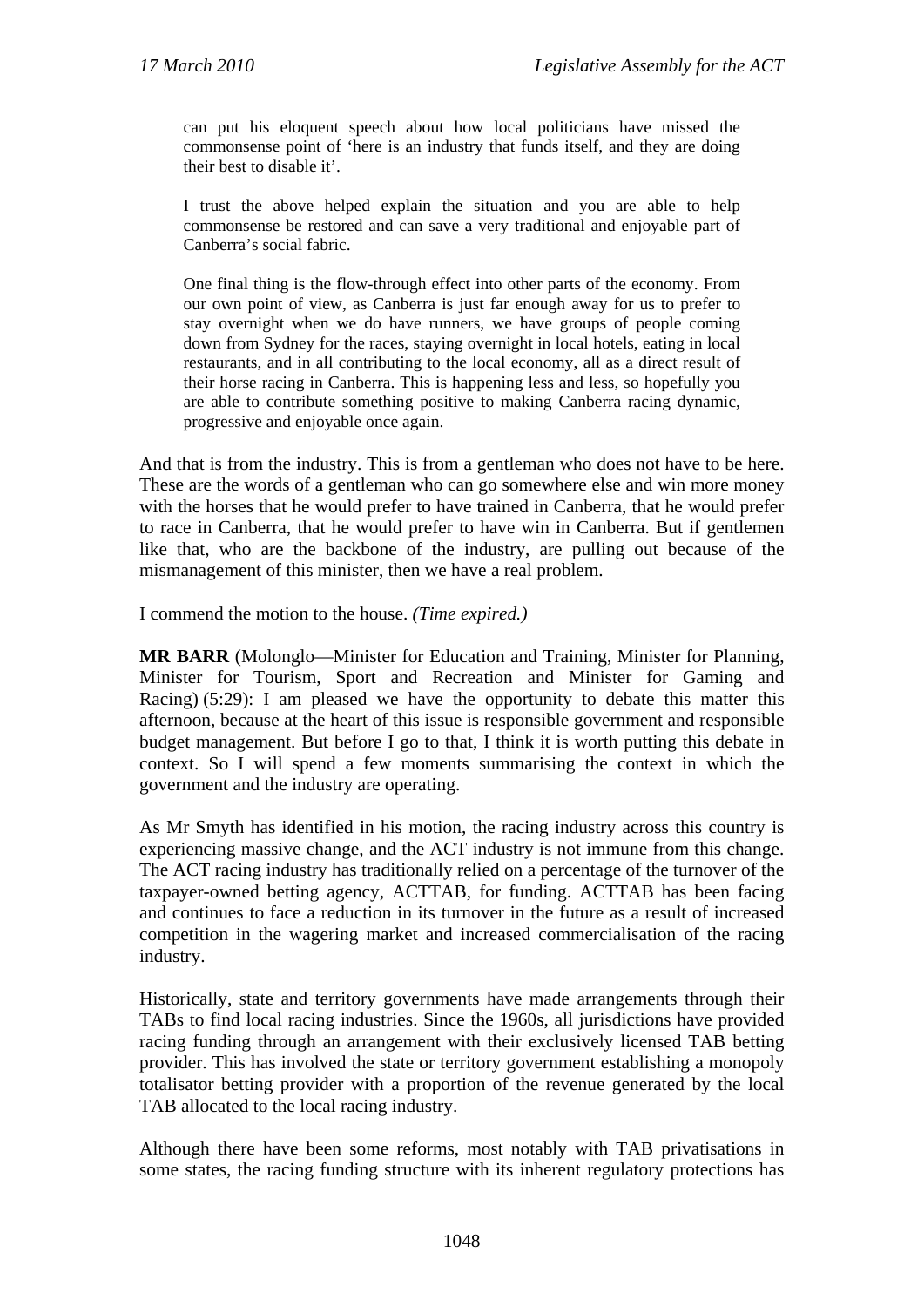persisted. States and territories were able to implement this TAB funding model due to what is known in the industry as the gentlemen's agreement. This agreement is an informal one between state and territory governments, TABs and racing industries in each jurisdiction. The agreement allows state and territory TABs to bet on racing events in other jurisdictions without the payment of a fee.

Technology now allows wagering in Australia to operate on a national basis. Attempts to require non-TAB bookmakers to contribute towards the cost of providing racing product were circumvented when the High Court brought down its decision with respect to Betfair. This has resulted in many jurisdictions introducing race fields product fees to obtain funding from interstate wagering on their racing. So, effectively, the gentlemen's agreement has broken down.

In the ACT, ACTTAB will face increasing competitive pressures on its products, potentially including new entrance into the ACT's retail market. As a result, unless alternative funding models are found, ACTTAB's situation will threaten the local racing industry's funding into the future. In light of the challenges facing the racing industry, the government has been working with the industry for some time to find the solution. As a result, we have sought to make the future of the ACT racing industry more secure through two mechanisms: the first we have discussed in this chamber in recent times—that is, the introduction of race fields legislation. The second is bringing the industry funding into the ACT budget.

The race fields law which took effect on 1 March allows ACT racing clubs to charge wagering operators throughout Australia a fee to place bets on ACT races. We believe this will help the ACT racing industry generate around \$1.5 million in additional funding from their activities each year. I make it absolutely clear that every cent generated under this legislation will go straight to the industry, except for the small administration fee to which the industry has agreed.

Now we need to look at the other half of the equation—that is, how the government proposes to support the industry from the budget in 2010-11. I think it is worth looking at the historical funding context when we look at what will happen from 2010-11 onwards. In 2008-09 the industry received \$7.6 million based on ACTTAB turnover. Under the new funding model, in 2010-11, the industry can expect to receive an increase from \$7.6 million to \$8.27 million—that is, \$6.77 million funded directly from the budget and about \$1.5 million under the race fields legislation. It is important to note that the government proposes that budget funding would then be indexed to CPI.

So what is the position of the industry into the future? Previously, under the old arrangements the industry expected to receive \$8.27 million in 2010-11. Over time, the level of funding available to the industry was expected to diminish as ACTTAB's turnover was also expected to diminish in real terms. Under the new arrangements as proposed by the government, the industry would receive that \$8.27 million in 2010-11. In short, the industry would be getting exactly what was expected under the previous funding model, guaranteed now by the new funding model. Instead of facing a diminishing revenue stream into the future, budget funding would grow in line with CPI. So under the old arrangements, the industry faced uncertainty and a guaranteed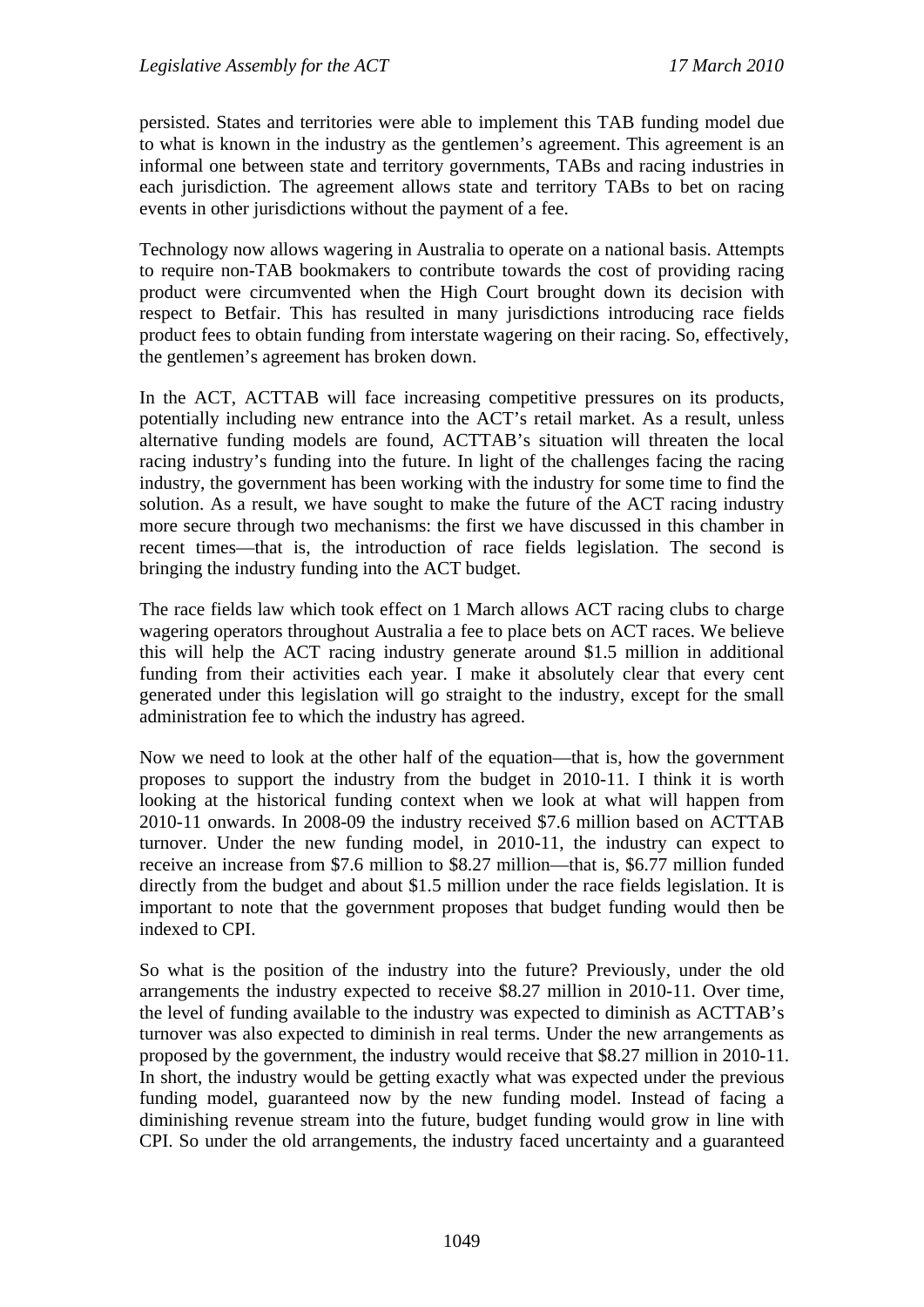reduction in funding into the future. Under the new arrangements, the industry has certainty and stable funding, growing by CPI, into the future.

When it comes to budgets, good governments have to make choices. They simply have to. Some in this place might be surprised to learn that the government only has a certain amount of money. The budget is not a magic pudding and, as such, it is the hallmark of good government to take reasoned decisions about the best ways to invest the limited funds for the benefit of all citizens. Effectively, through this motion, Mr Smyth and the Liberals are clearly indicating that they would prefer that the racing industry is provided with an extra \$6 million over the next four years. I wonder if these are the same millions of dollars that the Liberals promised the residents of Harrison, or are they the same millions that the Liberals promised the residents of Flynn and Cook when they were playing politics with education?

Those opposite pretend to be economic managers. They come in here time after time to lecture the government about how to manage the budget. They advocate sacking nurses, police officers, firefighters and other public servants to bring the budget into surplus sooner. For the supporters of Work Choices, that is always the first option.

We are very familiar with Mr Smyth's refrain, "Where's the plan? Where's the strategy?" when it comes to managing the budget. But these are excellent questions, questions the Liberals must answer. This government, quite rightly, in the face of Liberal opposition, has invested in the jobs of Canberrans throughout the global financial crisis. As a result, our economy remains strong and Canberrans remain in work. This government has a plan to restore the budget, a plan to maintain government services and a strategy to keep the economy strong. But that plan involves making hard choices, something the Liberals have shown time and time again—certainly ever since I have been a member in this place—that they simply do not have the stomach for.

There are choices about how much budget funding to provide to various sport and recreation activities. There are many choices even within those narrow portfolio areas, and all of this needs to be considered in the context of how much to invest in other core government services, such as health and education, or other areas of the territory economy, such as tourism. Choices are about getting the balance right, and this government has always sought to do that. Of course, it is politically easy to have the shadow treasurer promise extra funding to one interest group, one industry or another. It is a whole other thing for the Liberals to say where they are going to deliver that funding from should they ever form government.

As for the future, the government will continue to work in good faith with the racing industry. We have done so over many months to help the industry face the future with certainty. I have met with the industry; the Chief Minister has met with the industry; various members of our staff and officials from a number of ACT government agencies have met with the industry on many occasions, here in the Assembly and out at Thoroughbred Park. This is how we have arrived at the current funding model—in consultation with industry.

I recognise that, at this point in time, the industry are not 100 per cent happy with the level of that funding offer. They are not 100 per cent happy, but, then again, it is a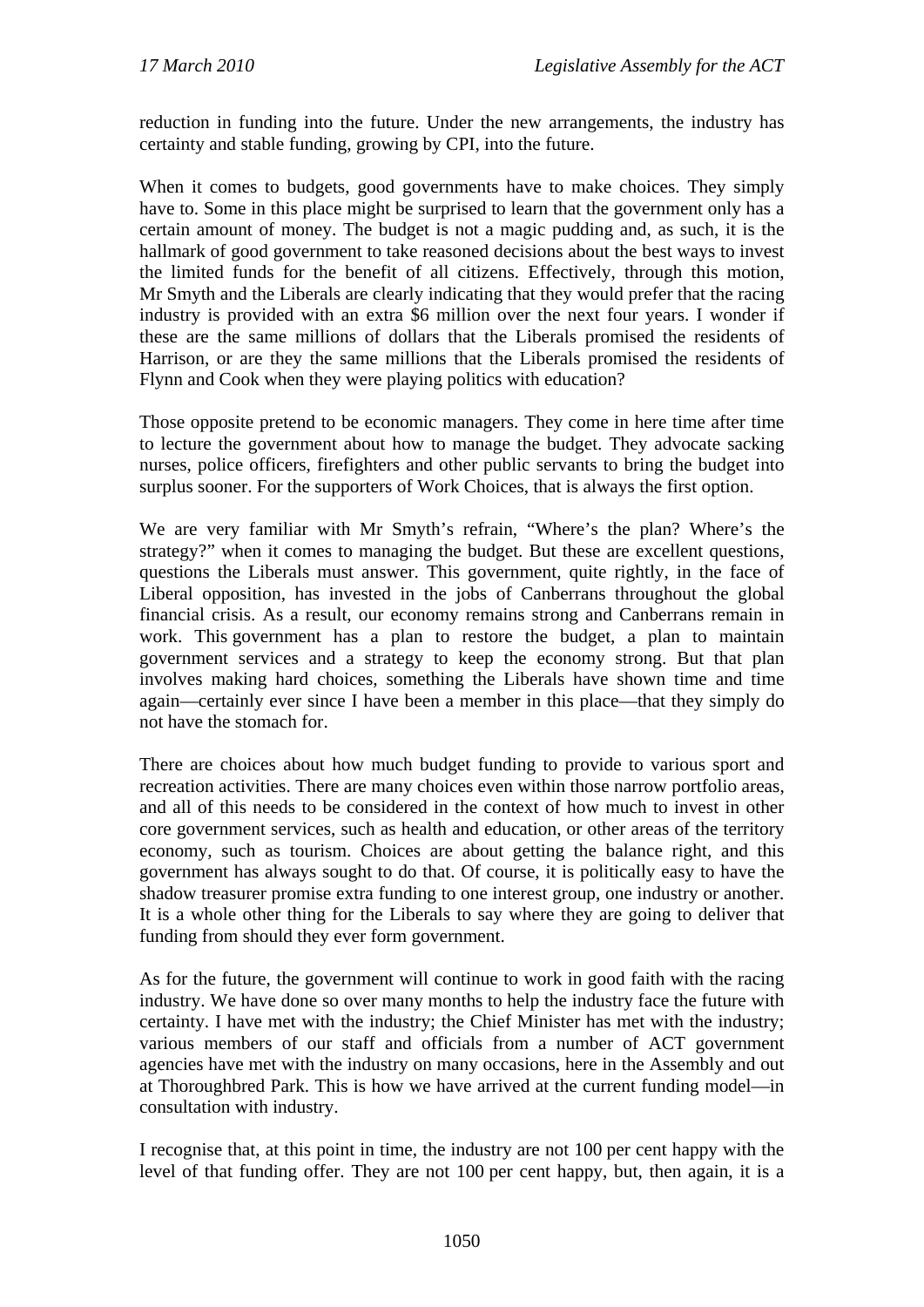rare thing for any industry group to be completely satisfied with the level of funding that is provided by any government. I reiterate that the government remains willing to consider any reasonable proposal put forward by the industry on its merits. Just as we have worked with the racing industry to build security, we remain ready and stand ready to continue to work with the industry to resolve these matters.

We are committed to continuing to consult with the industry to develop a suitable funding formula as part of the budget. However, there are other options. It is possible, of course, simply to return to the old funding model with the race fields product legislation on top of that. That may well provide more funding for the racing industry in year one, but I can absolutely guarantee that in three or four years, the industry would be worse off than they would be under the model that is proposed by the government.

Essentially, the argument at the moment is over the level of increase in funding for the racing industry in the ACT. My argument and my very strong view is that I should be asking critical questions of the industry about what their plans are for the future and not just blindly accepting a consultant's report that puts forward the best possible case for the industry. For example, just on one key issue, the government proposes to increase funding for the industry by the CPI each year. The industry has put forward an ambit claim for the CPI plus one per cent. They are perfectly entitled to put forward that claim, but then to go out and suggest that 85 jobs will be lost—jobs that do not exist at this point—because the government will not agree to CPI plus one per cent must be considered in the context of this debate this afternoon and must be considered in the context of finding a solution to this issue longer term.

I am not an automatic teller machine that simply says yes to every request I get from industry. I know that is the position of the shadow treasurer; he is the automatic teller machine of ACT politics. He shows no capacity whatsoever to make difficult decisions. He has shown no capacity whatsoever during this debate to critically analyse the issues and perhaps ask a question or two in relation to the Access Economics report that was prepared.

**Mr Smyth**: When did you last meet with the industry? When did the minister last meet with the industry?

**MR BARR**: I spoke with the industry—you were at the same function—about a week ago, Mr Smyth.

**Mr Smyth**: Over drinks. When did you last sit down and have a formal meeting with them? This is like Hargreaves and taxis.

**MR BARR**: I met with the industry at two functions, in fact, twice this year, and one only a week ago. The government met with the industry—

**Mr Smyth**: Who in the government?

**MR BARR**: My chief of staff met with the industry on 26 February.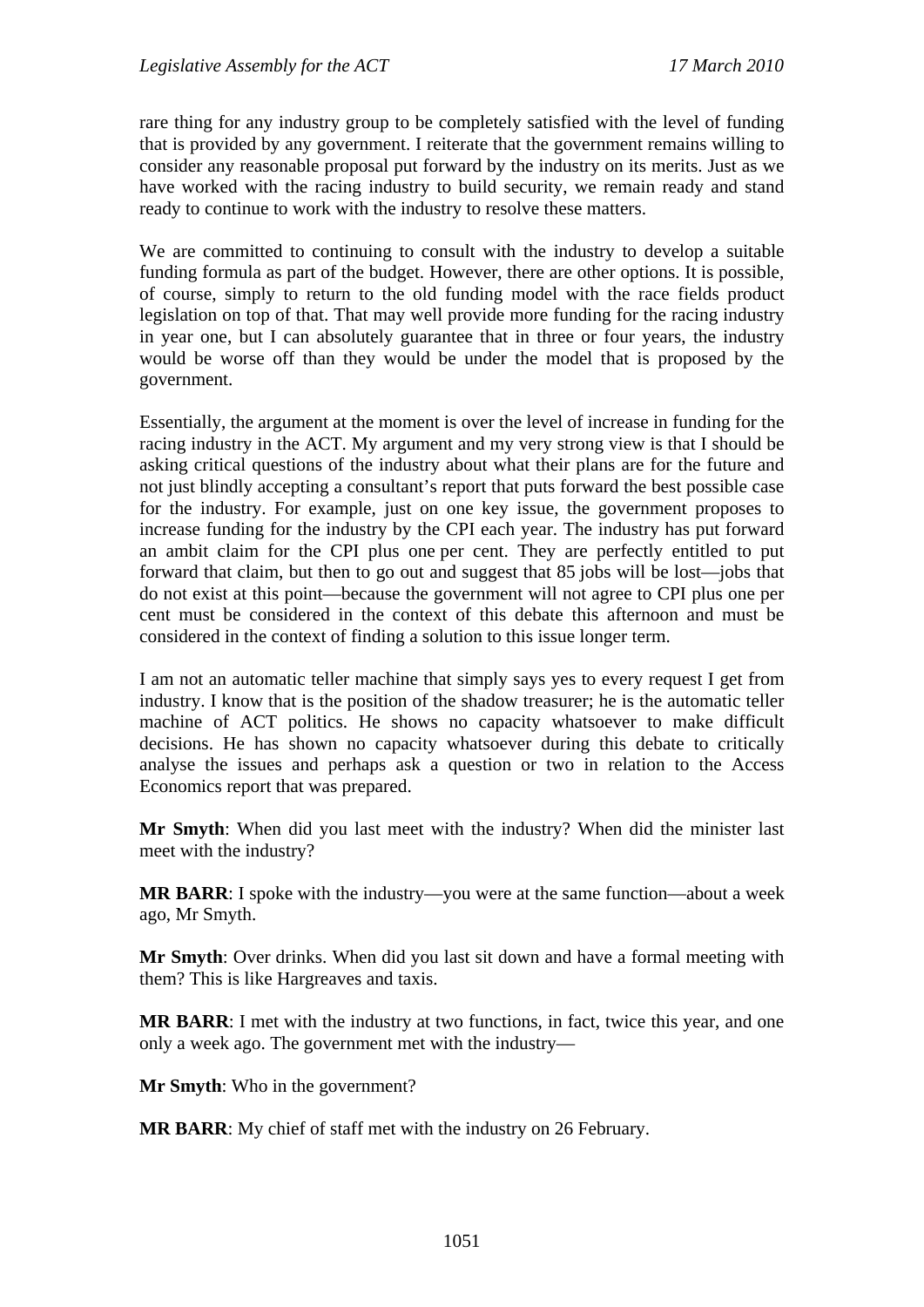**Mr Smyth**: Why didn't you? You are the minister. All they want is a meeting with you.

**MR BARR**: Because I was at the tourism awards, Mr Smyth. I have other portfolio responsibilities. I have other responsibilities.

**Mr Smyth**: The tourism awards have lasted for the last 12 months?

**MR BARR**: You are a grub, Brendan. You are a cheesy little grub. Madam Assistant Speaker, given the persistent—

**Mr Seselja**: On a point of order, Madam Assistant Speaker, Andrew Barr has been hurling insults all afternoon. He was forced to withdraw one earlier on. I ask him again to withdraw the personal imputation against Mr Smyth. He is performing disgracefully and he should be called to order for this name-calling and this attitude that we have seen from him today. He has acted like a coward, and he should be asked to withdraw.

**MADAM ASSISTANT SPEAKER** (Ms Le Couteur): Mr Barr, do you wish to continue or withdraw?

**Mr Smyth**: What about the point of order?

**MR BARR**: I have got more. I have got a minute to go, but if Mr Smyth is offended, I will withdraw.

**Mr Seselja**: Sorry, there was a point of order, Madam Assistant Speaker, on "the grub".

**MR BARR**: If Mr Smyth is offended, I will withdraw. I will withdraw and I will continue.

**MADAM ASSISTANT SPEAKER**: He appears to be offended.

**MR BARR**: Indeed, it would appear so. So, yes, I withdraw, Madam Assistant Speaker.

**MADAM ASSISTANT SPEAKER**: Thank you, Mr Barr. Please continue.

**MR BARR**: This issue is not about how many times I have met with the industry. The government has met with the industry on a number of occasions, and we continue to do so. But I repeat: I am not the automatic teller machine for the racing industry; this government is not the automatic teller machine for the racing industry. We will critically analyse the proposals that have been put forward to us. They have put forward an ambit claim, as you would expect any industry to do. I repeat: what we are arguing about is the level of increase in funding for the industry. The alternative is simply to return to the previous funding model, and the industry can do its best based on that.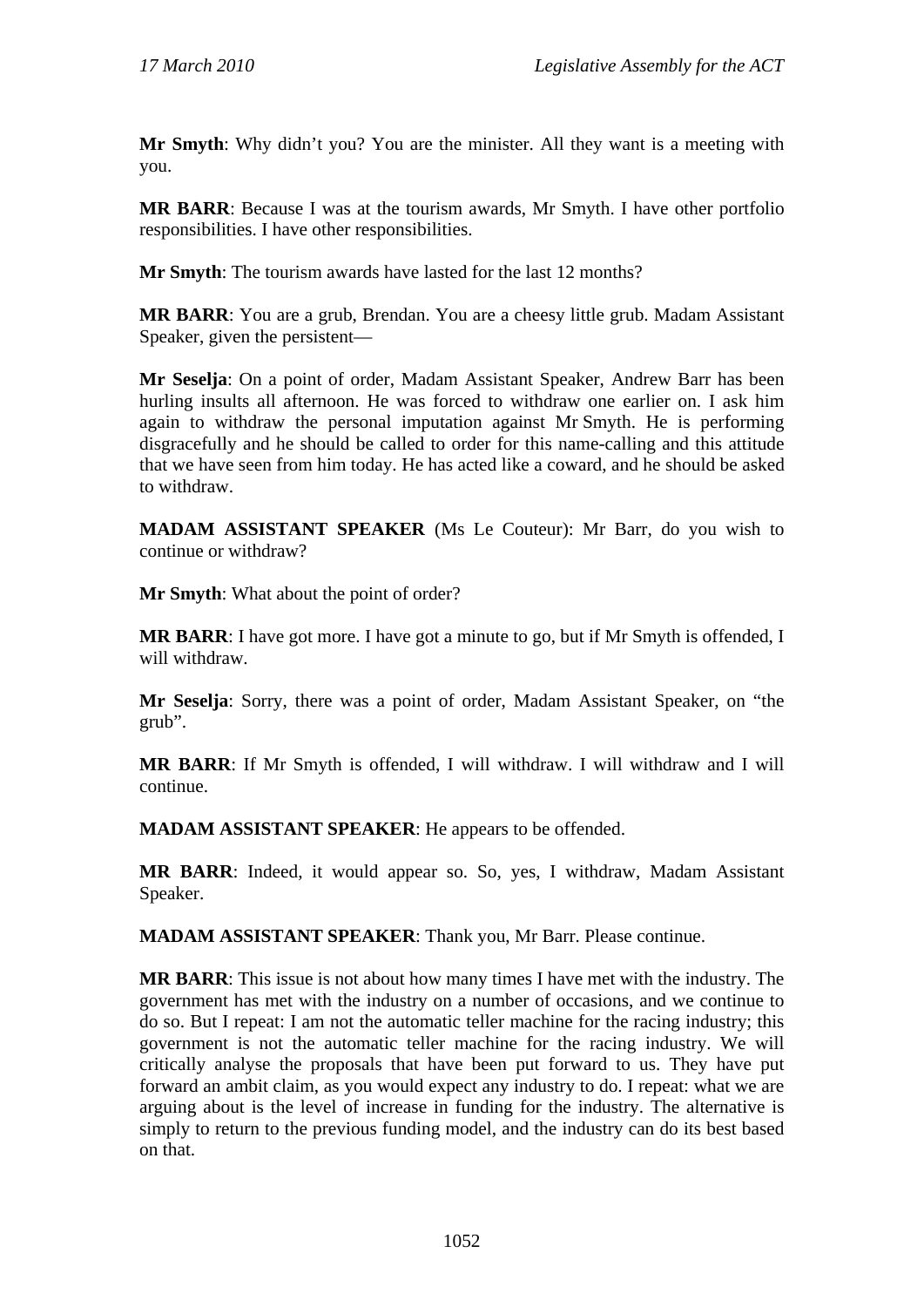**MR COE** (Ginninderra) (5.45): I rise today to speak on this motion not as someone that personally gambles on races but one that very much appreciates the industry and the benefits that come from the great contribution of those involved in the industry. The reason the racing community are in the strife they are in is, once again, the arrogance of government ministers. It is their refusal to communicate, sit down with and make time for community stakeholders. Andrew Barr can pretend that he is consulting and he can pretend that he is chatting with them, but the fact is he is not. I went to a forum a few weeks ago, the one when the minister was absent, and they had 300 people in the room complaining about the lack of communication from Andrew Barr and his office.

It is a tragedy. You would think that going to meetings like that and dealing with the racing community would be a pretty reasonable part of the racing and gambling minister's job. You would think so. Quite frankly, if you are not sitting down with the CRC and the other affected clubs then what are you possibly doing as the minister in charge of racing? He is not doing much. Such is the arrogance of this government and ministers like that who run their empires from their office and refuse to communicate with real Canberrans with real problems.

The situation facing the sector, the industry, is really quite dire. I commend the Canberra Racing Club for their professionalism in arranging for Access Economics to have a good hard look at the problems that the industry faces and to put together some analysis and a clear plan for the way forward. The executive summary of this document produced by Access Economics includes:

CRC already receives the lowest proportion of product fees relative to wagering activity of all jurisdictions in Australia. The proposed product fee model would result in the relative funding of the CRC being lower than in other jurisdictions by a considerable margin. A national harmonised product market is widely expected to be the dominant funding model for racing within five to ten years. The proposed product fee could significantly weaken the CRC over the next few years and diminish its ability to compete in the emerging national product market.

It is very real. If the racing minister does not take an interest in that sort of issue then what is the racing minister doing? He is being neglectful—that is what he is doing all for the sake of his pride. The minister tried to have a go at us. He tried to have a go at the opposition for being "pretend" economic rationalists or for pretending to be fiscally conservative. I do not buy it for one minute. In contrast, you have Andrew Barr taking money off a community so he can subsidise wastage in other areas of government. That is what is happening. What we in the opposition think is that if you are going to take money off a certain community, maybe that community has a right to some of that money in return. Yet Andrew Barr does not seem to accept that.

This is, in effect, a bigger tax, a bigger tax which goes into propping up more wastage in the ACT government. They provide a service. They provide a product which the ACT government capitalises and then does not reinvest. It is a two-way street. When you have got taxpayers and you have got a government it is meant to be a two-way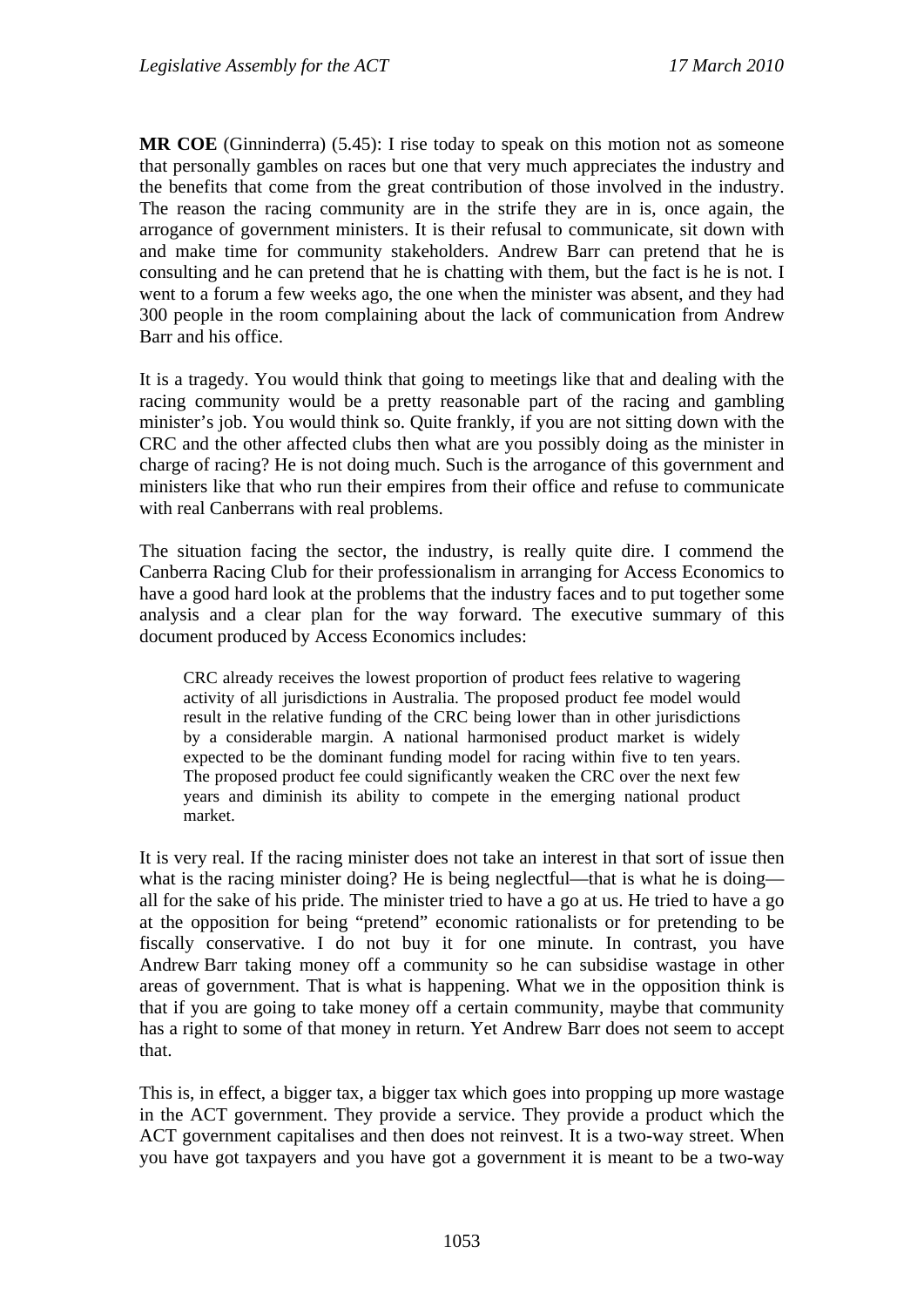street. If someone is giving money to something then you would think they would get something in return. But here we have the minister taking money off the racing sector, taking money off the racing community, and refusing to invest a reasonable portion back into the very industry they are taking it from. It is absolutely absurd.

The executive summary of the document prepared by Access Economics goes on to say:

The product fee model proposed by the ACT Government would result in five fewer race meetings per annum in 2010-11 compared with the product fee model proposed in this paper. This reduction in races is estimated to reduce employment by 85 FTEs of direct and indirect employment, or allowing for part time and casual work, 400 fewer people wholly or partly depending on CRC for employment. Any further reduction in employment due to a loss of critical mass for racing in the ACT—resulting in the loss of supporting industries—would be in addition to that.

It is all very real. If the minister had sat down with the CRC and the other racing bodies we might not be in this situation. They might not have had to have gone and spent the money. They had to go and spend money on this sort of report because you were unwilling to sit down with them and negotiate properly. Perhaps if you had done that they would not have spent their members' money on Access Economics reports like this when they should be putting it into their community. Instead, they are forced into doing that. I commend them for doing so. I commend them for looking at a way forward. What the Canberra Racing Club is doing is showing far more strategy and far more vision than this minister.

### *Mr Barr interjecting—*

**MR COE**: The minister is harping on. Obviously he has been affected by this. It has struck a raw nerve. Obviously he realises the CRC are being far more strategic and visionary than he is. Why? Because they are actually concerned about their industry, as opposed to you, minister. You are not in the least bit concerned about the future of racing and the future of 85 FTE jobs in the ACT. It is pretty disappointing. The economic impacts of the report are listed in the Access Economics report:

The economic impact of the CRC has been provided in previous submissions by CRC to the ACT Government. In summary, the impact is …total direct spending of \$36.9 million.

\$48.6 million in real gross value added, or 0.48% of the ACT total.

50,000 on-course attendances in 2005-06 …

Direct and indirect employment of 422 Full time Equivalents (FTE), or allowing for casual and part time employment, 2,000 direct and indirect persons are wholly or partly reliant on racing for employment.

It is all very real. Unfortunately, the only thing that is not real is what we have from the minister, who is refusing to communicate in a sensible way. We have seen that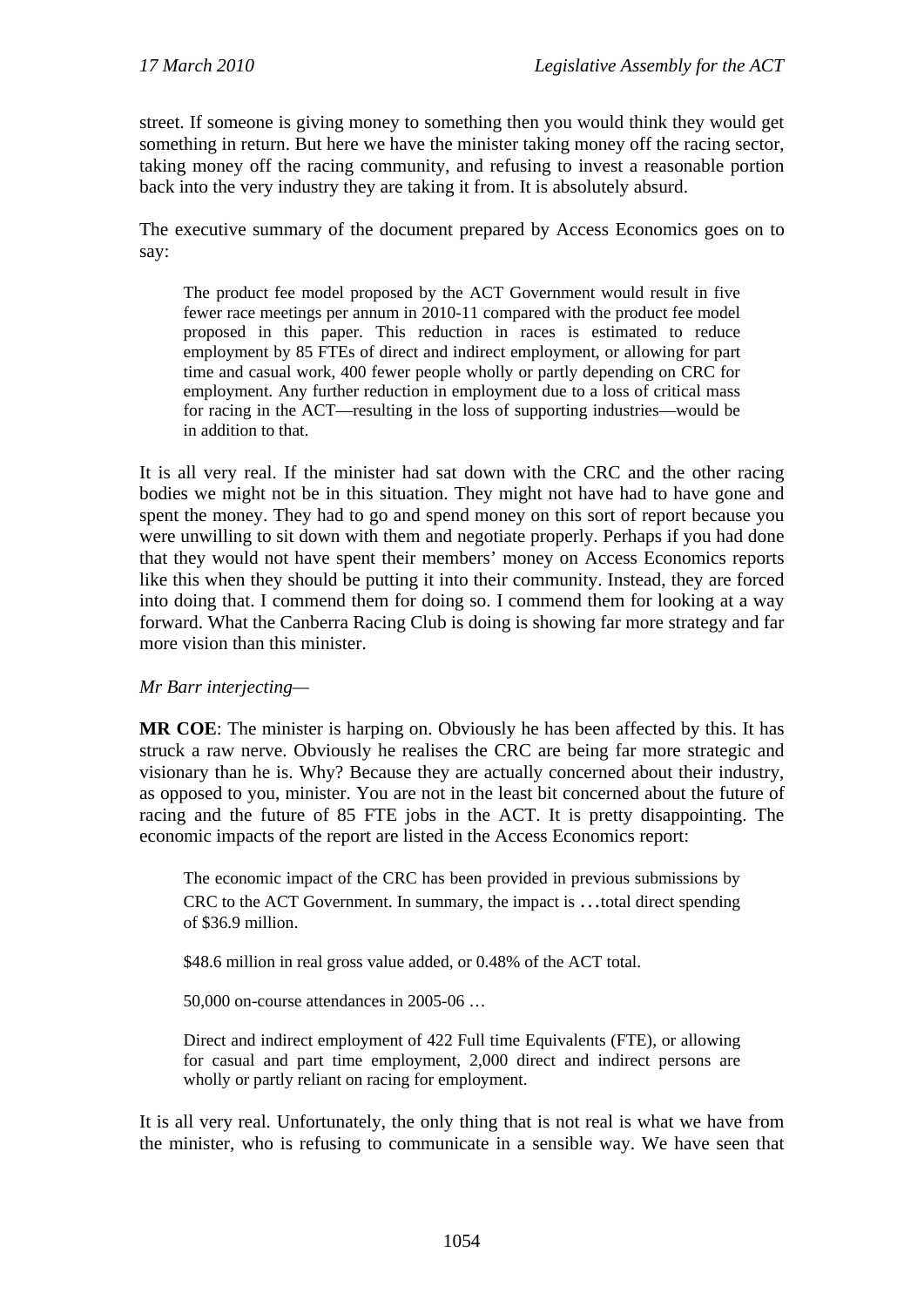today, incidentally, in the chamber. He is a very bitter minister. There is obviously something happening behind the scenes in the party room or upstairs on level 2 because he is very bitter. In fact, they are all bitter at the moment. They have all got very short fuses. They are all sending out cowardly barbs across the chamber and signals that they are very frustrated. They are signals of frustration with how they are travelling, they are signals of frustration with the lack of momentum the ACT government has at the moment and they are signals of frustration at the lack of ideas and vision this government has.

They are running on empty. They have no plans for the future. They have no vision and they will not even communicate with people that do. It is pretty disappointing. I commend Mr Smyth for raising this motion, for communicating with the industry and for doing what the minister is not doing—that is, looking at ways to make sure that the racing industry in Canberra is profitable and will continue to grow well into the future.

**MR RATTENBURY** (Molonglo) (5.53): As has been touched on today, the background to this motion is firmly based on how the racing industry is changing in Australia. The way Australians engage with the racing industry and, in particular, the way punters place bets, has changed markedly over the years. Put simply, the change is that now people will easily place bets online rather than at the race track or in TABs. I have circulated an amendment in my name and I will come back to it in a little while. Since this motion was first put on the notice paper some weeks ago there have been some discussions between my office, the minister's office and Mr Smyth's office. Hopefully, the amendment will prove to be a useful way forward. With regard to the broader debate, as my colleague Amanda Bresnan noted last year in the Assembly, the racing industry has gone through similar changes before. Ms Bresnan noted that in 1961:

… the racing industry was largely funded by spectator admission fees and fees paid by on-course bookmakers. Of course, bookmakers such as the starting price bookmakers, or SP bookmakers, operating mainly in hotels undermined this model. In order for the racing industry to survive, this was addressed by granting licenses to government-owned TABs to provide off-course retail wagering.

This gave punters a legal and convenient alternative to illegal off-course bookmakers in addition to providing an effective means of raising taxation for government. This arrangement ensured that the racing industry was paid for the use of its product through agreements between the TABs and the local racing authorities.

Ms Bresnan concluded her comments that day by saying:

Something similar is happening again. With the advent of the internet and telephone betting, off-course bookmakers or betting exchanges are now offering cheap and innovative betting products across Australia 24 hours a day.

In the context of today's debate, this shift in the way bets are placed impacts on government decisions on what is the best model of funding for the industry. The model used previously in the ACT meant that the industry relied upon a dividend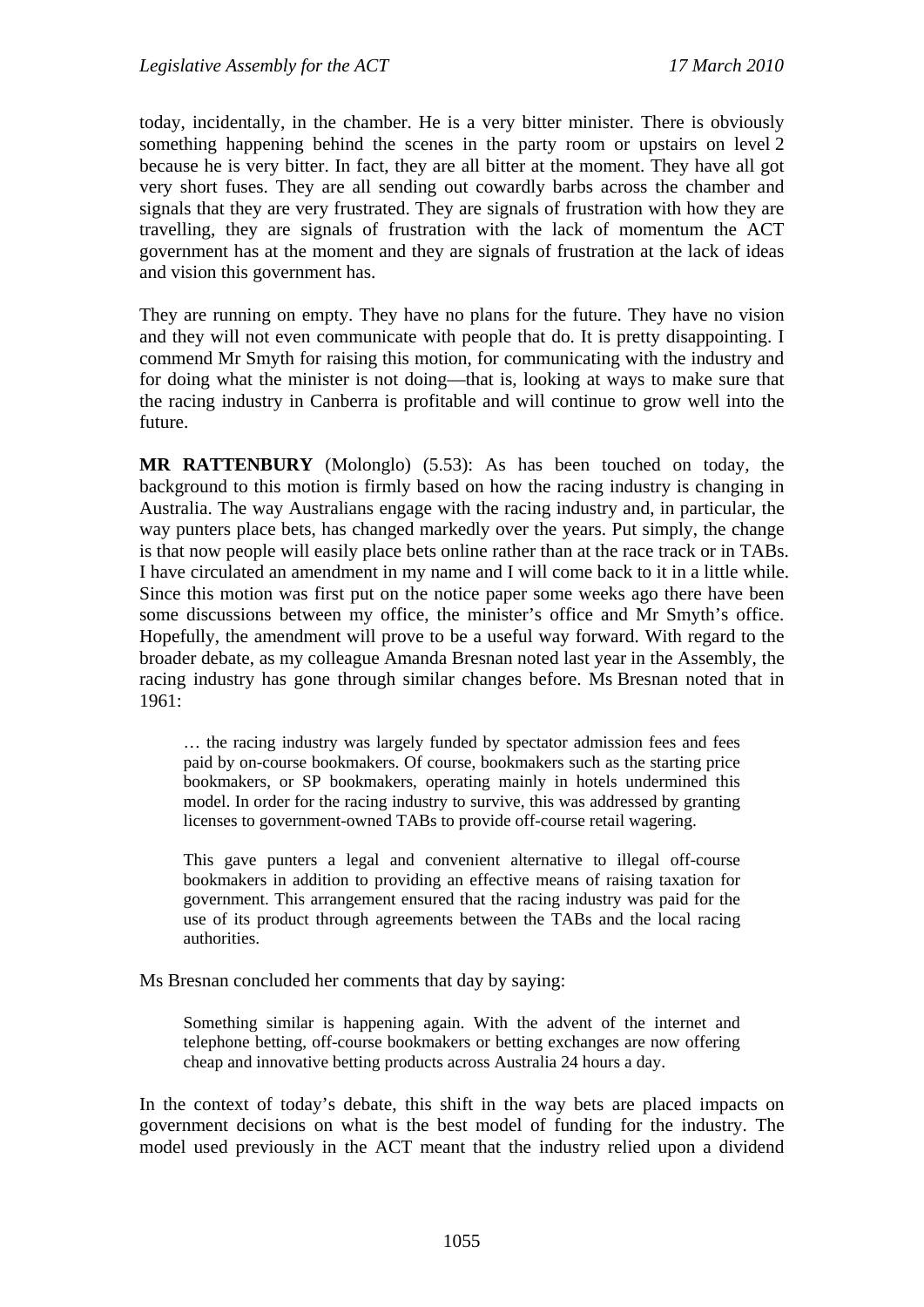payment from ACTTAB. Because of the way in which bets are now being placed online, the ACTTAB dividend no longer represents a secure funding footing for the industry. As the ACTTAB turnover has decreased, so too has the dividend paid back to industry.

Governments across Australia, including the ACT, have acted to address these changes. In coming to the best funding model, governments have introduced legislation to require the operators of online betting services to pay fees—the race fields legislation, as it is known—and those fees are then returned to the industry. A second change has also occurred in the ACT which has been to separate the industry from the ACTTAB dividend and instead include it within the ACT government budget, as has already been touched on, particularly by Mr Barr. When coupled together, these two changes represent a new model of funding for the industry. The Greens believe that any new funding model, regardless of the industry affected, should be implemented only after careful consultation with those affected. Decision makers must be aware of the consequences of their decision before they make those important decisions.

As government members have said publicly, this will be a difficult budget. Now that the racing industry has been taken off the ACTTAB dividend and brought into the budget, its funding requirements will be assessed in conjunction with other competing demands. The minister for racing will be faced with difficult decisions, but he must equip himself with the relevant information before making any such decision. For those reasons, we strongly support this motion committing the government to engaging with the racing industry to agree upon a funding formula.

As I have outlined, there have been important changes to how the industry is funded. The government must work with the industry through the transition to get the details absolutely right. For their part, the industry are ready to meet with the minister. They said so publicly in February in a press release from the Canberra Racing Club. I believe the ball is now in the minister's court as to whether he takes them up on their offer. I note the interchange earlier about when the meetings have taken place and at what functions and whether it is the minister or the staff. It is imperative that, at the end of the day, the minister sits down and has this discussion face to face—not over a beer but in a serious meeting with the key stakeholders.

The motion today notes the social and economic aspects of the racing industry. The Greens understand that racing brings employment and economic benefits to the ACT economy. Of course, not all sections of the ACT community fully support the concept of racing and are uneasy about various aspects of it. The Greens have taken a balanced approach to this and are able to note and acknowledge that the industry does provide employment and has a positive flow-on effect to the broader ACT economy.

I said earlier that I have an amendment to the motion. The amendment retains, I believe, the key elements of the original motion but seeks to add to it to focus attention on the upcoming 2010-11 budget. As I highlight today, this upcoming budget is where the government and the racing industry must focus. The original motion called on the government to agree with the industry on a time frame for delivery of a funding formula for the industry. My amendment seeks to go one step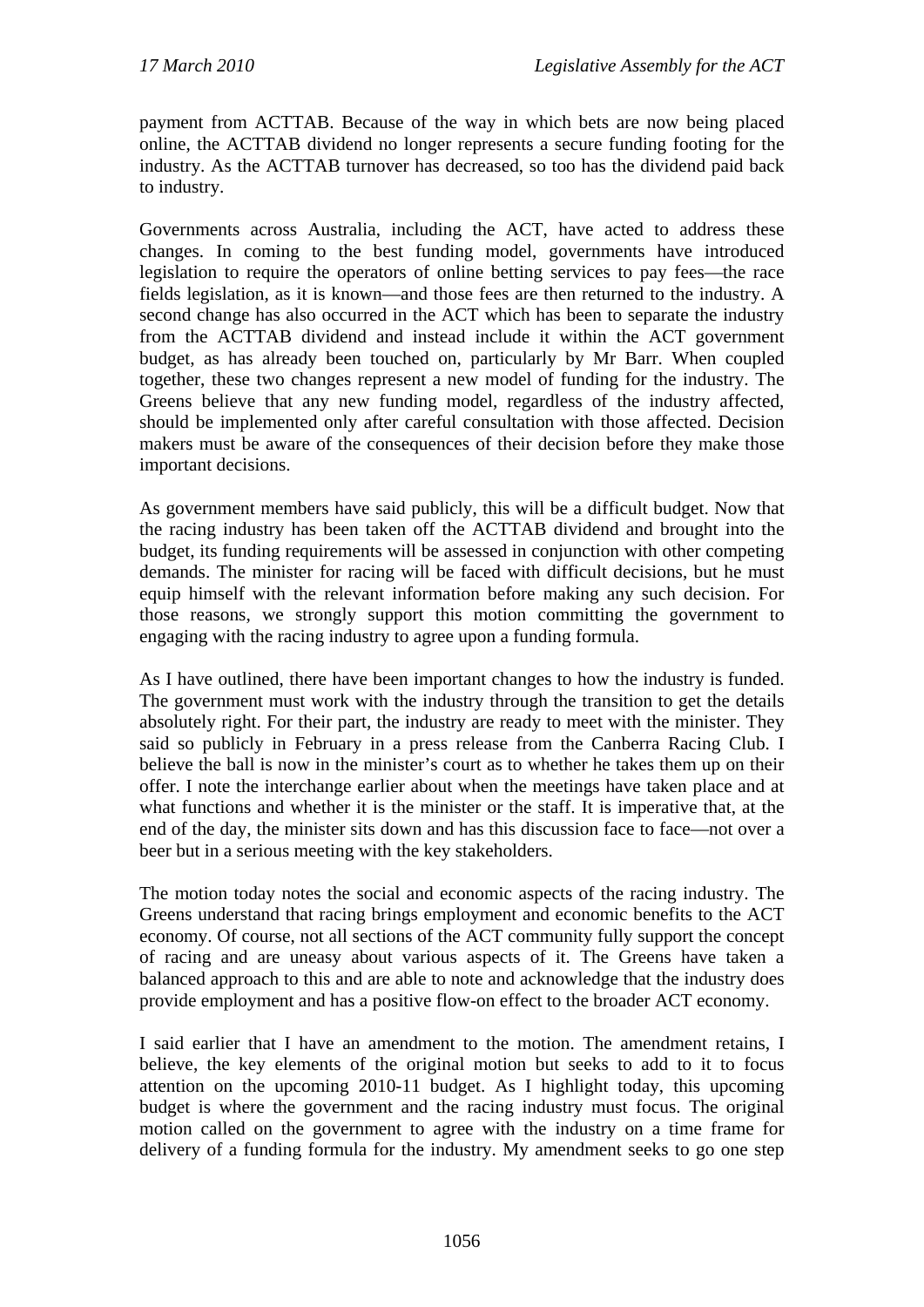further and require the government to implement that funding formula in the 2010-11 budget. The motion will also require the government to report back to the Assembly on the revised formula once implemented. Certainly, in discussions with Mr Smyth's office we have tried to sell this as an addition to the motion, not as an attempt to change it in any substantive way.

The amendment also seeks to include a reference to problem gambling in the ACT. We are pleased that the text of the motion, as I have amended it, will now include that reference. In the discussions we have had with other offices there was a level of concern that the inclusion of problem gambling diverted attention from the primary issue in focus, which is the funding of the industry.

*At 6.00 pm, in accordance with standing order 34, the debate was interrupted. The motion for the adjournment of the Assembly having been put and negatived, the debate was resumed.*

**MR RATTENBURY**: I was speaking about problem gambling and the concerns that this was taking away from the focus of the motion. However, the Greens believe that problem gambling is an important issue that must be kept in mind whenever the racing industry is discussed. Again, I go to Ms Bresnan's speech in the Assembly last year in which she said:

It is all very well to have a vibrant racing industry and get our share from our racing products. We acknowledge that the racing industry provides employment, economic, entertainment and social benefits for the ACT economy, but we need to be mindful of the cost to our community through the impact of problem gambling.

In supporting this amendment to the Racing Act 1999, the ACT Greens urge the government and ACTTAB to pay close attention to this and direct funding and resources to assist with problem gambling and continue to financially support community groups who raise awareness of the negative impacts of gambling and provide support and counselling services to problem gamblers.

In light of Ms Bresnan's comments, I would like to put on the record today that we are not suggesting or inferring that any of the changes to the funding structure place people at increased risks of problem gambling. Nor are we suggesting that the funding of support programs is in danger of being reduced because of the new funding arrangements. The point I simply want to make is this: problem gambling is indeed a problem across Australia and the ACT is not immune. Problem gambling damages personal, family and work life and must be guarded against at all costs. For those that do suffer problems there must be services offered and help provided. That is why we sought to include that reference in today's motion—not because it is the primary focus of the motion but simply because we should remember to always talk about the context of this issue.

Our amendment also seeks to insert more broad contextual statements about the social and economic impact of the racing industry and the importance of fiscal responsibility. The amendment, I believe, adds context to the debate. During discussions on the motion, the Liberal Party have expressed concern that these general comments give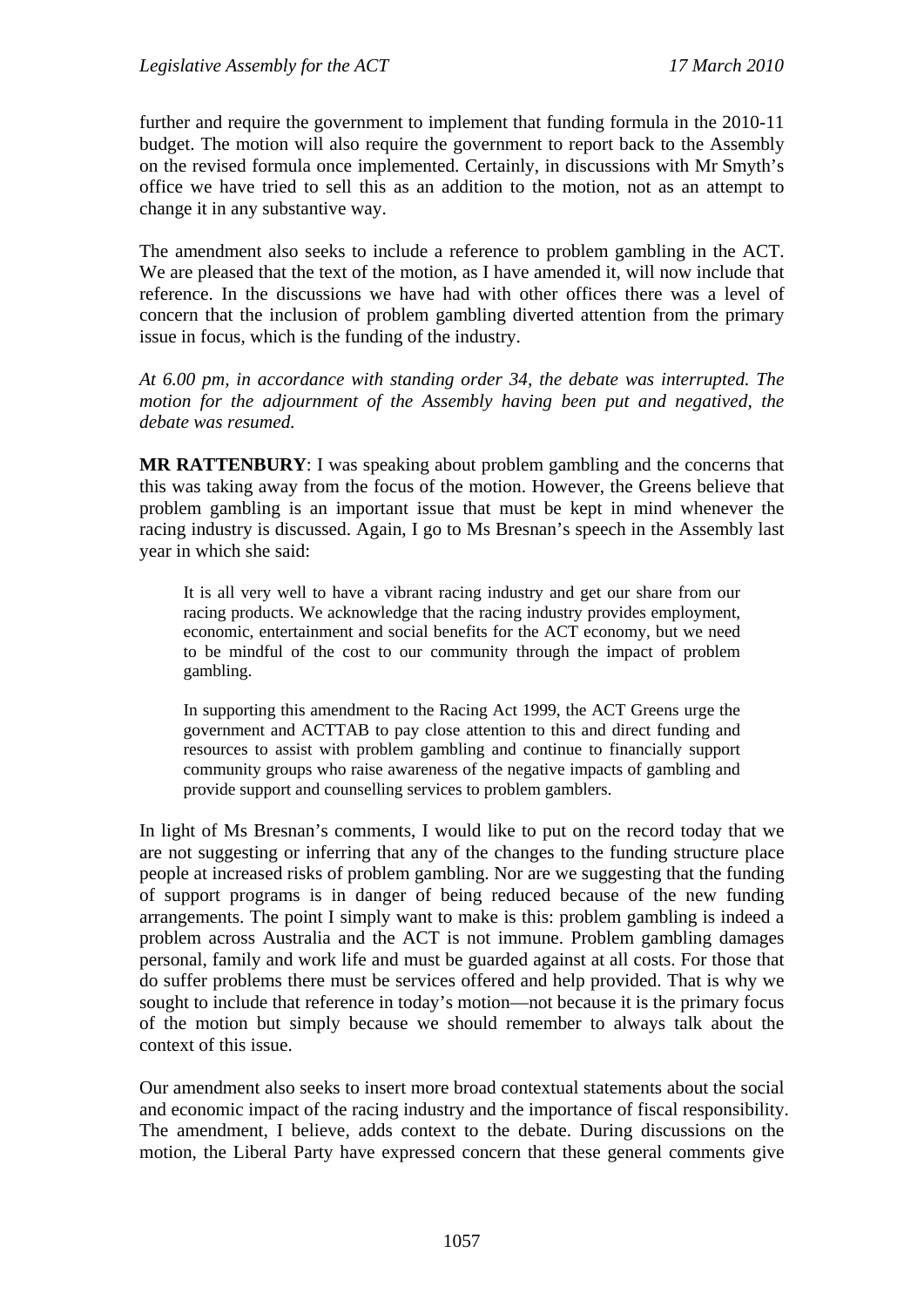the government the ability to spin their way out of responsibility. However, our perspective is that the motion will now be stronger. We believe we have added to Mr Smyth's original intention. It gives some context to the debate and also, as I say, adds those useful requirements that the government act this year in the lead-up to the budget. That time frame was not part of the original motion, but it puts the pressure on to resolve this question as quickly as possible.

In conclusion, this motion identifies the changing circumstances that the racing industry operates in and calls on the government to engage with the industry to address the concerns it has. The industry does have honestly held concerns. In discussions I have had, there is a very general concern there. There are some debatable points, but I think the industry also has a willingness to embrace change and discuss with the minister the challenges ahead. The industry has adapted and changed in the past. We encourage the minister to meet with the representatives and do the work required to meet the commitments set out in this motion. I move the amendment circulated in my name:

Omit paragraphs (1), (2) and (3), substitute:

- "(1) notes the social and economic importance of the racing industry to the ACT and acknowledges the changes taking place within the industry;
- (2) notes the importance of fiscal responsibility and the maintenance of a balanced budget through the economic cycle, and notes the many and varied demands on the Budget for funding for social, environmental and economic policy objectives;
- (3) notes the December 2009 Access Economics' report on the ACT Racing Industry and the benefits that it identifies would come to the industry from a more generous funding model;
- (4) acknowledges the continuing importance of adequately funded programs to address problem gambling;
- (5) notes the Government's commitment to:
	- (a) consult with the racing industry to develop a suitable funding formula for the ACT racing industry as part of the development of the coming Budget; and
	- (b) implement that funding formula in the 2010-11 Budget;
- (6) notes the Government's commitment to provide in writing to the Assembly by the last sitting day of October 2010:
	- (a) details of the revised funding model the racing industry will operate under from 1 July 2010 including the yearly process the Government proposes to use to calculate budget allocations for the racing industry;
	- (b) details of work performed by the Government to identify the impact the revised funding model will have on jobs supported directly and indirectly by the racing industry; and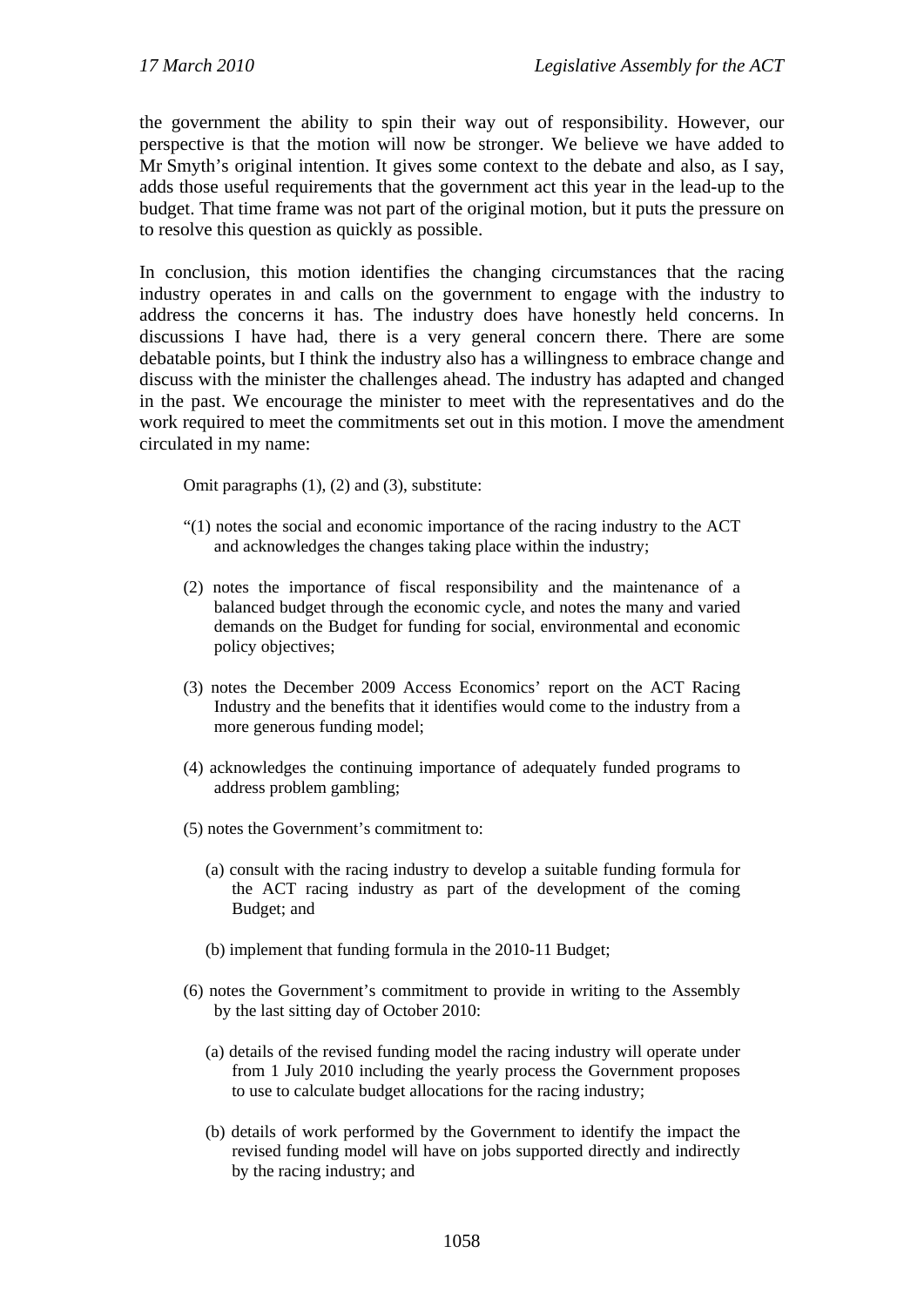(c) details of any change to the funding of programs to tackle problem gambling that has occurred following implementation of the revised funding model.".

I commend the amendment to the Assembly.

**MR SMYTH** (Brindabella) (6:03): The amendment that the member has circulated, despite his claim that it will strengthen the motion, does nothing of the sort. I can only assume that the government will be supporting the amendment, and therefore the amendment will get up, but let me just look at one key word in the motion and the proposed amendment. What I ask is that the government negotiate with the racing industry; what Mr Rattenbury wants the government to do is to consult with the racing industry. They are two enormously different worlds.

To negotiate means that you sit down and talk—the minister and the industry—so that you come to, hopefully, an agreed position. We all know that negotiation is tough and we all know that you cannot always get everything that you want. But the problem for the industry is that the consultation to date has simply been one-directional, with very little input from the racing industry on the proposed model, because they cannot even get in to see the minister.

That is the problem with consultation with this government—the unbounded arrogance of this government and the unbounded arrogance of this minister, who, since April last year—almost 12 months—has not even met with the industry. To disingenuously say "but I met them at a cocktail function; I saw a race meet" is not negotiation. What is an hour out of this minister's time to meet with an industry that brings the government revenue, creates jobs and adds to the vitality of Canberra and the diversity of the Canberra economic base? What is an hour of negotiation and what is an hour of meeting? As the industry itself said in its press release:

The ACT racing industry is prepared to work towards a sensible solution if given the opportunity and awaits Ministerial discussions.

The problem with the amendment circulated by the Greens is that the government will do exactly what they have done on every other occasion where consultation is involved. They will say, "What do you think?" They will get the answer, they will ignore the answer and they will press on. What the amendment does is allow the government to avoid negotiating with the industry. That is the big problem with this amendment.

The other thing is that the amendment overlooks the principle that racing is funded by revenue it creates through wagering—the requirement of the ACT government to fund the local industry through a longstanding gentlemen's agreement and funding models which have not been decreased by other states and territories. We are the only jurisdiction that is now welshing on the gentlemen's agreement. The ACT government is the only government that has proposed an alteration to the longstanding existing funding models, effectively by hiving off the new revenue from race fields legislation, legislation which the racing industry encouraged the government to introduce to correct the imbalance of being the lowest-funding racing industry in the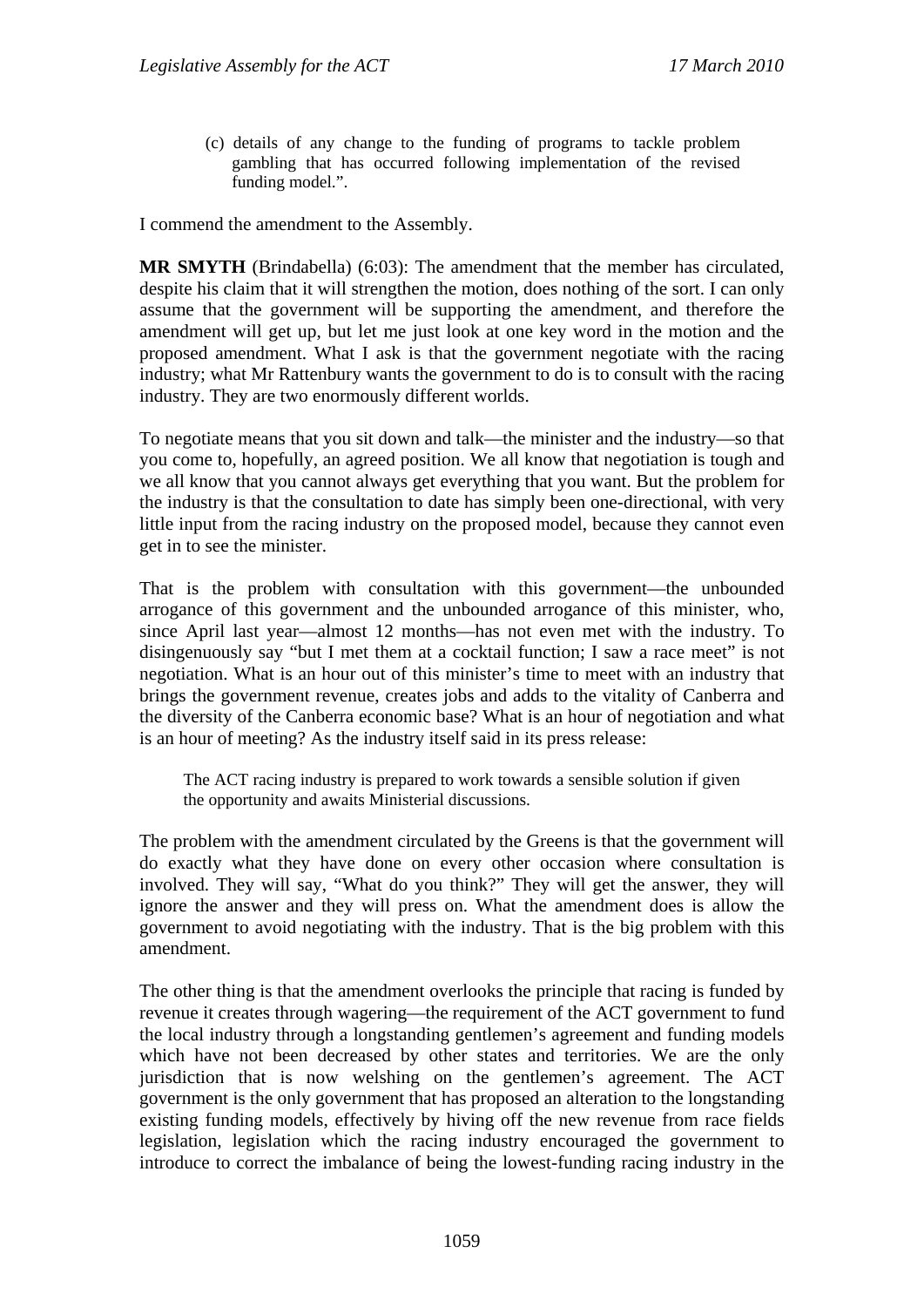country. Imagine their surprise. They actually encouraged the minister to do this. They thought the minister was going to give them the additional money. They had absolutely no idea that the minister was going to reduce their funding by exactly the same amount.

It is important. Indeed, that goes to the last point, that we do have a strategy for the industry, a long-term strategy. The long-term strategy really should look at progressing towards a national funding model for the Australian racing industry in consultation with the other states and territory governments and the national racing industry. That is not contained in this either.

If you went through it point by point, you would see "notes the social and economic importance". I think we all agree with that. It says:

… notes the importance of fiscal responsibility and the maintenance of a balanced budget through the economic cycle …

We have had the economic cycle argument in this place many times. What does it mean? When does it start? When does it finish? How long are you doing this over? It says "notes the … report". The report is there. It says that it acknowledges the importance of funding problem gambling programs. I think we all agree with that; I do not think anybody opposes that.

But when you get to the nub of it, this amendment lets the government off the hook. All it calls for is consultation, and that is inadequate in this instance. What the industry want is an opportunity to negotiate with the government on what happens, when it happens and how it happens. They do not want to be asking. The government actually knows what they want. The government could say that they have already done the consultation. They have got a report from Access; they have had discussions through various avenues. The Chief Minister's office is even involved now, because the minister's office has not been doing the job that it should have and the minister has not been doing the job that he should have. The problem with this is that it lets the government off the hook. Part 5(b) says:

… implement that funding formula in the 2010-11 Budget.

I suspect it is already there. I suspect that what is happening, and why the minister will not meet with the industry, is that he does not want to tell them the bad news. Various parts of the government at various times have said to the industry, "We will get you an answer by Monday," "We will meet with you on Friday," or "We will get back to you shortly." But at every stage they are fobbed off by not getting an answer about their future.

Again, that is the problem. It is already in the 2010-11 budget. The minister has harvested the million and a half; he has already taken that. He told this place that it would generate additional revenue. He did not tell this place that they would take it again. That is what the industry says in its press release:

On 8 December 2009 the Minister for Gaming and Racing Mr Andrew Barr MLA issued a media release which stated: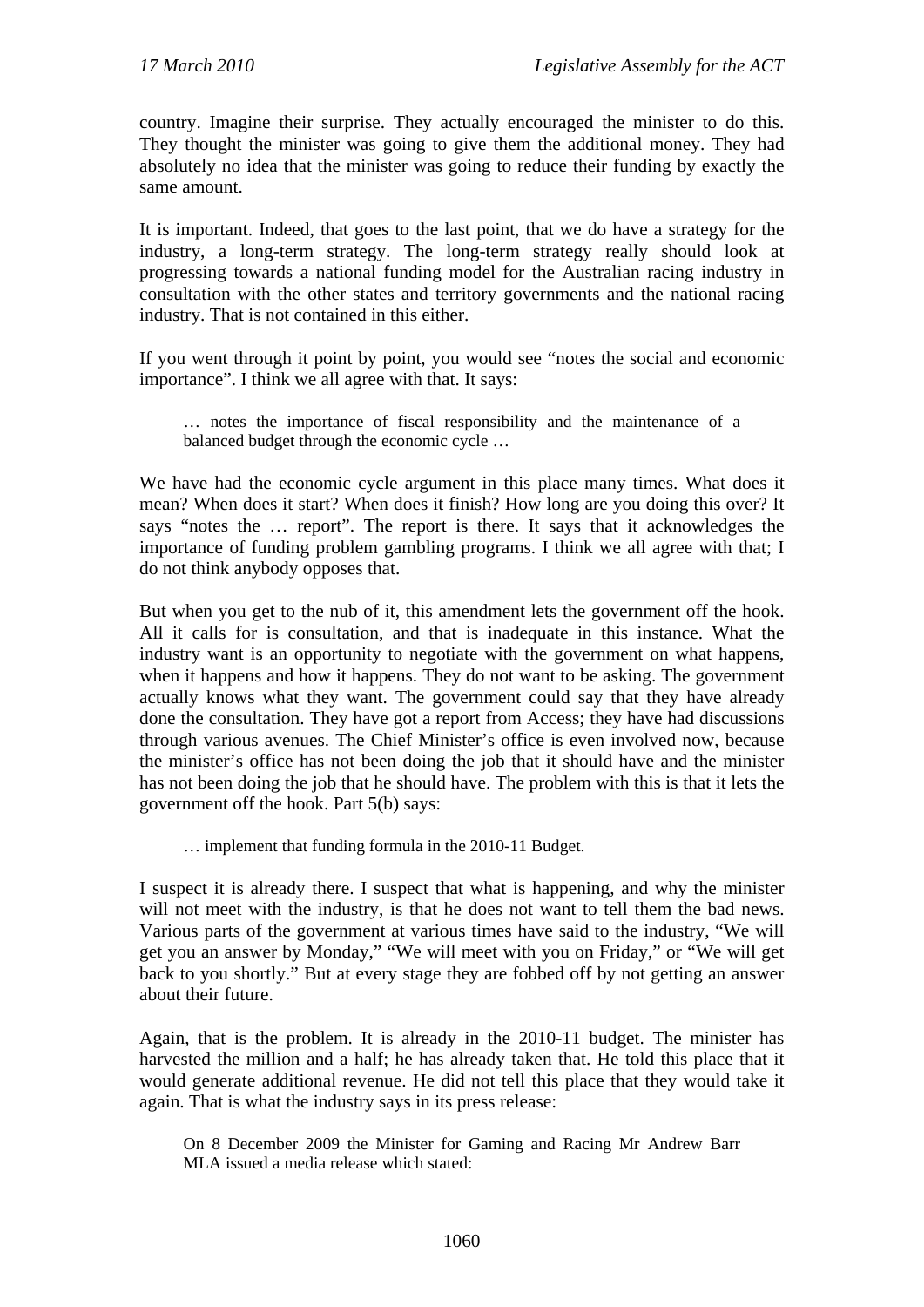"The future of the ACT racing industry is more secure after the ACT Legislative Assembly passed a Labour bill which will see the local industry earn up to \$1.5 million from interstate organisations". He said "we have based our legislation on what's currently working best in other states and territories".

What he didn't say is that he was slashing the traditional funding model by \$1.5 million.

What he didn't say is that in other states the traditional funding models have been maintained.

If the legislation is based on what works best in other states why has the ACT racing industry been misled with a media release giving the impression that the ACT racing industry will benefit to the tune of \$1.5 million?

The question has to be asked: why did the minister not have the courage to deliver that face to face with the industry? Because he never does. That is the problem. This is the minister who has cut everything that he has touched. He cut schools when he got the schools portfolio. He cut tourism when he got the tourism portfolio. He has now got racing and gambling, and what does he do? He cuts it, without consultation no, sorry; I will give him his due: with some consultation, with a little consultation. But without looking them in the face and telling them the reason—instead, leaving them with the impression that they would be better off.

Paragraph (6) of the amendment "notes the Government's commitment to provide in writing to the Assembly by the last sitting day of October 2010" a number of things. The last day in October 2010? The carcase will be cold by that time; the bodies will be buried. It will be over by the last sitting day in October 2010. It says:

… details of the revised funding model the … industry will operate under from 1 July 2010 …

Why wouldn't the Greens insist that the government tell the Assembly the arrangements before they come into operation? Who wants to get a report from the government in October, four months after the arrangements have come into place? They will be announced in the budget in May, so it will be six months after they come into place. The Greens think it is reasonable for the minister to come back six months after the crime and tell us what happened. Gee, that will be news. That is a speech I will look forward to hearing. If I was the minister, I would be very happy to see that. Paragraph 6(a) says:

… details of the revised funding model … will operate … from 1 July 2010 including the yearly process the Government proposes to use to calculate budget allocations for the racing industry …

I would have thought that you might ask for that in the budget week. I would have thought that you might ask for that in the estimates. But of course the Greens have pre-agreed to the budget, so it does not matter. The Greens have agreed to it. The Greens will pass the government's budget.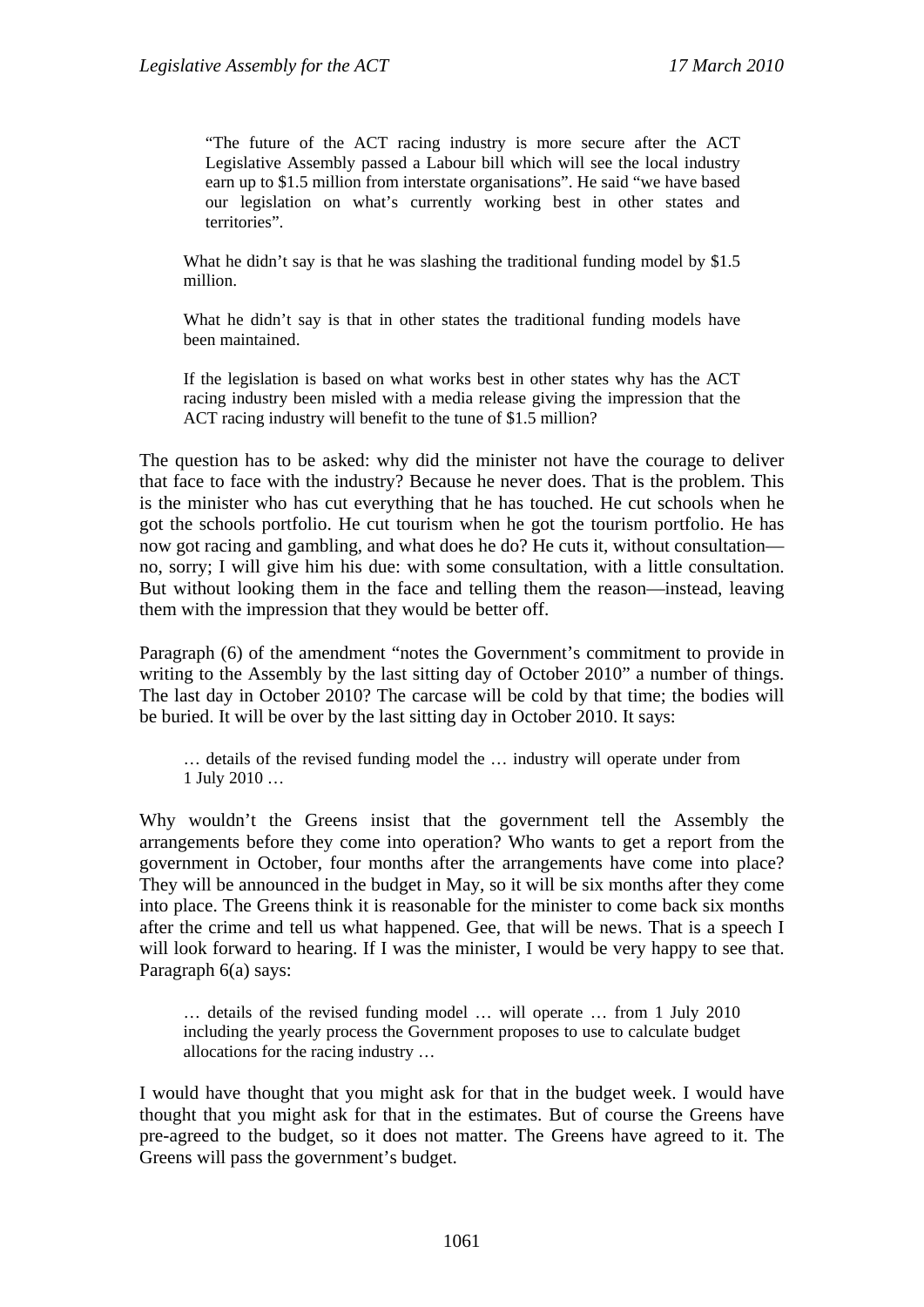The problem with that is that the industry is now disenfranchised. We will get the autopsy—and that is what it will be—on the last sitting day in October 2010. I am sure that the industry will be very grateful to the Greens for that document. It will be testament—absolute testament—to how effective they have been as third-party insurance and probably the fraud that they have committed on the people of Canberra in that claim. It says:

… by the last sitting day of October 2010 …

details of work performed by the Government to identify the impact the revised funding model will have on jobs supported directly and indirectly by the racing industry …

Why would you want that in October 2010 when the damage is done? It is beginning to sound more and more like an autopsy report. "Yes, on 1 July 2010 we killed the industry and now we are going to report the damage to you." And part (c) says:

… details of any change to the funding of programs to tackle problem gambling that has occurred following implementation of the revised funding model.

Surely you would want details of what the impact of the revised funding model on problem gambling might be before it went into place. Wouldn't you want to know that the government had done the work before they did the damage? Clearly the Greens do not want to know that. The amendment is about being seen to be doing something without actually achieving anything at all. That is the problem with many of the amendments that the Greens move when they support this government.

**MR BARR** (Molonglo—Minister for Education and Training, Minister for Planning, Minister for Tourism, Sport and Recreation and Minister for Gaming and Racing) (6.14): I will just speak briefly on this matter. The government will support this amendment and I will just take the opportunity to respond to a couple of the comments made by Mr Smyth.

Mr Smyth is indeed correct: he has pinged me on one element in his speech and that is that, yes, in my time as minister I have presided over cuts to certain areas of certain portfolios; I accept that. It is all about good government. It is about seeking efficiencies. It is about directing resources to their highest possible use. I wear it as a badge of pride that in my time in this place I have been able to redirect government resources to higher priority causes. And I will wear that as a badge of pride because I believe that a responsible government and a responsible minister look to find efficiencies, look to different ways of delivering services and look to prioritise the limited government funds to areas of the highest need.

So, on that charge from the shadow treasurer, the person who purports to look after the territory's finances in a Liberal government, what is he saying—that you should never make a cut in any area or you should never reallocate expenditure to higher order priorities? That is exactly the issue that the Liberal Party face on this issue and on so many: they seek to walk both sides of the street. They seek to argue that they are the party of fiscal responsibility, that they are the party of economic management. Yet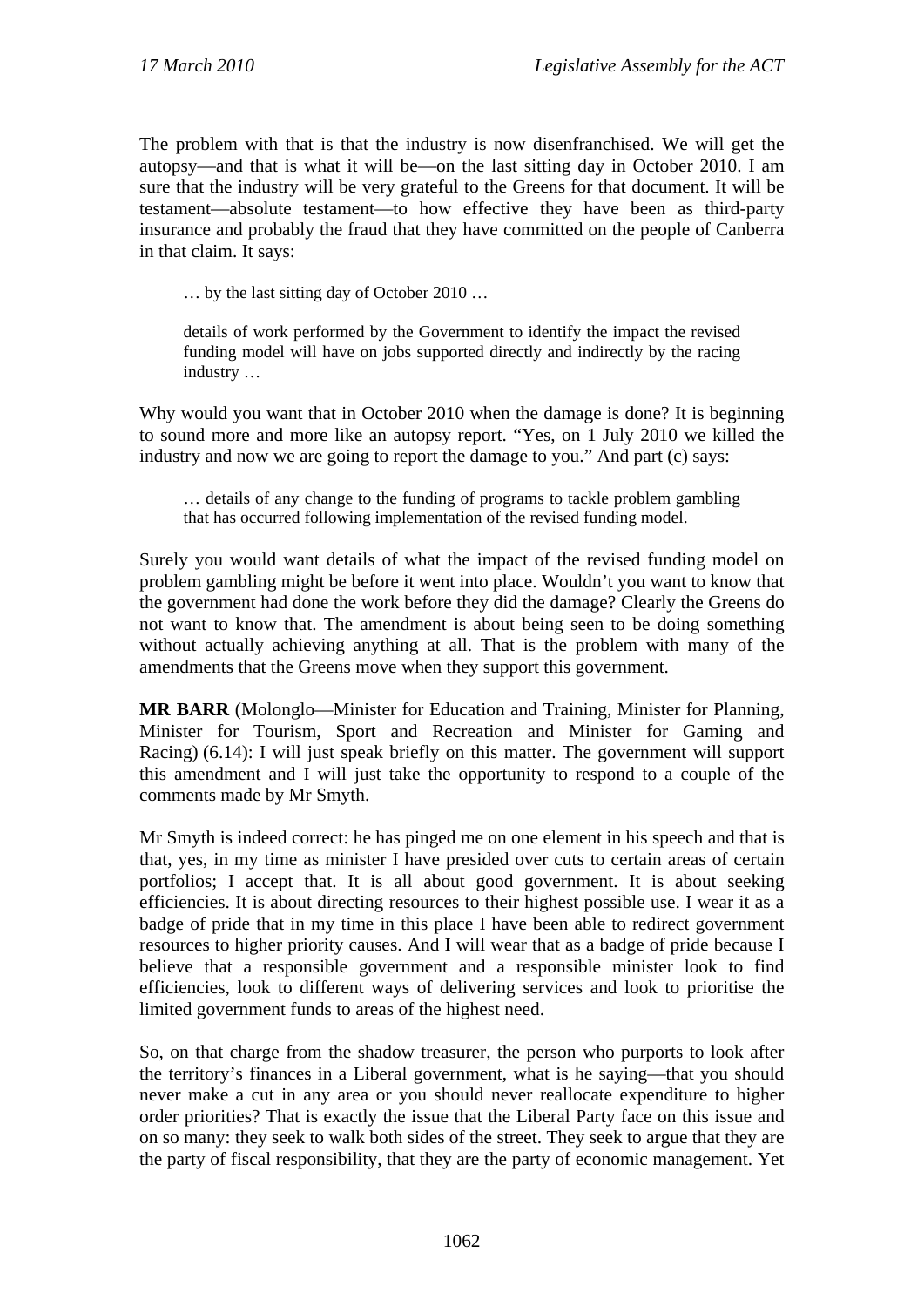time after time they manifestly fail to address the significant structural issues that this territory budget faces. They block every attempt at serious reform, be it in education or in tourism or, in this instance, an attempt to reform funding for an industry whose long-term future is very bleak if we do not reform the funding.

A way forward in this debate is simply to revert to the previous funding model: race fields legislation on top of the ACTTAB turnover, 4.5 per cent plus race fields. That is one option, and that is one option that we have discussed with industry. I do not think it is going to be their preferred option but it certainly is an option. That would relieve the government of the issue of having to underwrite future declining revenue for the racing industry.

In one regard it would make my job easier because it would free up resources for the government to invest in education, for the government to invest in health, for the government to invest in disability services or public transport, or any of the other very worthy causes that we seek to fund in the budget each year. So the question that I am grappling with and that the government is grappling with is: is extra prize money for races more important than the Ambulance Service, the fire service, teachers, hospitals, the environment—all of the various issues that we must face every year in putting together a budget?

Let me reiterate that this debate is not about a funding cut for the racing industry. This debate is about the level of increase in funding for the racing industry.

*Opposition members interjecting*—

**MR BARR**: Those opposite want to interject with their petty little catcalls and their persistent interjections, Madam Assistant Speaker, throughout my contribution to this debate. In fact, their pattern throughout pretty much every non-Liberal speaker in any debate in this chamber this year has been this sort of interjection, constantly throughout, because they have nothing constructive to add.

**Mr Coe**: You didn't interject throughout my speech, did you, Andrew? You were as quiet as a church mouse during my speech!

**Mr Seselja**: You were yelling across the chamber. You are very sensitive.

**MR BARR**: They have nothing constructive to add to this debate.

**MADAM ASSISTANT SPEAKER** (Ms Le Couteur): Mr Barr, one minute. Mr Coe, Mr Seselja, please! Mr Barr is entitled to be heard in silence.

**Mr Seselja**: Madam Assistant Speaker, just on that, at one point during Mr Coe's—

**MADAM ASSISTANT SPEAKER**: Clerk, stop the clock.

**Mr Seselja**: At one point during Mr Coe's speech we could not hear ourselves for Andrew Barr's interjection, and there was nothing from the chair. So I would seek your ruling as to why he needs to be heard in silence but Mr Coe and others were not heard in silence.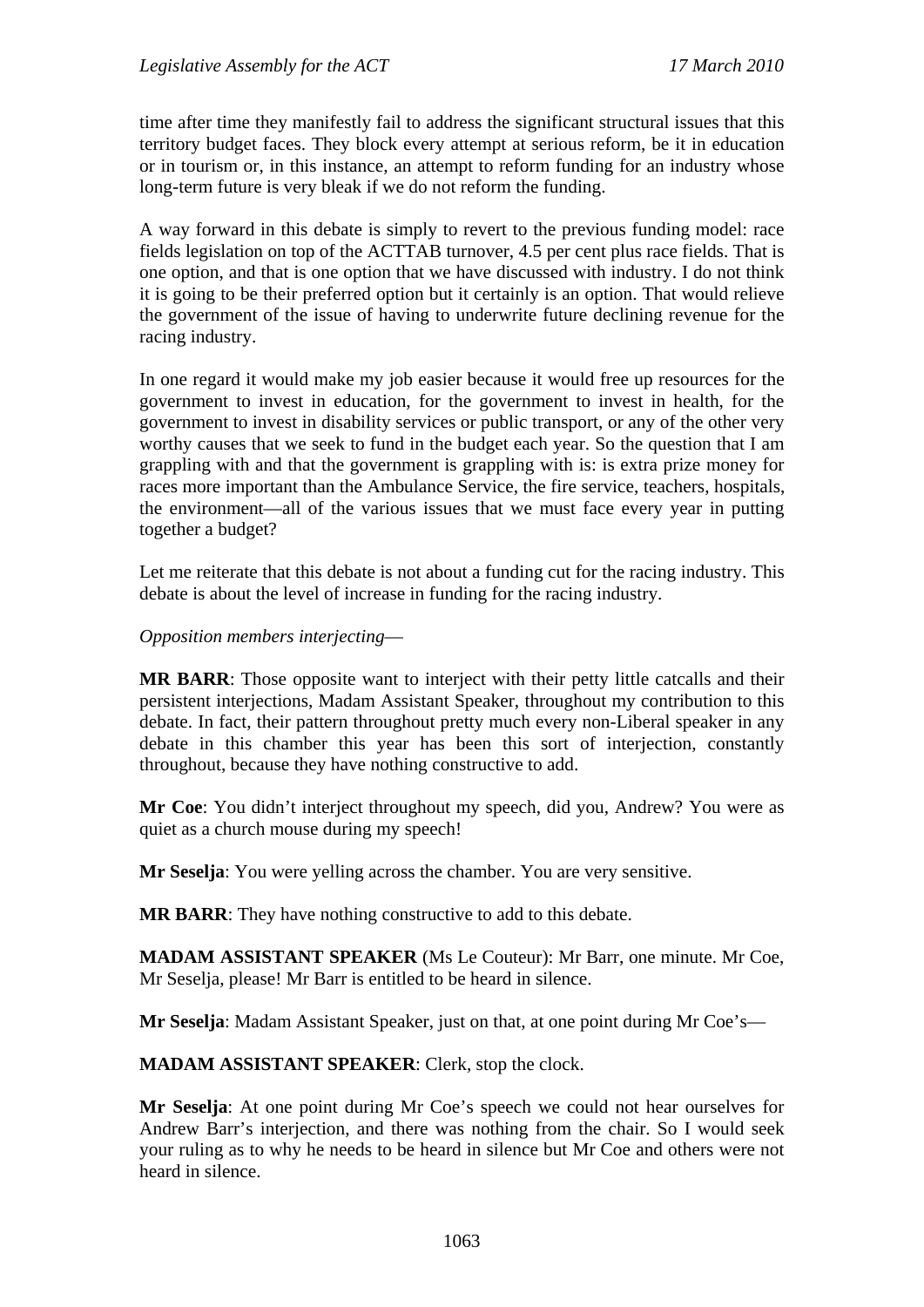**MADAM ASSISTANT SPEAKER**: Mr Seselja, as you know, all members deserve to be heard in silence. This rule is unfortunately honoured often in the breach, and if the chair stopped every time there was an interjection there would be no proceedings at all, I am afraid. Mr Barr, you have the floor, hopefully in silence.

**MR BARR**: Thank you, Madam Assistant Speaker. So, just to conclude my remarks, yes, these are difficult issues that must be grappled with. There is always the possibility that an agreement will not be able to be reached between the government and the industry where they will be 100 per cent satisfied with the outcome. But I maintain a very firm view as minister that I am not an automatic teller machine who just stamps "approved" on every ambit claim that an industry group puts before me. I will ask difficult questions and I will contest some of the assumptions that underpin some of the ambit that has been put forward by the racing industry.

That said, the government's starting point is an increase in funding for the racing industry and the argument is over the quantum of that increase. That is the fundamental issue that is at stake here. We will bring funding into the budget and provide certainty into the future with an indexation, so growth in funding by CPI. I come back to the point I made earlier: the argument we are having with the racing industry is whether that growth should be funded at CPI or CPI plus one per cent. There would be hundreds of industry organisations, hundreds of community groups, hundreds of portfolio areas, that would love to have their indexation above CPI, and there would be some people who would argue that we must ensure rigour in the budget process. And it is very clear that the Liberal Party do not offer that particular rigour; they never have and they never will.

**MR SESELJA** (Molonglo—Leader of the Opposition) (6.21): Conscious of the time, I will just take a few minutes. Mr Barr is very sensitive when there are interjections. He is very courageous in defaming people who cannot defend themselves today and has acted quite disgracefully, it must be said.

I will touch on the amendment briefly before going to the motion itself. I think Mr Smyth summed it up fairly well: what we have is an amendment that would do virtually nothing. It reads a lot like the government amendments we get and we have had in previous years, where they just note a bunch of things that the government is doing; it is what we used to have right through the last term of the Assembly and majority government. We had the government noting what it was doing and then going away and not doing much, and that is essentially what this amendment does. It is another Greens amendment that the government is exceedingly comfortable with.

If you want to hold someone accountable, the more comfortable they are, I think you have always got to question how effective that accountability is.

Mr Smyth has gone through the detail of this amendment, but it actually does not achieve what this motion is about in any way. What it does is give the government a leave pass to continue behaving in the way that they have been behaving. I want to go to the minister's treatment of the industry. It is surely a basic requirement of being a minister that you meet with stakeholders, that you meet with the key stakeholders and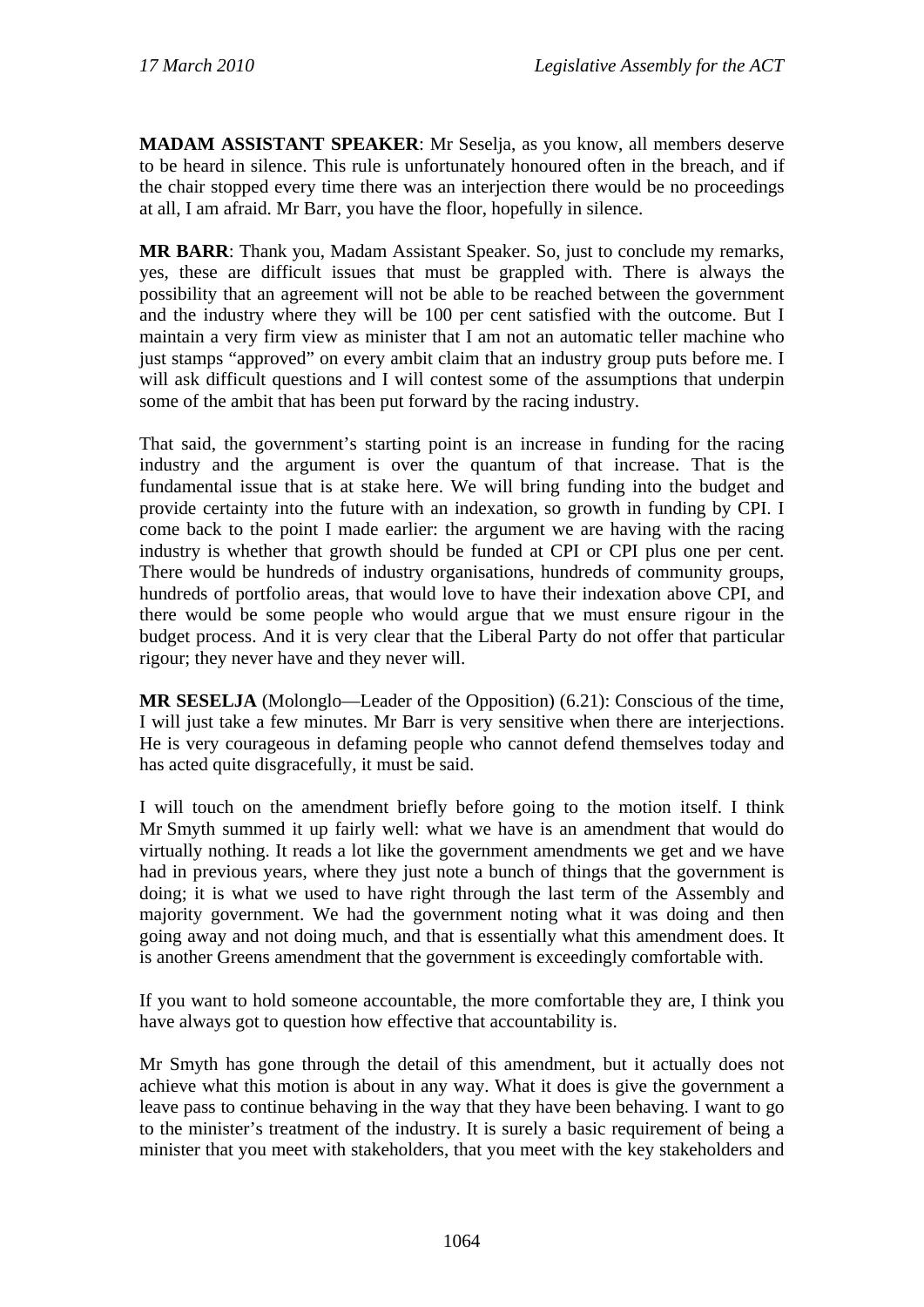you meet with them on a reasonably regular basis. You cannot meet with every individual in the community, unfortunately. It would be wonderful if we could. But you should look to meet with as many as you can and with key stakeholders. That is why we have the key stakeholders, because they represent a whole bunch of other people. They represent people in the industry who do not have a voice. So they, as key stakeholders, should be taken seriously. They, as key stakeholders, should be treated with some respect. And that has not happened here.

We saw the comments from Peter Stubbs in the press release that was put out. I had the opportunity to meet with Peter Stubbs last week and to go out and to have a look at some of what they are doing and I commend him on his work. But it is worth looking at what they had to say and the way that they feel they have been treated. They quoted Andrew Barr's press release of 8 December where he said:

The future of the ACT racing industry is more secure after the ACT Legislative Assembly passed a Labor bill which will see the local industry earn up to \$1.5 million from interstate betting organisations.

He said:

We have based our legislation on what's currently working best in other states and territories …

And it went on. What he did not say was that he was slashing the traditional funding model by \$1.5 million. What he did not say was that in other states the traditional funding models have been maintained.

This is about integrity. This is about honour and what we have was a statement from the minister that was saying one thing whilst delivering something completely different. And that is part of the reason why the industry are up in arms. It is a big thing for an industry to take on a government publicly, and it takes some courage. They do not do it lightly because we know there are that many bullies in this government. We saw it again today with the Chief Minister's ranting press release about the Property Council. Anyone who dares criticise the government will get personally attacked, will get smeared. We see the smear that comes out of the mouth of this minister virtually every time he gets up in this place; the cowardly attacks that we have seen this afternoon.

But it does take courage to actually, as an industry, say, "Well, no, we believe you are wrong," and to publicly say so. It seems that the punishment for that is that he is not going to meet with them. He was not meeting with them before. He had not met with them since April. Key stakeholders in this portfolio: he had not met with them since April. And then they ask again on 24 February 2010: "ACT racing industry is prepared to work towards a sensible solution if given the opportunity and awaits ministerial discussions."

At the very least, the minister should meet with the industry—not have cocktails and say g'day—hear their concerns and have a negotiation. That is what this motion is about. That is why we will not be supporting this amendment which essentially will achieve nothing, which essentially waters it down to the extent that it is meaningless.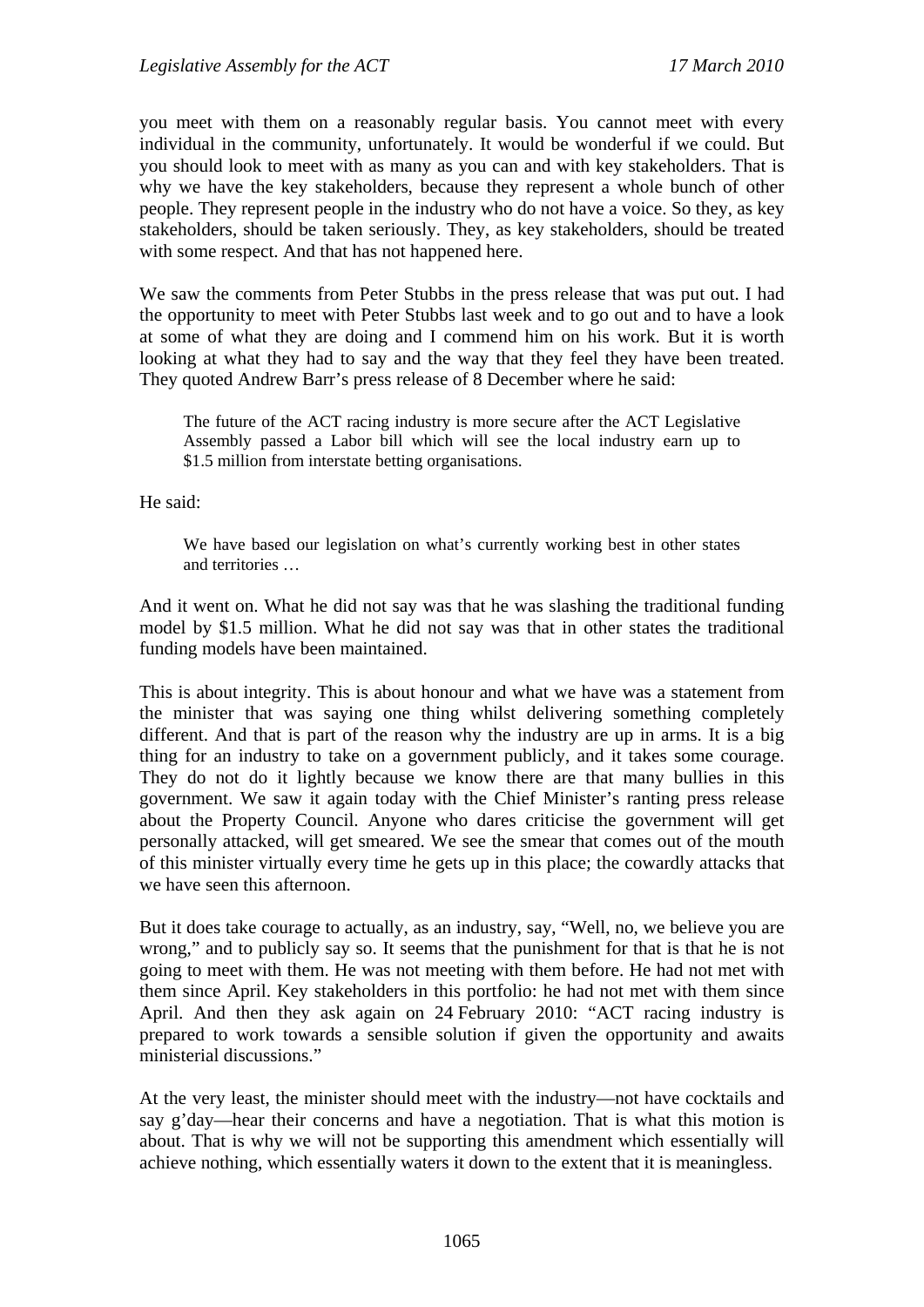I am conscious that we are coming towards 6.30 and I will conclude. But we should be able to expect from our ministers that they do the basics of their job, the very basics; the very least we should expect is that they meet with the key stakeholders in their portfolio. The fact that this minister is refusing to do so shows arrogance and it shows a disregard for the job at hand. It shows a disregard for the key stakeholders in this industry.

I commend Mr Smyth for bringing forward this motion. I commend him for working with the industry, for doing the work, for listening to them and for raising their concerns. If only the same could be said about the mob on the other side.

**MR SMYTH** (Brindabella) (6.27): I am conscious of the time. Just to close, I will read two paragraphs from an email that can summarise it better than I. It is an email that went to the minister and was cc'd to me. It is about a person who has a commitment to the local industry:

Last year, two of my construction industry partners and me made a decision to invest in the Canberra Racing Industry, via the construction of a new 2,000sqm state of the art stabling facility for one of Canberra's leading Thoroughbred Racing trainers … Having seen the transformation of the … Racetrack, through the new multi million dollar redevelopment, we could see that the Canberra Racetrack and ACT Racing Club were amongst one of the best regional tracks in Australia, with its two racing surfaces and modern training facilities; we wanted to be part of this important growing industry.

Our investment alone in the new stabling facility will be close to \$1,000,000.

We are also racehorse owners and between the three of us own shares in 12...

So this email comes … from a number of directions: as an owner, as someone who has decided to directly invest ... as a punter, as a sponsor, as a breeder ...

It seems ludicrous that at the meeting I attended last night we are in a situation where the current government looks like not passing onto the ACT Racing Club the revenue generated by the new Race Fields legislation, estimated to be \$1,500,000.

The Racing Industry in the ACT is self supporting; why would the government not choose to support an important revenue generating, job generating, and tourism generating industry?

I will just pick one other paragraph that I think says it all:

The ACT Racing Club has a terrific product; I hope that the decisions made by this government are not short sighted and allow the ACT Racing Industry to prosper into the future and provide not only benefits to the ACT Community as a whole through Tourism and jobs, but also to the ACT Government long term.

I commend the motion to the Assembly.

Question put: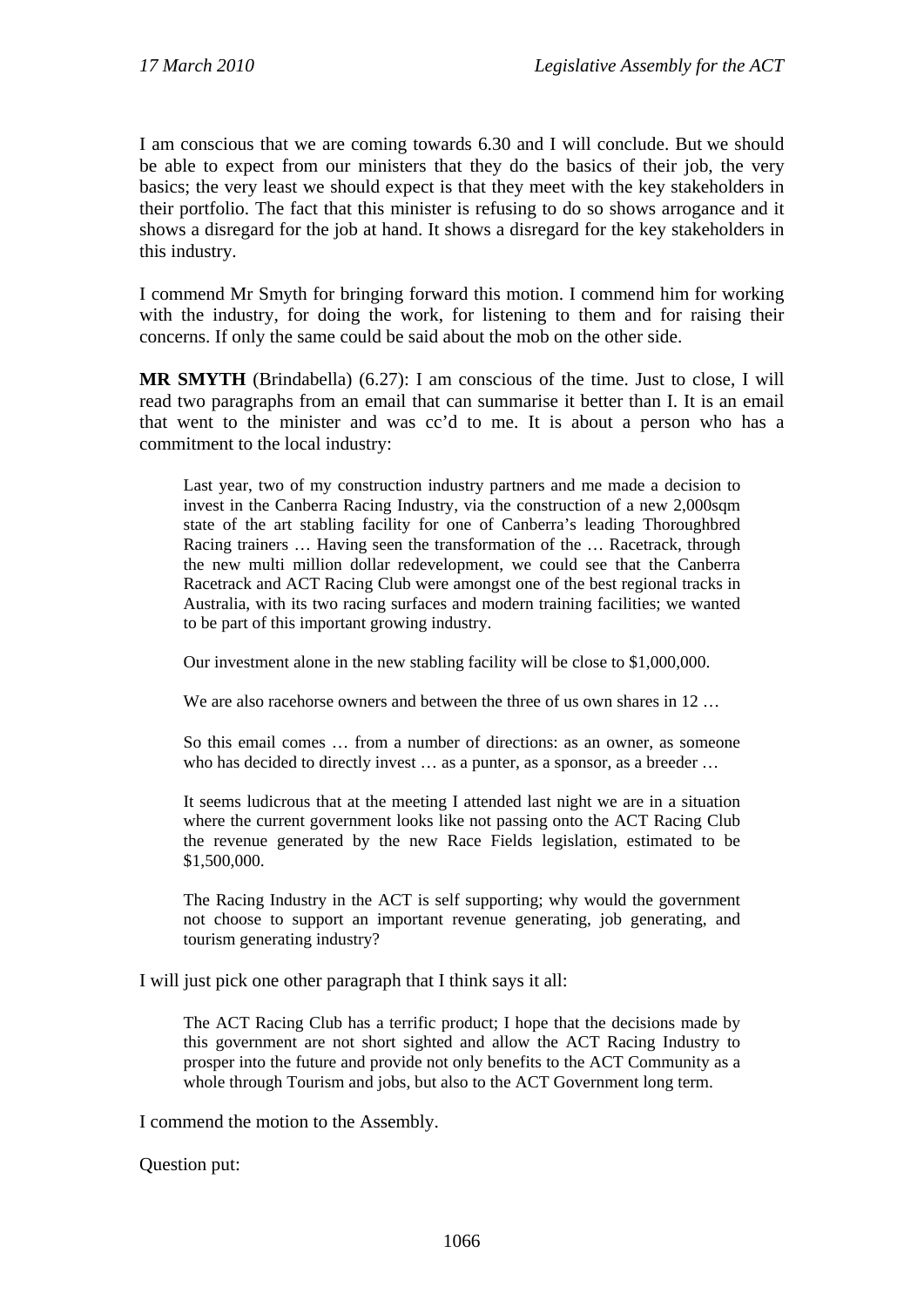That **Mr Rattenbury's** amendment be agreed to.

The Assembly voted—

Ayes 6 Noes 2

| Mr Barr    | Ms Le Couteur | Mr Coe   |
|------------|---------------|----------|
| Ms Bresnan | Ms Porter     | Mr Smyth |
| Mr Corbell | Mr Rattenbury |          |

Question so resolved in the affirmative.

Amendment agreed to.

Motion, as amended, agreed to.

## **Adjournment**

#### Motion (by **Mr Corbell**) proposed:

That the Assembly do now adjourn.

#### **Catholic Schools Week**

**MR COE** (Ginninderra) (6:32): It is an honour to stand today to acknowledge the great education we have on offer in Canberra. In particular, I acknowledge the great work done by the Catholic sector. My comments today are particularly timely, given we are in the middle of Catholic Schools Week, which is running from 14 to 20 March this year.

Across the ACT and New South Wales, there are 615 schools that are taking part in a broad range of activities as part of this week-long celebration. In the ACT, approximately 40 per cent of our students are educated in non-government schools, with more than 25 per cent of them being educated in Catholic schools. This means a large proportion of Canberra's population is being equipped for life's challenges through an education provided in this sector.

One of the great misconceptions about private schooling is that only children of wealthy people attend private schools. This is wrong. While some students who attend private schools will come from wealthy families, the same can be said about some students in public schools. Regardless of a family's income, the decision to send a child to a non-government school requires sacrifice. The level of that sacrifice will vary according to the particular school and the family's circumstances.

The theme of this year's Catholic Schools Week is "open your minds, open your hearts", as published by the Catholic education office. This theme is very appropriate, considering the wonderful teaching and learning that takes place in Catholic schools, as well as the support each provides to its local community. CSW 2010 is also about strengthening relationships between all who have a stake in our schools—students, staff, families, priests, parishioners and members of the wider community.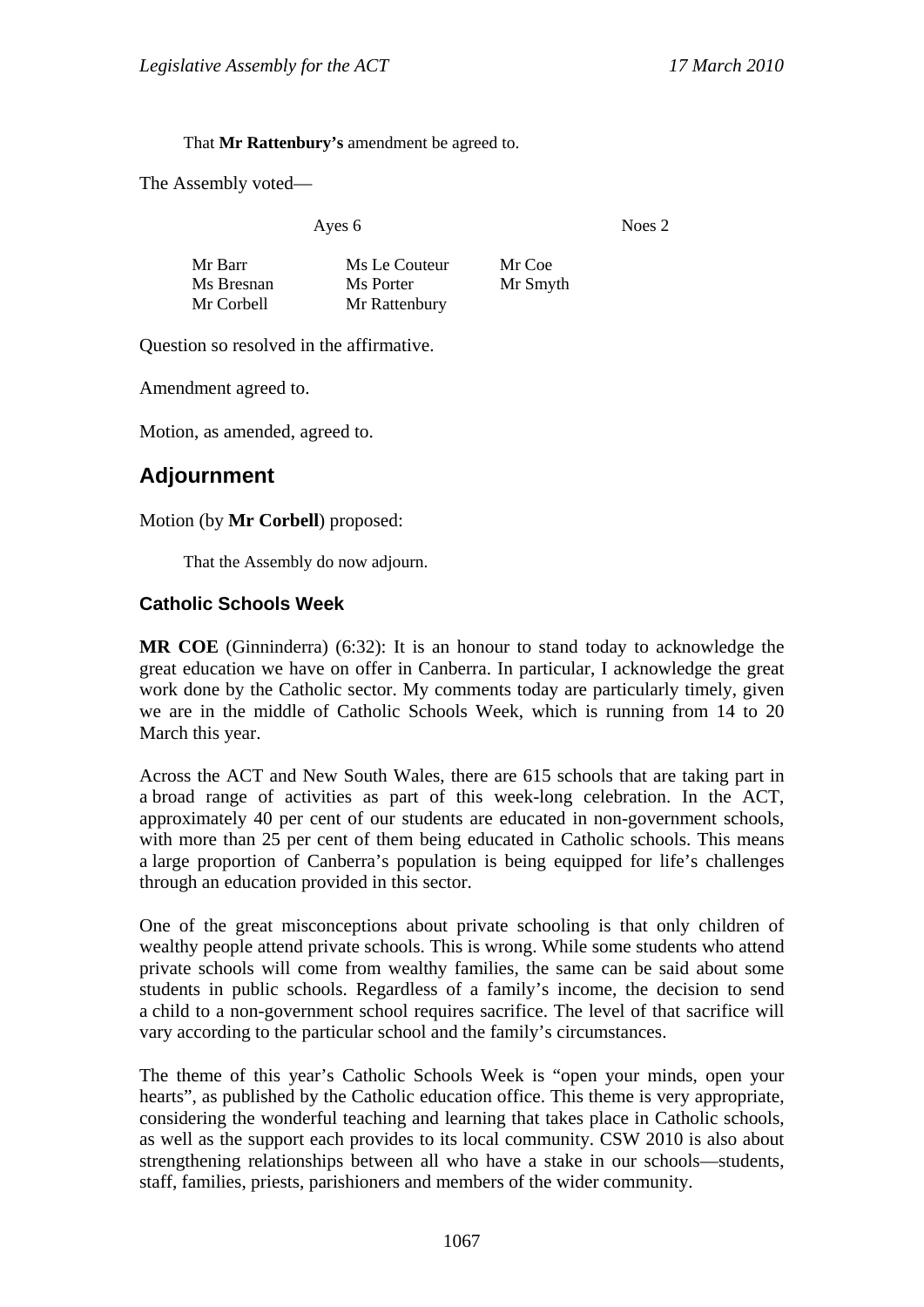In my electorate of Ginninderra, including all the suburbs in Belconnen, Nicholls and Hall, there are eight Catholic schools. They are: Holy Spirit primary, St Francis Xavier college, St John the Apostle primary, St Matthew's primary, St Michael's primary, St Monica's primary, St Thomas Aquinas primary and St Vincent's primary. Each of the schools I just mentioned deliver high-quality education to the people of Ginninderra and beyond. I have been privileged to have visited a number of these schools since being elected and I have witnessed the wonderful culture, the superb learning environment, the dedicated teachers, the appreciative students, the careful and diligent management and the supportive broader communities.

This morning, I attended St Michael's primary school in Kaleen to partake in the celebrations there. I joined the Leader of the Opposition, Zed Seselja, the shadow minister for education, Steve Doszpot, and other Assembly colleagues. Whilst there, we heard from David Austin, the principal. We heard from Father Peter from the parish, Dan O'Meara, the community council chairperson, and others. The school has 226 students from 159 families and they receive a great education in a caring community for all concerned. I congratulate them on the event they hosted this morning and for all the good work they do.

In addition to being good places to educate children, Catholic schools are also very active in their communities beyond the school grounds. Whether it be through charity work, on the sporting field, partaking in interschool activities or directly getting involved in the debate about the future of our society, Catholic schools are an integral part of the fabric of Canberra. Catholic schools have been a part of the Australian society for approximately 200 years and they continue to go from strength to strength. I look forward to continuing to support Catholic schools in Canberra this week and beyond.

### **Baha'i community in Iran**

**MS BRESNAN** (Brindabella) (6:35): I would like to talk about the political persecution of the Baha'i community in Iran and the unjust arrest and detainment of Baha'i leaders and members. And this is a subject I have spoken about previously in the Assembly.

In 2008, the leadership of the Baha'i community were arrested and have been detained ever since without proper access to their lawyers and international monitoring organisations. The arrest and detainment of about 80 Baha'i members and the arrest and charges brought against certain Baha'i leaders has gained a great deal of international media attention and has been condemned by a number of Australia politicians.

Since the initial arrests, there have been growing numbers of Baha'i detained for their religious beliefs, with more than 60 individuals imprisoned. The detention of the leadership and individual community members is in contravention of international law, and particularly Iran's commitments under the International Covenant on Civil and Political Rights.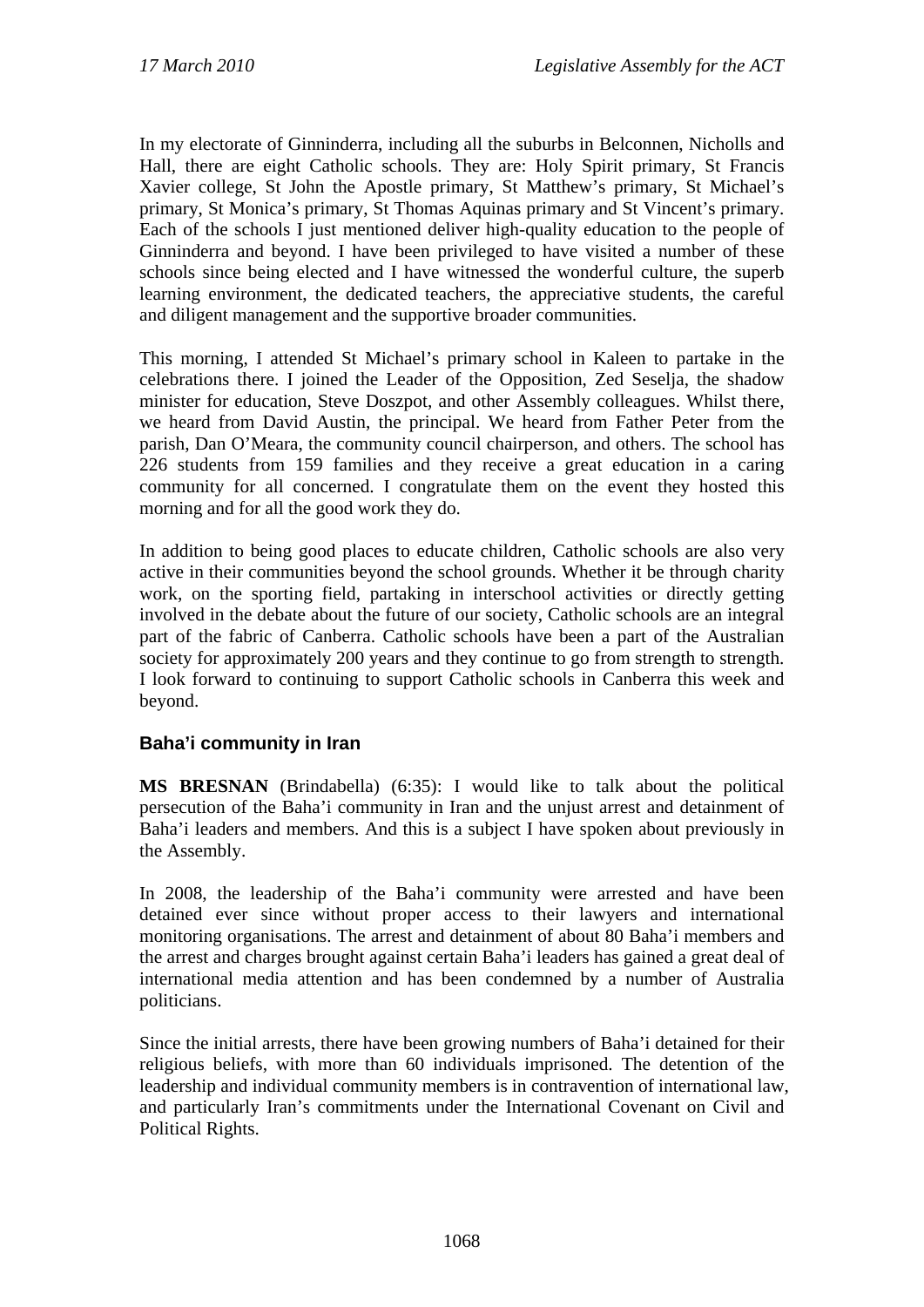Ms Scrine, a representative of the Australian Baha'i community, has stated that the seven Baha'i leaders have committed no crime but are suffering blatant religious persecution. In a recent media release, Ms Scrine said:

All those who know Baha'is throughout the world, including the Iranian authorities, are well aware that we are called upon by our Faith to be law-abiding and not to engage in partisan politics.

According to reports in government-sponsored news media, the seven have been charged with espionage, propaganda, activities against the Islamic order, the establishment of an illegal administration, cooperation with Israel, sending secret documents outside the country and acting against the security of the country. In court, the defendants explicitly denied all of the charges.

The most recent arrests add to the denial of rights to the Baha'i community in Iran and in many areas of society. This persecution has increased since the Islamic revolution in 1979. The Baha'i are banned from all social institutions in Iran unless they recant or conceal their religious faith. This includes access to the public education system, the pension system and positions of leadership in government or judicial systems.

The United Nations has uncovered documents that show the leadership of Iran in recent years have instructed the armed forces of Iran to monitor the Baha'i, particularly personal communication, and the UN has expressed concern this will lead to further persecution. Since the Islamic revolution, more than 200 Baha'i have been executed and the unofficial number is possibly much higher.

In relation to the arrests, the senior advocate for the Foreign Prisoner Support Service, Martin Hodgson, has called for:

… the Iranian regime to immediately release those individuals arrested and held for their religious beliefs and for Iran to honour its commitment to international law. All human beings have a right to be free from persecution and discrimination and this must be upheld by all responsible members of the international community.

The ACT Greens believe that all people universally recognise that human rights must be respected, protected and observed in all jurisdictions.

Debate interrupted.

# **Racing industry**

**MR SPEAKER**: Members, it has been drawn to my attention that, under standing order 31, we have a problem with the previous vote. The vote that was just taken lacked a quorum. I therefore intend to invoke standing order 165, which says that, in case of an error, the Assembly shall again vote. So I am going to call a division on the amendment to Mr Smyth's motion, and we are going to have to bring in more people, and pairs are out, to get a quorum.

*A division having been called and the bells having been rung—*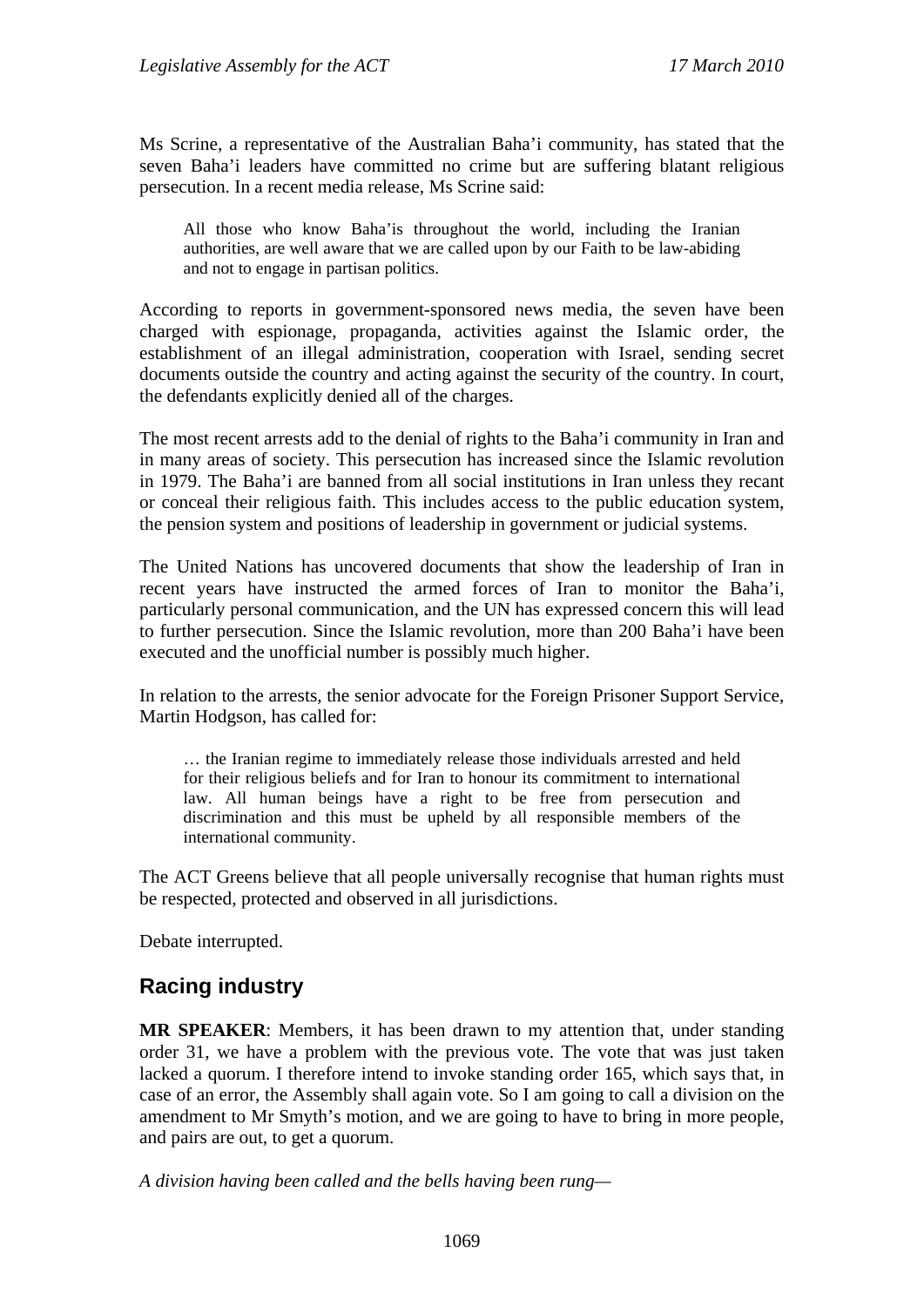**MR SPEAKER**: Members, in light of the fact that there was an error on the last vote and the inability now to raise a quorum, I am, under standing order 31, going to adjourn the Assembly until 10 am tomorrow.

**MR SESELJA** (Molonglo—Leader of the Opposition): Just before you do, Mr Speaker, I am not sure we have a quorum problem. I think we have a pair problem. I think there are more than nine members in the building, from what I can tell. I think we have a pair issue. So I would be happy, on behalf of the opposition, to say we will have enough people in for the vote, which I do not think would change the vote, in order to deal with it and finalise it.

**MR CORBELL** (Molonglo—Attorney-General, Minister for the Environment, Climate Change and Water, Minister for Energy and Minister for Police and Emergency Services): On that matter, Mr Speaker, with your indulgence, I think the issue is that it will change the result of the vote. The government would be supportive, of course, of action in terms of resolving this matter whereby two members of the opposition are able to return to the chamber, as long as the substance of the decision of the Assembly is not changed, otherwise it would simply mean recommitting the vote tomorrow to get an appropriate decision.

**MR SPEAKER**: We now have sufficient members to conduct the vote.

Question put:

That **Mr Rattenbury's** amendment be agreed to.

The Assembly voted—

Ayes 5 Noes 4

Mr Barr Ms Porter Mr Doszpot Mr Seselja Ms Bresnan Mr Rattenbury Mrs Dunne Mr Corbell Mr Hanson

Question so resolved in the affirmative.

Amendment agreed to.

Motion, as amended, agreed to

**MR SPEAKER**: Thank you, members, for your support in sorting that matter out.

# **Adjournment**

Debate resumed.

**Mr Ivan Slavich Canberra Refugee Support Catholic Schools Week** 

**MR DOSZPOT** (Brindabella) (6.44): Last night I attended two functions, quite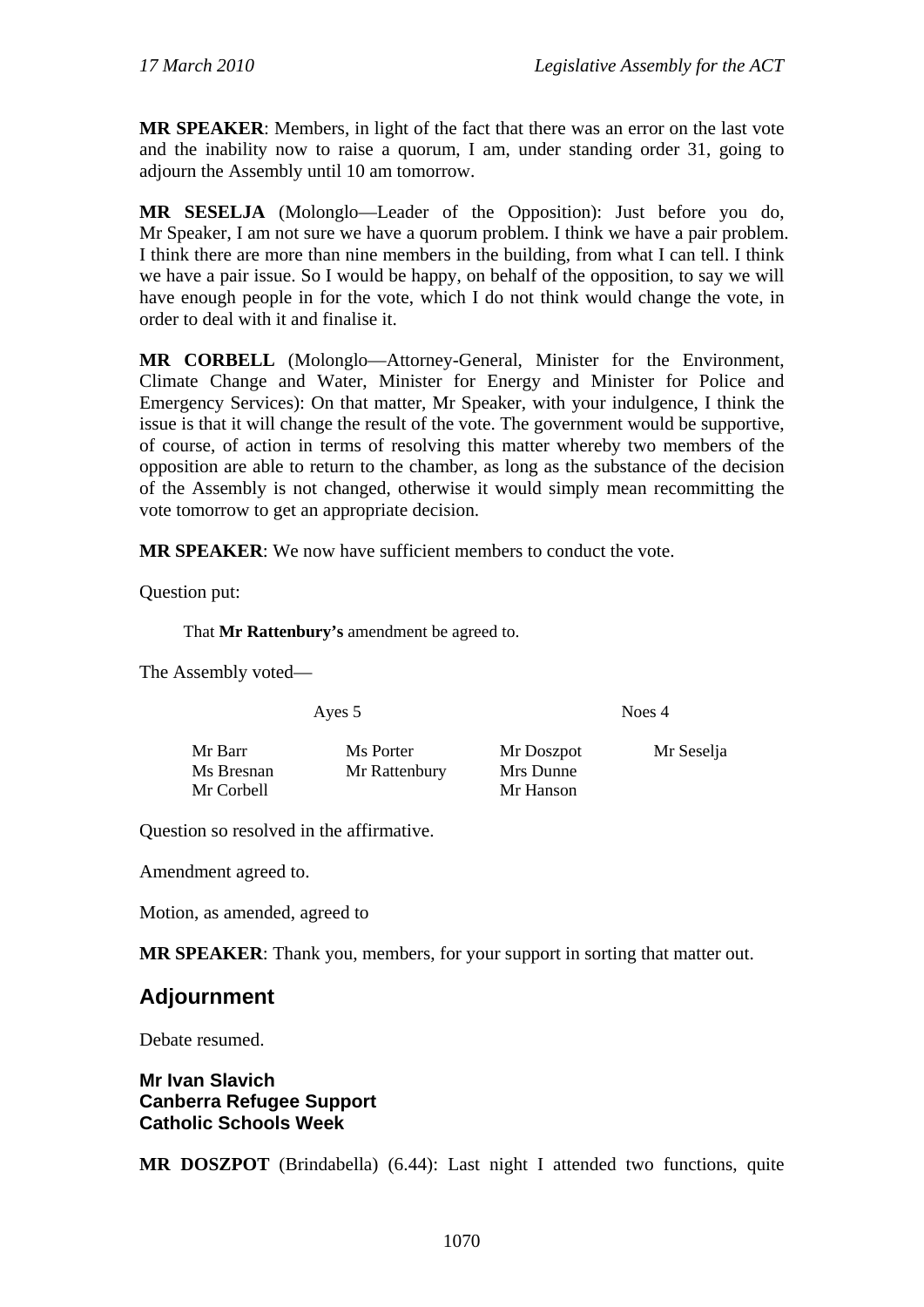different in nature. The first was the farewell of Ivan Slavich from ActewAGL. Ivan is not going far. In fact, it is virtually across the road to TransACT. He has been a great contributor to Canberra through his work and commitment on behalf of this organisation over the past eight years and he has also been a great community champion, as he worked very hard for the cause of CanTeen over the years. And as I understand, he has been a prime mover behind raising around \$650,000 for this very worthwhile organisation.

His farewell last night was attended by a large number of prominent members of the Canberra business community as well as my colleagues Zed Seselja, Brendan Smyth and Alistair Coe. Ivan was farewelled by Michael Costello and John McKay, with glowing references to his commitment and contribution to ActewAGL. And those in attendance were also treated to a great videotape performance of Ivan performing a Ukrainian folkdance.

I wish Ivan Slavich all the best in his new role as head of TransACT and recommend that he not take up professional dancing, as the video did not prove very commendable. But it was a worthwhile effort in showing us the Ukrainian national dance.

I also attended a fundraising dinner by Canberra Refugee Support Inc at the Noble Palace in Woden. The Canberra Refugee Support group is a community-based, not-for-profit organisation who welcome and provide support to refugees who wish to settle in Canberra. They have no paid staff, and all their members work on a part-time basis in a voluntary capacity. They also use their own facilities and transport for their various activities, while the funds raised are used to allow the organisation to support refugees and asylum seekers to settle in Australia.

Geoff Macpherson gave a speech on the night during which he reminded us all about the role of the Canberra Refugee Support group, which is to provide support to refugees and includes activities to establish an organisation and maintain a group of personnel who are trained and prepared to undertake humanitarian tasks in support of refugees and assist refugees to settle in Canberra and undertake advocacy. Their aim is to help refugees become as independent as possible as quickly as possible.

Geoff also announced that Canberra Refugee Support will be holding their annual scholarship presentation ceremony in the week leading up to World Refugee Day, which is on 20 June this year.

Geoff Macpherson and his hardworking committee hosted close to 300 people last night. The attendees' generosity also enabled the running of a profitable raffle that added much-needed funds for the CRS. Along with my colleague Brendan Smyth, we enjoyed the company of the many supporters of the CRS and we congratulate Geoff Macpherson and Colleen Fox and their colleagues on their hard work on behalf of this worthwhile organisation.

This morning I attended a Catholic Schools Week function at St Michael's primary school in Kaleen, in the company of my colleagues Zed Seselja and Alistair Coe, Senator Gary Humphries, the Hon Bob McMullan and the minister for education,